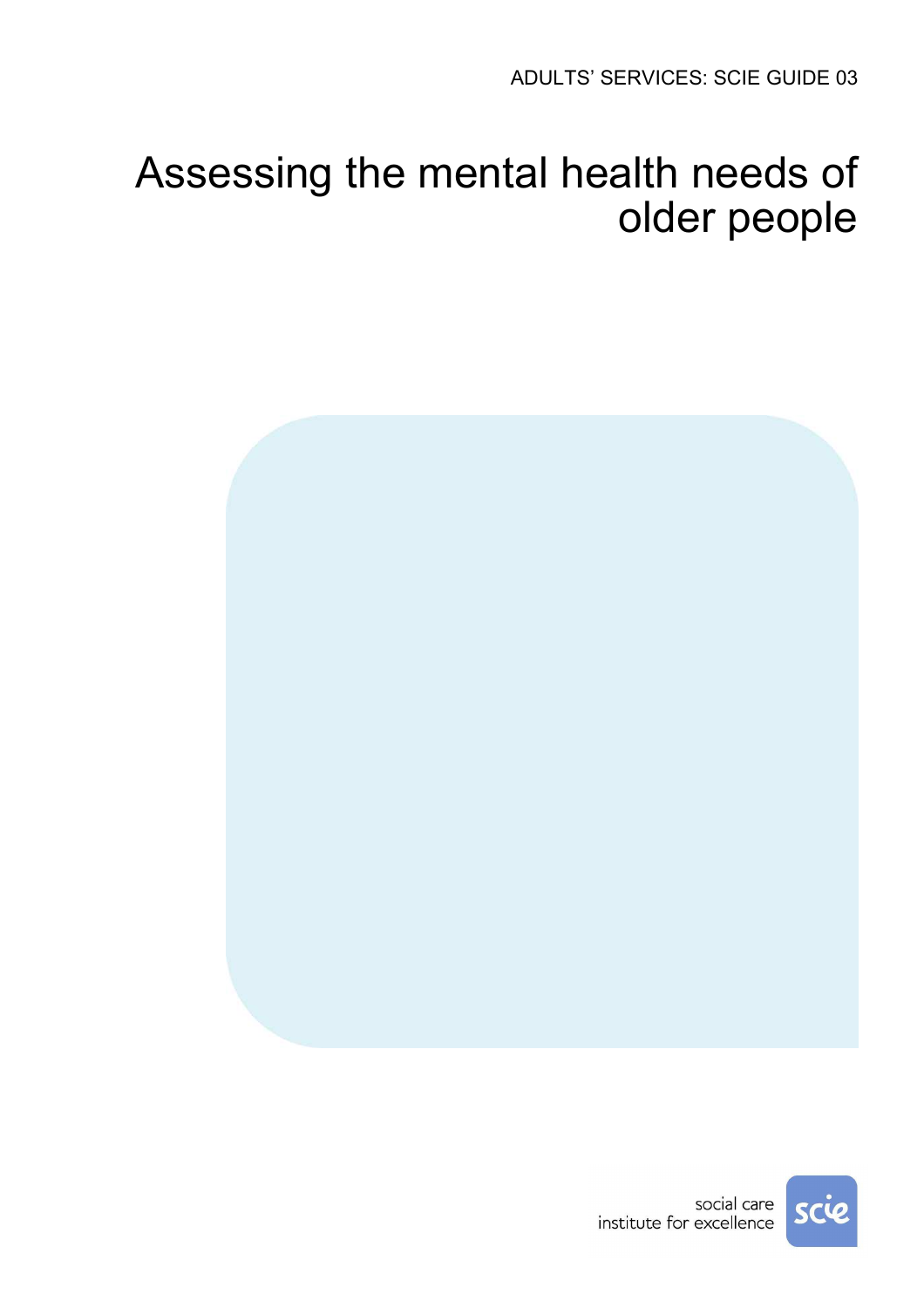The Social Care Institute for Excellence (SCIE) was established by Government in 2001 to improve social care services for adults and children in the United Kingdom. We achieve this by identifying good practice and helping to embed it in everyday social care provision.

SCIE works to disseminate knowledge-based good practice guidance; involve service users, carers, practitioners, providers and policy makers in advancing and promoting good practice in social care; enhance the skills and professionalism of social care workers through our tailored, targeted and userfriendly resources.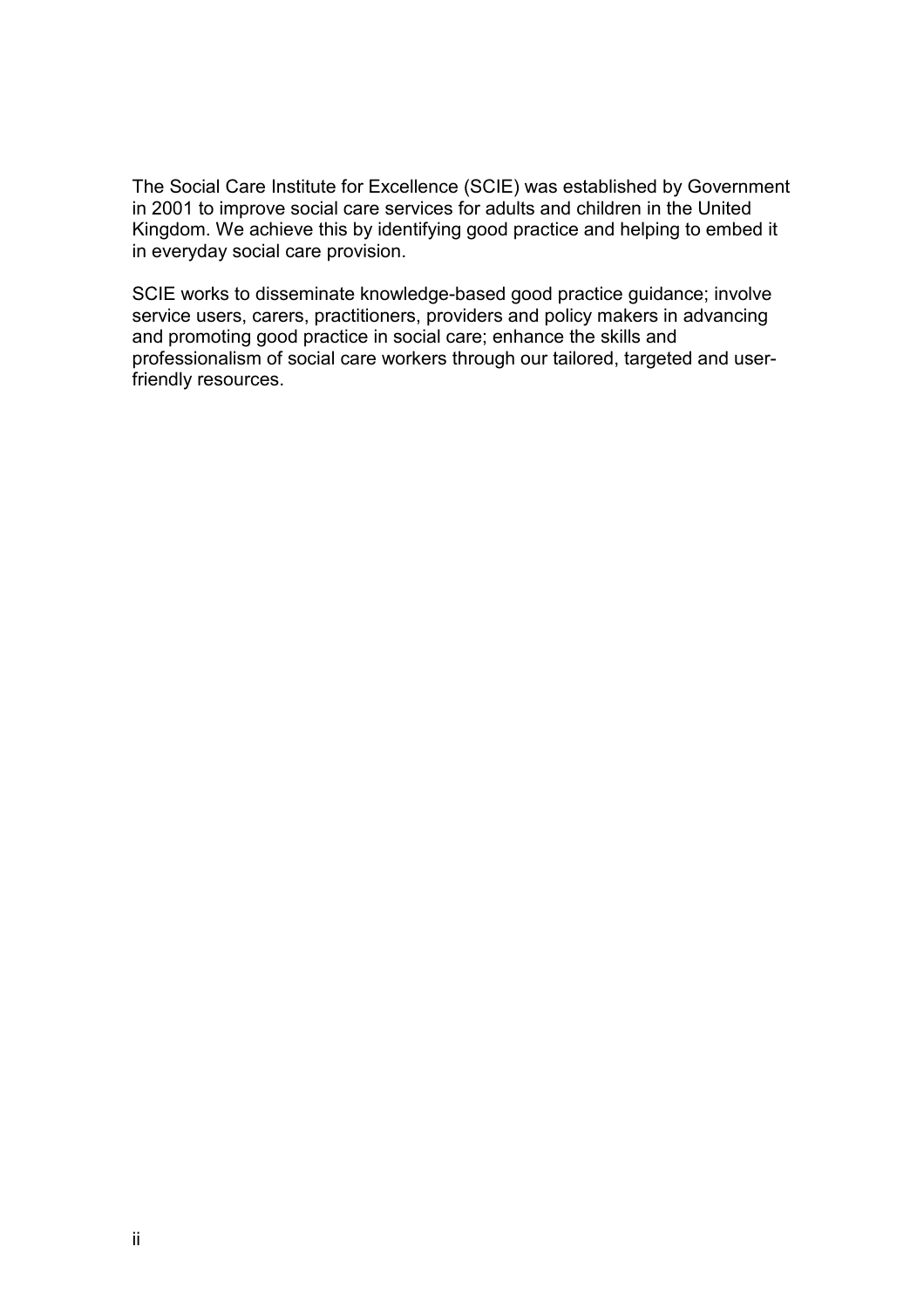# Assessing the mental health needs of older people

Angela Nicholls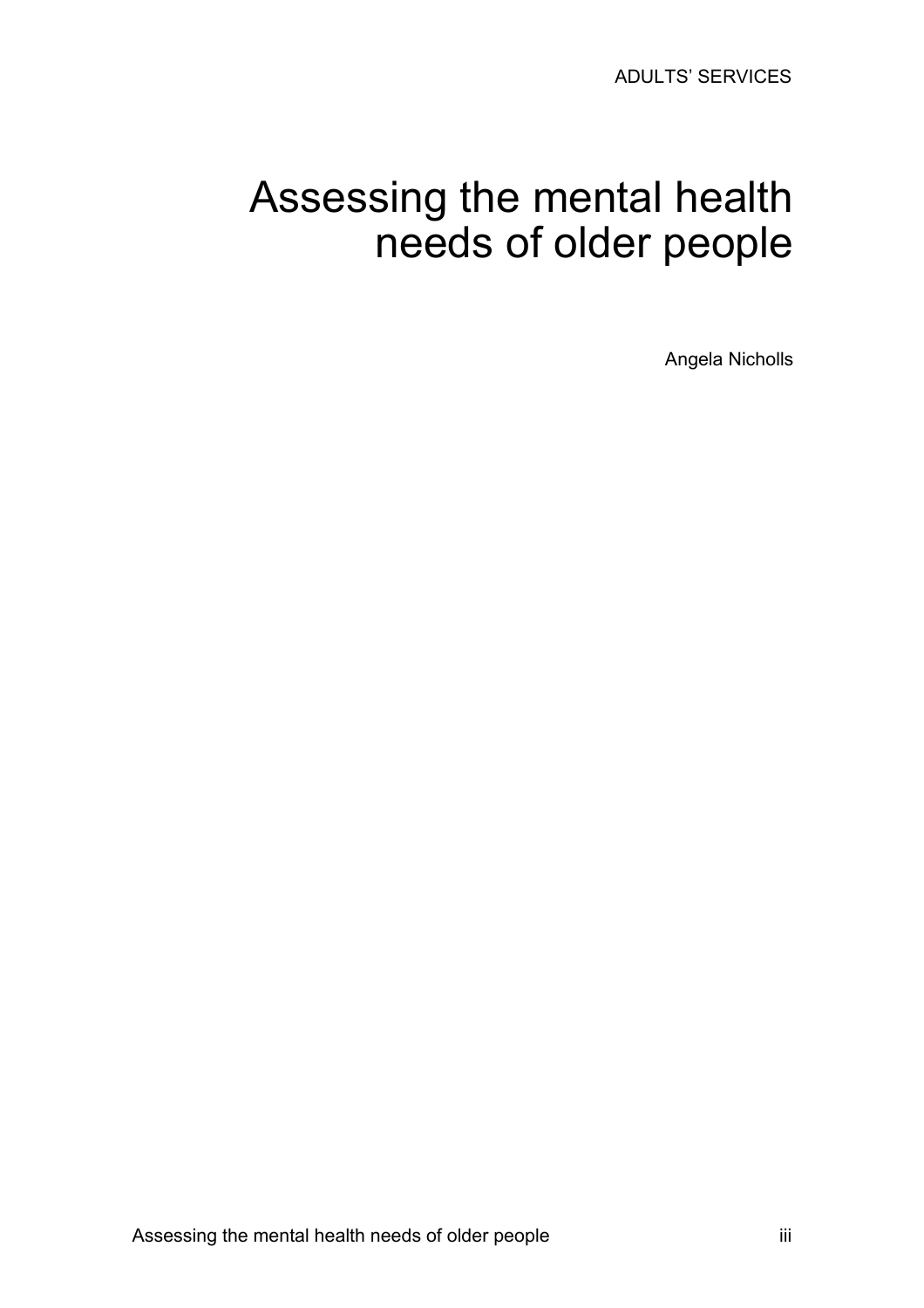First published in Great Britain in April 2006 by the Social Care Institute for Excellence

© SCIE 2006 All rights reserved

Written by Angela Nicholls

This PDF document was created in April 2006, and will not reflect any changes made since that date.

Please visit our website for the latest version: www.scie.org.uk

Social Care Institute for Excellence Goldings House 2 Hay's Lane London SE1 2HB tel 020 7089 6840 fax 020 7089 6841 textphone 020 7089 6893 www.scie.org.uk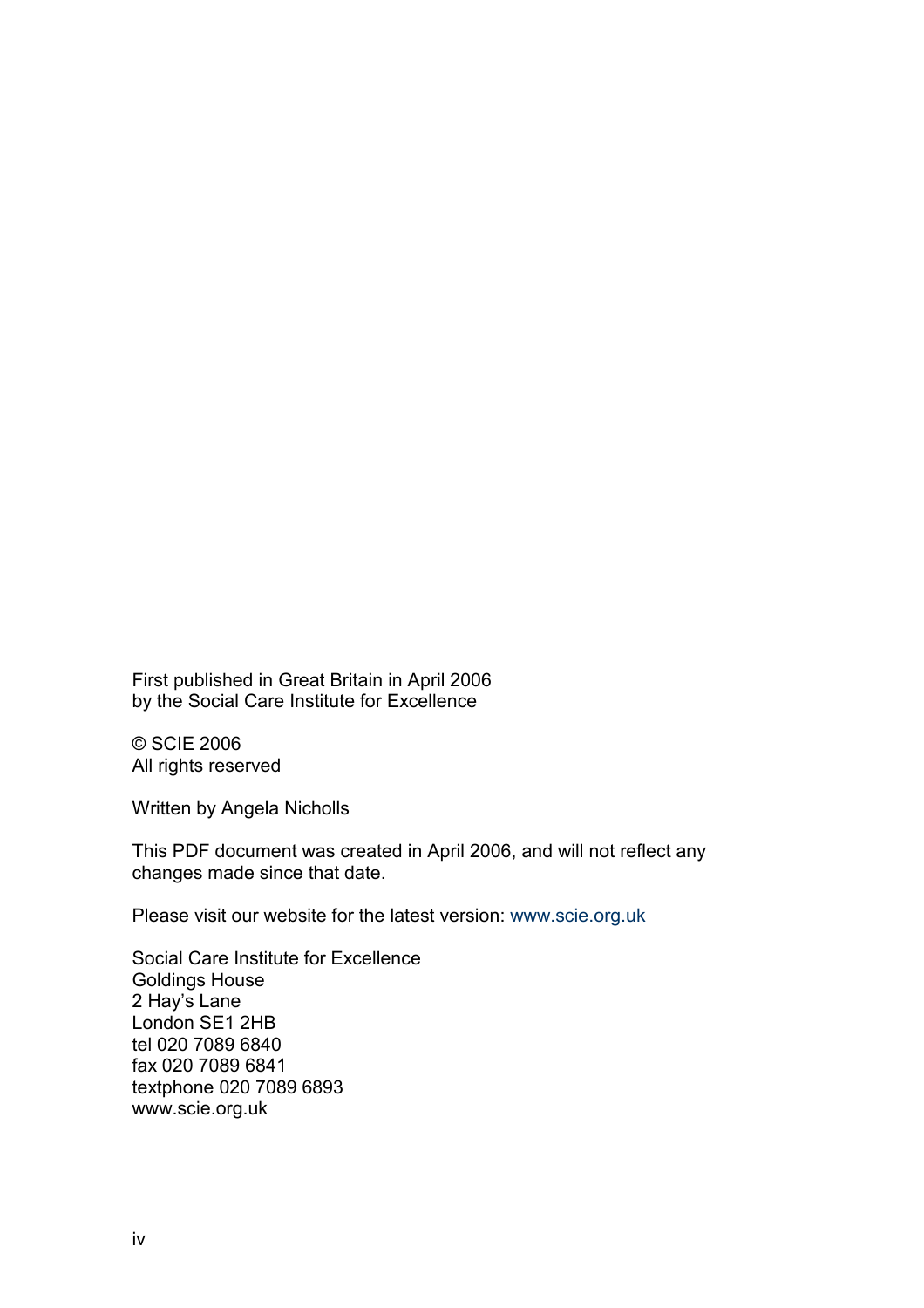# **Contents**

| <b>Introduction</b>                  |                                                                                                                                                                                                                                                                                             | 1               |
|--------------------------------------|---------------------------------------------------------------------------------------------------------------------------------------------------------------------------------------------------------------------------------------------------------------------------------------------|-----------------|
|                                      | Author and acknowledgements                                                                                                                                                                                                                                                                 | 2               |
| About this guide                     |                                                                                                                                                                                                                                                                                             | 3               |
|                                      | Who the guide is for<br>Aims of the guide                                                                                                                                                                                                                                                   |                 |
| Section 1: A framework for wellbeing |                                                                                                                                                                                                                                                                                             | 8               |
|                                      | The National Service Framework<br>Mental health and wellbeing                                                                                                                                                                                                                               |                 |
| Section 2: The main problems         |                                                                                                                                                                                                                                                                                             | 12 <sup>2</sup> |
|                                      | Depression<br>Dementia<br>Other psychiatric illnesses<br>Drug and alcohol problems<br>Treatment and recovery<br>What you can do                                                                                                                                                             |                 |
| Section 3: The assessment process    |                                                                                                                                                                                                                                                                                             | 21              |
|                                      | Key research findings<br>The Single Assessment Process<br>Hospital discharge<br><b>Communication skills</b><br>Understanding dementia<br><b>Mental capacity</b><br>Assessing risk<br>Gathering information<br><b>Assessment tools</b><br>Specialist assessment<br>What you can do: top tips |                 |
| Section 4: Meeting needs             |                                                                                                                                                                                                                                                                                             | 39              |
|                                      | What you can do: top tips<br>Key research findings<br>Information, advice and planning<br>Specialist or mainstream<br>Widening choice and access<br>Assistive technology                                                                                                                    |                 |

Financial entitlements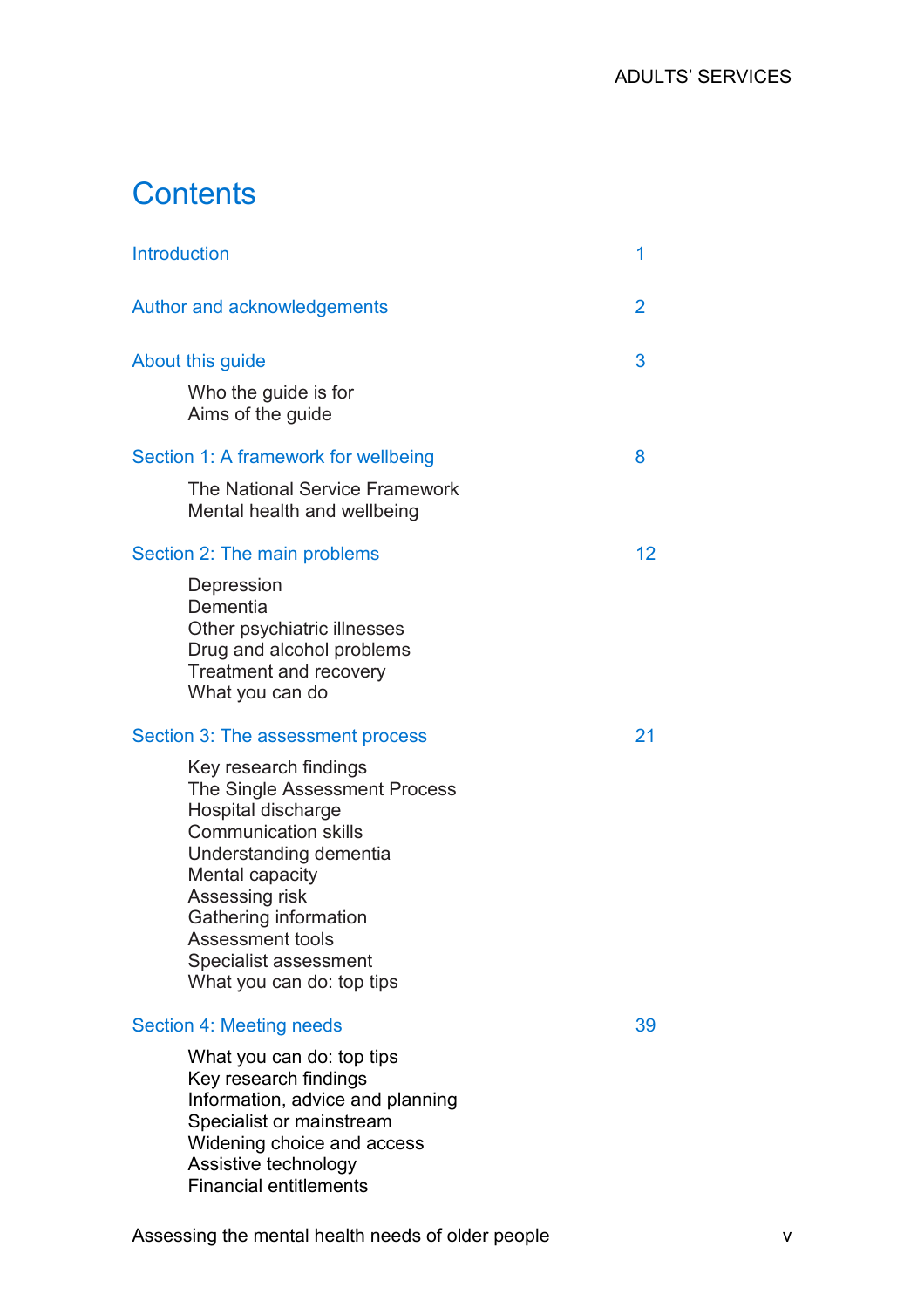| Risk taking<br>Continued contact<br>Case study 1<br>Case study 2                                                                                                                                                                 |     |
|----------------------------------------------------------------------------------------------------------------------------------------------------------------------------------------------------------------------------------|-----|
| <b>Section 5: Carers</b>                                                                                                                                                                                                         |     |
| Key research findings<br>Special problems<br>What you can do                                                                                                                                                                     |     |
| Section 6: Black and minority ethnic communities                                                                                                                                                                                 |     |
| Key research findings<br><b>Needs and barriers</b><br>What you can do                                                                                                                                                            |     |
| <b>Section 7: Abuse</b>                                                                                                                                                                                                          |     |
| Key research findings<br>What you can do<br>Institutional abuse                                                                                                                                                                  |     |
| Section 8: Law and policy                                                                                                                                                                                                        |     |
| The broader context<br>Assessment of need<br>Mental health legislation<br>Mental capacity<br>Protecting vulnerable adults<br>Advocacy<br>Care standards<br>Policy on carers<br>Equal opportunities<br><b>Further information</b> |     |
| <b>References</b>                                                                                                                                                                                                                | 108 |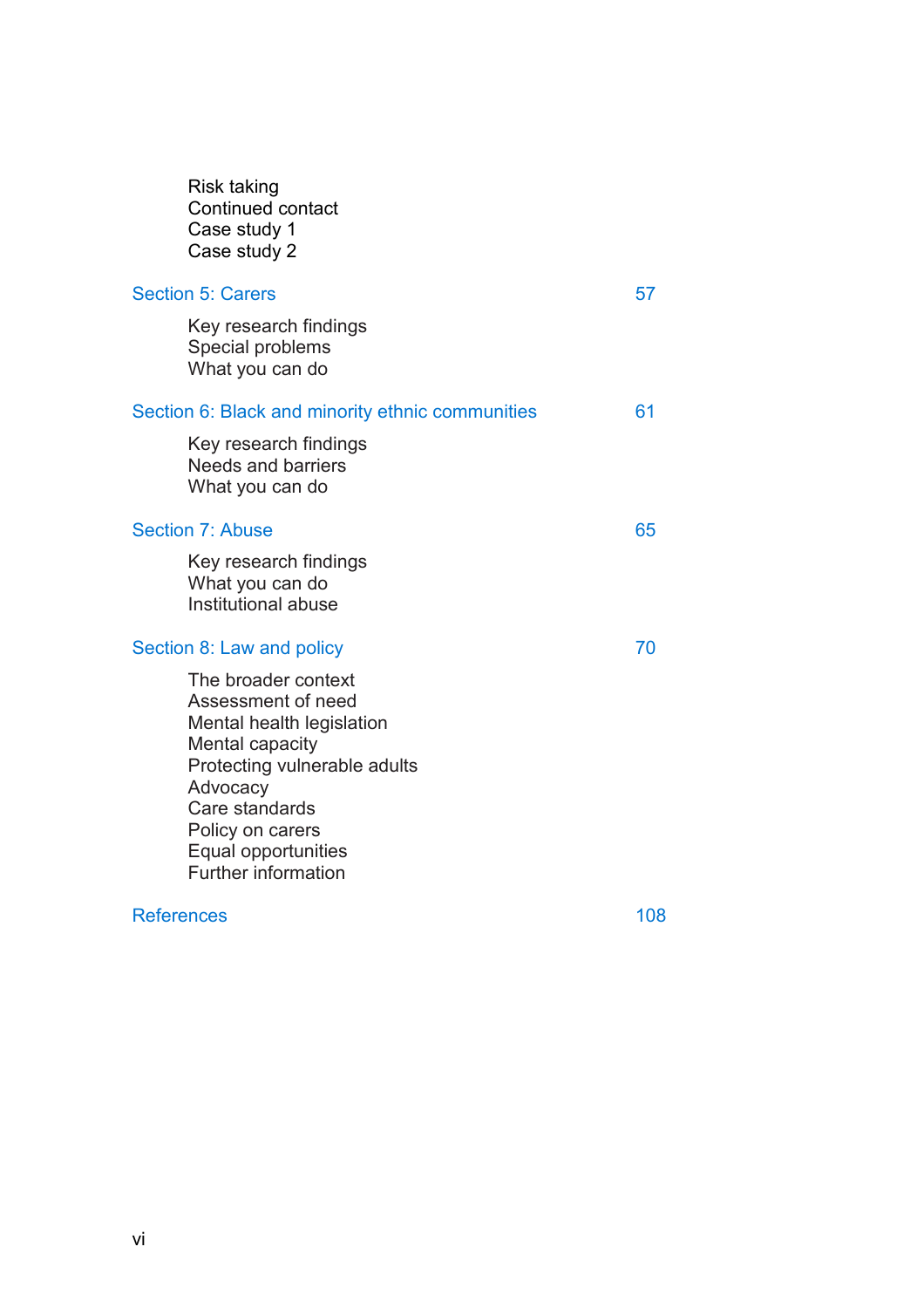# **Introduction**

The Social Care Institute for Excellence (SCIE) aims to improve the experience of people who use social care by developing and promoting knowledge about good practice. Using knowledge gathered from diverse sources and a broad range of people and organisations, SCIE develops resources that it shares freely, supporting those working in social care and empowering service users.

This is an updated edition of SCIE's online practice guide to assessing older people with mental health needs. It has been revised for first-line assessors, who require accessible and accurate information and knowledge about mental illness in older people, to ensure that they, and their carers, get the right help and support. The guide is equally accessible to older people themselves; to their carers, supporters, and families; and to all those who plan, deliver and use services for older people.

#### Working with you

SCIE welcomes email or written comments on any aspect of this guide. The feedback will inform future practice guide updates. We are also keen to collect examples that translate key research findings and practice points into practice. You can contact SCIE at www.scie.org.uk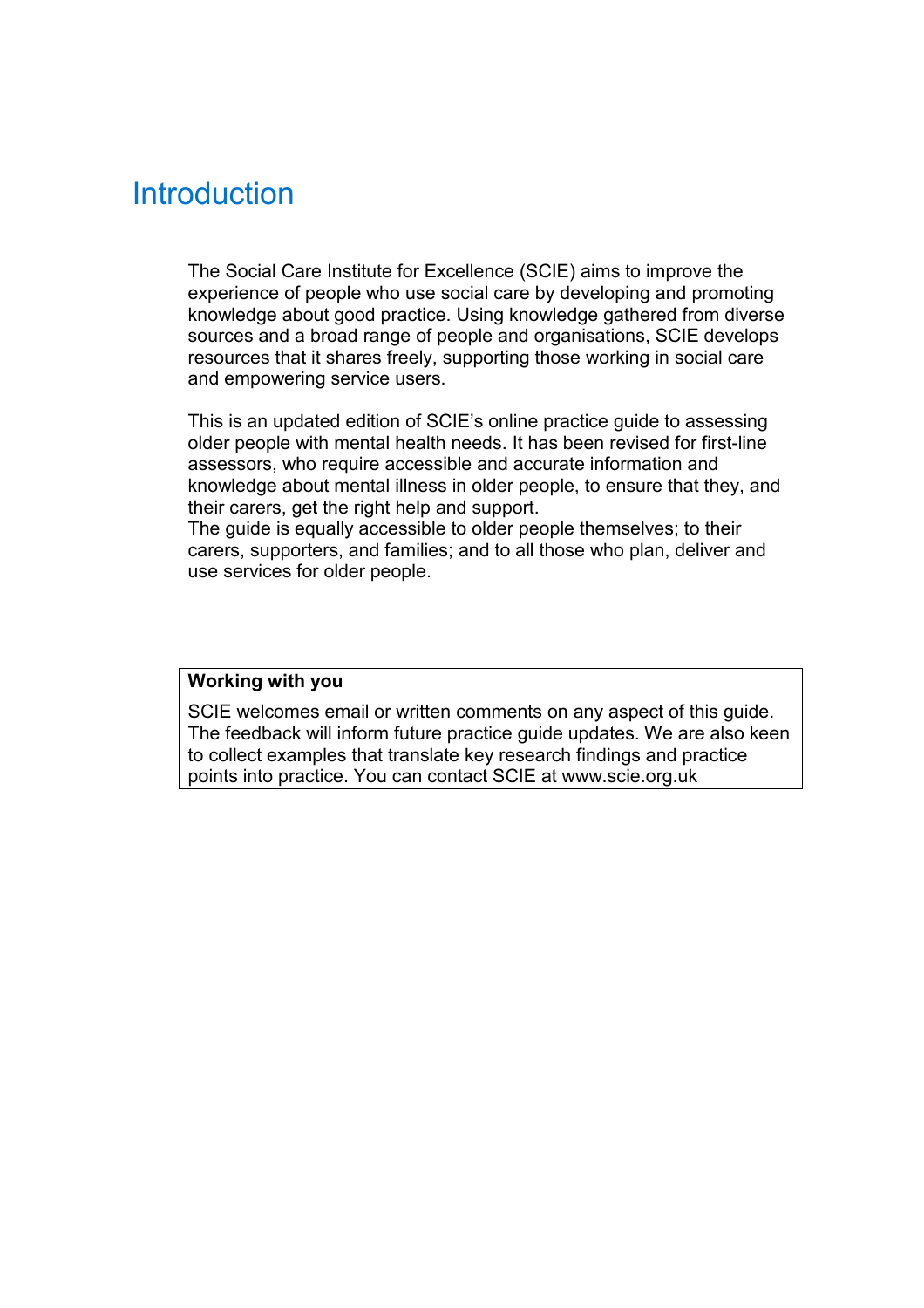# Author and acknowledgements

The author of the main guide is Angela Nicholls, independent consultant and researcher

The 'Law and policy section' was written by Alisoun Milne, University of Kent and the 'Messages for research' section was written by Jo Moriarty, King's College London.

The revision of the guide was commissioned by Mary Sainsbury, Practice Development Manager at SCIE.

SCIE would like to also like to thank all members of the SCIE reference group for their input and insight.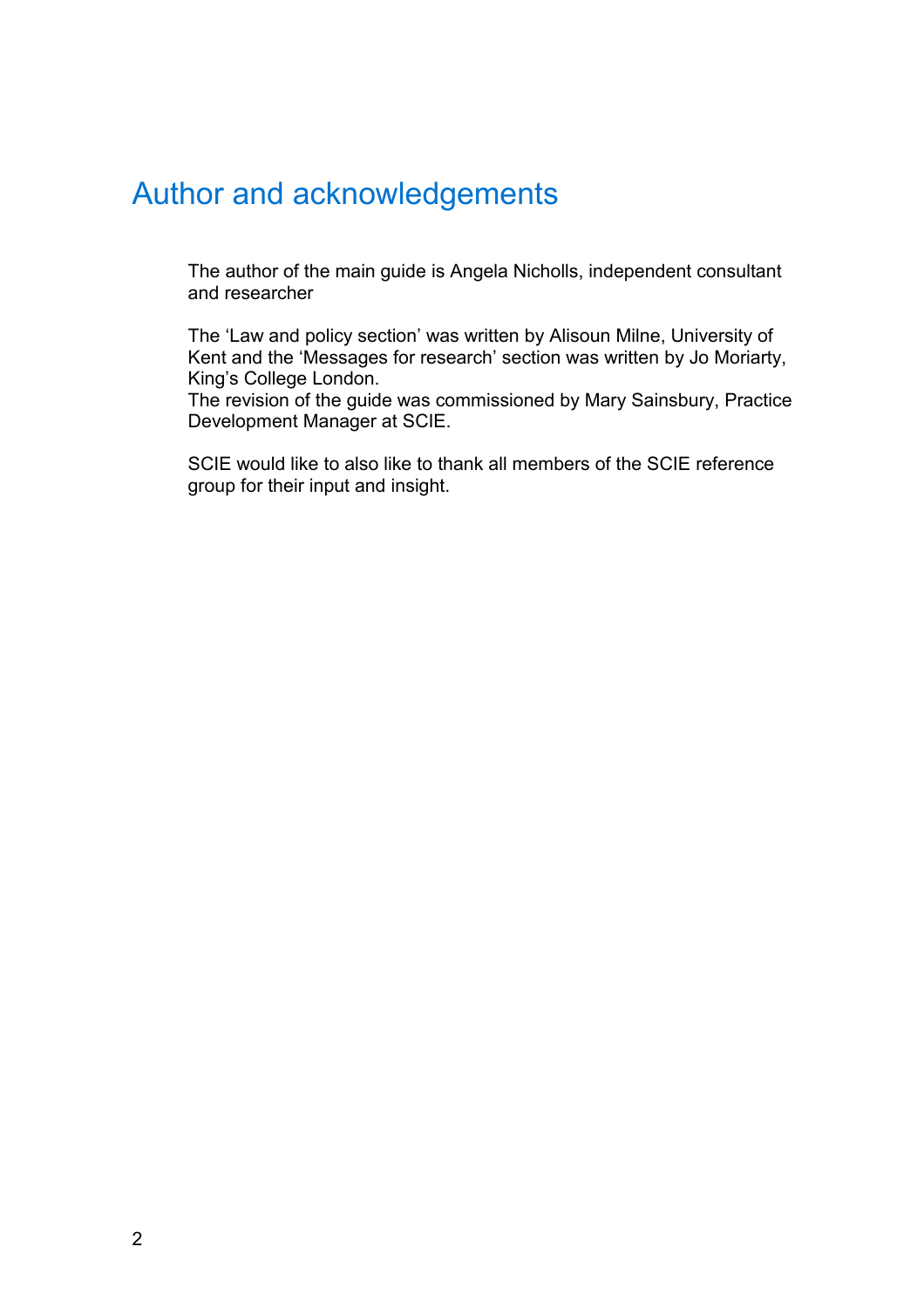# About this guide

#### Who the guide is for

This guide is designed for practitioners in England who are assessing the social care needs of older people with mental health problems. It is particularly aimed at those working with older people in non-specialist settings, who are often the first professional in contact with an older person and their family and friends, and who may have limited knowledge and experience of mental health issues. The guide will also be valuable and interesting for everyone concerned with good practice in older people's services, including older people themselves, and their families and friends.

#### If you are an older person

If you are an older person reading this guide, you may be worried about your own health or that of a family member or friend. We hope you will find the guide helpful and informative.

Mental health and emotional wellbeing are of course as important in older age as at any other time of life. Everyone has mental health needs, although only some people are diagnosed as having a mental illness. The majority of older people have good mental health, but they are more likely to experience events that affect emotional wellbeing, such as bereavement or disability.

This guide sets out to describe some of the specific mental health problems that you may experience, and gives advice to practitioners such as social workers and nurses who may need to take these problems into account when working with you.

Health and social care professionals should carry out an assessment of the needs of older people they are working with, which means talking to you about your health and any illnesses or disabilities you might have, finding out how you are managing at home and about any problems you are experiencing, and discussing with you and your family what help you may need.

Your mental health needs may be assessed as part of a general assessment. This does not mean that anyone thinks you are 'going mad' or 'senile'. But what happens to you, and illnesses you experience, affect the way you feel and your ability to cope, so they are important. If there is a problem, it is important for you and your doctors to understand what that problem is and how it might be tackled.

Many things can be done to help you with mental health needs, and your families, improve your quality of life. This guide aims to help professionals working with older people to maintain a positive outlook and gives practical suggestions for things they can do to help.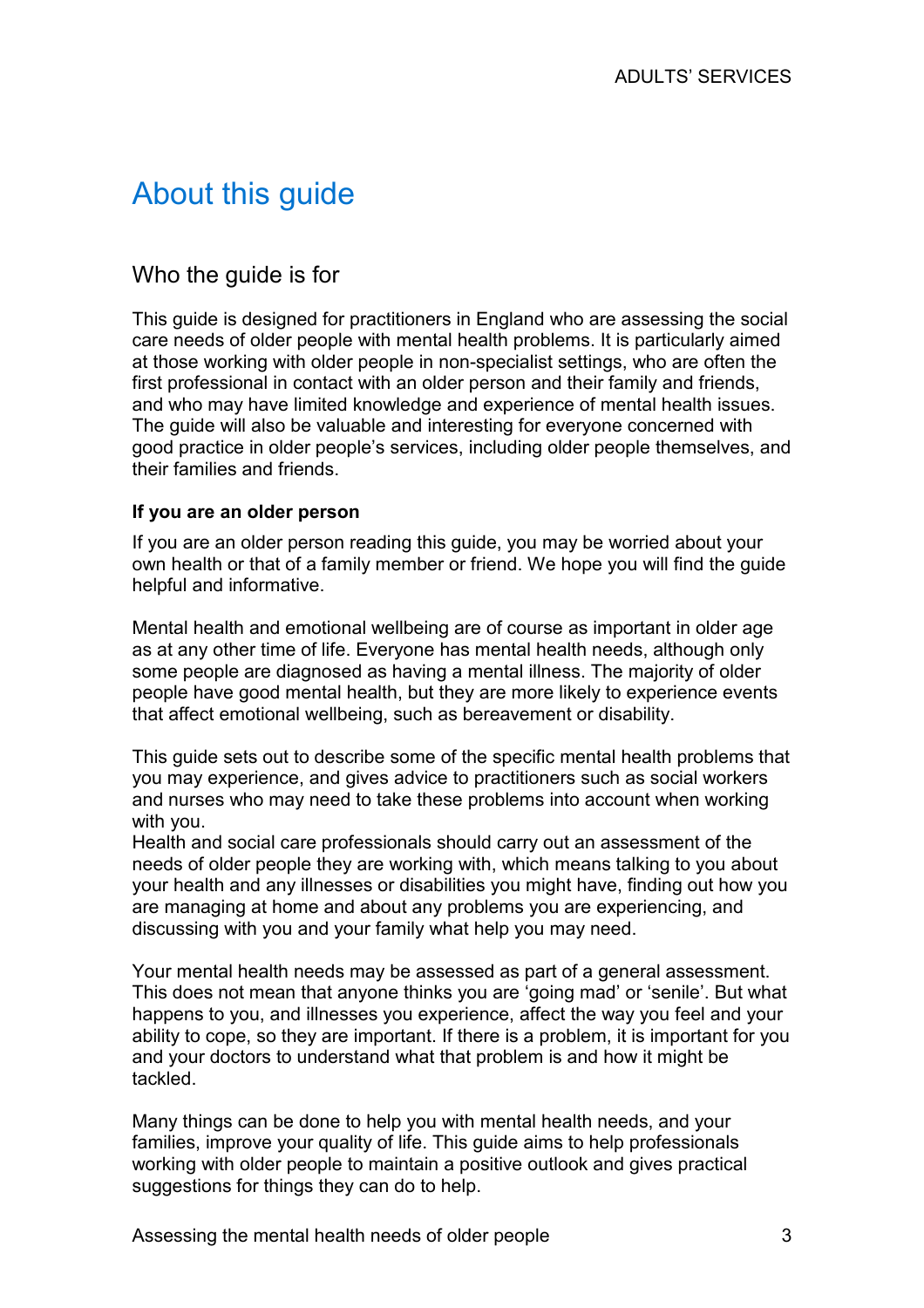#### Further information

Throughout the guide you will find references to helpful organisations, websites and literature for further reading. Organisations that produce helpful advice leaflets and factsheets especially for older people include:

- Alzheimer's Society (covering all forms of dementia)
- Help the Aged
- Age Concern

#### If you look after an older person

If you look after someone else, whether or not you live with them, you may be referred to as that person's 'carer'. Some people dislike the word 'carer', believing it diminishes the relationship they have with the cared-for person as husband, wife, daughter, son or friend. Health and social care professionals use the word 'carer' as a shorthand to represent a whole range of people who look after others. This is not intended to devalue the uniqueness of your relationship with the person, but to recognise that looking after someone else brings with it particular features that professionals should take into account.

Looking after an older person with mental health needs may bring particular problems, and Section 5 discusses these. As a carer you are entitled to a separate assessment of your own needs, so, if the person you care for is having their needs assessed, make sure that you are also offered your own assessment.

#### Further information

The following organisations provide information on caring and services available:

- Carers UK
- The Princess Royal Trust for Carers
- Alzheimer's Society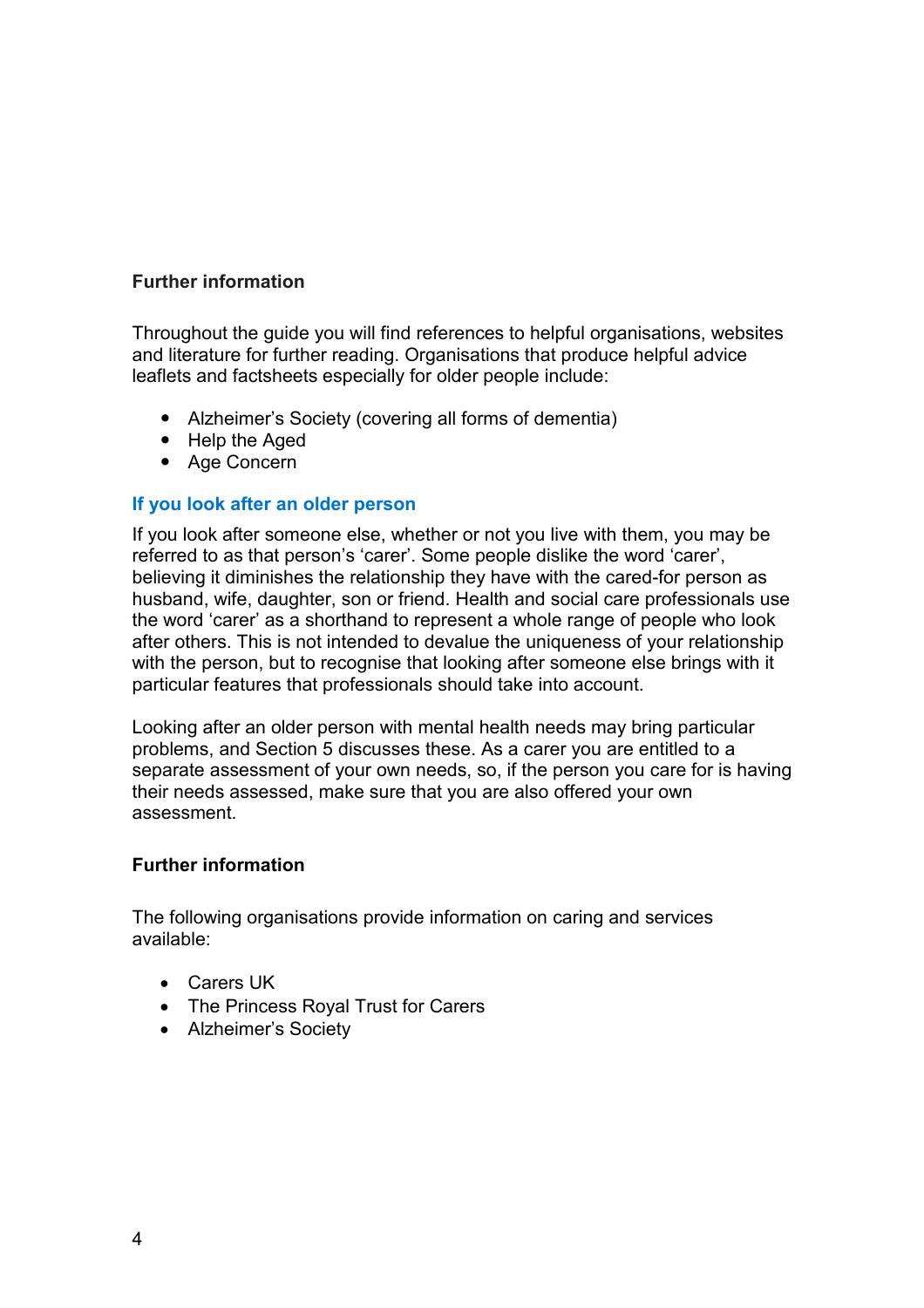#### Aims of the guide

The purpose of this guide is to offer quick and easy access to knowledge about working with older people with mental health needs, and to suggest practical things that can be done.

Older people's mental health is a vast field, and this guide does not attempt to cover it all. For example, the needs of older people with learning disabilities and the needs of service providers are not included<sup>1</sup>. The guide does provide:

- Basic knowledge of older people's mental health needs, including the legal context in England and key messages from research
- Good practice principles and practical suggestions for assessing and arranging services, including practice and service examples.
- Detailed information, references and resources for those who wish for further information, including useful web links and extracts from official guidance and standards.

If you are a practitioner, you may need guidelines for assessing older people with mental health needs. Although most older people do not experience mental health problems, such problems are sufficiently widespread to be a common feature in all care settings. Most older people with mild to moderate mental health needs will be assessed, and have their care needs met, in mainstream, non-specialist settings by staff without psychiatric training.

The guide aims to help practitioners in these settings develop their knowledge and skills, and think creatively about their work and the situations they encounter.

We hope that the guide is helpful, and that it will encourage practitioners to reflect on their practice, to achieve more on behalf of the older people they are working with, and to enable practitioners to get more job satisfaction themselves.

 $\overline{a}$ 

<sup>1</sup> For information on services to younger people with dementia, older people with a learning disability and older prisoners with mental health needs, see Department of Health (2005) Everybody's business: Integrated mental health services for older adults – a service development guide, London: Department of Health.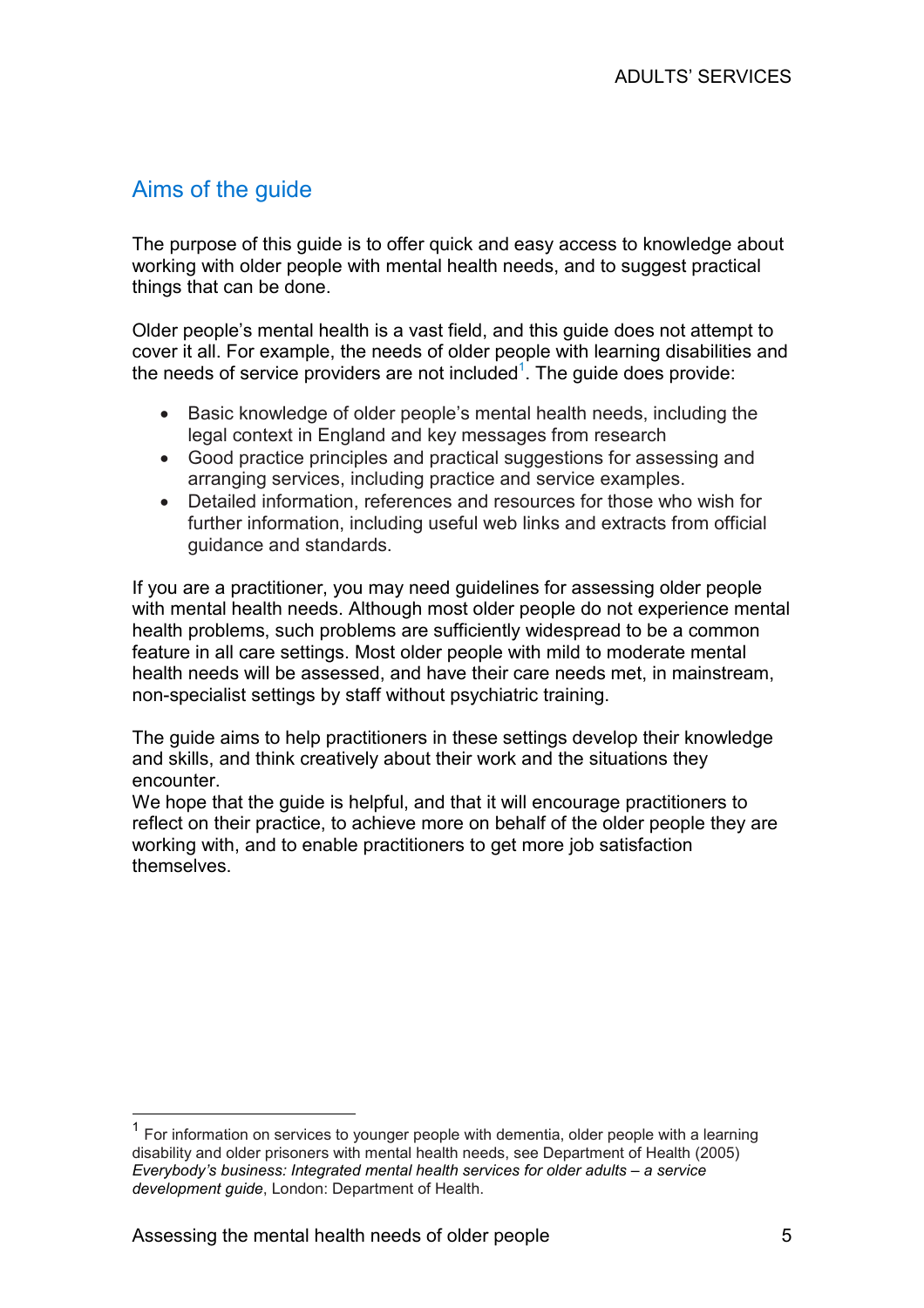#### Using this practice guide

The SCIE website is divided into three columns: the left, middle and right columns. The topics that are covered in this practice guide are listed in the left hand column. Click on these to access the topics.

Within each topic there are several pages of information, which you can skip to using the navigation in the middle column. All of the links are in blue. The right hand column also has links in the lozenges, either to a PDF of the practice guide so that you can print it out, or to other relevant information. The links may also repeat those listed in the middle column just so you don't miss anything!

Where available, practice ideas and examples are included that show how agencies have tried to improve practice and solve problems. These are selfreported and unevaluated. The examples are provided by those who were consulted as part of the practice survey, and reflect their own experiences. We welcome other practice ideas for inclusion.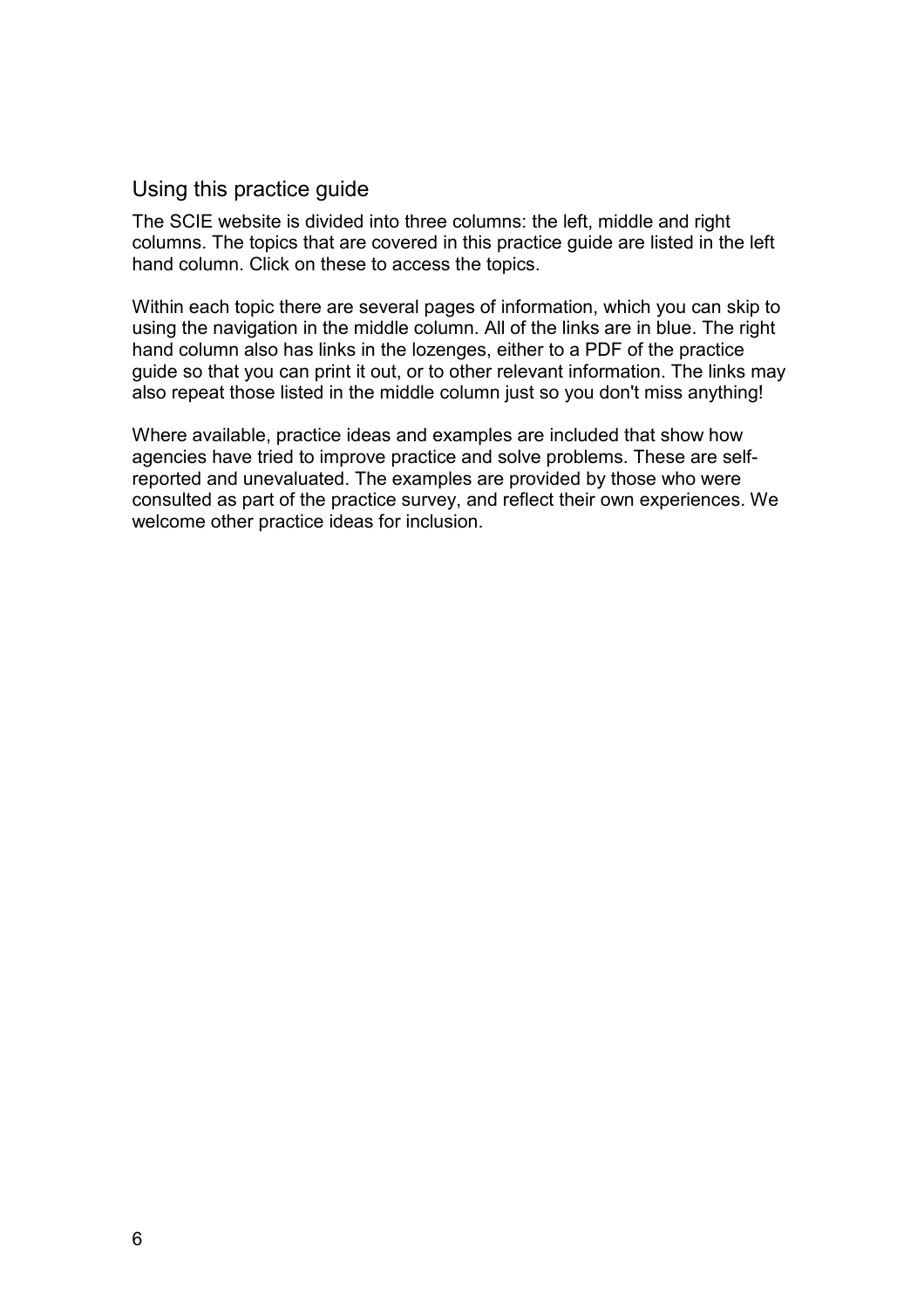#### Your feedback

SCIE welcomes comments on any aspect of the guide, which will inform future updates. We are also very interested in collecting examples of good practice. Please send us your feedback.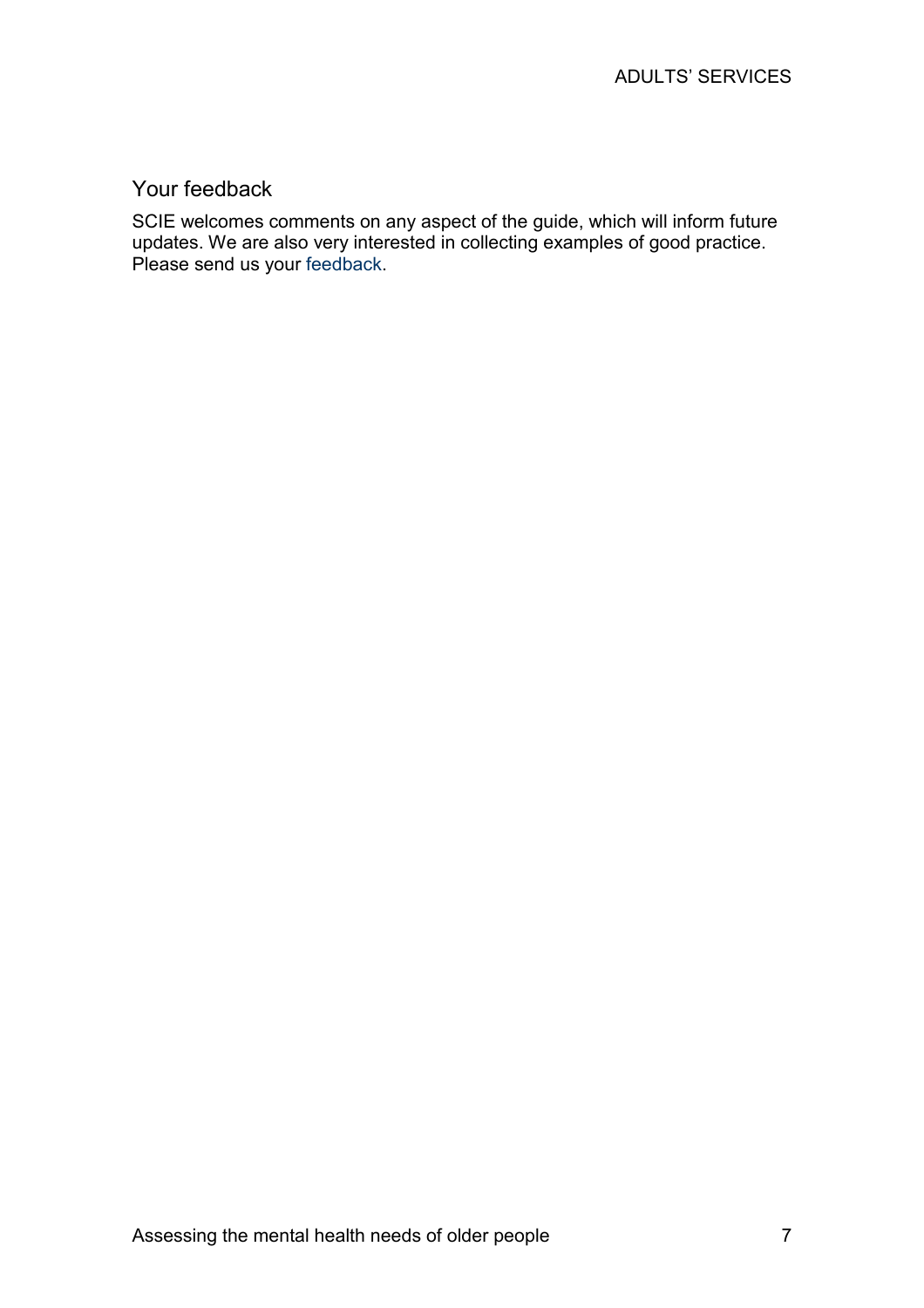# Section 1: A framework for wellbeing

Mental health problems in later life are relatively common. The Department of Health estimates that perhaps 40 per cent of older people seeing their general practitioner (GP), 50 per cent of older people in general hospitals and 60 per cent of care home residents have a mental health problem (DH, 2005)-(2).

Older people with mental health problems are more likely to end up in institutional care, they recover less well from physical problems and illness, and they are more vulnerable to abuse. 'The presence of a mental health problem is a strong and independent predictor of poor outcomes such as increased mortality, length of stay, institutionalisation and resource use' (NIMHE, 2005)- (3).

## National service framework for older people

In 2001 the government issued the National Service Framework (NSF) for Older People, which aims to:

- Combat age discrimination in health and social care
- Set standards for the delivery of care and treatment for older people.

Standard 7 relates to mental health in older people:

Older people who have mental health problems have access to integrated mental health services, provided by the NHS and councils to ensure effective diagnosis, treatment and support for them and their carers. (DH, 2001)-(4)

(For more on the NSF for older people and the policy context, see Section 8.)

There is also a NSF for mental health (DH, 1999)-(5), although this focuses mainly on adults of working age, rather than on the needs of older people experiencing mental health problems. The government recognises that more needs to be done to 'join up' mental health services and services for older people. Older people's mental health is often described as 'falling between two stools'. Older people with mental health problems face double discrimination: age discrimination and stigma about mental illness.

A national review of mental health services for older people in 2004 made this a priority within the Department of Health. In November 2005 the Department of Health issued a service development guide for integrated older people's mental health services called Everybody's business (DH, 2005a)-(6). This set out the principles for a comprehensive older adult mental health service, and contains useful information and good practice advice for practitioners and commissioners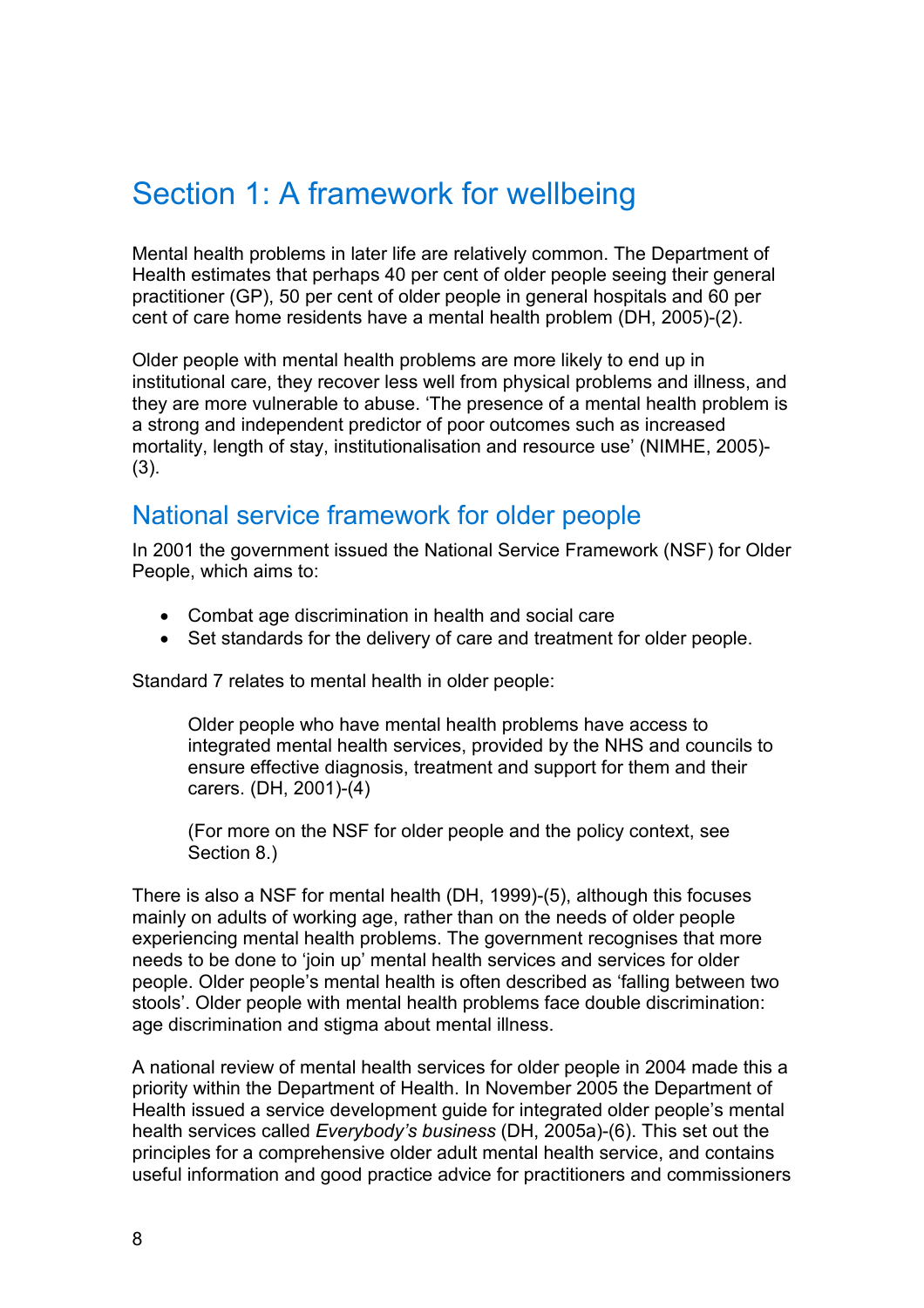of health and social care services. The key aim was to ensure that older adults with mental health problems and their carers have their needs met wherever they are in the system, without encountering discrimination or barriers to access.

The government's policy statement Securing better mental health for older adults (DH, 2005)-(7) emphasises that while mental illness in older age is relatively common, it is frequently unrecognised, and even when it is diagnosed, the person does not always get the right help. Because mental illness in later life is quite common, and because it often coexists with other medical conditions, the majority of mild to moderately severe mental illness is treated in mainstream settings, by staff without psychiatric training.

#### Mental health and wellbeing

Good mental health and emotional wellbeing is as important in older age as it is at any other time of life. Many people fear growing older, and assume that old age is depressing and distressing, characterised by loss and disability, offering little to look forward to. But the reality is that older people are as capable as younger people of enjoying life, taking on challenges, coping with difficulties, engaging in satisfying activities, supporting each other with warmth and good humour, and making a real contribution to their families and communities, using their wealth of knowledge and experience.

For health and social care professionals, who often meet an older person for the first time during a crisis – when they are ill, or when other difficulties have become overwhelming – it can be hard to keep in mind the positive picture. Low expectations about the quality of life for older people are widespread among service providers, assessors and older people themselves ('What can you expect at your/my age?').

Assessors must remember that this is age discrimination, which leads to poor service responses and social exclusion for older people.

A number of reports in recent years have emphasised the need to focus on successful ageing, and living well in later life. The World Health Organisation's vision statement on active ageing, for example, states: 'Active ageing is the process of optimizing opportunities for health, participation and security in order to enhance quality of life as people age.' (WHO, 2002)-(8).

Not everyone agrees about what constitutes 'successful' ageing, however, and there are some suggestions that researchers in this area have not used criteria that older people themselves would endorse. Opportunity age (DWP, 2005)-(9), a strategy produced by the Department for Work and Pensions, promotes wellbeing and independence for older people and aims to ensure that later life is active and fulfilling. Although this is a strategy that tries to tackle age discrimination and change attitudes, there is a danger in basing the social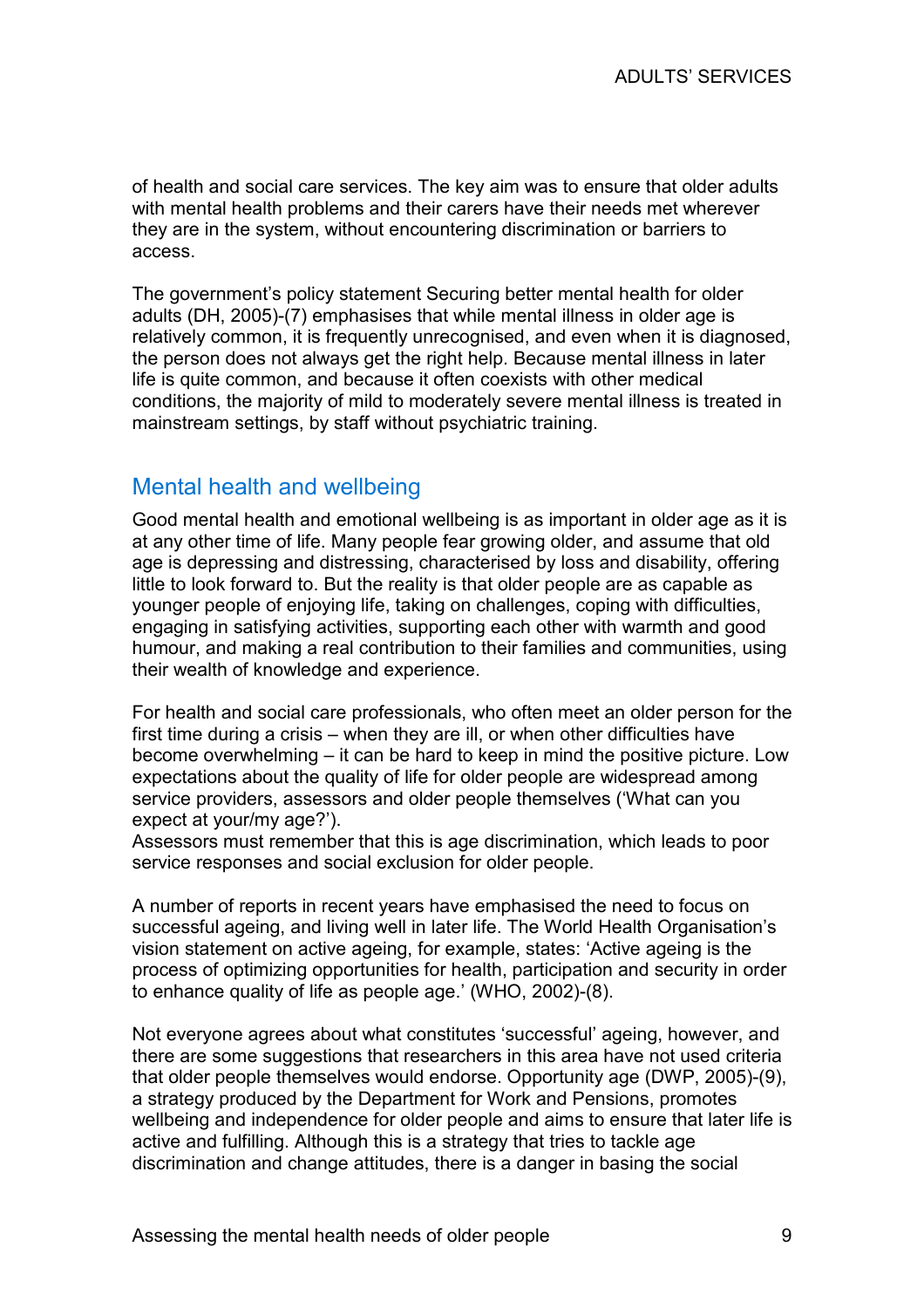inclusion of older people on their explicit contribution to society as paid workers or as volunteers in the community.

The Nuffield Institute for Health has produced a report, Living well in later life: From prevention to promotion (Wistow et al, 2003)-(10), which argues for a switch in emphasis from avoiding higher intensity and more costly care to promoting older people's quality of life and their engagement in the community.

In 2003 the Association of Directors of Social Services and the Local Government Association issued an influential discussion document, All our tomorrows: Inverting the triangle of care, arguing for major changes in tackling age discrimination and social exclusion through community strategies to promote the wellbeing of older people through the extension of universal services. (Singleton and Painter, 2003)-(11)

Age Concern and the Mental Health Foundation have embarked on a broadbased three-year inquiry into mental health and wellbeing in later life. The findings from the first stage, a review of literature, policy and practice, provide some evidence of 'what works' to promote mental health in older people, such as support, social contact, participation, learning new skills and sustaining a sense of purpose.

#### Key research findings

For a more detailed account, see Research Summary 1.

- Important factors that contribute to good mental health in later life are:
	- > having a role and a purpose in life
	- > having good social networks
	- > enjoying an adequate income
	- > living in a supportive neighbourhood.
- While most older people remain in good mental health, older people are more likely than younger people to experience events and illnesses associated with poorer mental health.
- Mental health has a big impact on physical health.
- There are ways to improve health and wellbeing in later life.
- Older people's views on what is important to healthy ageing include:
	- > being able to adapt to continuous physical change
	- > engaging in relationships
	- > maintaining independence and taking risks
	- > having enough money
	- > fulfilling desires and personal objectives
	- > keeping busy by taking part in meaningful activity.
- Social exclusion of older people with mental health needs is created by: > poverty
	- > social isolation and loneliness
	- > lack of civic engagement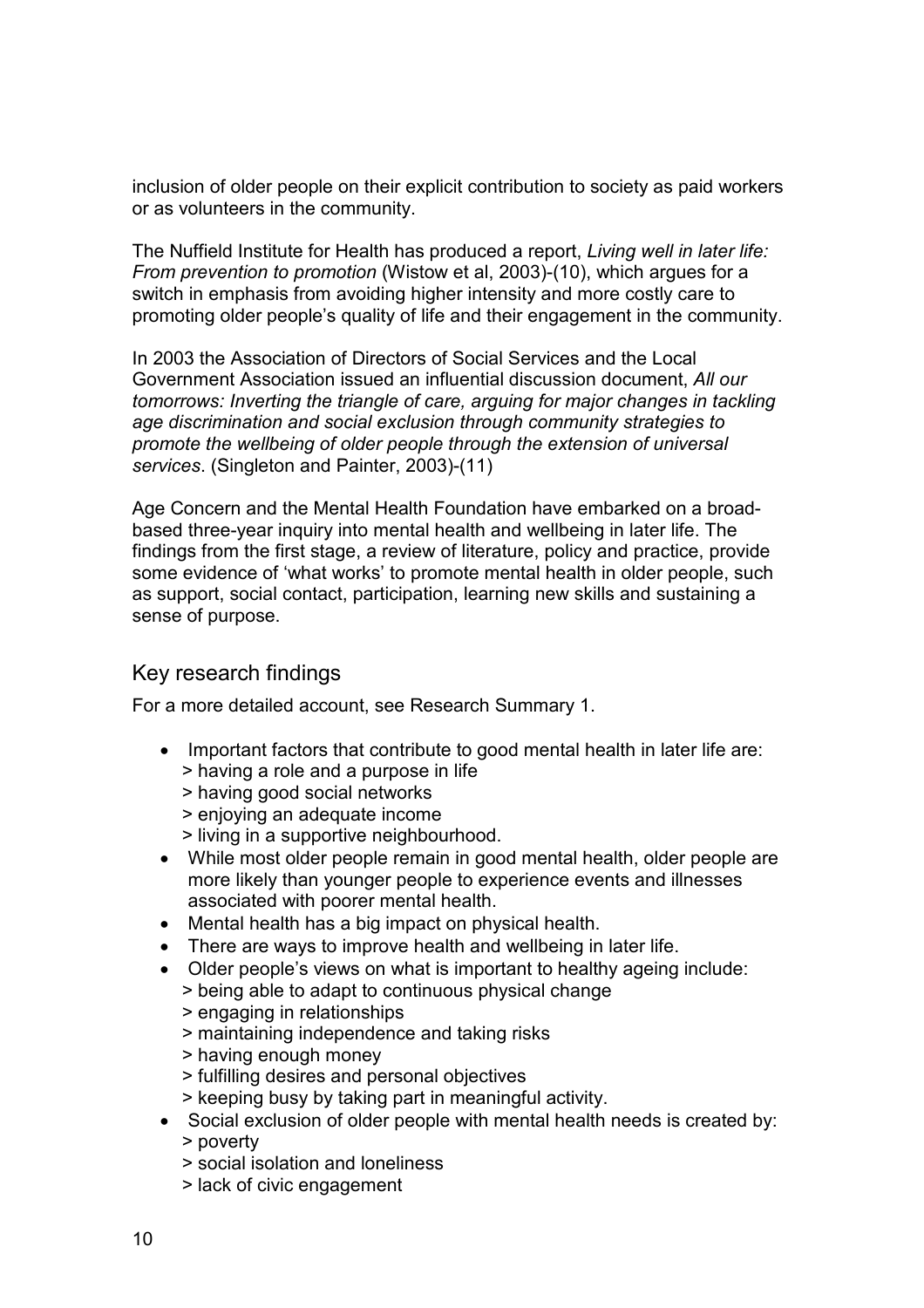- > exclusion from basic services
- > fear of crime and anti-social behaviour in the neighbourhood
- > age discrimination.

#### What you can do

Many things in older age can have an adverse impact on wellbeing, such as poor health, declining physical and mental capabilities, financial worries and loss of friends, family and social contacts. The aims of service provision should be to restore wellbeing as far as possible rather than simply meet the presenting care needs. Assessment should focus on a person's strengths as well as their difficulties. Promoting independence may not mean enabling someone to do without help, but maximising what they can do for themselves, and promoting their autonomy, self-esteem and quality of life.

If you are assessing older people, the following could help you stay positive and focus on strengths:

- Be interested in the whole person and think about what they may have been like when they were younger. Talk to them, encourage them to reminisce, so you get a sense of the person and their strengths, passions and opinions.
- Ask family members about them, to fill gaps in your knowledge and to encourage family members to remember the whole person, not only the illness.
- Think about the person's whole quality of life, not just their health and social care needs. What would give them pleasure, fulfilment, and something to look forward to? How can you help them experience such things?
- Be alert to ageism and discrimination, in yourself and your organisation. Ask yourself how services would respond if the person was a younger adult with a mental illness or a disability: would their approach be different?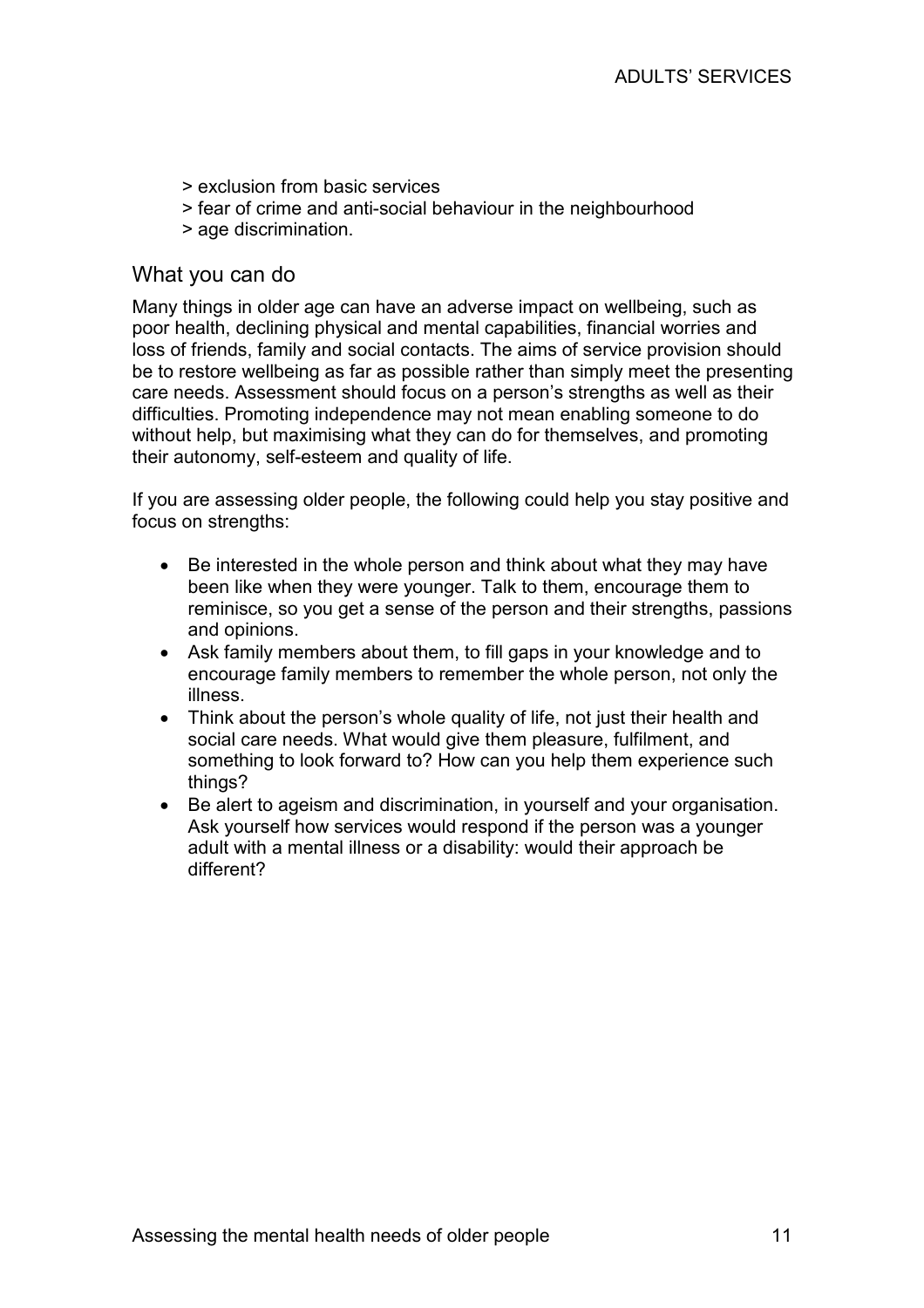# Section 2: The main problems

Mental health problems in later life can be grouped into four main categories:

#### Key research findings

For a more detailed account, see Research Summary 2.

- Depression is the most common mental health problem in later life.
- Dementia is the next most common.
- Mental health problems are under-identified by professionals and older people themselves, and older people are often reluctant to seek help. So many older people experience delay before they are offered support.

If you are an older person reading this, or if you look after an older person:

Try not to be worried by the symptoms and problems described in this section. Remember, although mental health problems in later life are relatively common, most older people are not affected. Use the organisations listed elsewhere in this section to get more information, and if you are still worried about any symptoms, speak to your doctor.

#### Depression and anxiety

Depression is a state of low mood that in some individuals can be severe and prolonged. There appears to be a complex interaction between external events, inner stresses, genetic predisposition and biochemical changes in the brain, which is not fully understood. People of all ages can experience depression.

Risk factors include:

- Social isolation
- Bereavement
- Pain and physical illness
- Multiple adverse events or change in circumstances
- Family history or past episodes of depression
- Alcohol abuse

Depression is the most common mental health problem of later life, affecting 10–20 per cent of older people (National Institute for Mental Health in England 2005) (NIMHE, 2005)-(12) and up to 40 per cent of care home residents, yet in older people depression is often under-diagnosed and under-treated. Older people in residential and nursing homes are two to three times more likely to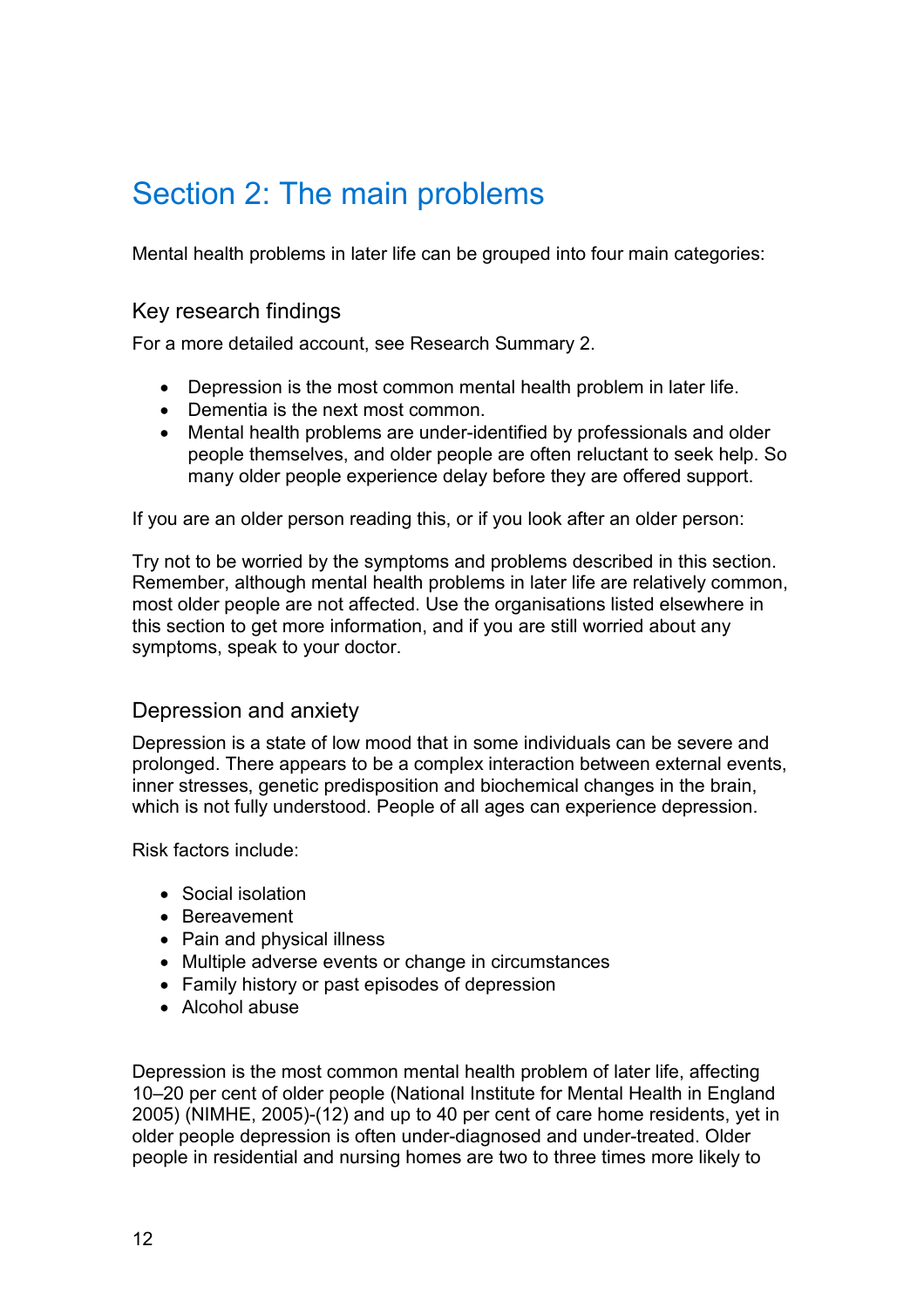experience depression than older people in the community. (Godrey with Tenby, 2004)-(13)

Older people tend not to complain of being depressed, they are more likely to refer to physical symptoms, and some symptoms of physical illness are similar to those of depression. Physical illness is also a common trigger for depression in older people.

The most common symptoms of depression are:

- A pervading feeling of sadness
- A loss of interest in life and inability to take pleasure in things
- Tiredness and sleep problems
- Loss of appetite
- Poor concentration and memory
- Anxiety and agitation
- Hopelessness
- Feelings of guilt and worthlessness
- Thoughts of suicide.

Depression causes great mental distress and affects a person's ability to function day to day. When untreated, depression shortens life, exacerbates disability from medical illnesses, increases healthcare costs and is the leading cause of suicide among older people. When treated, quality of life improves (NIMHE, 2005)-(14).

#### Suicide

Suicide is a significant risk for older people who are depressed. Older people are less likely than younger people to talk about suicide, but more likely to carry it out (Help the Aged, 2004)-(15). Older men aged 75 and over have the highest incidence of suicide – 11 per cent higher than the rates for all males aged 15 and over (Samaritans 1998).

#### Practice point

Make sure that you always consider the risk of suicide in an older depressed person.

For more information, see:

National suicide prevention strategy for England (DH, 2002)-(16) Preventing suicide: A toolkit for mental health services (NIMHE, 2003)-(17)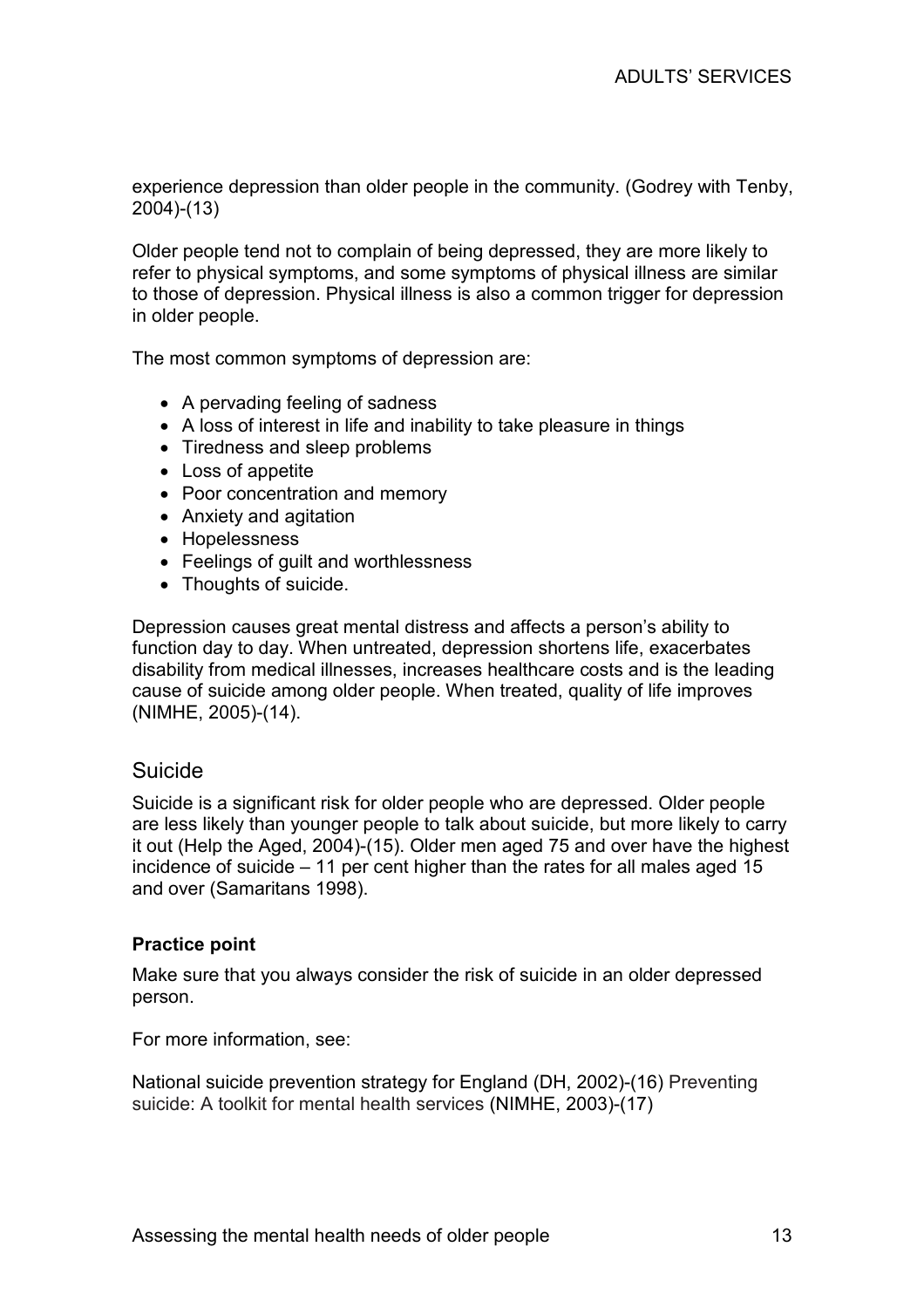#### Key research findings

- Depression is the most common and most reversible mental health problem in old age.
- Older people and professionals tend to under-estimate the significance of late life depression.
- Risk factors for depression in later life include:
	- > bereavement
	- > other life events such as the onset of illness or disability
	- > financial crisis
	- > being a victim of crime
	- > moving accommodation
	- > illness of or separation from a loved one
	- > poor social support and loneliness
	- > lower socio-economic status.
- Older people, and older men in particular, comprise a higher percentage of 'completed' suicides.

#### Further information

For more information on depression, see:

# **Dementia**

#### **Introduction**

Dementia is an 'umbrella' term used to describe a collection of symptoms associated with physical changes in the brain that result in the gradual loss of mental functions such as memory and the ability to use words or to carry out previously familiar tasks.

Dementia encompasses a number of conditions, the three most common being:

- Alzheimer's disease, which accounts for approximately 60 per cent of cases
- Vascular dementia (20 per cent)
- Lewy body dementia (15 per cent).

The cause of Alzheimer's is not yet known. The disease is usually characterised by a gradual deterioration over several years.

In contrast, vascular dementia (or multi-infarct dementia) is typically a step-like progression, caused by a series of tiny strokes resulting in the loss of blood supply to the brain.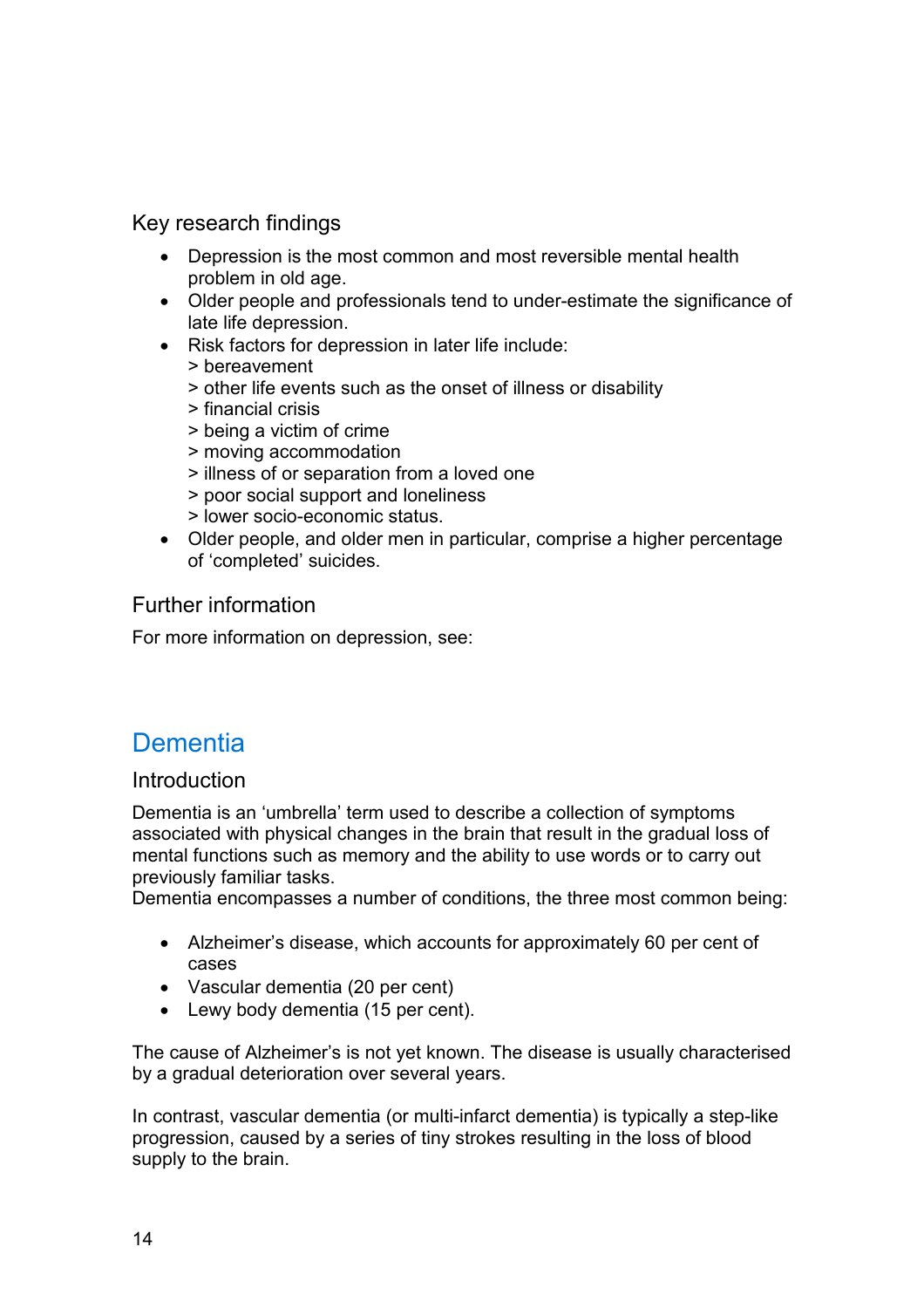Lewy body dementia is similar to Alzheimer's, but with fluctuating symptoms and features similar to Parkinson's disease.

For more information on the different types of dementia, see the websites of the Alzheimer's Research Trust or the Royal College of Psychiatrists.

Dementia is mainly a disease that affects older people – 98 per cent of people affected in the UK are over 65 (Help the Aged) – and the prevalence increases significantly with age. The Alzheimer's Society calculates that while only 1 in 1,000 people under 65 will develop dementia, that figure rises sharply to 1 in 50 between the ages of 65 and 70, and 1 in 5 for people over 80. It is important to bear in mind, however, that dementia is not an inevitable consequence of ageing, and the majority of older people will not develop dementia.

Every person with dementia is affected differently, but common symptoms include:

- Forgetfulness, particularly about recent events
- Becoming confused about what day or time it is
- Not recognising people or surroundings.

Memory loss and confusion can be frightening and distressing for the older person, and may cause behaviour problems, such as agitation or aggression, or make it difficult for them to take part in normal social interaction. As the disease progresses, it is likely to affect the person's ability:

- To drive
- To perform day-to-day tasks such as shopping, cooking and looking after themselves and their home
- To read
- To talk and understand what is said to them.

Although there is no cure, a great deal of encouraging research is going on. A number of new drug treatments for dementia have been developed, and many older people who have taken part in trials, and their carers, believe they have experienced improvements in memory and alertness, if only for a short while. At the time of writing, however, there is a debate about how cost-effective these treatments are, or at what stage they provide most benefit. In January 2006 the National Institute for Health and Clinical Excellence (NICE) updated its guidance on the use of the drugs donepezil (Aricept®), rivastigmine (Exelon®) and galantamine (Reminyl®) for use in mild to moderate Alzheimer's.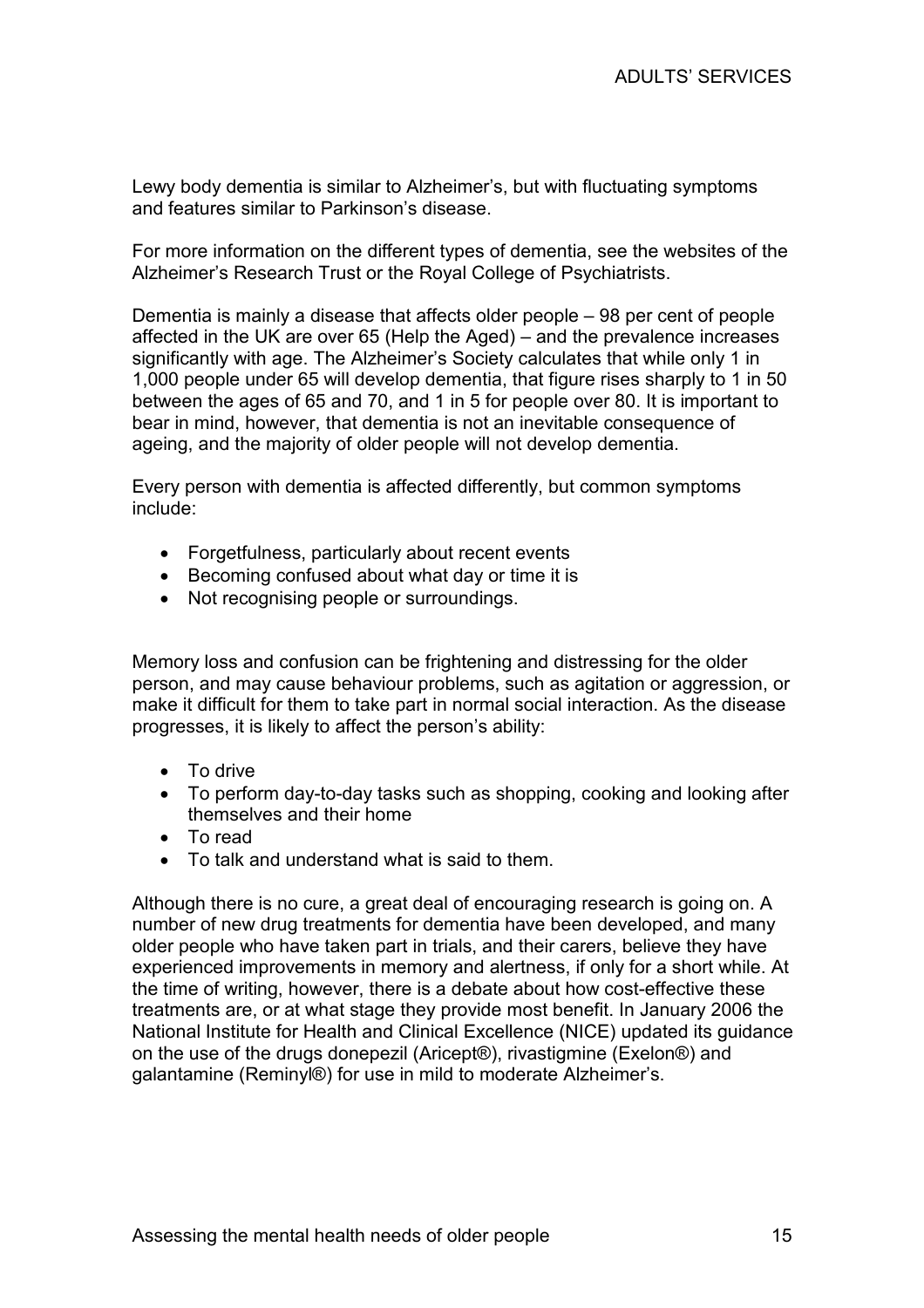#### Key research findings

- Although only a minority of older people in the population as a whole have dementia, a high proportion of those using community care and long-term services are affected.
- Alzheimer's and other forms of dementia often remain undiagnosed, but there can be advantages to early diagnosis, which is becoming more usual. These include: relief to the person because he or she understands what has been happening, enabling people affected, and their families, to make decisions and plan for the future the person can be considered for drug therapy.
- People who are told their diagnosis always need follow-up support.

#### Further information

If you want to know more about dementia, factsheets are available from the Royal College of Psychiatrists and the Alzheimer's Society. The Alzheimer's Society covers all forms of dementia, not just Alzheimer's, and has a range of useful publications particularly for older people and their families.

#### Other psychiatric illnesses

#### Further information

A small number of older people enter old age with enduring or relapsing mental illness, for example, schizophrenia or bipolar disorder. An even smaller number develop these disorders in later life.

Schizophrenia is a serious psychiatric condition, characterised by disordered thinking, hallucinations and delusions, apathy and social withdrawal. Paraphrenia is the name given to a form of schizophrenia with its onset in later life. Older people with schizophrenia often have often had the condition throughout their adult lives.

Bipolar disorder (manic-depressive illness) leads to severe mood swings, from severe depression to extreme elation. Some of the symptoms include:

- Excessively 'high' mood
- Irritability
- Decreased need for sleep
- Increased energy
- Increased talking and activity
- Racing thoughts
- Being easily distracted
- Having grandiose notions
- An impaired ability to make decisions.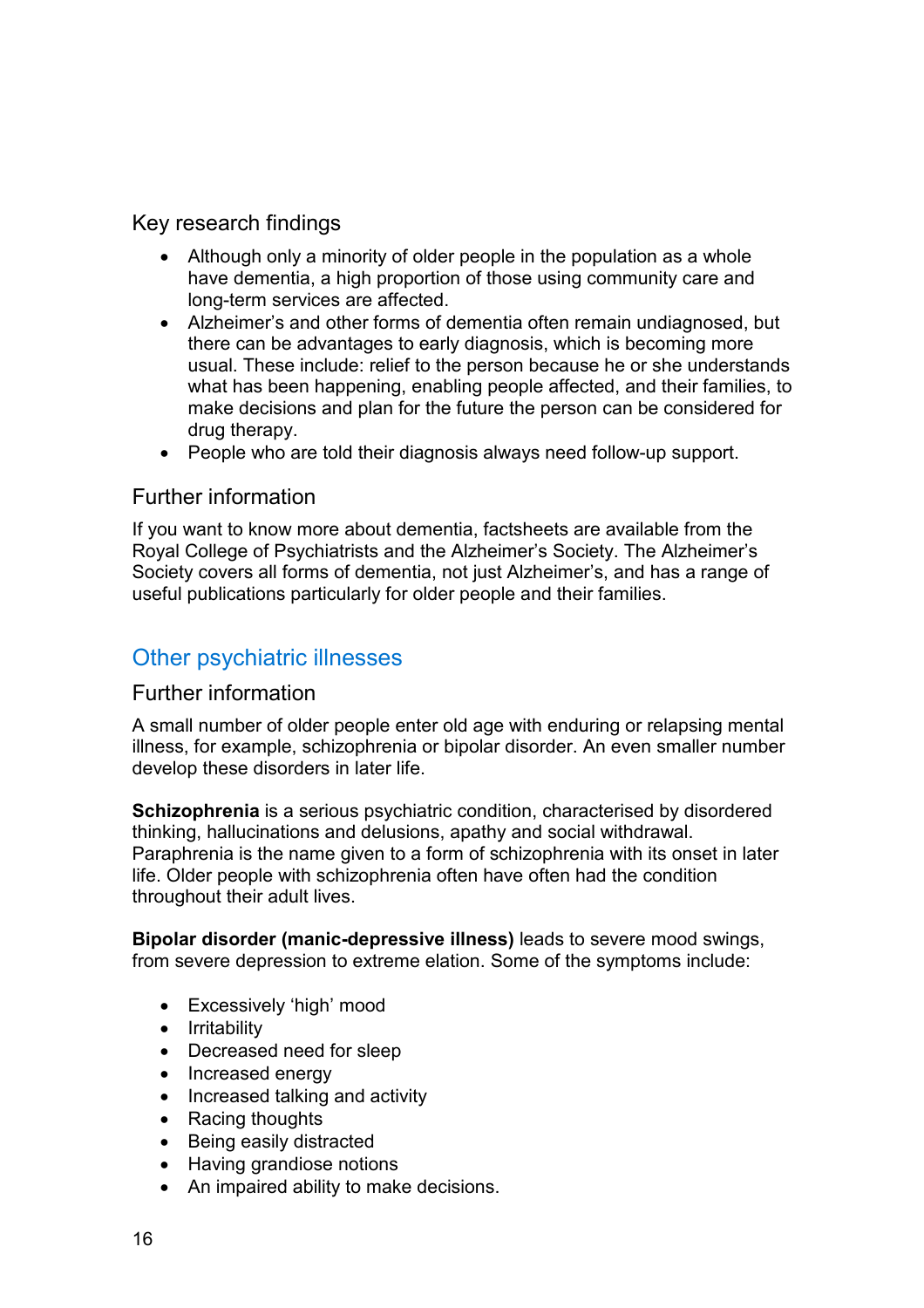It is unusual for this illness to start for the first time in later life, but it requires medical treatment at whatever age symptoms occur.

The Royal College of Psychiatrists has highlighted the lack of attention given to older people who enter old age with enduring or relapsing mental illness. Such people are 'graduating' from services for people of working age to services for older people, and are often neglected by both (Royal College of Psychiatrists, 2005)-(18). The Royal College states that many 'graduates' will continue to exhibit symptoms, and some may be suffering from the effects of long-term medication. People suffering from major psychiatric illnesses are also likely to have poor physical health and to have an increased risk of early death. Some will develop additional psychiatric problems in later life, such as dementia.

Whereas once these patients would most probably have been inpatients in longstay psychiatric hospitals, most now live in the community in a variety of settings. Many are socially isolated and have lost contact with their families through years of illness.

The Royal College recommends that the point of transition from working age to older people's services should provide the opportunity for a review of the treatment and care needs of the individual, to include an assessment of their physical health, accommodation, need of support for activities of daily living and carers' needs.

The number of older people with long-term mental health problems or intellectual disabilities is set to increase.

#### Further information

For more information on other functional mental illness and older people, see the following websites:

#### Drug and alcohol problems

Not a great deal is known about the incidence of alcoholism and substance misuse in older people, including misuse of over-the-counter medication. It is often assumed that older people are not affected to any great degree by these issues, but it is more likely that the incidence is hidden. While it appears to be true that alcohol use and misuse declines with age, the use of prescription and over-the-counter drugs increases in later life. Substance use and misuse is probably the area of older people's mental health that is least researched or written about, although it may sometimes be a significant factor in assessment. Changes in attitude in younger generations mean that alcohol consumption among older people, and possibly use of illicit drugs, is likely to increase as these groups age.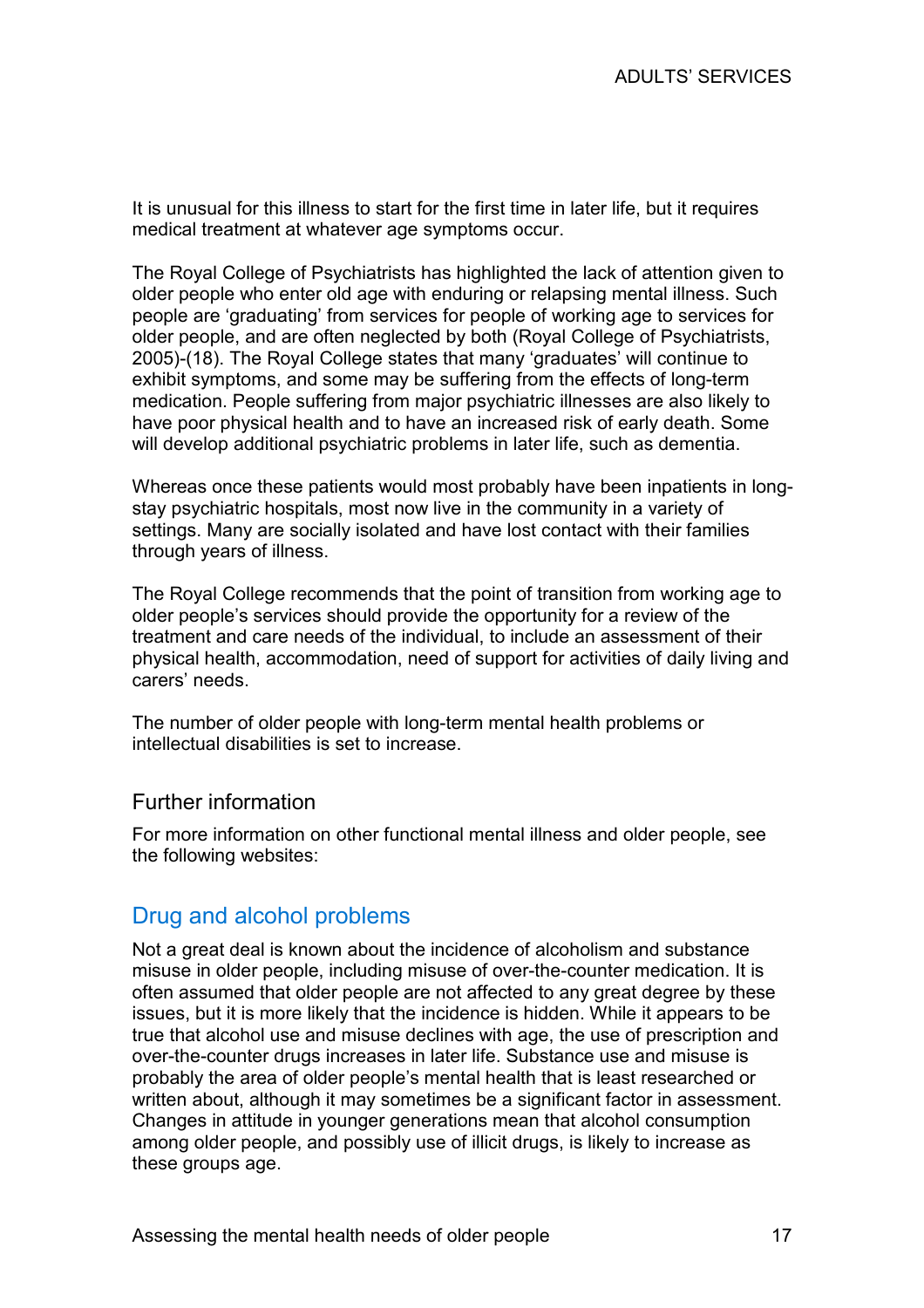While older people generally drink less than younger people, physical changes in later life mean that older people are more likely to be adversely affected by alcohol at lower levels of consumption:

- Alcohol consumption has been identified as one of the three most common reasons for falls in older people.
- Alcohol can react adversely with medication, and can precipitate an acute confusional state.
- Alcohol may also contribute to cognitive impairment in dementia.
- Alcohol problems can significantly impair the health and quality of life of older people.
- Excessive drinking puts older people at increased risk of coronary heart disease, hypertension and stroke.
- Alcohol can increase the likelihood of incontinence and gastrointestinal problems; heavy drinking can lead to self-neglect, poor nutrition, poor hygiene and hypothermia.

In addition, long-term alcohol misuse can lead to Wernicke-Korsakoff syndrome, which is a form of brain damage characterised by memory loss. The effects can include:

- Poor attention
- Self-centred and withdrawn behaviour
- Diffuculties with problem solving and learning new information
- Impairment of short- and long-term memory.

Alcohol misuse often goes undetected because the symptoms, such as accidents, malnutrition, self-neglect, depression, insomnia and confusion, can be non-specific and hard to distinguish from other causes. On assessment, older people may underreport their level of alcohol use, because of the stigma attached, or because they regard alcoholic drinks as medicinal, alleviating other health problems. Family members, health professionals and care staff may ignore problems on the basis that alcohol is 'one of the few pleasures left' to an older person.

Older people are also at risk of over-medication, of both prescribed and overthe-counter drugs, particularly sedatives, hypnotics and tranquillisers. Older people may self-medicate, for instance for insomnia or other problems, but overmedication, or interactions with alcohol or between drugs, may exacerbate their problems.

#### Key research findings

- Alcohol misuse has potentially severe social and health consequences in later life.
- The number of older people with alcohol problems is likely to increase.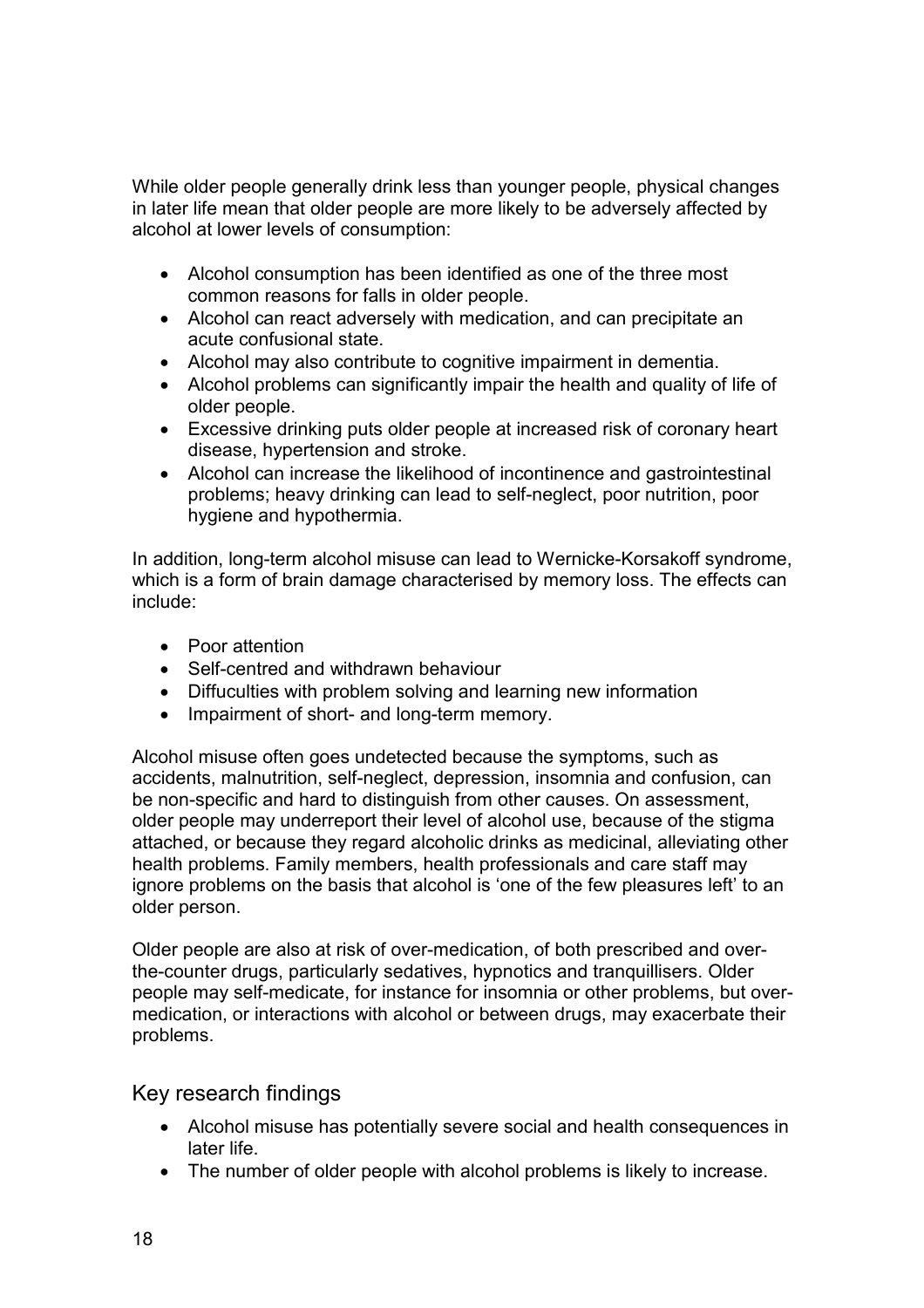#### Further information

For more information on drug and alcohol problems in older people, see:

#### Extended resumes

Derry, A.D. (2000) 'Substance use in older adults: A review of current assessment, treatment and service provision', Journal of Substance Use, vol 5, pp 252–262. Herring, R. and Thom, B. (1997) 'Alcohol misuse in older people: the role of home carers', Health and Social Care in the Community, vol 5, no 4, pp 237–245.

#### Treatment and recovery

Accurate diagnosis and early intervention is important for all forms of mental ill health in older people. There may be underlying physical conditions such as viral conditions or poor nutrition, and treating these can result in improved energy and mental state. Many symptoms of physical illness can be mistaken for mental illness, and physical conditions should always be considered first. For instance, conditions such as kidney infection, thyroid deficiency or a stroke can sometimes lead to 'dementia-like' symptoms; loss of appetite and disturbed sleep may be caused by heart disease or arthritis rather than depression. Extreme worry and agitation can make some older people appear quite confused, as can a urinary tract infection.

- Early recognition of physical and psychiatric conditions can benefit the individual and avoid the use of inappropriate and disproportionate services.
- Early and accurate diagnosis of mental health problems enables older people and those caring for them to understand what is happening to them and to access appropriate treatment and help.
- Early and appropriate recognition and information lets individuals and their carers understand the present and prepare for the future.

There are treatment options for all forms of mental health problems in older people, and there is no reason for older people to be denied access to medication, or services such as counselling, which would be considered for a younger person. Even for conditions where there is as yet no cure, as with dementia, improvements in care and treatment are achievable and can make a significant difference to older people's quality of life.

'Recovery' and wellbeing approaches to mental health issues developed by younger adult service users and working-age mental health services are equally applicable to older people. 'Recovery' does not imply 'cure', but builds on the personal strengths and resilience of an individual 'to recover optimum quality of life and have satisfaction with life in disconnected circumstances'.(NIMHE,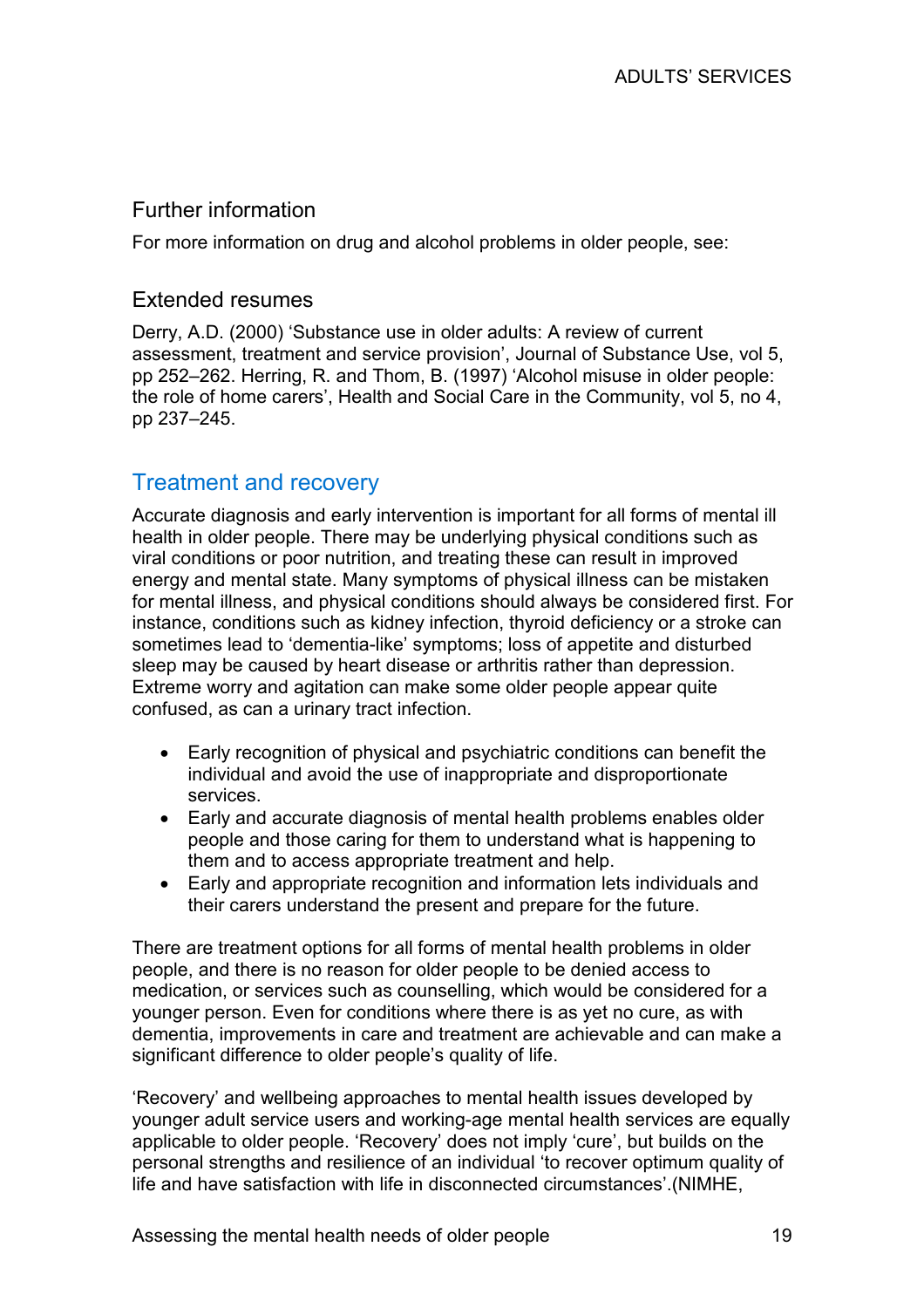2005)-(19) Recovery is about the development of coping skills, and about social inclusion, making it possible for people to have quality of life and a degree of independence and choice, even those with the most enduring and disabling conditions. See also 'Mental health and wellbeing – What you can do'.

In the NSF for Older People, Standard 7, the Department of Health makes it clear that an integrated mental health service for older people should encompass:

- Promoting good mental health
- The early recognition and management of mental health problems
- Access to advice and treatment from specialist mental health services when needed.

Standard 7 also says that while inpatient admission may be indicated for severe mental illness, 'the emphasis should be on promoting the independence of older people with mental health problems and supporting them, and their carers, in the community wherever possible and practical.'

For more on the NSF, Standard 7, see Section 8.

As part of the implementation of Standard 7, to increase awareness and the appropriate diagnosis of dementia and depression, primary care trusts (PCTs) are expected to produce guidance for GPs on local care pathways for the treatment of older people with depression or dementia. These should include guidance on symptoms, risk factors, treatment options, and when to refer to specialist services.(DH, 2003)-(20)

#### What you can do

- Maintain a positive approach (see also 'Mental health and wellbeing What you can do').
- Find out as much as you can about mental health in later life. Ask for training, for instance in dementia awareness, for you and your colleagues.
- Make links with the specialist services in your area for older people with mental health needs. Find out their criteria for referrals. Ask for their help or advice if you feel you need it.
- Try to put yourself in the position of the older person how would these symptoms make you feel? Would you be frightened, worried? How would you want to be treated?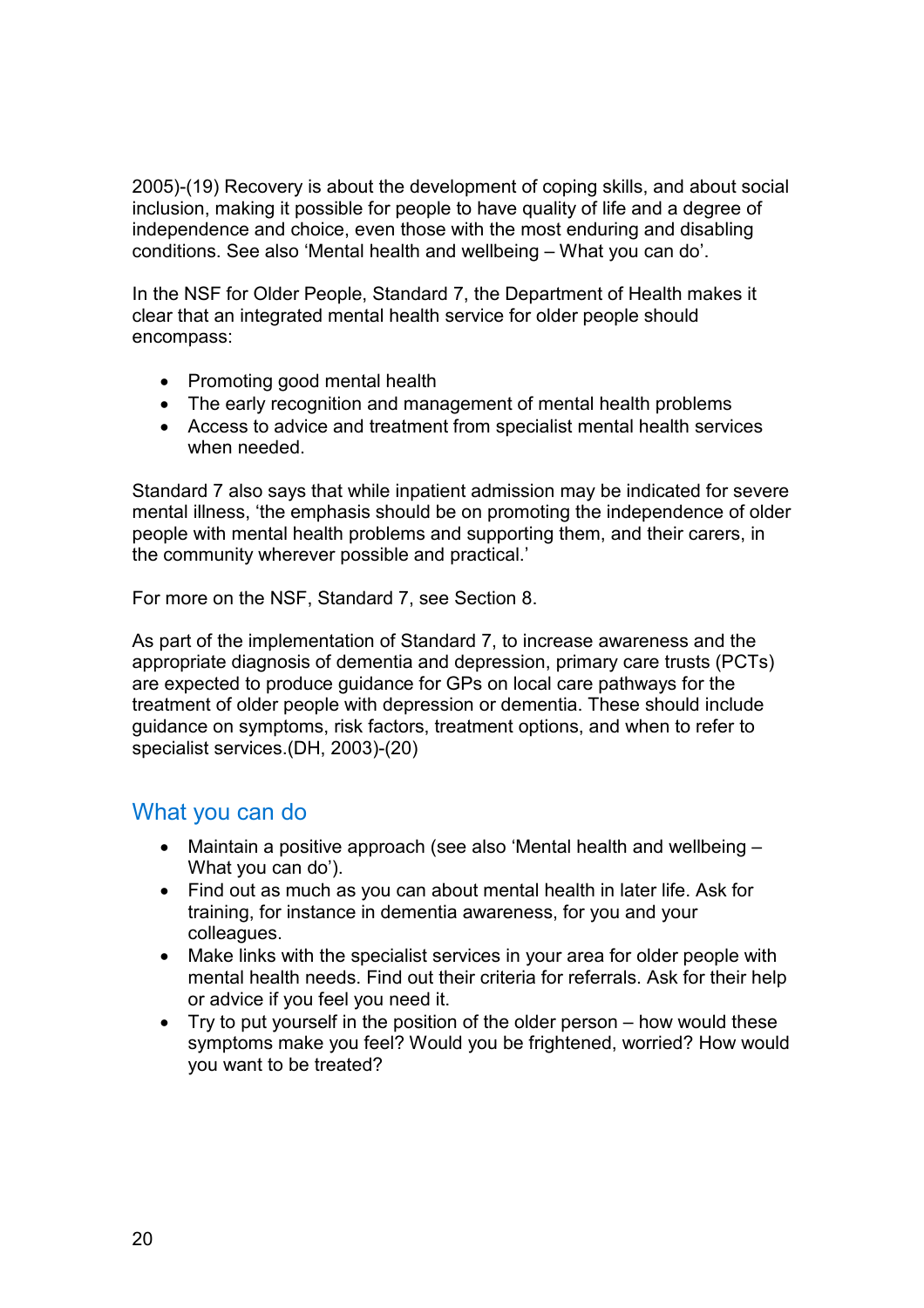# Section 3: The assessment process

Assessing older people with mental health needs requires the same skills as any other assessment, and is based on the same principles of a person-centred approach and the individual's right to high standards of assessment and services. People with mental health needs may be more vulnerable, more anxious, more confused, and perhaps have a history of being dismissed as mentally ill. You can help by adopting the same approach as you would to anyone else, by being open, honest, respectful and empathetic.

#### Key research findings

For a more detailed account, see Research Summary 3.

- Older people being assessed are likely to experience some anxiety, particularly if they believe the assessor is looking for signs of cognitive impairment.
- There is a tendency for older people's needs to be defined by professionals rather than by the older people themselves.
- Older people don't necessarily value the same aspects of an assessment as professionals.
- There are some advantages in using standardised measures.
- It is important to try to understand the older person in the context of their world.
- The most important factor is for assessors to develop good communication skills:
	- > using down-to-earth, everyday language, avoiding jargon
	- > being a good listener, able to identify underlying meanings
	- > using prompts, such as photographs
	- > allowing the person to take the lead in conversation rather than using direct questioning
	- > taking time to build a relationship with the person being assessed.

#### What you can do: top tips

- Don't panic. Assessing older people with mental health needs requires the same skills as any other assessment, and is based on the same principles.
- Don't make assumptions. Be open to other possibilities.
- Address the basics, Is the person physically ill? Can they see, hear, understand you?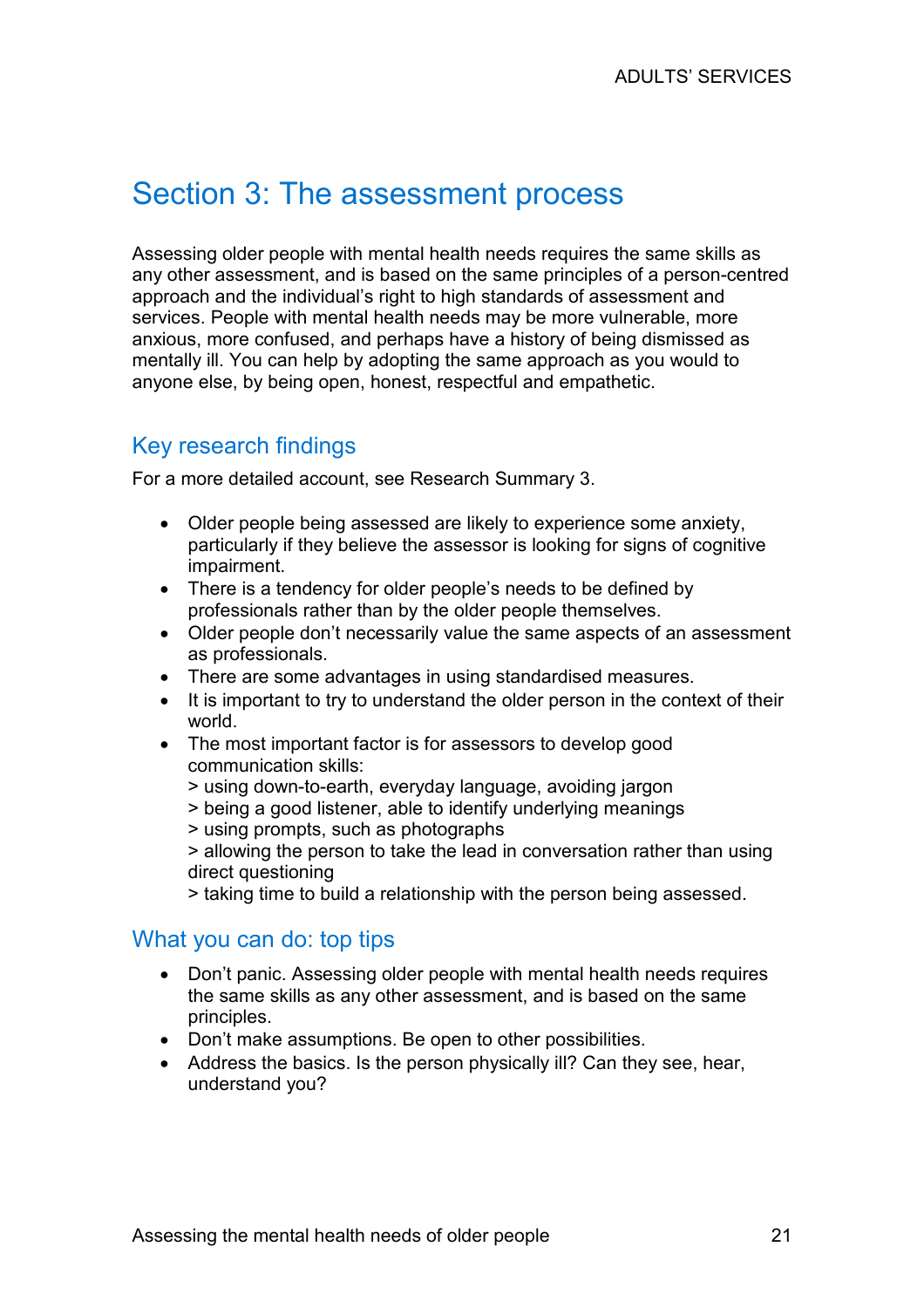- Do they know who you are and what the assessment is for? What effect is the environment having?
- Slow down. Take time to build up trust. Build up a rapport over several visits. At each visit, remind the person who you are and what you talked about last time. Take time to talk around the situation – be unhurried. Do not try to move the person on faster than they can cope with.
- Explain carefully, using simple, everyday language. Avoid jargon.
- Find out about the person's life, and use prompts, for example, photos, to get the person talking. Use family members and others who know the person to fill in the gaps
- Let the person take the lead. Be careful not to guide what the older person is saying
- Listen carefully for underlying meanings; be alert to non-verbal communication such as facial expressions, body language.
- Assume the person has mental capacity, particularly when considering and assessing risks, unless and until there is evidence to the contrary.
- Involve others family members, advocates, other professionals.

# Single Assessment Process

Standard 2 of the NSF for Older People is concerned with 'person-centred care'. It aims to 'Ensure that older people are treated as individuals and they receive appropriate and timely packages of care which meets their needs as individuals, regardless of health and social services boundaries.' (DH, 2001)-(21)

The Single Assessment Process is the means by which health and social care organisations work together to ensure that assessment and subsequent care planning for older people are person-centred, effective and coordinated. Since April 2004, all older people with health and social care needs should have those needs assessed using the locally agreed framework for the Single Assessment Process. This entails health and social care professionals working together, sharing information, trusting one another's judgement, reducing duplication, and together ensuring that the range and complexity of an older person's needs are properly identified and addressed in accordance with their wishes and preferences.

#### Ideas from practice

The following extract from Birmingham's multiagency guidelines for staff is an example of what person-centred care through the Single Assessment Process should mean in practice:

Person-centred care and approaches put the needs and views of the individual at the centre of any professional involvement or intervention.

Practitioners working in a person-centred way would be expected to: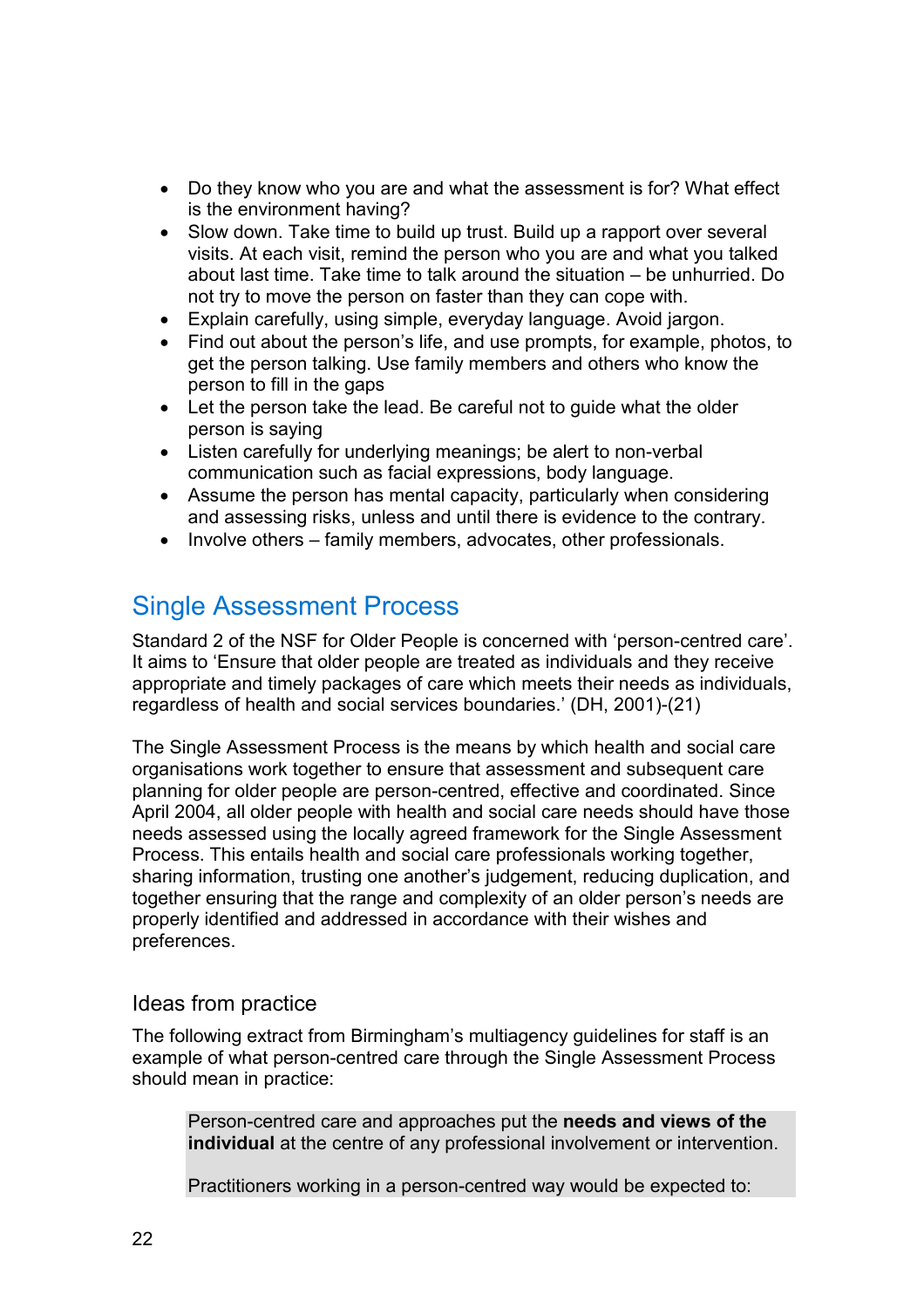- Involve the person in all decisions about their care
- See the person as the expert in their own care and take account of strengths the person can bring to bear on their needs
- Provide information and carry out assessments and other processes in the person's preferred language, making necessary arrangements for interpreters/ translations/communication aids
- Ensure each person is informed of, and consents to, information about their needs and circumstances being collected and shared
- Ensure the person's contribution is not underestimated however disabled they are or whatever their level of difficulties
- Work together across agencies in the best interests of the older person
- Acknowledge and take account of the impact of a person's age, gender, living arrangements, personal relationships, lifestyle and culture – as well as their illness or disability – on their choices and needs
- Require information about needs to be given once only in building a rounded picture of the person's needs and circumstances and be of a depth and detail 'proportionate to the person's needs'
- Have key decisions and issues copied in writing, or other appropriate formats, and given to the older person
- Safeguard the person's interests when they lack capacity
- Empower the person to decide about the level of risk they are prepared to take.

© North Birmingham PCT (Single Assessment Process Birmingham Multi-agency Steering Group), April 2003

#### Care Programme Approach

The Care Programme Approach was introduced in 1991 to ensure that people with severe mental health problems discharged into the community received appropriate support and treatment through proper care planning and review. With the introduction of the Single Assessment Process for older people, some practitioners have been confused about whether older people with mental health needs should come under the Care Programme Approach or the Single Assessment Process. The Department of Health issued guidance in 2004 (DH, 2004)-(22), which can be summarised as follows:

• Older people with severe mental illness due to schizophrenia or other psychoses should have their needs assessed using the Single Assessment Process, but should be care managed under the Care Programme Approach.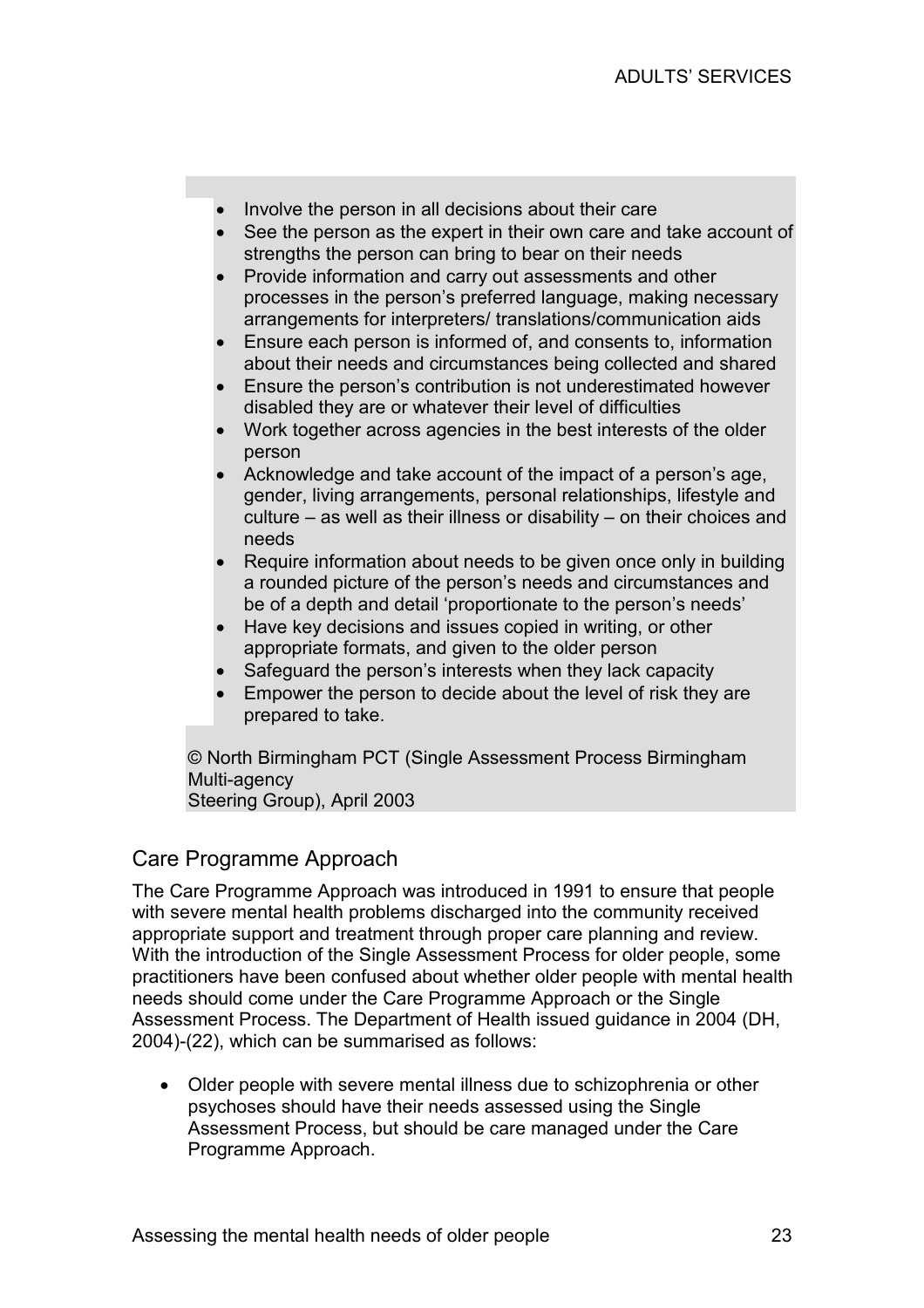- For other older people with mental health problems, both the assessment and care management aspects of the Single Assessment Process should be applied.
- Adults currently under the Care Programme Approach when they enter old age do not have to switch to the Single Assessment Process.

#### Further information

For more information on the Single Assessment Process, see the Department of Health's policy and guidance pages or the Centre for Policy on Ageing website.

For more information on the Care Programme Approach, see Section 8.

# Hospital discharge

#### Further information

It is generally accepted that an acute hospital ward is not an appropriate environment for an older person once they no longer require acute medical care, but the need for a further period of recuperation may be necessary. Assessments of older people in hospital are therefore likely to commence before the person has fully recovered, which may make it more difficult to gauge a person's real capabilities or potential. 'Intermediate care' is increasingly being used to bridge the gap between hospital and the community, and the Department of Health now requires health and social services to ensure that intermediate care services are available for people with dementia.(DH, 2002)- (23)

However, there is a risk to older people with dementia that changes in environment and routine can be extremely disorienting and exacerbate their difficulties, so transfers of care need to be kept to a minimum. The Department of Health Change Agent Team has issued guidance on discharge from hospital and moves within hospital for people with dementia.

#### Further information

Health and Social Care Change Agent Team guidance:

Discharge from hospital: Getting it right for people with dementia (Health and Social Care Change Agent Team, 2003)-(24) Moves in hospital: Getting it right for people with dementia (Health and Social Care Change Agent Team, 2003a)- (25)

### Getting the basics right

Don't make assumptions, do address the basics.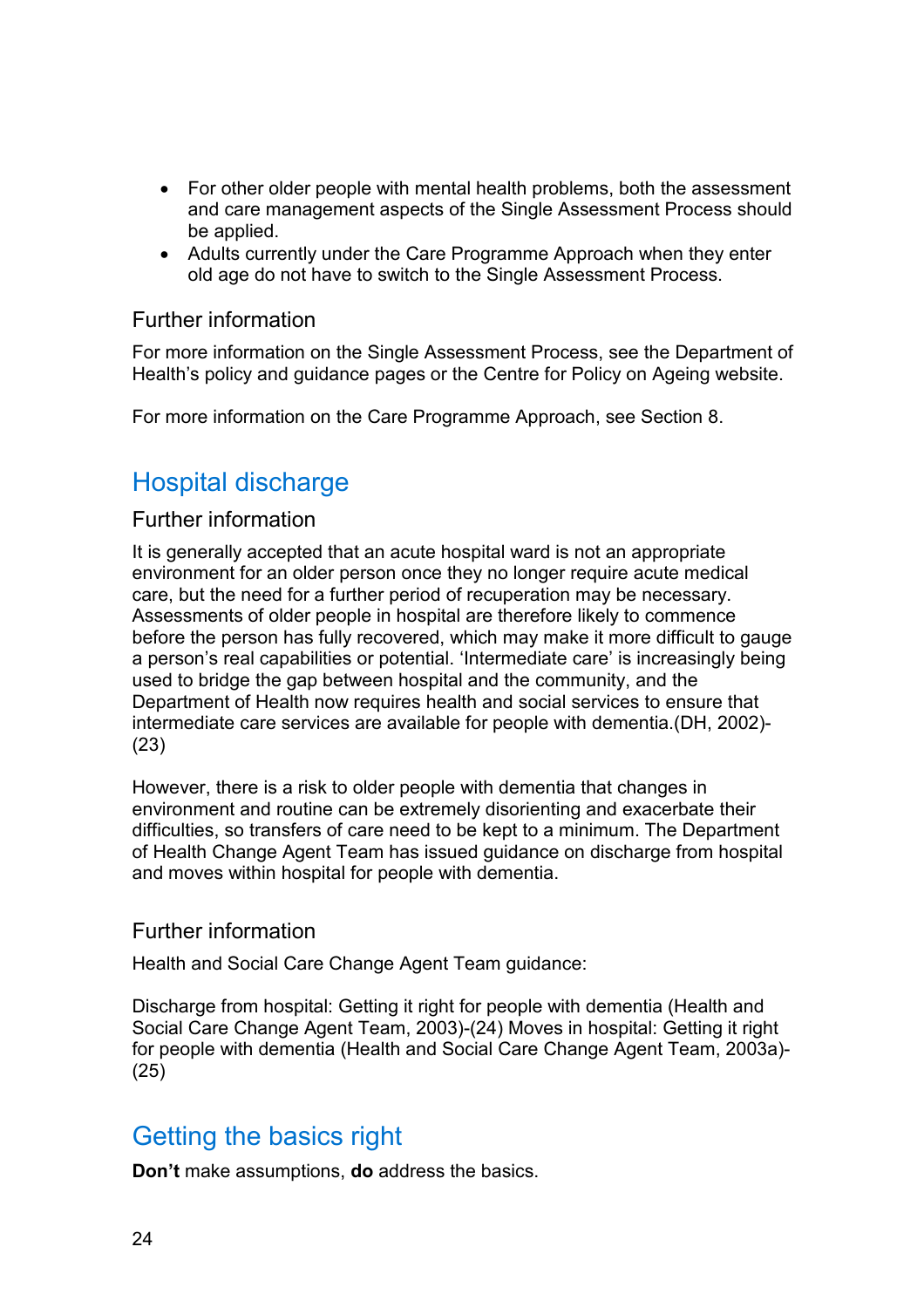It is important to keep an open mind when assessing someone with mental health needs, and not make assumptions based on what others may have told you, or on your experience of other older people. Don't assume the person is confused because they have dementia – be open to other possibilities. Don't assume the older person knows who you are or what you are talking about; think about how you might appear to them, explain everything carefully, and be prepared to do so again the next time you meet them.

Very often people with mental health needs, and their carers, have very low expectations. Don't assume that they don't want or need help just because they don't ask for help or they have difficulty articulating their wishes. They may assume that the sort of help they really want is not available, or would not be offered to them.

As in any assessment it is important to address the basics. For instance: how is their physical health? Are they physically ill? Can they see, hear, and understand you? Do they normally wear glasses, and if they have a hearing aid is it working properly? Are they fluent in English, or is an interpreter needed?

#### Case study

Mrs D was lethargic, not sleeping, not eating, feeling low and tearful, and not really connecting. The practice nurse thought she was depressed and was about to ask the GP for a prescription for anti-depressants when Mrs D happened to mention feeling a burning sensation when she passed urine. She was found to have a severe urinary tract infection.

It is important to know as much as possible about a person's physical state and any medication they are taking in order to properly assess their needs. Some illnesses result in confusion or low mood, which can lead to an inaccurate picture of how the person copes when well. Chronic pain, insomnia or anxiety may make it hard for the older person to concentrate. Medication may dull the senses. Some medication for long-term mental health conditions has severe consequences – for example some medication suppresses psychosis but may make men impotent and emotionally 'flat'. All these factors can make it more difficult to get an accurate picture of the older person and their needs.

Think about the effect of the environment they are in. Does the person feel safe? What about noise levels, lack of privacy and possible distractions? If someone is in an unfamiliar environment such as a hospital, they may be confused and disoriented, and their confidence may be affected. This is especially likely to be the case if the admission to hospital was the result of trauma such as a fall or stroke, or if the person is still feeling ill.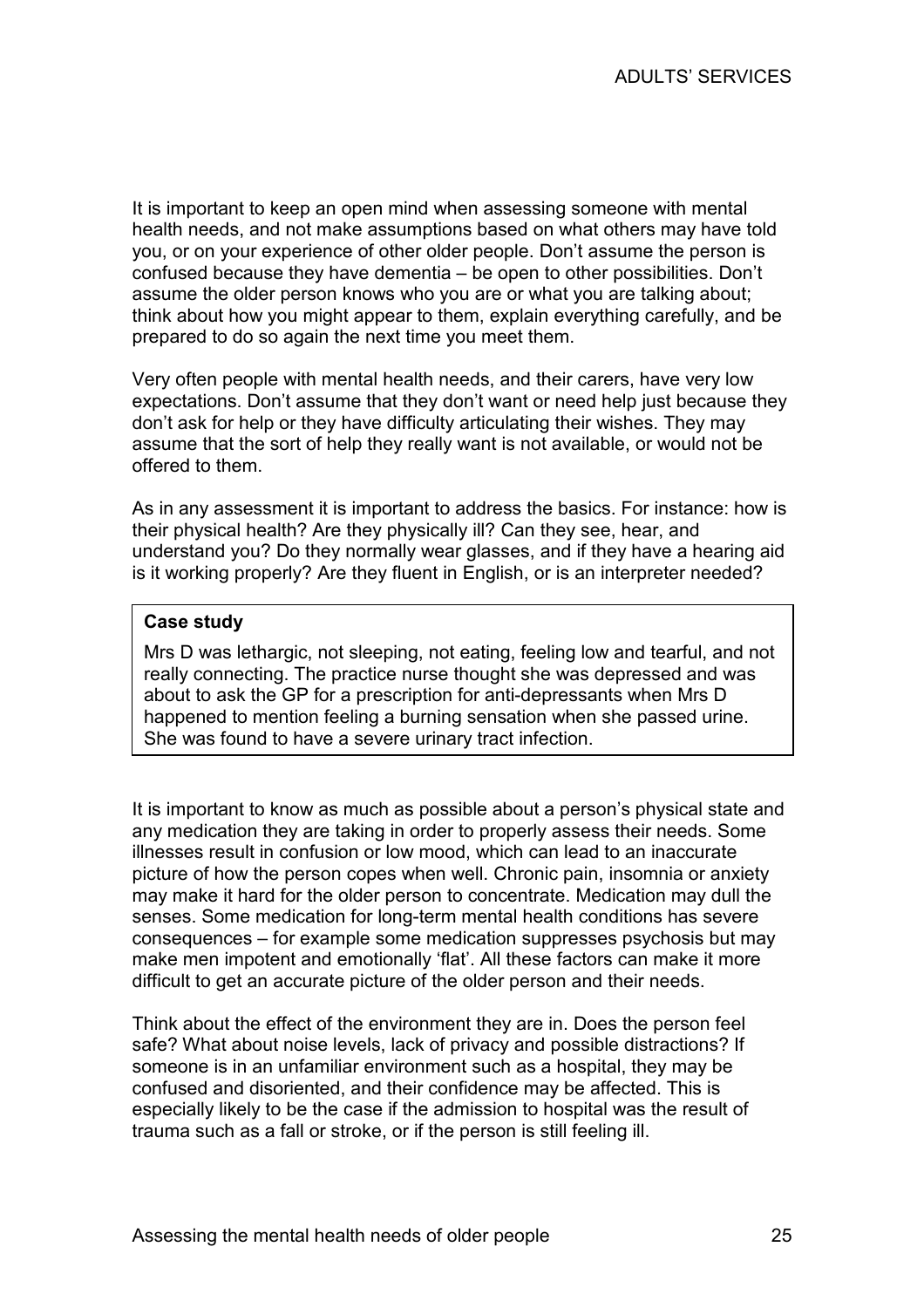# Communication skills

#### Ideas from practice

Good communication is at the heart of assessment: listening carefully and understanding what is said, what is felt and what is helpful are essential skills for an assessor, as is the ability to explain clearly what they are doing and why. At assessment the individual and their carers are likely to be dealing with a completely unknown professional, who may not expect to have long or regular contact with them. Good communication skills are particularly important in these situations, and when the older person may be anxious, inhibited, depressed or confused, or have impaired memory or speech.

Dementia, depression or any other form of mental illness may affect an individual's capacity to communicate, but the older person will still have opinions, preferences and the capacity for feelings and emotions.

'Sometimes you find carers surprised that you want to talk to their elderly relative with dementia – showing that you expect some communication – and how you go about it can model something for those carers'. (social worker)

You may be anxious about how to assess someone who appears confused, or has been diagnosed with dementia. The mental health problems of older age, including dementia, mean we have to use imagination and skill to communicate effectively with older people if their needs are to be understood.

#### Slow down, explain carefully, find out about the person's life, let them take the lead, listen carefully.

Good practice in communication with older people emphasises the need to work at a pace that suits the older person:

- Assessors should be mindful of the physical frailty of some older people, who tire easily. This may mean 'little and often' contact is the best means of ensuring the assessor understands the older person and makes himself or herself understood in turn.
- Take time to build up trust. Develop a rapport over several visits.
- At each visit, remind the person who you are and what you talked about last time. Take time to talk around the situation and don't hurry.
- Do not try to move the person on faster than they can cope with.

It is important to ensure that working practices in your team or unit allow for this slower pace when required. For many practitioners, the volume of work dictates rapid assessments through one-off visits, with little opportunity for follow-up or continued involvement. Services resulting from the assessment are likely to be provided by another organisation or section, with responsibility for monitoring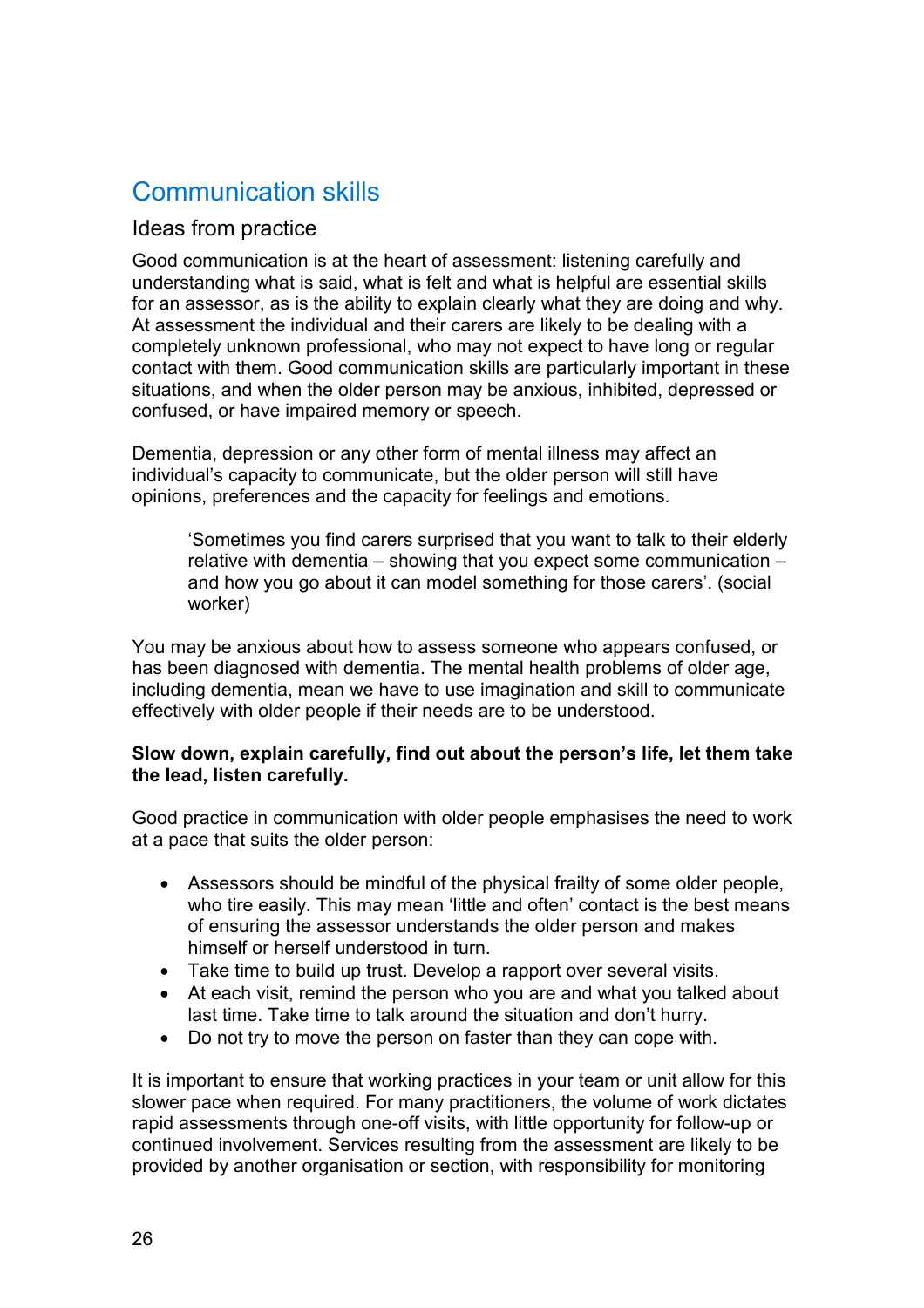and review passed to someone else again. Working with older people with mental health needs may require you and your colleagues to think through how your working practices can be adapted to enable you to conduct assessments appropriately and effectively.

In many localities, the introduction of new assessment forms to support the Single Assessment Process and the introduction of electronic care and health records has involved major changes for staff. In some places the work involved in implementing standard assessment documentation across organisations has deflected attention from the core purpose of the Single Assessment Process, which is not about more or different paperwork or computer systems but about changes in practice and organisational culture that put the older person at the heart of decision making.

An assessment form is the record of a complex activity, not a substitute for it. So aim to have a conversation with the person you are assessing in order to find out how to help, and use your organisation's agreed assessment format to record the essence of that conversation.

#### Ideas from practice

Below is an experienced practitioner's advice on how to have a conversation on a 'cold call', when first visiting a confused older person who lives alone.

- You need to invest time in the beginning: it's all about building up a relationship. You may get a lot of suspicion, and some people are very vulnerable – they open the door and think you're a relative.
- Always stress who you are and what your job is.
- Keep the contact short and gauge the response you get.
- Cars passing, clocks chiming, can all completely distract the person. Physical and eye contact can help, especially when something is distracting.
- You have to get inside the attention bubble whatever gets you on the same wavelength. You may only get information from spontaneous comment.
- Singing a song together can be a great way of getting on.
- If they start talking to you, let them carry on.
- Don't finish sentences; don't provide words; don't rephrase your question when they're struggling to answer.
- However bizarre the message may seem, it's a communication. You'll get the meaning from tone, expression and mood as well as from words.
- Make short daily contacts: often on the third or so visit you'll be familiar and accepted.
- Get an idea what makes them tick what point in their lives are they talking to you from?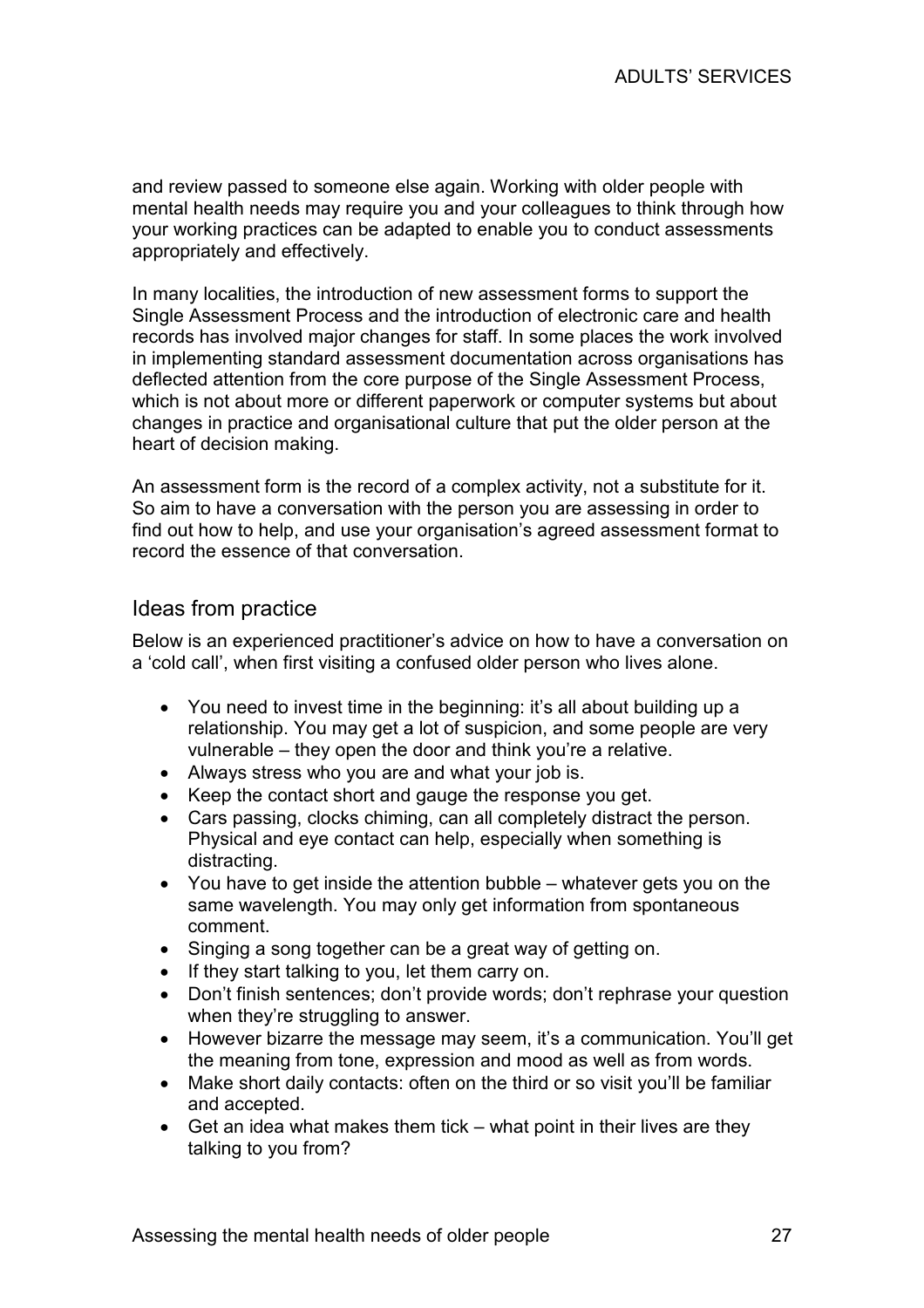# Understanding dementia

#### Further information

A number of organisations now provide training for staff in the particular features of dementia and its impact on people's lives. Dementia awareness training should be available to all staff working with older people.

#### Ideas from practice

#### Developing empathy

The following is an extract from Cambridgeshire Social Services Department's toolkit for training residential care staff. It aims to help practitioners understand the older person's experience from their point of view.

You and your team may know older people with dementia have the full range of emotions … but think about it:

You have just heard your mother has died and someone is trying to get you to play bingo!

You are so ashamed you haven't been able to find the toilet – two strangers force you to take your clothes off and pretend it doesn't matter.

The door won't open  $-$  you need to get home to collect your son  $-$  the tears of frustration fall down your face – RELIEF, there's someone on the other side – you shout – they just smile and walk away.

'Manners maketh man' – you can hear your father's voice. Food and meals were central to your family life as a daughter and mother. How could you be at a table with people who spill food down their front, spit it out and this woman who keeps trying to force you to eat?

There are strangers trying to kiss you pretending to be your family – you've never seen them before – no one understands – all the people around you are conned by them.

Alarms go off all the time in this place. Should you be doing something or going somewhere? – the fire might get you!

'Why do they call me Elizabeth? … no one does … I'm Libby!'

(Best practice in dementia care: A training strategy toolkit © Cambridgeshire Social Services Department)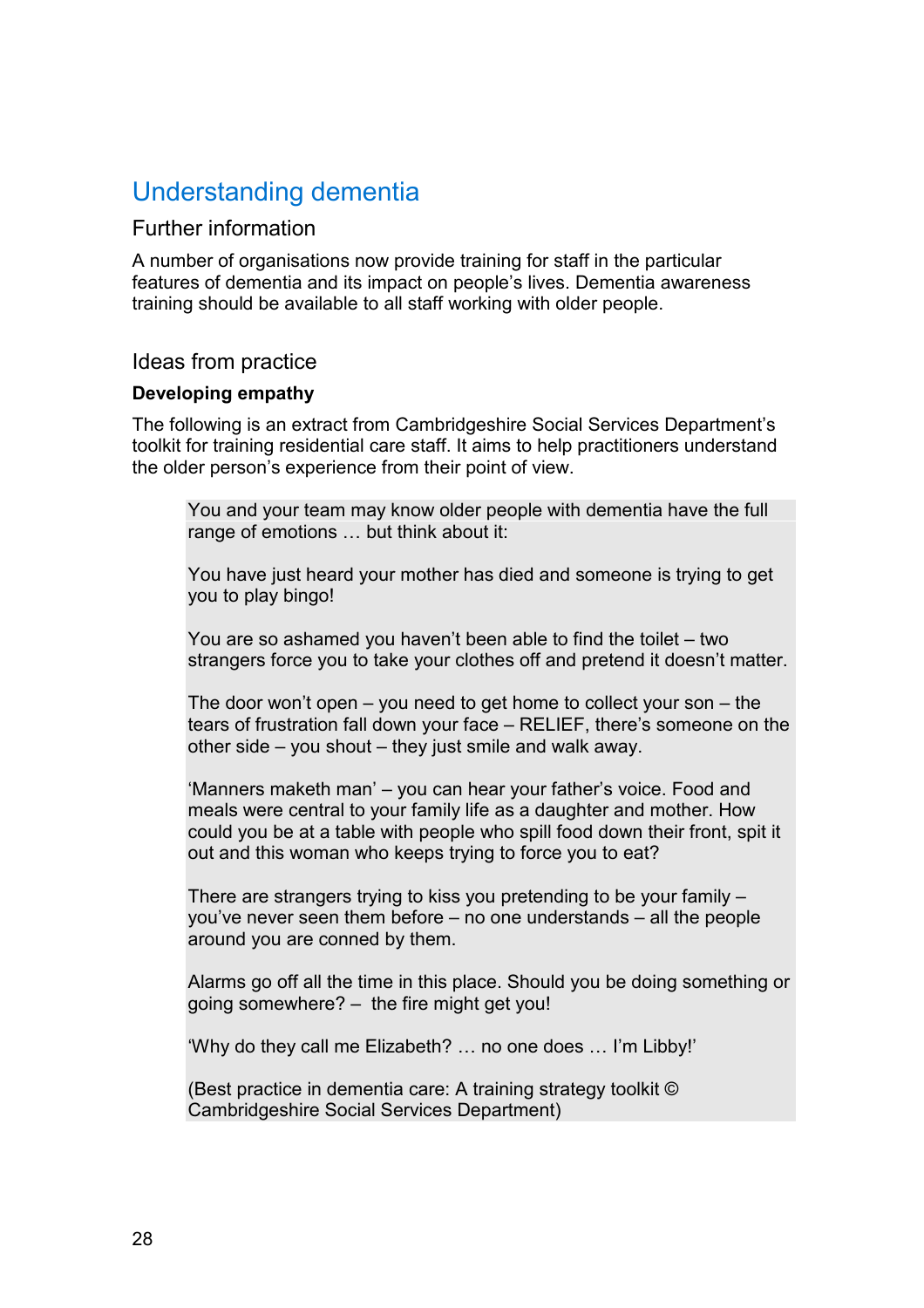Try to understand 'difficult' behaviour such as aggression, or apparently aimless walking about (try to avoid the term 'wandering') by thinking about the possible meaning behind the behaviour for the older person.

#### Changing minds

The following is a case example from Royal College of Psychiatrists Changing minds campaign:

He used to be an angry young man but now he's an angry old one. He was quite a sight in those days – printing pamphlets, shouting from the platform, struggling with the police. He was a leader of the student revolution. They took notice of him then. Now they only pay attention when he threatens the nurse with his stick.

Dementia affects the brain. The person gradually loses his intelligence, his memory and his personality. Some go quietly, others rebel. They can shout or swear or even strike out. This is distressing for people close to them.

But for the man himself? Perhaps it is better than being invisible.

(Changing minds – Alzheimer's disease and dementia © Royal College of Psychiatrists, 2003)

#### Other innovations

The need for good communication skills in working with people with dementia is increasingly recognised. Much of this work has been undertaken within residential and day care services, but can also be applied to assessment services.

The Bradford Dementia Group, for example, has evolved an approach based on understanding that all observed behaviour carries a communication. Their method of working, first developed by Tom Kitwood, is called 'Dementia Care Mapping'.

The Joseph Rowntree Foundation has identified a range of communication approaches and techniques that help workers understand their clients' views and preferences: Exploring ways for staff to consult people with dementia about services.

The Alzheimer's Society's Building on strengths training package involves identifying an individual's strengths and abilities, and finding ways to support the person to retain these abilities and build on them to enhance self-esteem and independence. For example, a person with dementia may be able to continue to dress themselves so long as someone has laid out the clothes ready for them, in the right order.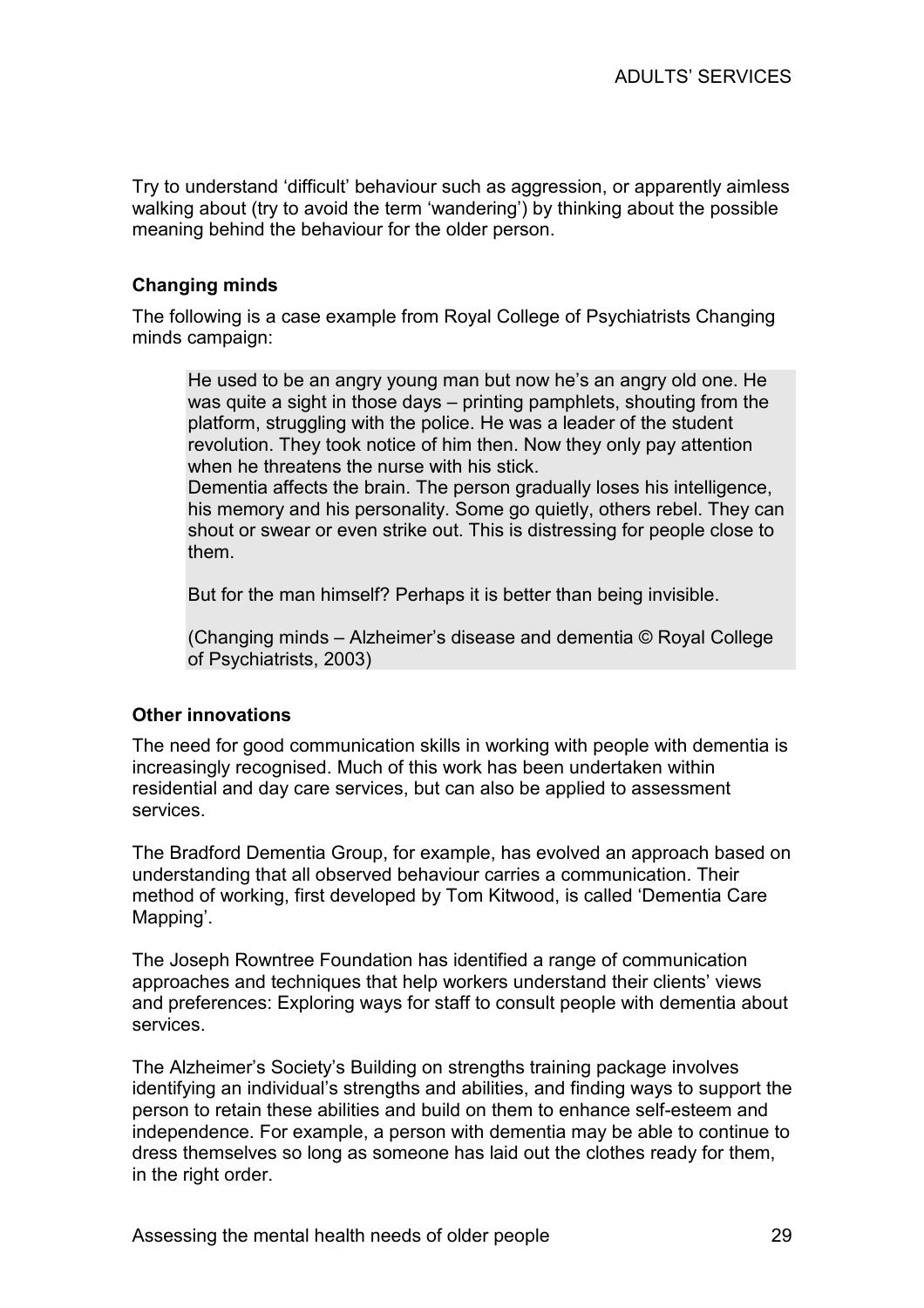The Brighton-based consultancy and training organisation Dementia Care Matters is developing an approach called 'Being Together with Dementia', based on the idea of 'relationship-centred care', in which the emphasis is on the person with dementia's relationship with their partner or other significant people. Pilots in Peterborough and Hounslow have involved facilitating couples to explore what being together with dementia means for them, and to see how this experience can be used to enhance dementia care.

For other innovations and developments in dementia care, see the work of the regional Dementia care services development centres.

#### Further information

The Alzheimer's Society produces a range of advice sheets to help carers cope with particular behaviours.

The Royal College of Psychiatrists has produced a leaflet on dementia as part of their Changing Minds campaign.

## Mental capacity

Start with the assumption that older people have the capacity to make decisions for themselves, unless and until that assumption is proved wrong. Older people with mental health problems often create anxiety and concern in those involved with them, particularly about keeping the individual and those around them safe. Effective interventions are complicated further when people have difficulty communicating with an older person, and where there are concerns about their capacity to make decisions.

You may have reservations about involving a person with mental health needs in their own assessment and in decision making about their care because of doubts about their capacity to understand or engage in what is happening and to make appropriate decisions. The Department of Health describes a person 'with capacity' as someone able to understand, retain and weigh up information relevant to the decision and its consequences. Capacity is not a fixed concept, but relates to a particular decision at a particular time. Different decisions and activities require different levels of capacity.

Where someone is judged not to have capacity, professionals are authorised to act in the 'best interests' of the person, where there is a necessity to act, under the 'common law doctrine of necessity'. Acting in what professionals consider to be the person's best interests has sometimes been a substitute for trying to establish an older person's views and involve them in the process. Friends, relatives or carers of an individual do not have any legal power to make decisions on behalf of the individual unless the individual has made provision for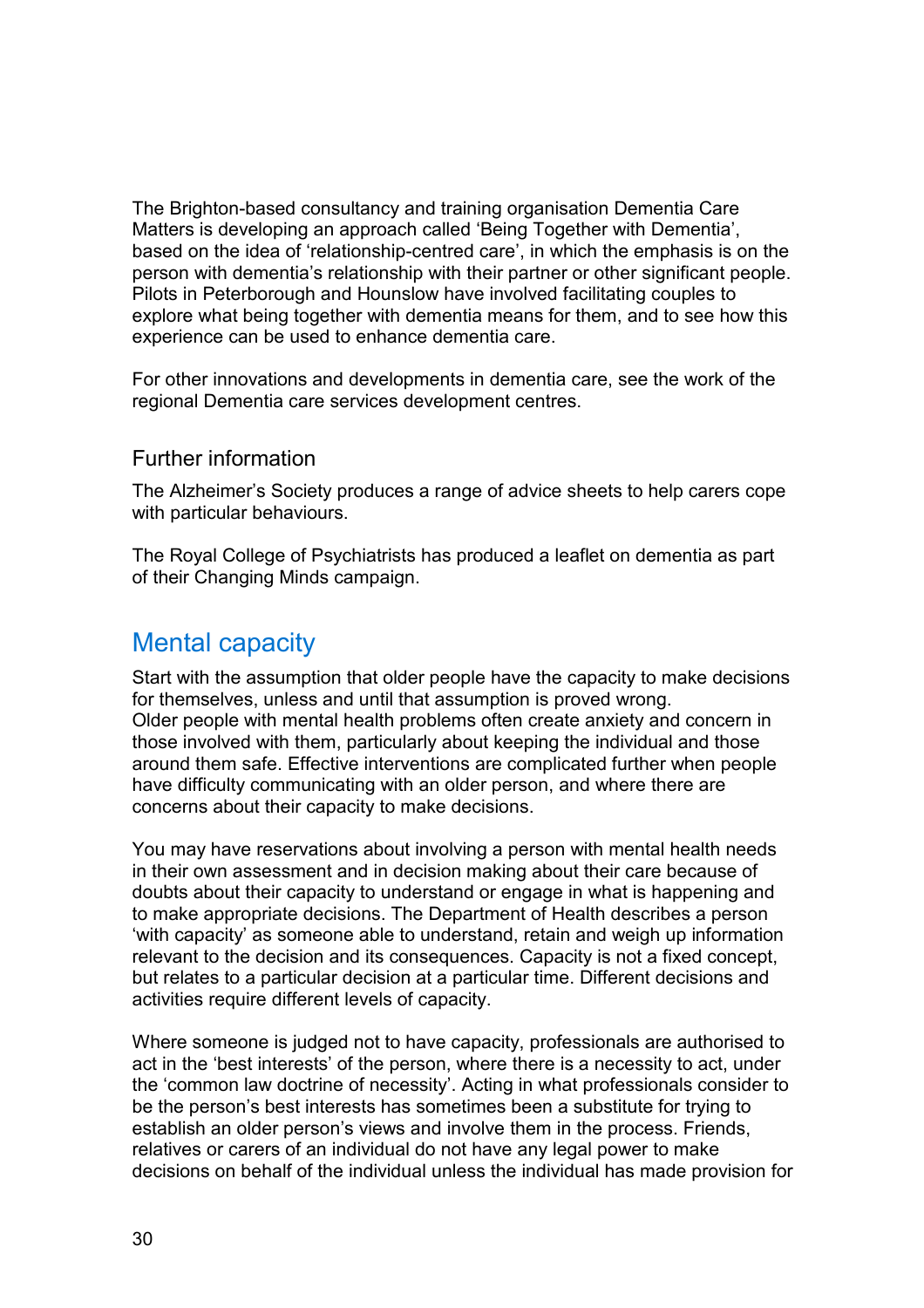this in advance, for instance through an advance directive or an Enduring Power of Attorney. As a result, family members have often had to negotiate a distinctly grey area of legality when making decisions on behalf of an older relative. In some cases this has resulted in abuse of the older person's rights.

## Mental Capacity Act 2005

The Mental Capacity Act 2005 has attempted to address some of these issues. It provides a statutory framework to empower and protect vulnerable people who are not able to make their own decisions. Guidance on the Act, which was given assent in April 2005 but will not be fully implemented until 2007, will be provided in a Code of Practice.

The Act sets out a single clear test for assessing whether a person lacks capacity to take a particular decision at a particular time, and, if a person lacks capacity, provides a checklist of factors that decision makers must work through in deciding what is in a person's best interests. It also replaces the current Enduring Power of Attorney with a new Lasting Power of Attorney covering health and welfare decisions as well as finance and property.

The Act is underpinned by five key principles, which it would be helpful for all practitioners to keep in mind when working with older people with mental health needs:

- A presumption of capacity: every adult has the right to make his or her own decisions, and must be assumed to have the capacity to do so unless it is proved otherwise.
- The right for individuals to be supported to make their own decisions: people must be given all appropriate help before anyone concludes that they cannot make their own decisions.
- The right of individuals to make what might be seen as eccentric or unwise decisions.
- Best interests: anything done for or on behalf of people without capacity must be in their best interests.
- Least restrictive intervention: anything done for or on behalf of people without capacity should be the least restrictive of their basic rights and freedoms.

### The 'Bournewood gap'

The Mental Capacity Act 2005 is partly a response to the 'Bournewood gap', which refers to the legal situation after a 1998 judgment in the House of Lords. The case drew attention to a significant gap in mental health law: mental health patients who lack the capacity to make decisions for themselves cannot consent to their treatment, but many are admitted to hospital without being sectioned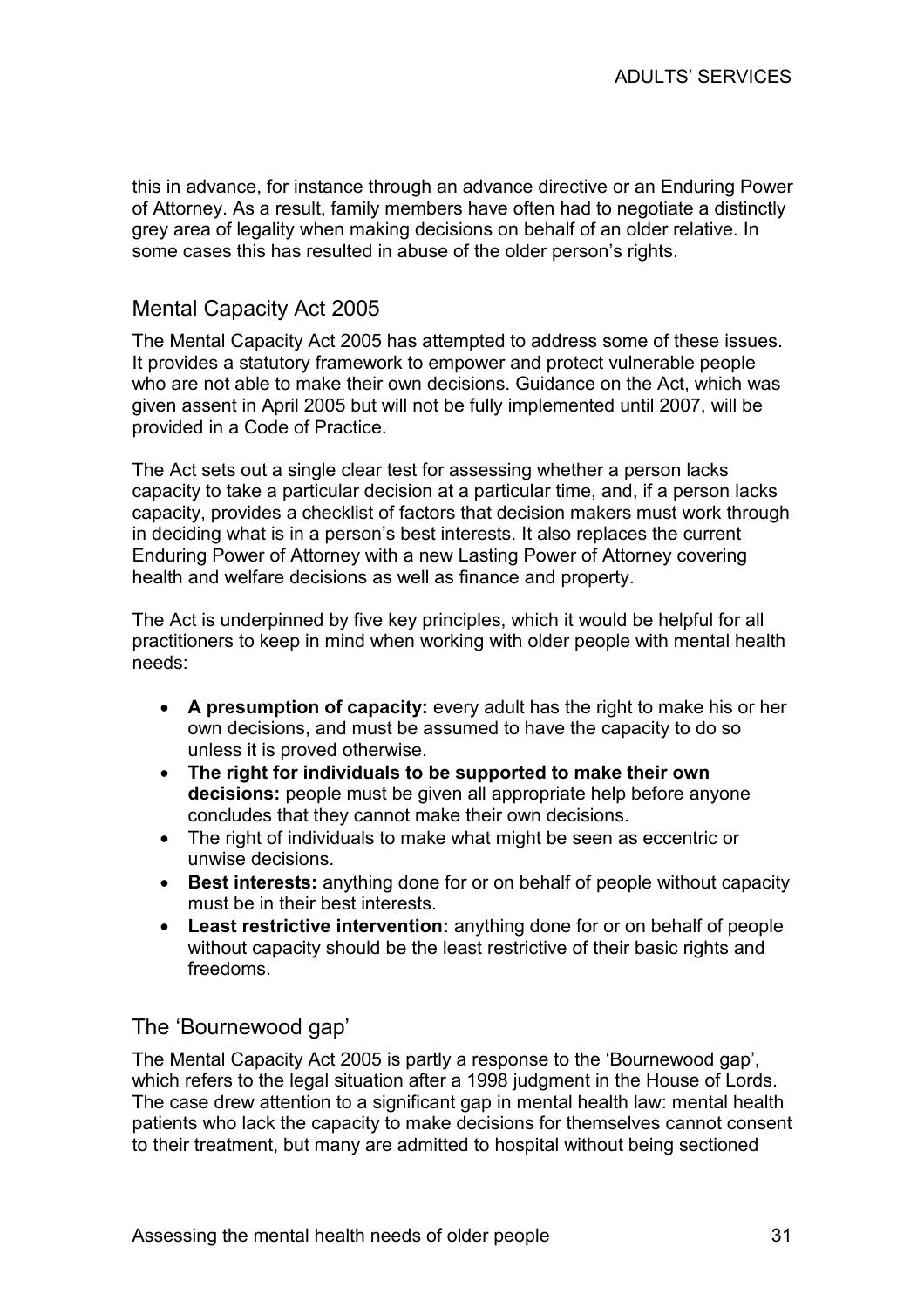under the Mental Health Act 2005 because they accept hospitalisation and treatment compliantly.

The Department of Health's guidelines after the ruling advised:

- Informal admission of compliant incapacitated patients (under the common law doctrine of necessity)
- Regular assessment of capacity during admission
- Consultation with relatives and/or carers
- Visits by hospital managers or advocates if there is no one outside the hospital to take a continuing interest in a patient's care.

### Involving advocates

If you are a practitioner in a non-specialist setting, it is unlikely that you will be involved in determining whether an older person should be admitted to psychiatric hospital, but the issues surrounding mental capacity are relevant for all who work with older people with mental health needs. In situations where an older person lacks capacity, it would be good practice to involve an advocate to represent their interests. See the section on 'Advocacy' in Section 8 for the legal situation with regard to advocacy.

### Ideas from practice

In their publication Hear what I say: Developing dementia advocacy services, Dementia North and Northumbria University discuss the role of family members as advocates:

Families and carers are often thought to be the natural advocates for people with dementia. Sometimes family members can be very effective advocates: when they know the person with dementia and their wishes very well; when they care strongly about the person with dementia having their needs and wishes met; and when representing the person with dementia presents them with no conflicts of interest. However, sometimes the emotional, practical and financial complexities of family life make it very difficult for family or carers to be an advocate for a relative with dementia. (Cantley et al, 2003)-(26)

The Mental Capacity Act 2005 introduces a new role of independent mental capacity advocate for those without capacity who have no relatives or friends to act for them. In July 2005 the Department of Health commenced a consultation exercise on how the new independent mental capacity advocate service should operate.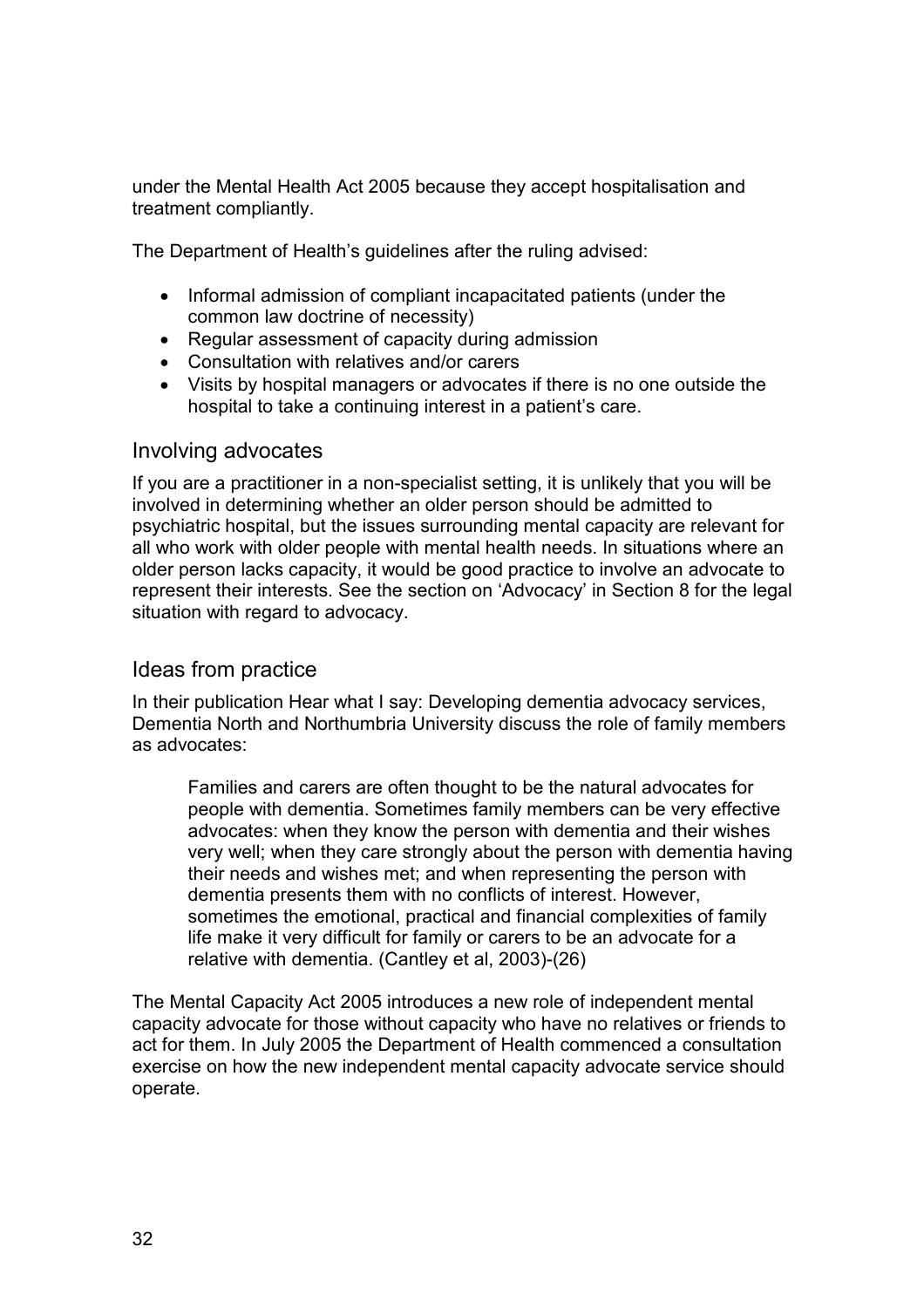### Further information

For more information on the Mental Capacity Act 2005, see Section 8. The full text of the Act is available on the Office of Public Sector Information website.

For more about the 'Bournewood gap' and the response of the mental health charity Mind, see the Mind website.

For more about advocacy, see the Joseph Rowntree Foundation report Are you listening? (Margiotta et al, 2003)-(27). For other relevant links, see Advocacy and older people with mental health needs.

## Assessing risk

### Ideas from practice

Worry about risk and danger permeates assessment work with older people. Relatives, neighbours, the public and involved professionals all experience and react to this worry. The Department of Health's consultation on the Green Paper Independence, well-being and choice suggests that service users believe that professionals are too concerned about risk, and that this gets in the way of enabling service users to do what they want to do. The promotion of a personcentred approach aims to maximise independence and minimise risk, and often involves identifying and helping to resolve conflict and disagreement over risk and danger.

### Ideas from practice

Hampshire Social Services Department's Vulnerable Adults Protection Policy provides an example of this type of approach.

Risk taking can be very positive. Objectives worth achieving for persons of any age involve the taking of risks, and the same principles apply to older people.

Consider this continuum:

<Negligence\_\_\_\_\_Risk management\_\_\_\_\_Over-protection>

On the one hand it is important not to neglect older people perceived to be at risk, but on the other hand it is equally important not to be overprotective. Somewhere in the middle lies the concept of risk management.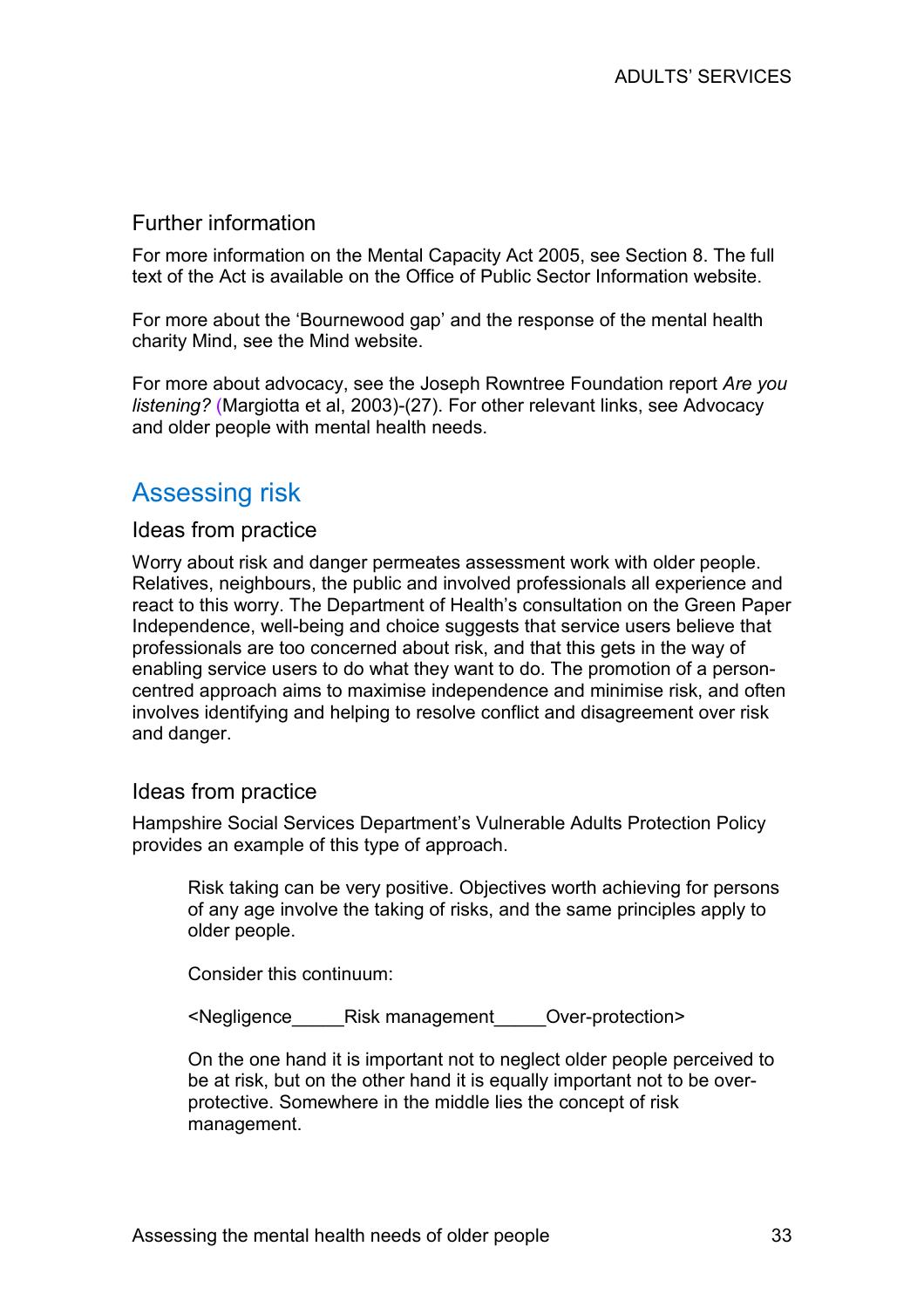Hampshire's policy suggests the following framework for assessing and dealing with risk:

- What benefits do you hope to achieve with the older person (ie why is it worth taking a risk?)
- How will the benefit(s) enhance the older person's life, experience and/or dignity? How important do you (and the older person) rate the benefit(s)?
- What types of harm may occur while trying to achieve the above benefits, to the older person, to people known to the older person, to members of the public, and/or to property? Estimate how likely each type of harm is to occur. (Harm may mean physical harm, distress or embarrassment).
- What steps do you propose taking to minimise each type of harm? List each step relating to reducing the likelihood and the degree of harm.
- Who has been consulted about the risk decision? Have any major problems or disagreements been raised that have not been resolved? Describe the decisions made and action to be taken.
- Comment on how you propose to monitor the situation. What records will be kept and when will you review progress?

Staff are expected to:

- Carefully weigh the possible risks against the ways in which an individual will benefit if they take the risk.
- Take everybody's views and feelings into account in making decisions.
- Discuss openly and clearly any differences of opinion.
- Make sure that older people and other key people such as friends, family, carers and advocates know how decisions have been reached.
- Make sure that the above individuals are involved as much as possible in managing and monitoring the risk.
- Arrange the support of an advocate when the individual needs independent help to express their views.

Finally:

It is important to have a management plan for dealing with identified risks, including a contingency plan in case things go wrong, and to communicate these to all who need to know.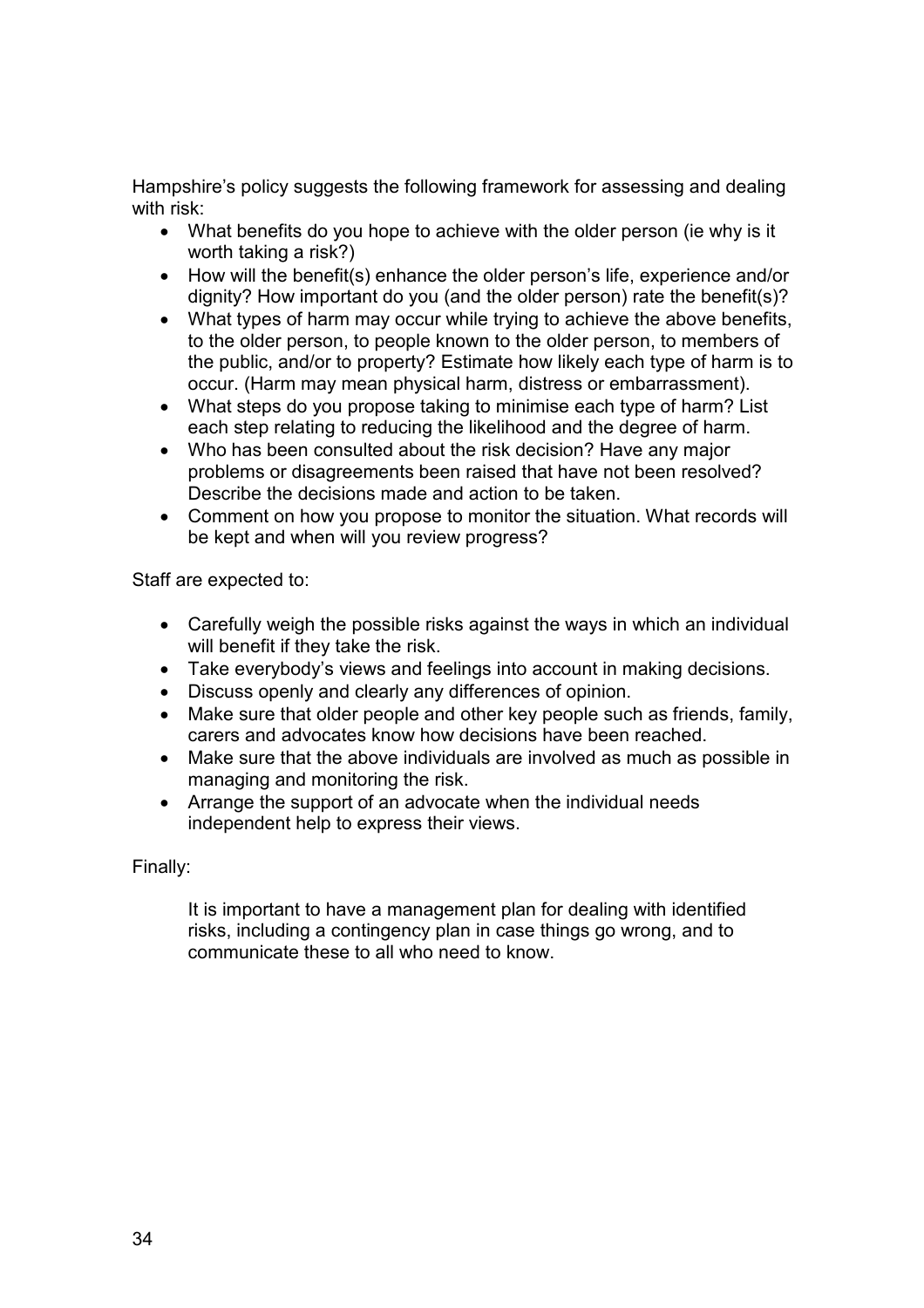### Case study

When Mrs T, a widow with Alzheimer's, moved into a sheltered housing scheme in her village, she became disoriented and frequently got lost after going out to the shops. On several occasions she was brought back by strangers having been found walking along the main road away from the village. The warden of the sheltered housing scheme was very concerned about Mrs T's safety.

On the other hand, Mrs T had always been a very active, independent person and her family believed it was important for her to continue to go out on her own. They felt that in the village, where she had lived for many years, she was well known and would be relatively safe. They agreed a plan with the warden whereby neighbours would let her know if they saw Mrs T going out, so that the warden could keep a look out for her, and they made sure that Mrs T's name and address were in her handbag, in case she got lost. Mrs T's family were willing to accept a degree of risk in order that their mother's quality of life could be maintained.

# Gathering information

The importance of involving the older person fully in their assessment remains true for older people with mental health needs, but there may be particular difficulties which the assessor will need to take into account. Getting an accurate picture of the person, how they are coping and the needs they have may be particularly difficult because:

- The experience of being assessed is likely to cause older people anxiety, and this is especially so when it appears that the assessor is looking for signs of cognitive impairment (see Research Summary 1).
- The stigma attached to mental illness may make it difficult for older people to acknowledge that they are having emotional difficulties or are worried about memory problems, for fear of being labelled 'senile'.
- Many older people fear that if they admit to finding it difficult to cope they will be 'put in a home'. Fiercely guarding their independence, they may insist they are all right and refuse all services.
- If depression has caused them to neglect themselves or their home, they may be reluctant for others to know this.
- Memory loss may mean they give a genuinely misleading account of what they can do, for instance assuring the assessor they shop and cook for themselves, forgetting that they have not performed these tasks for some while.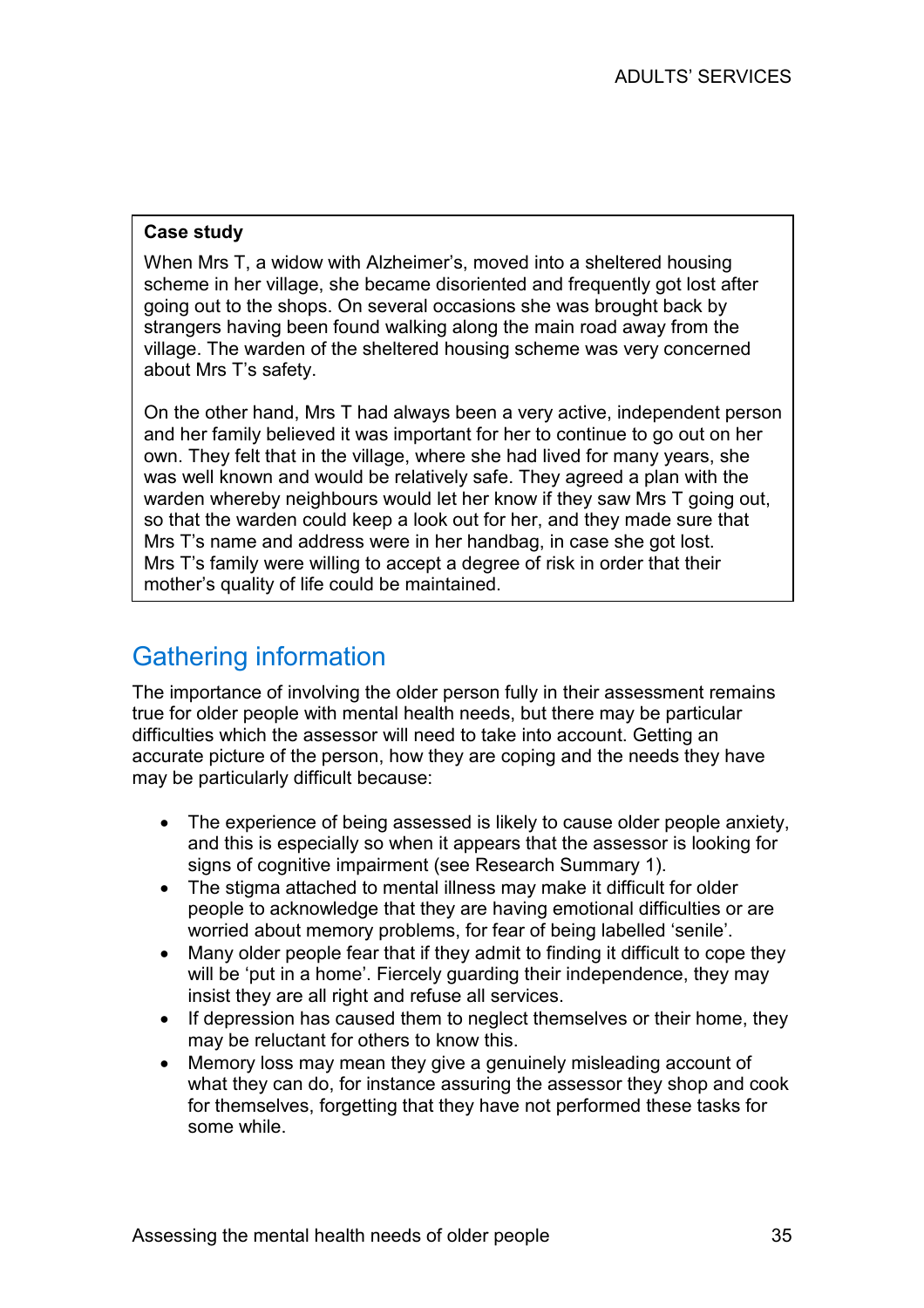All this means that it is essential, in order to gain a fuller picture of the older person and any difficulties they may be experiencing, to get as much information as possible from others, including family and any other professionals involved. This information should complement and expand, not replace, what the older person has told you. It is important to explain to the older person that it will be helpful for you to get a fuller picture of their circumstances by talking to others who know them and have some involvement in their situation. Remember to get their permission to do this, and take seriously any concerns they may have.

Older people's lives and experiences do not fit into neat compartments any more than anyone else's do, and their needs frequently cross organisational and professional boundaries. The Single Assessment Process is intended to ensure that the older person experiences a coordinated approach. Practitioners working with older people are likely to be used to working alongside a range of colleagues from different health and social care disciplines and organisations, and will value the contribution of other professionals. Local arrangements for the Single Assessment Process should include a procedure for obtaining the older person's consent to share information with other professionals. (For an example, see the information sharing protocol produced by Solihull Metropolitan Borough Council, which has been adopted as a template by other West Midland authorities. Contact vdickens@solihull.gov.uk.)

# Assessment tools

## Further information

Assessment tools are standardised systems that help to identify and gauge the extent of specific conditions and provide a fair approach in response. They can be the means whereby individual and particular assessments contribute to the overall picture. They can provide systematic information on the needs across client populations and target resources. Tools include scales, checklists and interview schedules. They must be culturally sensitive, reliable and valid if they are to inform professional judgement. The use of standardised measures in current assessment practice is rare, but is increasing with the introduction of the Single Assessment Process.

Research into the use of standardised measures (Moriarty, 2002)-(28) suggests that when assessments do not include measures to screen for cognitive impairment and depression, their existence may be missed. This reduces older people's chances of being treated appropriately, and may also reduce their quality of life. High levels of cognitive impairment and untreated depression have been found among people in residential and nursing homes, among users of community care services and among home care clients.

Two of the most common screening tools used for identifying dementia and depression in older people are the Mini-Mental State Examination, which tests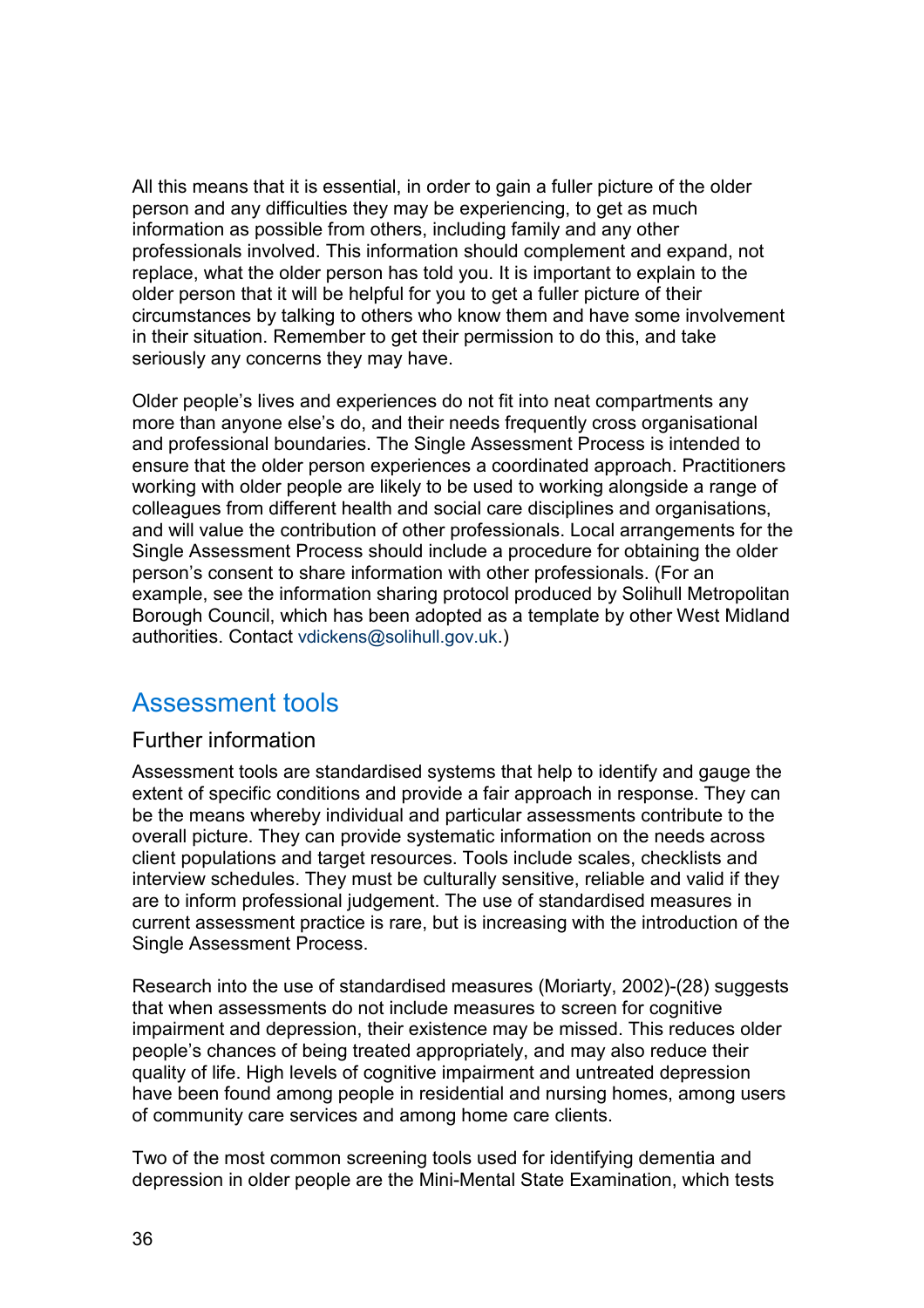memory and cognitive skills, and the four-item Geriatric Depression Scale. Some health and social care organisations have included these, or adaptations of them, in their Single Assessment Process documentation.

But it is important to recognise that these measures are only one element of good assessment practice, and that they do not diagnose dementia or depression, but merely indicate their possible presence.

The key point here is that these scales add to, rather than replace, other salient pieces of information upon which decisions about access to treatment or care are based. Alone, they are not sufficient to establish the content of need. (Cordingley et al. 2001)

### Further information

For more information about using assessment scales, see the Department of Health guidance and Standardised assessment scales for elderly people (Royal College of Physicians and the British Geriatric Society, 1992)-(29), a joint report by the Royal College of Physicians and the British Geriatric Society, based on their members' experience.

For a summary of the Social Care Workforce Research Unit review of the use of standardised measures, see Assessing the mental health needs of older people.

The Alzheimer's Society produces a useful information sheet on the Mini-Mental State Examination for people with dementia and their carers.

## Specialist assessment

### Ideas from practice

This guide assumes that you are a practitioner without psychiatric training who has responsibility for assessing the needs of older people, some of whom may have mental health needs. While it is likely that the majority of older people with mild to moderate mental health needs will have their care, treatment and services provided by non-specialists such as yourself, it is important to recognise when specialist services and professionals should be called in.

Department of Health guidance states:

The majority of older people with mental illness do not come into contact with specialist mental health services. To maximise care therefore requires effective management by others in contact with older people. There should be a protocol for the detection, initial assessment (incorporating contact and overview assessment within the Single Assessment Process), initial management and specialist referral of older people with mental illness, including depression and dementia. This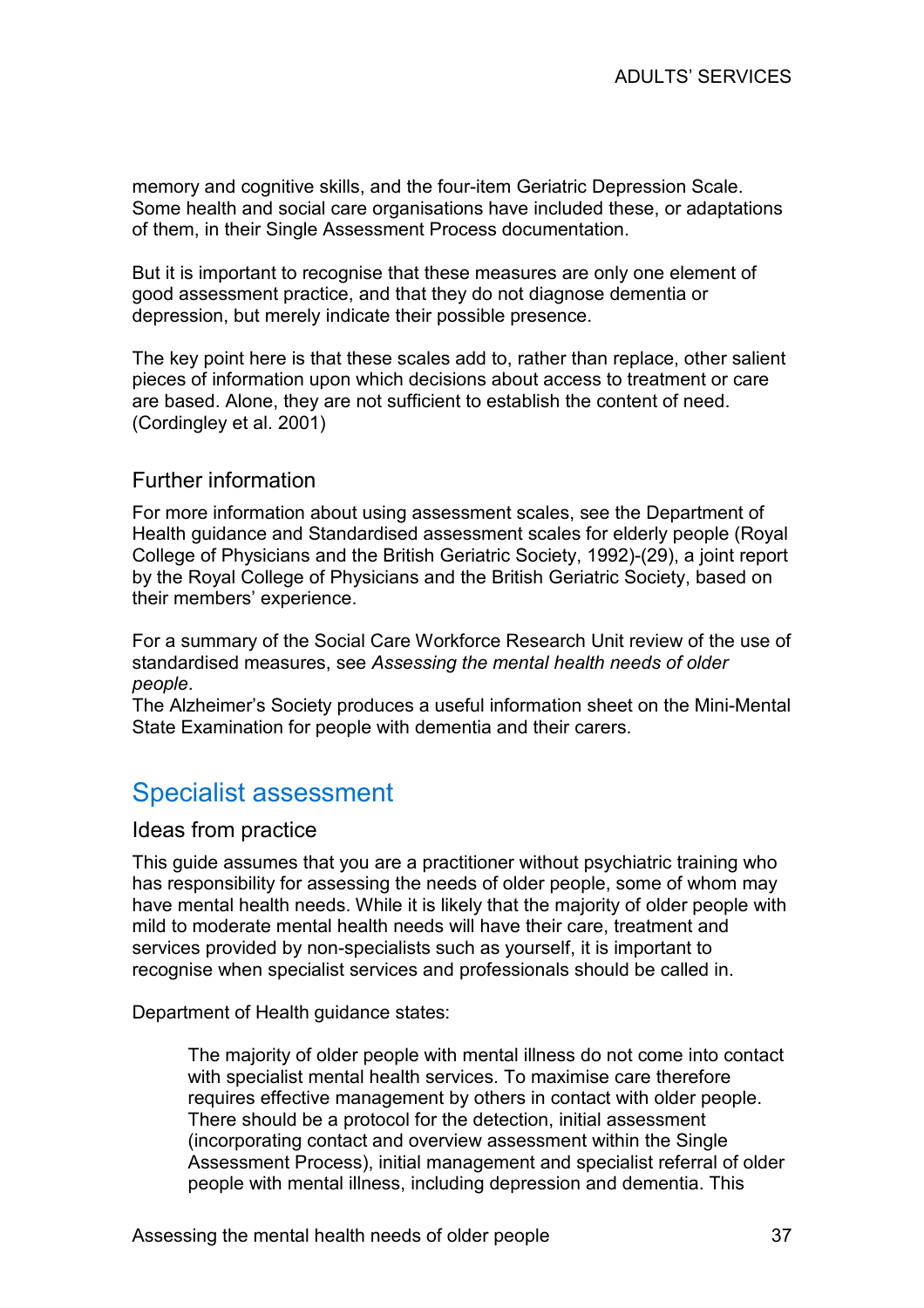should be adapted for use in primary care, the general hospital, care homes, and social services … The protocol should indicate when and how people with mental illness should be referred between different services across different agencies, with mechanisms to optimise appropriate information sharing. (DH, 2003)-(30)

To some extent how this happens will depend on the specialist services in your locality, such as the memory clinic, acute psychiatry team and community mental health team for older people, and the criteria by which they operate. You will need to find out what specialist services there are in your area for older people with mental health needs, what they do, and their criteria for referral. This information should be available in the form of protocols or care pathways (see above), but are likely to include referral to specialist services in the following circumstances:

- If you suspect someone may have mental health needs but no diagnosis has been made
- If diagnosis remains uncertain or symptoms are particularly complex
- If the person's behaviour or emotional state is creating a risk to themselves or others
- If the person's behaviour or emotional state is such that their care arrangements are likely to break down
- If problems are particularly complex or legal issues are involved.

Finally, you need to consider your own entitlement to help or advice on behalf of the older people you work with. Many specialist services now provide advice and support to workers in other settings. If you need more specialist advice or support than your own team can provide, ask for advice from your mental health colleagues.

### Ideas from practice

- In Warwickshire, community psychiatric nurses were appointed to work directly with care home staff in the support and management of residents with mental health needs.
- In Coventry, there is a hospital liaison team linking mental health specialists to general hospital staff, and a practice educator running workshops and training for ward staff.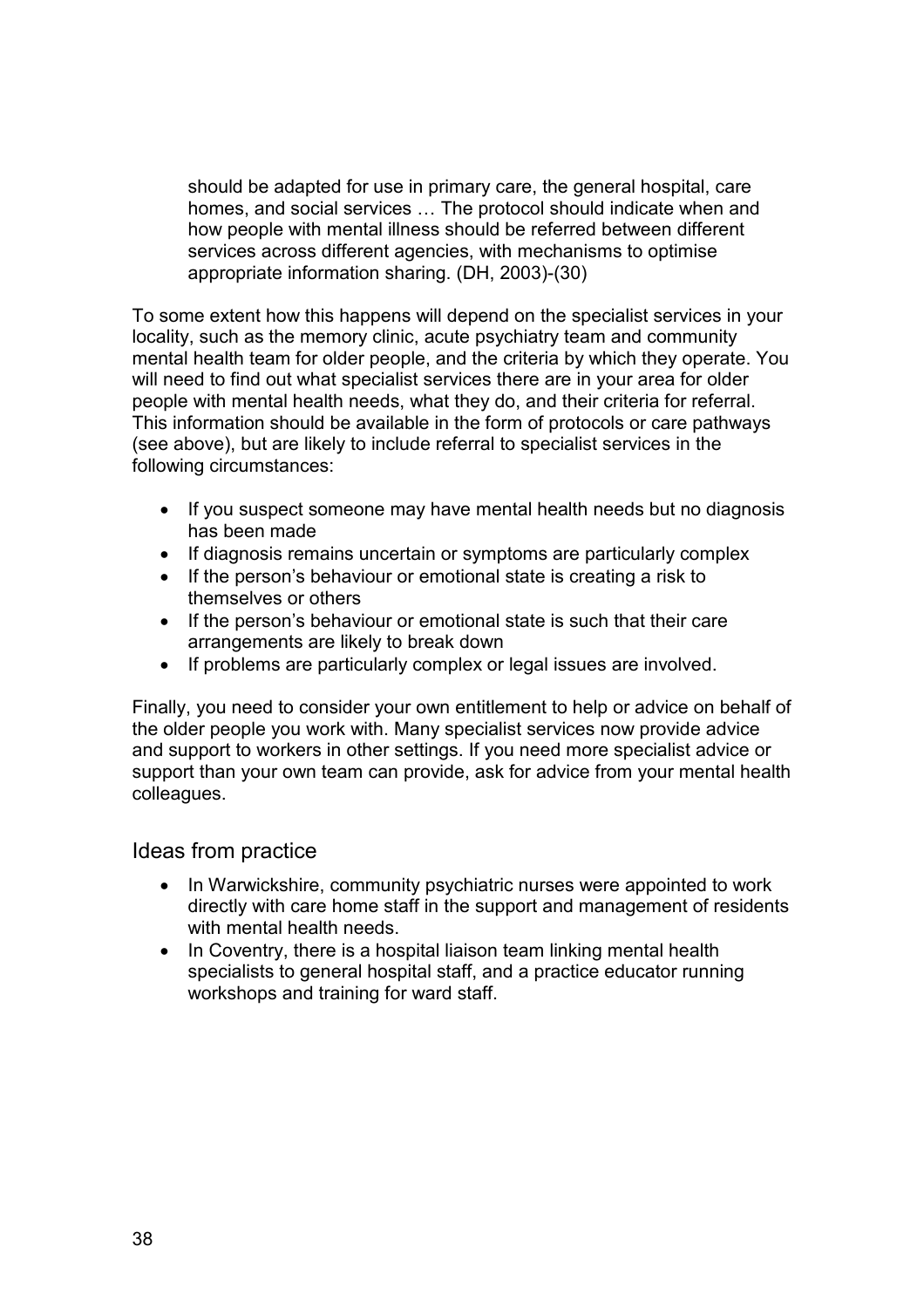# Section 4: Meeting needs

Effective assessment of needs requires appropriate services to meet those needs. Most older people wish to stay in their own homes and remain independent for as long as possible, with the right support, and this is also true of older people with mental health needs. Older people with mental health needs are entitled to the full range of community care and health services available to other older people, but this may require specific planning or special services. Increasingly, mainstream services such as sheltered housing are recognising that they have a role to play. Other services are adapting, or new services are being developed, to meet the particular needs of, for instance, older people with dementia.

# Key research findings

### **Dementia**

For a more detailed account, see Research Summary 4.

While there has not been a great deal of systematic evaluation in recent years of which services work best for older people with mental health needs, there is some evidence to suggest that community care services such as home care and day care can be effective in supporting people with a range of needs and preventing deterioration. Services targeted at specific needs and involving continued contact appear to show greater success.

The following are some of the key findings from research:

- Older people with mental health needs want the same from services as other older service users. They want:
- to be treated as an individual
	- > access to social contact and company
	- > access to meaningful activity, stimulation and integration
	- > to feel safe and secure
	- > to feel valued and respected.
- Services for older people with mental health needs are more effective when they are:
	- > specialist services targeted at particular groups
- provided as the result of a comprehensive assessment
- associated with follow-up visits and ongoing support.
- Service users rate highly 'low level' preventative services for their impact on quality of life, although organisations have doubts about cost effectiveness.
- No single service is the key to meeting needs. A range of good quality care services all make a contribution. For instance: > specialist home care services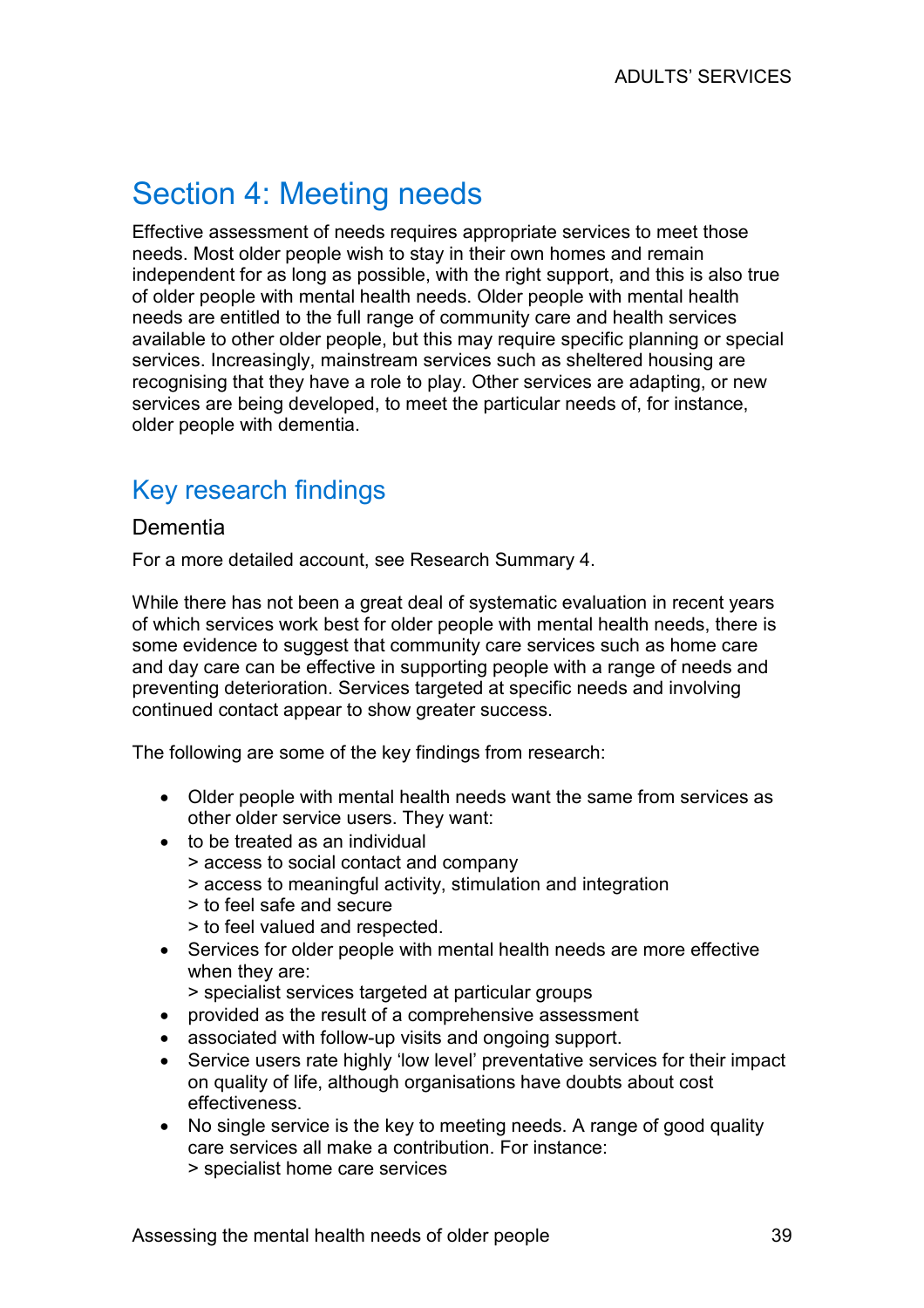- > extended hours day care provision
- > respite and sitting services in the person's own home.
- Older people and their families do not get access to the right sort of information early enough.

# What you can do: top tips

- Make sure you are well informed about older people's mental health needs.
- Have useful information available for sharing with older people and families.
- Think widely when planning to meet needs consider all types of services and organisations.
- Ensure all aspects of need are covered.
- Take time to build trust and ensure that service providers do too.
- Stay involved yourself, or make sure that someone else is appointed to do so.
- Aim for continuity of services and staff.
- Be prepared to accept an element of risk.
- Keep positive and imaginative: you can make a difference.

### **Dementia**

Alzheimer's Scotland has summarised the range of needs experienced by older people with dementia and their families as follows:

- Healthcare needs, including diagnosis, assessment and treatment
- Information on the illness, coping techniques, financial and legal issues, services available and planning ahead
- Advocacy support to assist in accessing services
- Practical support including rehabilitative approaches to managing memory loss, disorientation or difficulties with daily living skills
- Emotional support including one-to-one support and support groups
- Social support to combat isolation and stigma, and to ensure that they can continue their usual level and range of activities or even develop new initiatives
- Financial support to offset income loss for younger people with dementia or relatives who give up work (Alzheimer's Scotland, Action on dementia, 2003)-(31).

# Information, advice and planning

Early and accurate diagnosis enables older people with mental health problems to benefit from improved medical treatment and support (see Section 2: The main problems)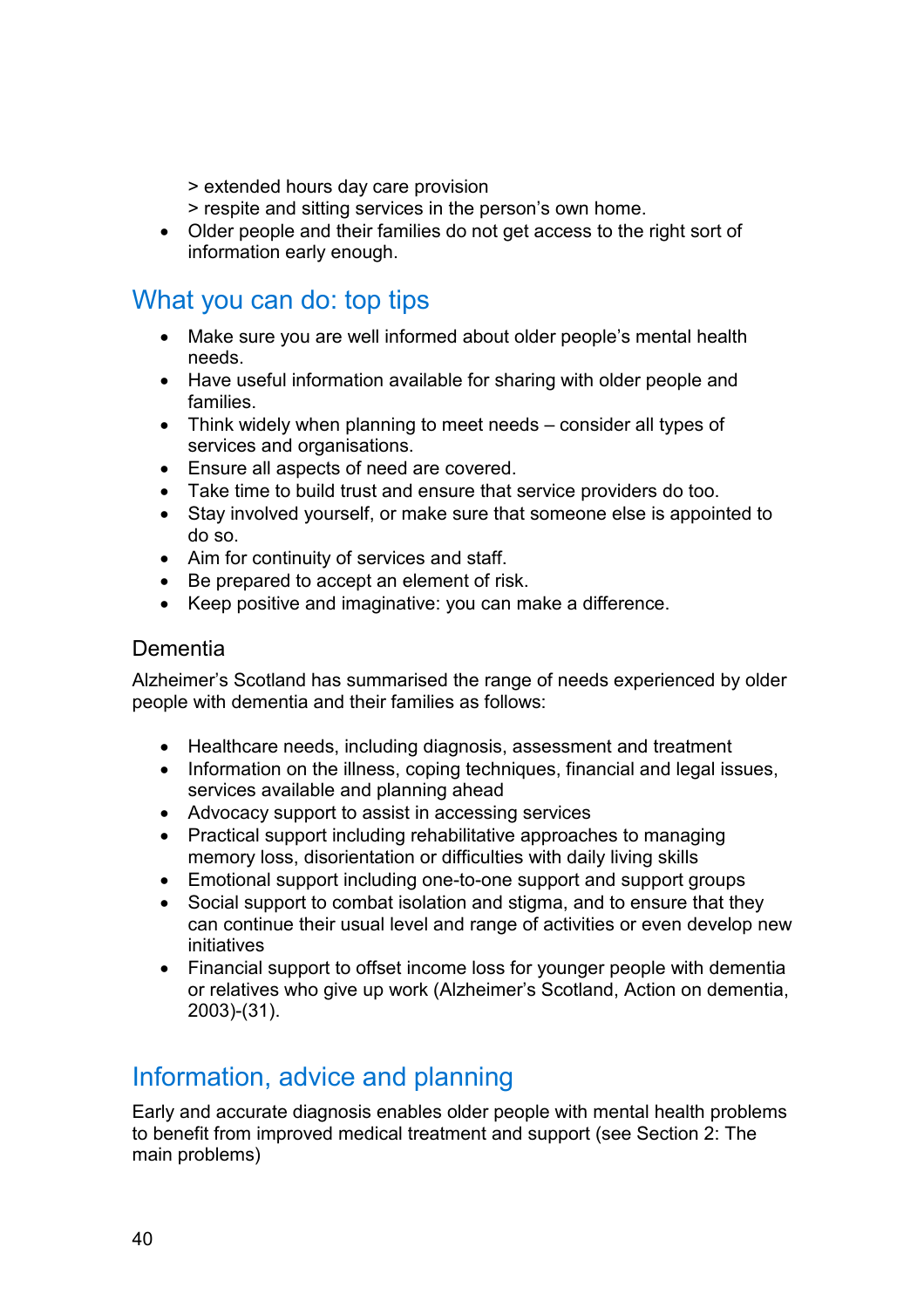It also provides older people and their families with the opportunity to understand the present and plan for the future. This may be particularly important for people with dementia. In the past, received opinion often saw little value in early diagnosis because it was thought nothing could be done, and because breaking news about a deteriorating condition for which there is no cure can seem cruel. Attitudes are changing, however, partly because of advances in drugs treatment, but also because individuals, and their families and friends, can benefit greatly from knowing what is happening to them. Research undertaken with people with dementia found that in general they wanted to know their diagnosis and were able to find positive ways of coping with it. (Pratt and Wilkinson, 2001)-(32)

Giving people accurate and timely information, and helping them to understand their diagnosis and make plans with their families, is a crucially important role for social workers and other professionals involved in assessing older people with mental health needs and is likely to be the first task in meeting needs.

I was diagnosed as having the early stages of Alzheimer's disease. While this was a terrible blow to both myself and my wife, we were glad to have been told so that we could discuss the possible effects on our lives and plan how we could adjust to the situation. I have made an Enduring Power of Attorney and a will. I think it is important for the partner of the person with dementia to be fully informed of the diagnosis and possible effects since the partner's life is affected quite dramatically also. Fortunately for me, my wife is an intelligent and caring person with a strong personality. We have had 54 very happy years together and she is most supportive. (World Alzheimer's Day Bulletin, 21 September 2001 © Alzheimer's Society)

### Information sources

It is important for assessors and care managers to aim to be well informed themselves about the sorts of conditions older people might experience and what might help, and to have access to clear information that they can share with older people and their families. Increasingly, access to information is available from the websites of voluntary organisations and central government. Knowing where you can find information is useful for assessors. A number of sources are highlighted under 'Further information' in each page in Section 2.

Assessors and their agencies may also need to create sources of information for themselves, or for older people and their carers. An example is Cardiff's Signpost magazine for professionals and care staff working with older people using mental health services.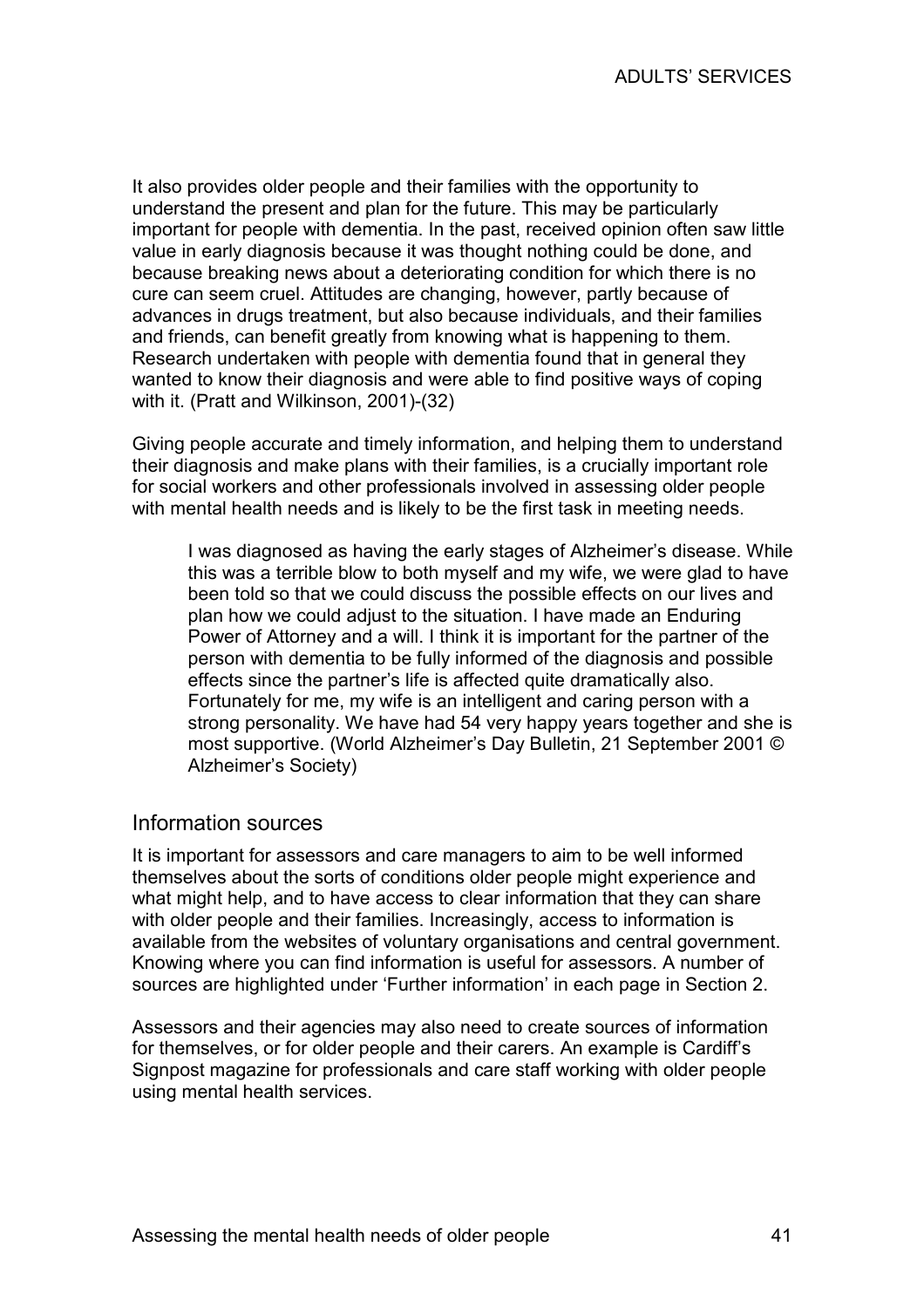## Offering help

Traditional social work skills such as counselling and helping people to face and cope with significant life changes also have critical importance. Many older people are reluctant to accept the need for intervention in their lives, and this can be particularly difficult for older people with mental health needs. Older people with depression may find it impossible to imagine that anything can be done to help their situation, while older people with dementia may not understand why help is being suggested. Many older people are faced with difficult decisions about whether they can continue to live independently.

Some will be faced with the need to accept residential or nursing care, or a move to more suitable housing, while others will have the unwelcome prospect of accepting help from strangers coming into their home.

Older people with mental health needs may be particularly vulnerable and anxious in these situations, and may find it difficult to have their views and wishes properly taken into account. Persuading older people to accept the help they need while maintaining their sense of autonomy and self-respect requires skill and empathy.

### Case study

Mrs W had been persuaded to accept a regular home care visit as it was clear she was neglecting herself, but she found the visits irksome and could not see why she needed help. On a number of occasions she wrote to the Director of Social Services politely asking for the care to be withdrawn. On each occasion the social worker from the community mental health team for older people came to see her and persuaded her to continue. He understood and sympathised with her irritation, but he also knew from previous discussions with her that it was important to her not to feel a burden on her family. He was able to convince her that the home care visits stopped her family worrying about her, and she was prepared to accept them on this basis. Gradually the home carers became trusted by Mrs W, and as her needs increased the social worker was able to increase the visits.

## Specialist or mainstream

Specifically targeted services appear to work best for older people with mental health needs (see Research Summary 4).

A number of social services departments have commissioned specialist home care or day care services, training staff to work with people with dementia and to offer a sensitive, safe and acceptable service. Examples include Dudley, Waltham Forest and Milton Keynes. In some places, specialist hospital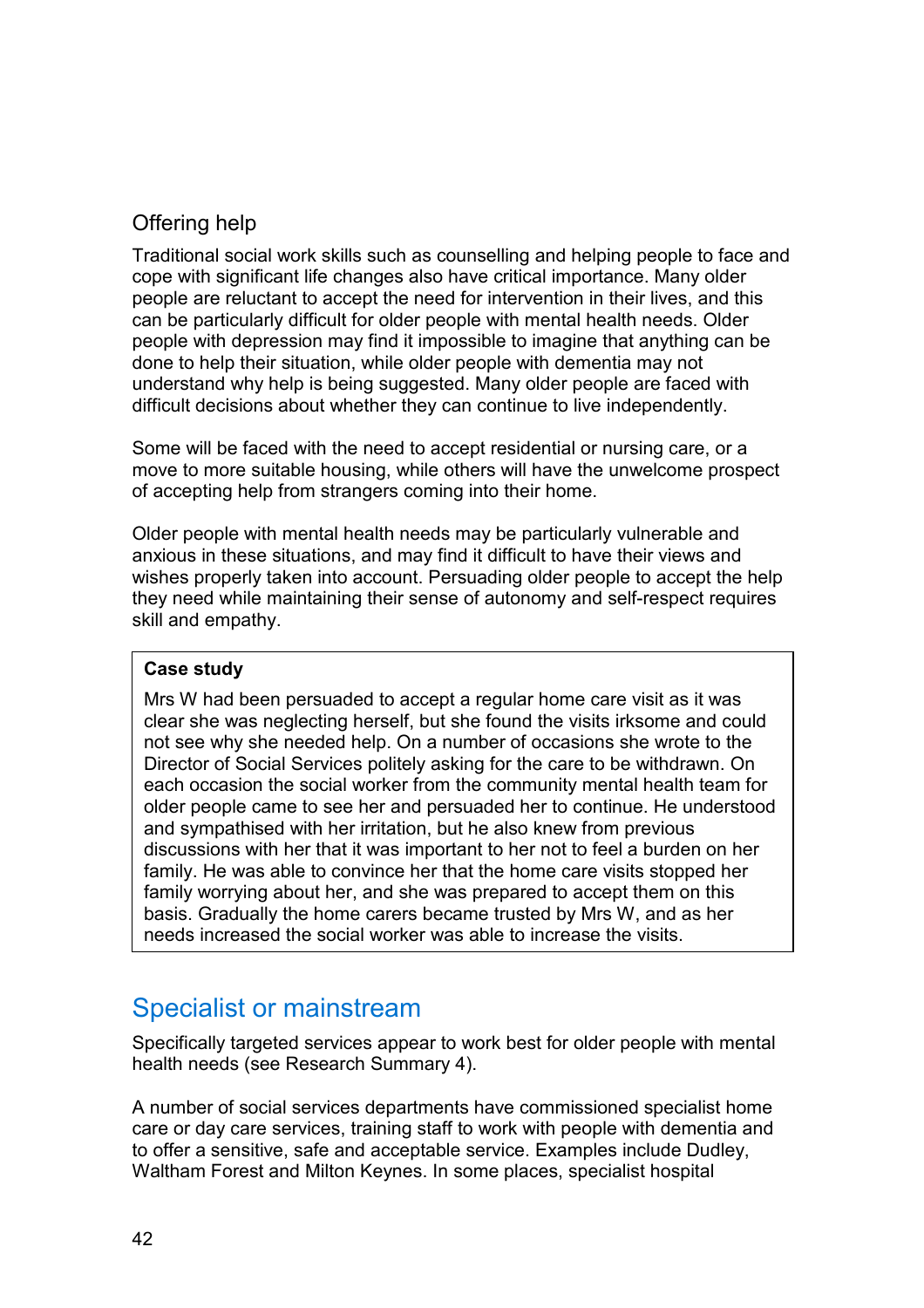discharge services for people with dementia have been set up, to ensure appropriate, safe and supported discharge home from acute hospitals. Ealing's enhanced discharge scheme is an example.

But the number of such schemes is still relatively limited and most older people with mental health needs use mainstream services. The full range of community care services should be available to older people with mental health needs without discrimination. It is essential, therefore, that all service providers understand mental health issues, and ensure their staff are specifically trained to provide an appropriate service.

### Key research finding

Although older people with mental health needs are at increased risk of admission to long-term care, care home staff tend not to be well informed about residents' mental health needs.

### Ideas from practice

- In Warwickshire, one locality used Joint Finance to put on a programme of dementia awareness training available free of charge to staff from any home care agency, care home or housing provider in the locality.
- Housing 21, a housing association providing extra care sheltered housing, appointed a dementia services advisor in 2004 to provide professional advice and support to their scheme managers in identifying and supporting tenants with dementia and promoting good practice in dementia care.

### Residential or community care

Residential care used to be seen as the only option for older people with mental health needs if they were no longer able to care for themselves or their families could no longer cope, particularly if an older person was considered at risk. Residential care, in a general care home or specialist unit, may still be the most appropriate solution for people who require very intensive personal care or supervision, but community-based alternatives could meet the needs of many other older people.

Many services such as sheltered and extra care housing that would not previously have accepted people with, for example a diagnosis of dementia (see below), or intermediate care, now accept people with a wide range of needs. The Department of Health has issued guidance on establishing intermediate care services for older people.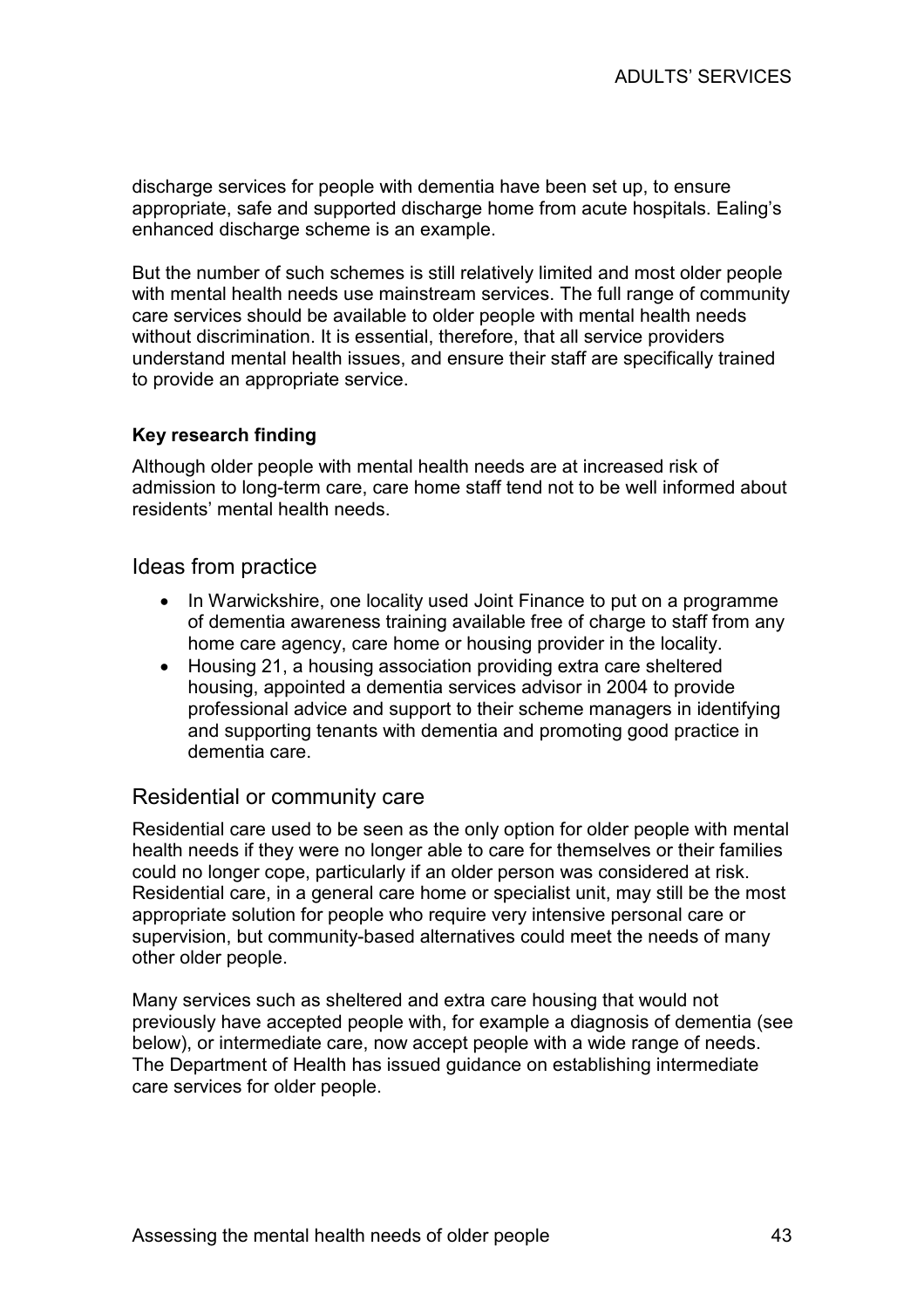### Housing

### Key research finding

There are strong links between housing quality and mental health.

The role of housing, and housing-related services, in helping to meet older people's health and social care needs, is too often neglected.

Care and Repair England's 'Healthy Homes, Healthier Lives' programme aims to raise awareness of the ways in which poor or unsuitable housing can have a negative effect on older people's health and wellbeing, and to increase understanding of the services and resources available for improving housing conditions. Home Improvement Agencies exist to help older and disabled people maintain their independence by giving advice, support and practical help on repairs, maintenance and adaptations. Increasingly, Home Improvement Agencies are becoming involved in wider services such as hospital discharge schemes, 'handyperson' services and housing options advice. Research by the University of the West of England has highlighted the challenges for Home Improvement Agencies in developing their work with older people with mental health needs (McClatchey et al, 2001)-(33).

Extra care housing (ECH) – also called 'very sheltered housing' – is a new development in service provision. It is increasingly popular among older people and policy makers because it has the potential to replace residential care. It also plays a useful role in providing respite care and a base for intermediate and rehabilitative care. More importantly it has the flexibility to provide added health gains and reduce pressures on acute services, such as tackling delayed discharges from hospital. ECH is difficult to define as it covers a variety of schemes in which housing and care are integrated. It may be particularly relevant to extending community-based living for older people with mental health problems.

The availability of Housing Benefit has been central to the development of ECH. In 2003 Housing Benefit was replaced by the 'Supporting People' budget, a funding stream that provides housing-related support services to vulnerable adults. It is particularly targeted at older people.

## Further information

For a discussion of the issues concerning the appropriateness of ECH for people with dementia, see The challenges of providing extra care housing to people with dementia by Sue Garwood of Hanover Housing Association (Garwood, 2004)-(34).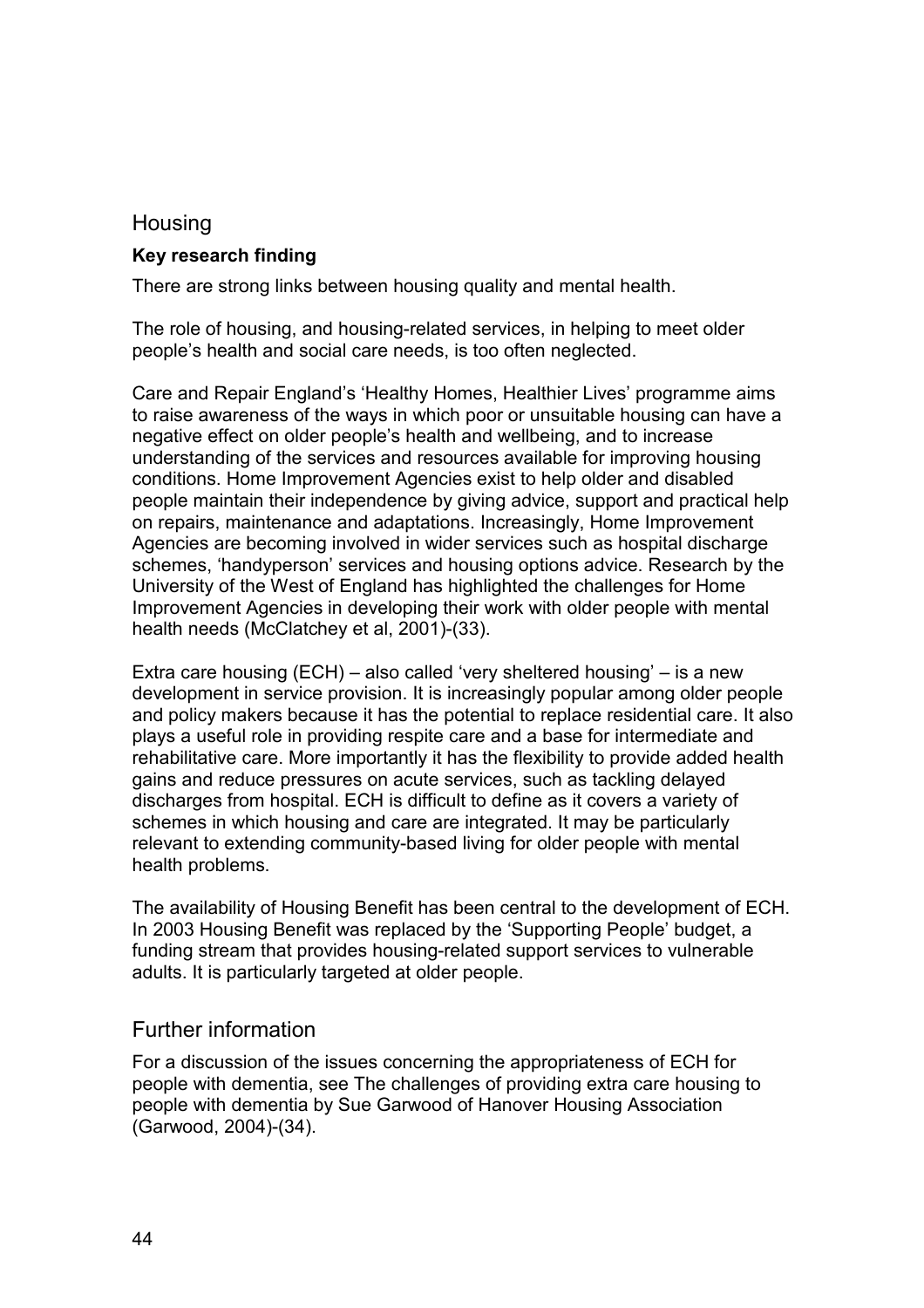The Office of the Deputy Prime Minister and the Department of Health have issued joint guidance on the preparation of Older people's strategies that link housing to health, social care and other local strategies.

The website of the Office of the Deputy Prime Minister has more information about the 'Supporting People' budget.

The 'Housing with Care' Learning and Improvement Network (LIN) brings together stakeholders across the country to explore and develop service provision. It has produced a range of factsheets including: Supporting people with dementia in extra care housing and Extra care housing options for older people with functional mental health problems. For more details, and other relevant resources, see the Older people – Housing page on the Health and Social Care Change Agent Team website.

The Housing and Older People Development Group has published a helpful report entitled Directory of housing advice and information services for older people.

## Widening choice and access

It is not only traditional services that can be used to meet needs. For instance, going by taxi to a further education art class might be more acceptable to an older person than being taken by local authority transport to a traditional day centre, and might meet the same objectives.

When considering widening the choice and availability of services it is important to make sure that service providers and other service users are understanding towards and supportive of service users with mental health needs. Careful planning may be required to ensure older people with mental health needs 'don't feel out of place or disregarded, or encounter dismay, hostility or rejection from other service users. This may also entail providing support and advice to service providers, families and neighbours.

### Key research finding

The community care changes have created a greater range of service providers, but there has not been a corresponding increase in the type of service generally available.

For younger adults with learning disabilities, for example, access to community facilities and 'normal' services is frequently assisted by an enabler, support worker or volunteer, and there is no reason why older people with mental health needs should not be considered for the same sort of support if appropriate. For example, a service run by South Cambridgeshire Crossroads, as part of their support to carers, provides specially trained care assistants to accompany older people with dementia to activities.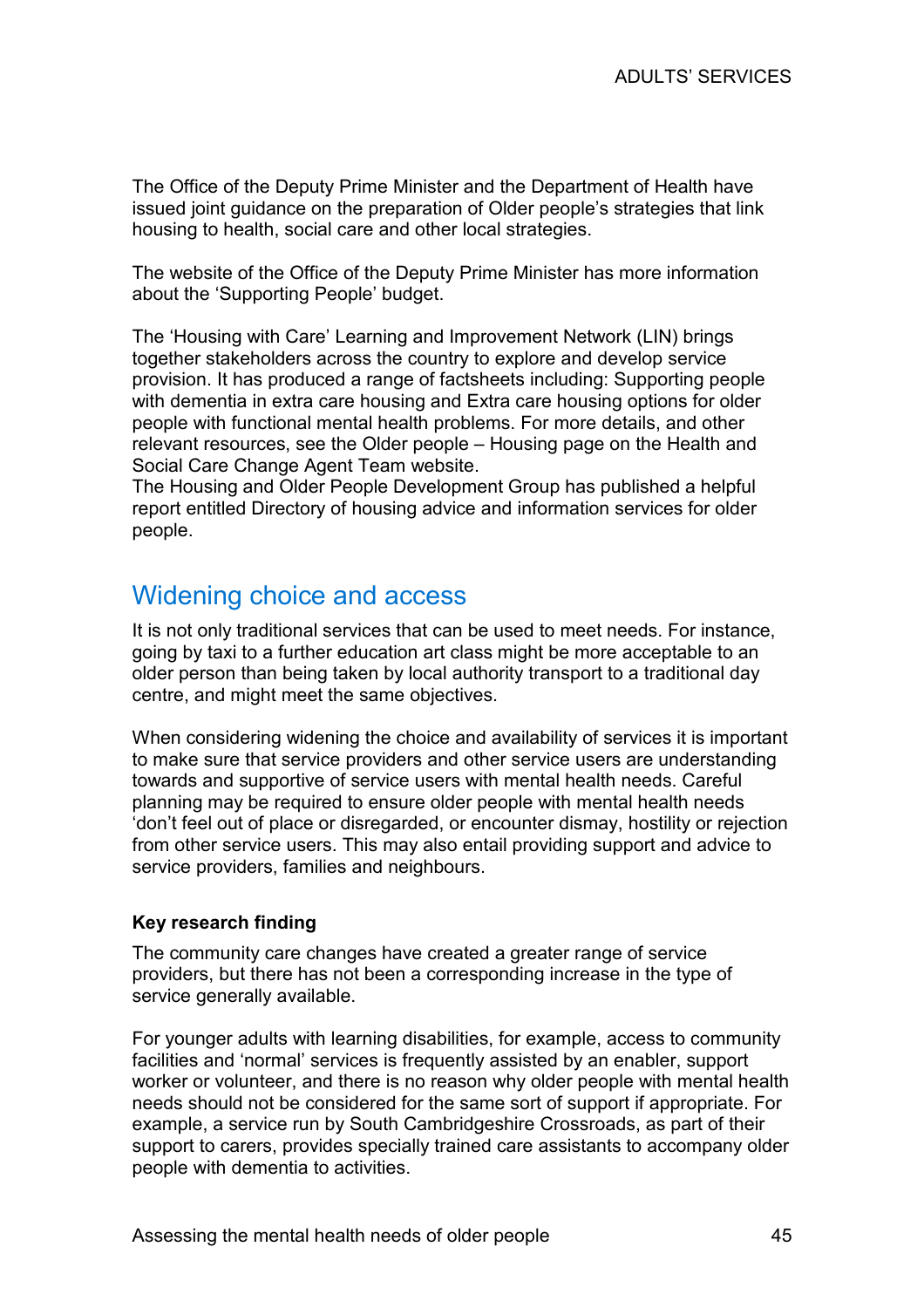From an older person's perspective, an effective service is one that enables them to achieve quality of life and treats them with respect and dignity. Many older people value 'low level' services offering practical help, such as shopping, housework and home and garden maintenance. Increasingly statutory agencies are withdrawing these services, even within a package of care. Sometimes people receiving high levels of personal care are expected to arrange and pay for such other forms of practical help themselves. For many older people with mental health needs, this is just not realistic. Care packages need to encompass the totality of a person's life and needs, regardless of how the individual elements are provided or funded.

There are inevitably problems for assessors and care managers with limited resources and competing priorities. Professionals have to be able to deal realistically with the conflicts and pressures involved in resource allocation and unmet needs without losing their determination to achieve the best outcome possible for each individual. This may involve a more imaginative use of existing resources or working to develop more appropriate responses.

### What you can do

If services you think are needed are not available:

- Talk to existing providers about what adapting their services would involve. How difficult would it be? What are the barriers? Is there anything you can do to help?
- Identify any additional costs for providers, and ask your manager how these could be funded. See if you can use your team's care budgets to negotiate directly with providers. What source of funding might there be for new providers?
- Make it your business to understand any difficulties service providers have, and your own organisation's financial limitations. What could be done differently to overcome these? Get to know the strengths and resources of your local community. Are voluntary organisations looking to expand their remit? Does the local place of worship visit and befriend older people? Can the local vet's surgery tell you of anyone who would volunteer to help an older person care for their pet? Would the local radio station be interested in doing a programme to attract care workers? Keep a record of situations where you feel you have been unable to find the right service despite your efforts. Tell your manager, and encourage colleagues to do the same. Remember, new and better services are unlikely to be commissioned unless someone has identified the need. You are one of the people best placed to do this.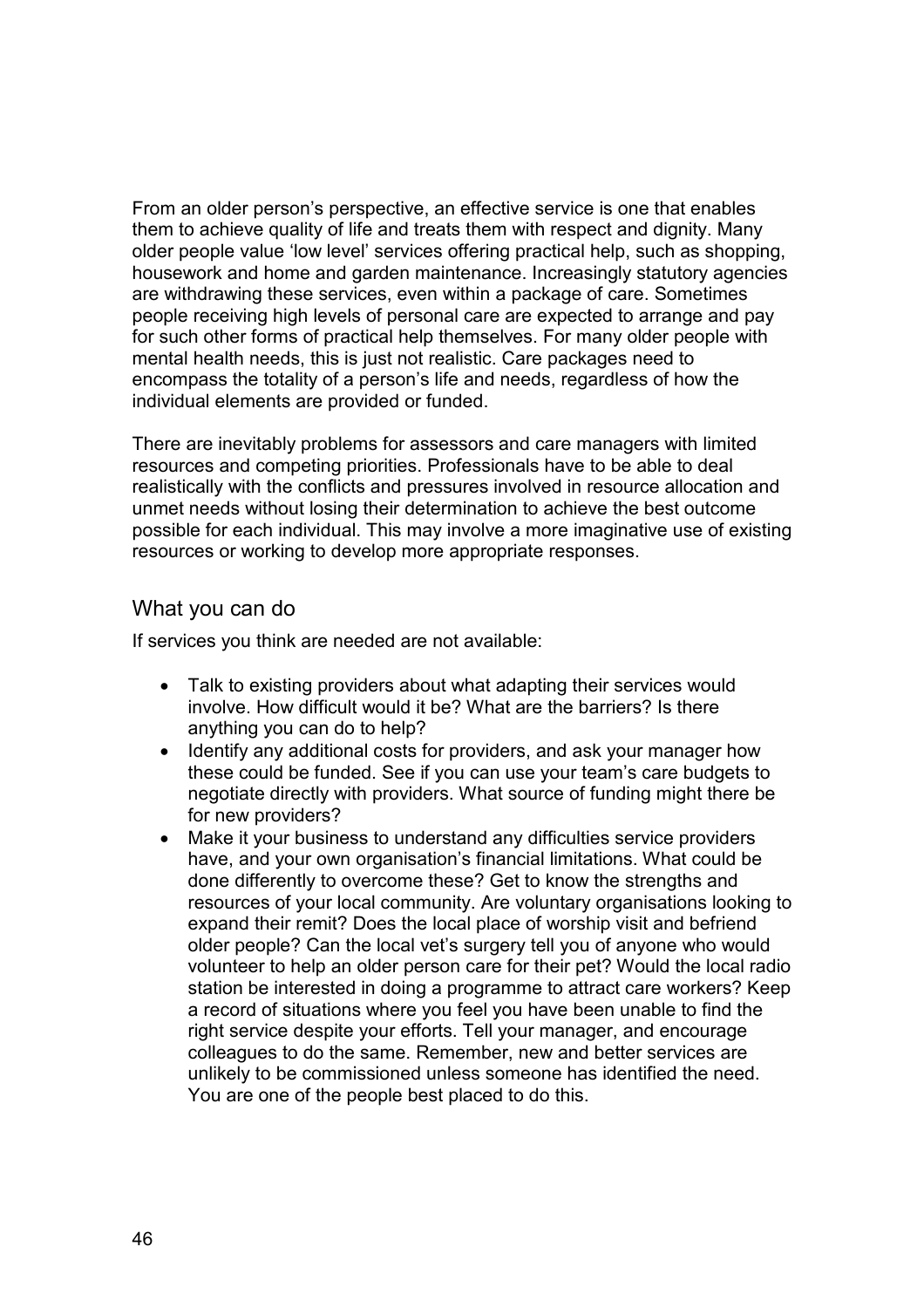### Ideas from practice

For some examples of service innovations, see the Health and Social Care Change Agent Team's Bright Ideas section.

# Assistive technology

### Further information

Assistive technology is the name given to aids, adaptations, equipment and telecommunications within the home which assist disabled and older people with daily living tasks and help them maintain independence and quality of life. The term covers a wide range of technologies and products, from simple bath seats and stair rails to 'lifeline alarms', safety devices such as gas shut-off controls, and monitoring systems that alert a control centre if someone has or has not performed a certain action. Many innovations have been designed to protect and monitor older people with dementia who live alone or are left alone for periods, and these can play a valuable role in maintaining people at home, so long as they are not used as a substitute for the provision of personal contact, support and care.

For two years from April 2006 the Department of Health will be providing a Preventative Technology Grant to provide investment in developing telecare services within social care and support systems (DH, 2005b)-(35). Liam Byrne, Under Secretary of State for Care Services, explained the government's support for such services in July 2005: 'Telecare offers choice and flexibility of service provision, from familiar community alarm services that provide an emergency response and sensors that monitor and support daily living, through to more sophisticated solutions capable of monitoring vital signs and enabling individuals with long-term health conditions to remain at home.'

### Key research finding

Assistive technology needs to take account of the environment and be in line with service user preferences.

### Further information

For more about assistive technology, see the Foundation for Assistive Technology website, which contains an online database of over 500 assistive technology research projects, and an annual report, RAPID. For more about telecare, see the Telecare LIN.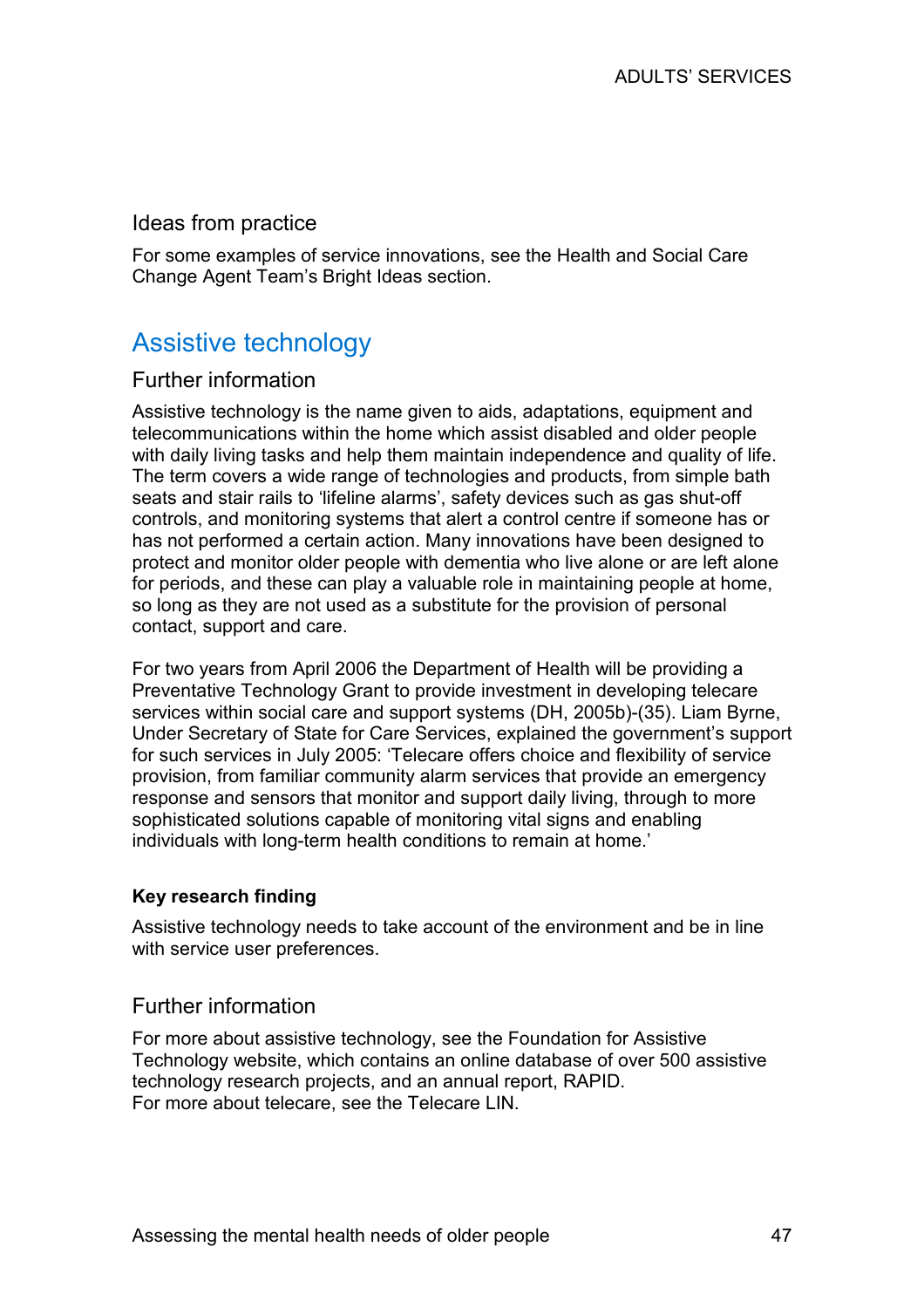# Financial entitlements

An essential part of meeting needs is ensuring that older people with mental health needs, and their carers, have sufficient financial resources and are receiving all the financial help to which they are entitled. A full welfare benefits check should be an integral part of any assessment, and many older people with mental health needs will benefit from help with applications and form filling, for instance for Disabled Living Allowance (Attendance Allowance). A number of voluntary organisations such as Age Concern provide this service, but the experience of completing the forms with an older person can be helpful for a professional assessor in opening up areas of discussion about how the person is managing.

Charging for community care services provided or arranged by social services is usual but can be extremely contentious, particularly where the needs being met are the result of mental ill health or where services are provided jointly with health organisations. NHS services are free to the service user but social services are means tested. The NHS is responsible for funding continuing healthcare, but in practice there have been problems with the criteria for eligibility, and the distinction between NHS and social services' responsibilities is not always clear. The Department of Health is currently reviewing continuing healthcare guidance with a view to producing a national framework. Meanwhile practitioners will need to ensure that they fully understand the operation of their strategic health authority's criteria for continuing healthcare and the social services departments' policies relating to charging.

Direct payments can be provided by social services departments to people with social care needs so that they can arrange and pay for their care directly rather than have it provided for them. The take-up of direct payments has to date been mainly by younger adults with physical disabilities but the Department of Health is anxious to see the scope of schemes extended (DH, 2005c)-(36), and for there to be increased take-up by older people. Direct payment schemes should include support mechanisms to enable older people with mental health needs, and their families, to take advantage of direct payments if they have capacity and wish to do so. The social care Green Paper Independence, well-being and choice also includes a proposal for individual budgets as one idea for extending choice and control for people with social care needs.

# Risk taking

## Key research findings

The chance to live independently and manage their own lives should be as much a possibility for older people with mental health needs as for anyone else, and professionals and families alike need to consider how to make this achievable.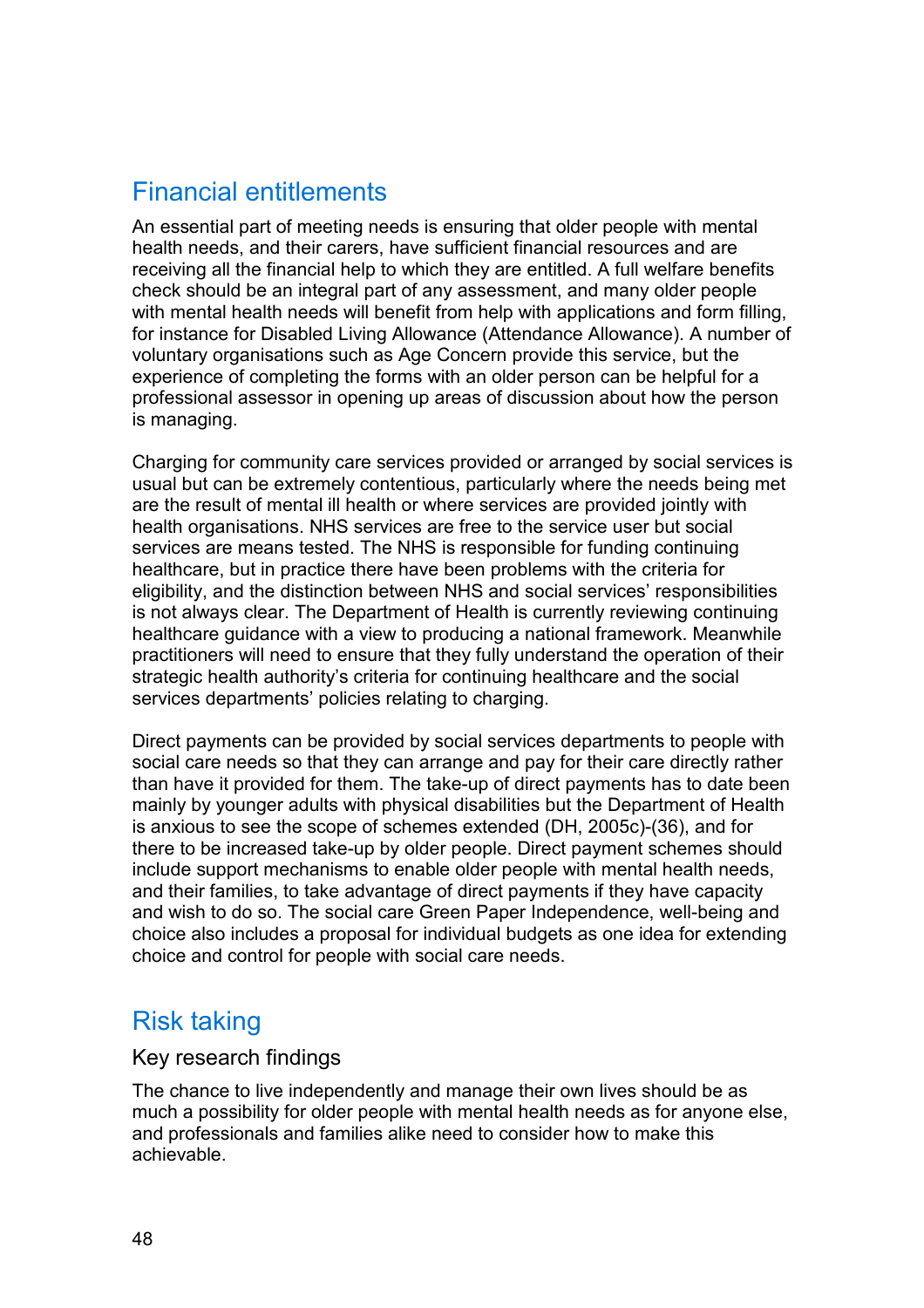'Risk taking is part of a normal life, but too often for older people the presence of an element of risk dictates care solutions, such as admission to residential care, that might not accord with the older person's own wishes. Assessing risk, particularly where there may be concerns about an individual's capacity to make informed judgements, is an essential part of assessment and care management. See also the sections on 'Mental capacity' and 'Assessing risk' in Section 3.

- People with dementia, and their families, view risk differently from professionals.
- In-depth knowledge of a person's background helps professionals put the risk in context.
- It is important to establish trust between professionals, older people and their families.

# Continued contact

## Key research finding

Research into which models of care management work best for older people with mental health needs emphasises the importance of continued contact.

Review and monitoring of the effectiveness of services provided is an essential aspect of working with older people. Situations can change dramatically in a short time, or slowly over time. In addition, older people with mental health needs are likely to have long-term or degenerative conditions, for which the normal service model of assessment, provision of service and withdrawal until review is not appropriate.

Practitioners working in systems that do not allow them to remain involved with people they have assessed (for instance intake and assessment units or hospital discharge teams) should ensure that a care coordinator is nominated as part of the person's care plan, with responsibility for ongoing support and monitoring rather than just periodic reviews.

Continuity of care arrangements and personnel is essential for older people with mental health needs, and particularly for those with memory loss or dementia. The importance of taking time to build up trust has already been emphasised in the section on assessing needs. This applies to service providers too. Care agencies need to ensure that staff are given time to build up a relationship with the older person and that staff changes are kept to a minimum. This is one requirement with which specialist services with a limited scale and focus can more easily comply, but, if general services are being used, assessors can ensure that such conditions are specified in the contract and/or care plan.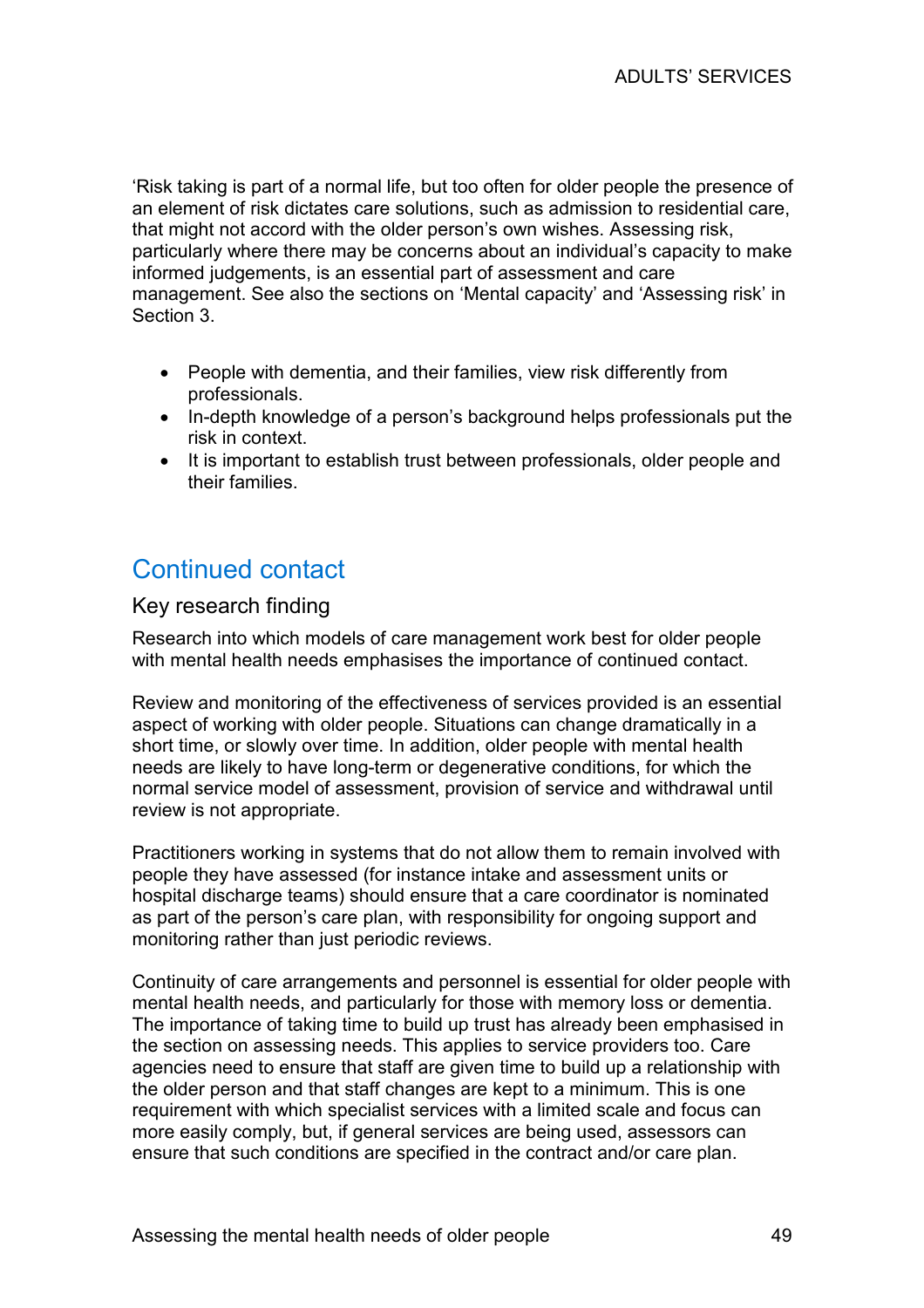Finally, it may be uncomfortable to acknowledge that plans go wrong, but it is important for all those involved in an assessment to know what is happening and have an agreed plan of action for changes in circumstances. Evaluation of the arrangements made, contingency plans for possible eventualities, and plans for unforeseen circumstances all need to be agreed and recorded. Professional opinions and decisions and the reasons for them need to be open and understandable.

# Case study 1

Desmond Peters (age 70) had become very worried about his wife, Sylvia (age 68), because of her increasing memory problems over the past year. She had had hypertension for many years and was on medication. Their GP told Mr Peters that his wife appeared to be in the early stages of dementia, probably vascular dementia. She then suggested that he 'phone social services to see what they could do to help.

The duty officer at the team for older people asked Mr Peters whether he had to help his wife, and Mr Peters admitted that she could still do most things for herself. He asked for information about dementia but the duty officer seemed not to know a great deal more than he did. The duty officer agreed to put the couple on the waiting list for assessment within the next eight weeks, but said that it did not sound as if they would be eligible for help from social services.

### First visit

The first visit by a social worker was difficult because Mr Peters was very anxious, and Mrs Peters still did not know her diagnosis. Therefore, and without the social worker's knowledge, Mr Peters had arranged to meet the social worker while his wife was out.

The social worker realised that at this stage Mr and Mrs Peters did not need the practical home care, home help and meals services offered by the department. However, she was aware of the high support needs of people in the early stages of dementia, and of the needs of their carers, and felt there was still a role for her in supporting the couple. This support included spending a long time with Mr Peters, attempting to answer some of his questions about dementia. She had to strike a difficult balance, describing some of the ways in which dementia can affect people, while stressing that the illness takes a different course with each individual. She 'recognised that Mr Peter might find too much verbal information all at once overwhelming, and asked if he would like some written information. But Mr Peters said he would rather talk it through.

In addition, the social worker talked with Mr Peters about whether Mrs Peters would benefit from knowing what was wrong with her. Mr Peters felt very strongly that it would only upset her, although he did acknowledge that she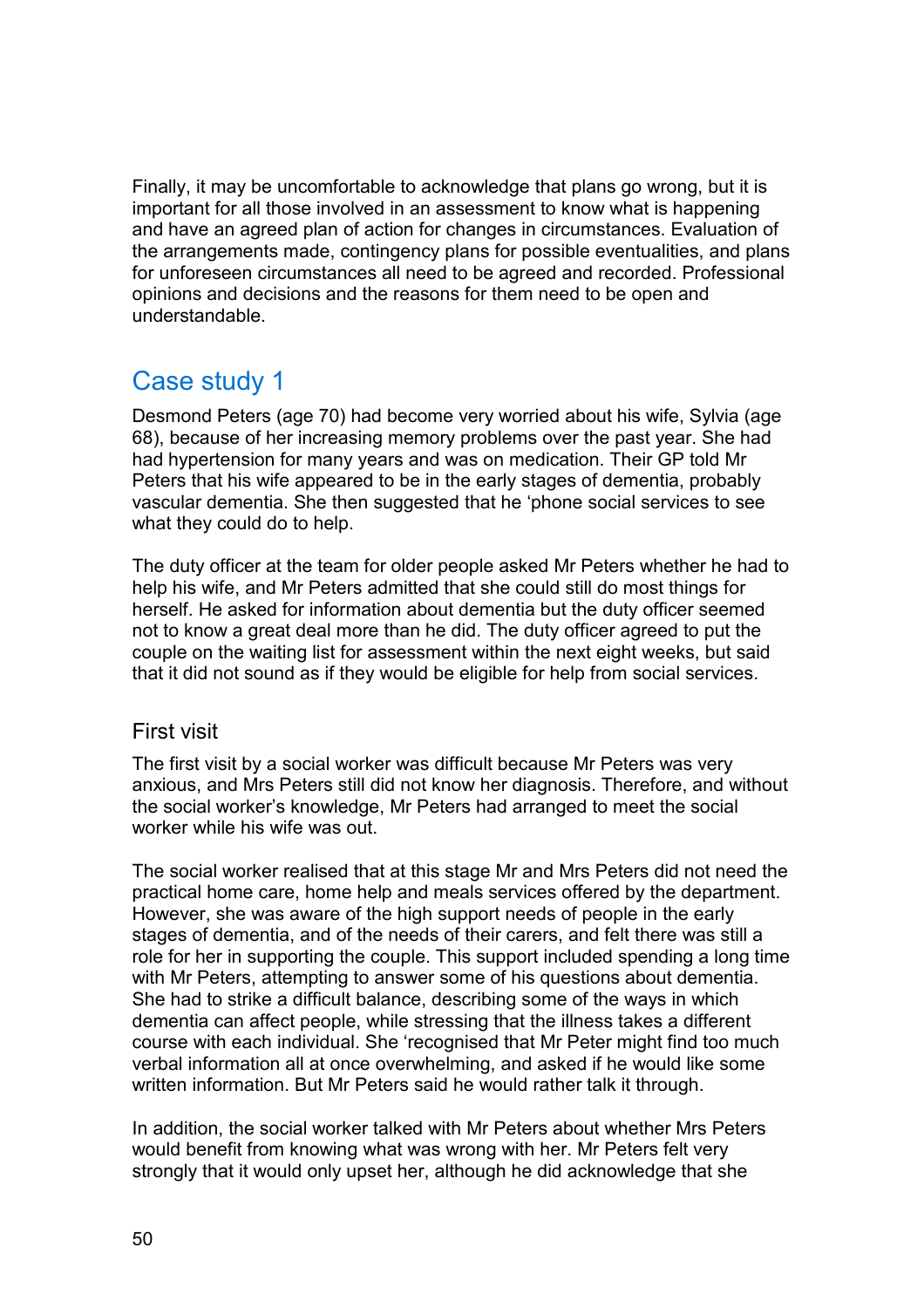sometimes seemed distressed about her memory lapses and said he would think again about this. The social worker stressed that the GP should also have a role in helping Mr Peters talk to his wife about her condition.

The social worker's approach to this issue was based partly on the view that Mrs Peters had a right to know her own diagnosis, partly on the knowledge that it would be easier to assist the couple if they were both able to participate in discussions, and partly on the view that the couple would benefit from being able to discuss the future together in an open way. However, she was aware that Mrs Peters might need support from someone other than her husband in dealing with the knowledge of her diagnosis, and began to think about who might provide this.

The social worker was able to advise Mr Peters about other services in the area that could provide support. In this case, these included the local branch of the Alzheimer's Society. Mr Peters, however, thought that the Alzheimer's Society was probably for people with a much more severe problem and that his wife might find it alarming to be with them.

The social worker arranged to visit again in two weeks' time, and Mr Peters said he would make sure Sylvia was in so they could meet. He agreed that the social worker could speak to their GP about talking to Sylvia about her diagnosis, and about how this might be handled.

### Action between visits

Between the two visits the social worker spoke to the GP on the 'phone. The GP offered to speak to the couple together about the diagnosis and to refer Mrs Peters to the community psychiatric nurses as they had more expertise in supporting people with dementia. The social worker asked the GP to 'phone Mr Peters and to discuss with him whether he wanted to take up these options.

Meanwhile, the social worker discovered that the Alzheimer's Society had just started a day care service aimed specifically at people in the early stages of dementia, meeting one day each week. The service focused on helping people come to terms with their diagnosis, providing them with an opportunity to discuss any fears and questions with each other. The social worker felt this service might be ideal for Mrs Peters.

### Second visit

On the second visit, Mrs Peters had been told by her husband that the social worker was coming to see her because she had been having difficulties with her memory. This had led to an argument between them, and when the social worker arrived she found Mrs Peters in a defensive and angry mood. Mrs Peters demanded to know what they had been doing, meeting behind her back, and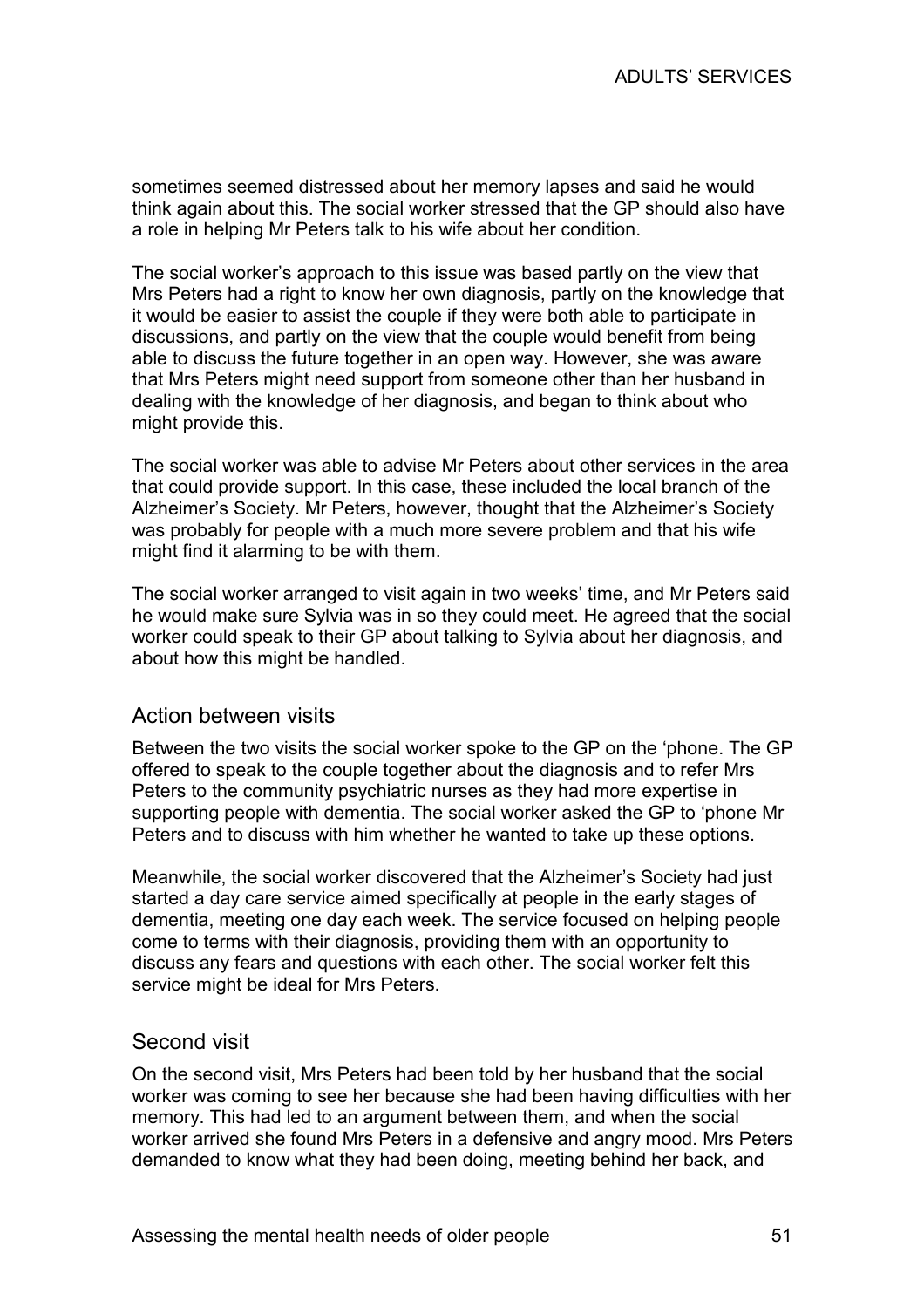the social worker spent much of the visit trying to establish some trust between them.

She asked Mr Peters if he would mind leaving the room while she spoke with his wife, which he did rather reluctantly. This proved a useful strategy, however, as during her husband's absence Mrs Peters acknowledged that her husband worried about her because he cared about her, even if she could not see what he was fussing about.

After 20 minutes or so Mr Peters came back into the room; by this time Mrs Peters was reminiscing quite fondly about the early days of their marriage, and greeted him pleasantly. She remained unable or unwilling to acknowledge any memory problems to the social worker, however, so the scope for further discussion was limited.

### Outcomes

It had become apparent to the social worker that the person expressing the most distress to outsiders was Mr Peters, who needed information about dementia, information about support services, and most of all someone to guide him through the impact of living with a person with dementia. At this stage it was crucial that he receive support in these areas, and after discussion with him the social worker referred him to the Admiral Nursing Service.

The issue of Mrs Peters' knowledge of her diagnosis was more complicated. If she was told, this would need to be done sensitively and with follow-up support. Mr Peters eventually decided to take up the GP's offer to talk to him and his wife together, and also took up the offer of referral to the community psychiatric nurses, who worked with the couple over the following months to help them come to terms with the situation together. In the event, Mrs Peters coped well with the news of her diagnosis, and seemed less agitated about her difficulties if she was reminded that it was not her fault but because of an illness.

### Key messages

The social worker effectively had two clients, one of whom was much more able to express his needs. Although Mrs Peters did not acknowledge any difficulties initially, and may indeed have been less distressed than her husband, the social worker knew from Mr Peters that she did sometimes show distress when she forgot appointments for example. The social worker also felt that Mrs Peters had a right to know what was causing her memory problems, even if she might have difficulty retaining that information. At the same time, the social worker was aware of her own lack of expertise in this area and of the need to ensure that the issue was broached sensitively and that Mr Peters was not just left to 'pick up the pieces' afterwards. The GP also lacked confidence in this area and needed support from the community psychiatric nurses in dealing with the issue.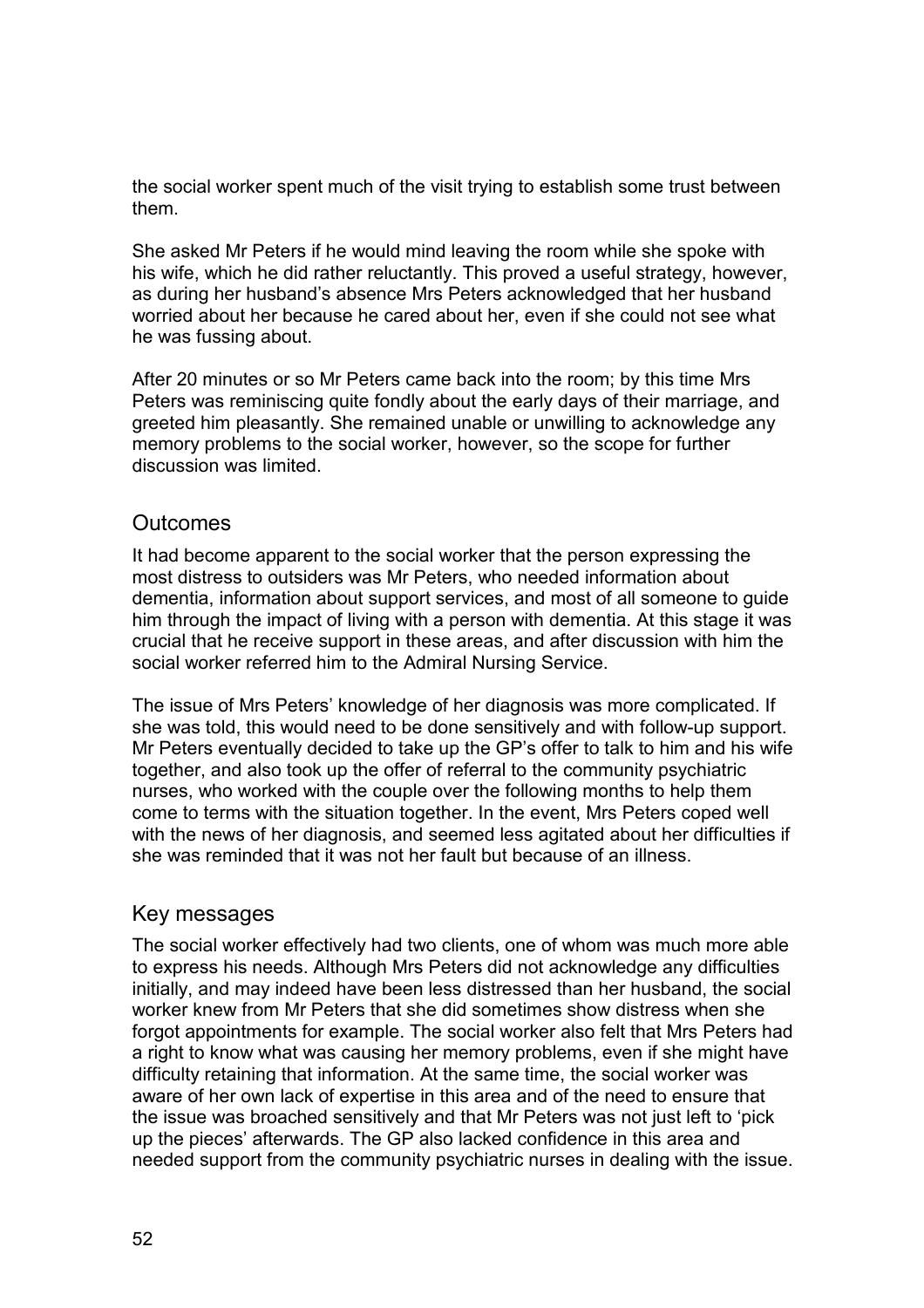Simply providing Mr Peters with a list of services would not necessarily have helped him. The social worker thought carefully about what might help and why. The Alzheimer's Society seemed an obvious choice, especially when she found out about the new service, but Mr Peters was fearful of the label 'Alzheimer's'. His meetings with the Admiral nurse helped him come to terms with his wife's illness and to overcome his resistance to referral to the Alzheimer's Society for his wife.

This case demonstrates the difficulty of keeping the focus on the person with dementia, rather than listening solely to the views and preferences of the carer, important as these are. Even if Mr Peters had remained implacably opposed to referral to the Alzheimer's Society, it would have been important for the social worker to work separately with Mrs Peters and to ensure her needs were met. In this case, long-term support for the couple was provided by the Admiral nurse and the community psychiatric nurse, who focused on Mr and Mrs Peters respectively but also liaised effectively with each other.

Where people are not experiencing much difficulty with daily living tasks, and where family relationships are fairly harmonious, it is often felt that there is no role for social workers in a busy community team. In this case, the social worker was put under pressure to 'close the case' after the two visits described above. The work done during her brief involvement, however, meant that the couple were referred to other agencies who could provide support. The social worker also provided Mr Peters with information about the care services that social services could organise if they became necessary, and his good experience of her work meant he felt comfortable about approaching the department again when Mrs Peters began to need much more assistance.

## Case study 2

Mr Wilson (age 81) was referred to the hospital social work team for older people following his admission to the acute psychiatric ward for older people, under section 2 of the Mental Health Act 1983 (an approved social worker from the adult mental health team undertook the assessment). The admission followed a deterioration in Mr Wilson's mental health and an incident in which he apparently threatened his home help with a knife. Mr Wilson had been diagnosed three years previously with Alzheimer's and at that time the community-based social work team had arranged home help twice each week and Meals on Wheels. These services had remained in place but had not been reviewed.

The medical team all felt that Mr Wilson needed residential or nursing care. He was verbally abusive to them and would not allow them to assist him with personal care. Mr Wilson's son Ian (52) and daughter Sheila (47) both wanted him to return home, and Mr Wilson himself repeatedly tried to leave the ward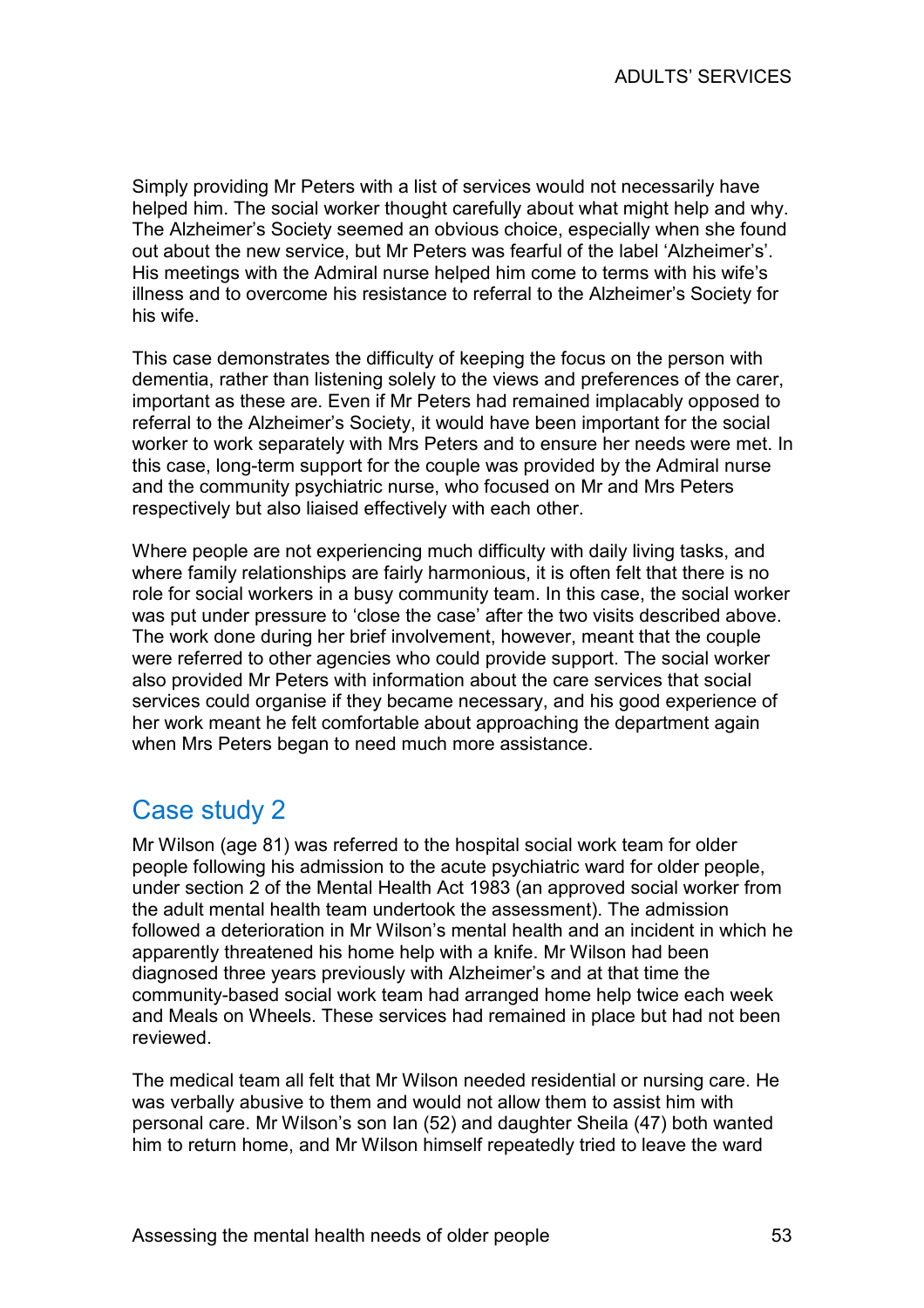and talked angrily of how 'they' were keeping him a prisoner. He also said he wanted to go home, although it was not always clear what he meant by this.

Meanwhile, Mr Wilson's neighbour, who had tolerated him before he became ill but described him as having always been an eccentric, wrote to the Director of Social Services complaining about what he saw as Mr Wilson's neglect by social services and stating that Mr Wilson should not be 'allowed' to live by himself.

## Assessment

The social worker conducted a careful assessment of Mr Wilson's needs, speaking to all the agencies involved and the family, and to Mr Wilson himself on several occasions. He felt that Mr Wilson could be supported at home if the care plan was redesigned to meet his increased needs and if there was better communication between all involved. The social worker advocated for Mr Wilson's right at least to attempt living in his own home before other alternatives were considered, and succeeded in persuading the ward team to work towards discharging Mr Wilson on two weeks' trial home leave. By this stage his behaviour on the ward had to some extent settled.

Mr Wilson was discharged home following an assessment in his own home at which the occupational therapist from the ward and the social worker were present. This confirmed that he was unable to cook or prepare snacks, and needed to be reminded to drink. The care package arranged included home care three times each day and weekly visits by the community psychiatric nurse to monitor his mental health. Meals on Wheels were cancelled as Mr Wilson had not been eating them for some time. Mr Wilson's son had Enduring Power of Attorney and continued to look after his finances.

During the first week the care package seemed to work well. The home care team had initially been reluctant to work with Mr Wilson following the incident with the knife, but it had been noted on the ward that he responded better to female carers and this appeared to help. He continued to resist personal care assistance but allowed the carers to prepare food for him, prompt him with medication, and undertake a limited amount of cleaning.

## Adjusting care

However, during the second week the carers frequently arrived to find Mr Wilson had gone out. He had always enjoyed walking and seemed to have reverted to his previous habit of going for long walks around the area several times a day, from which he had so far always returned safely. When the social worker came to visit Mr Wilson after this was reported to him by the home care team, a neighbour accosted him angrily, threatening to complain to the papers about Mr Wilson's treatment.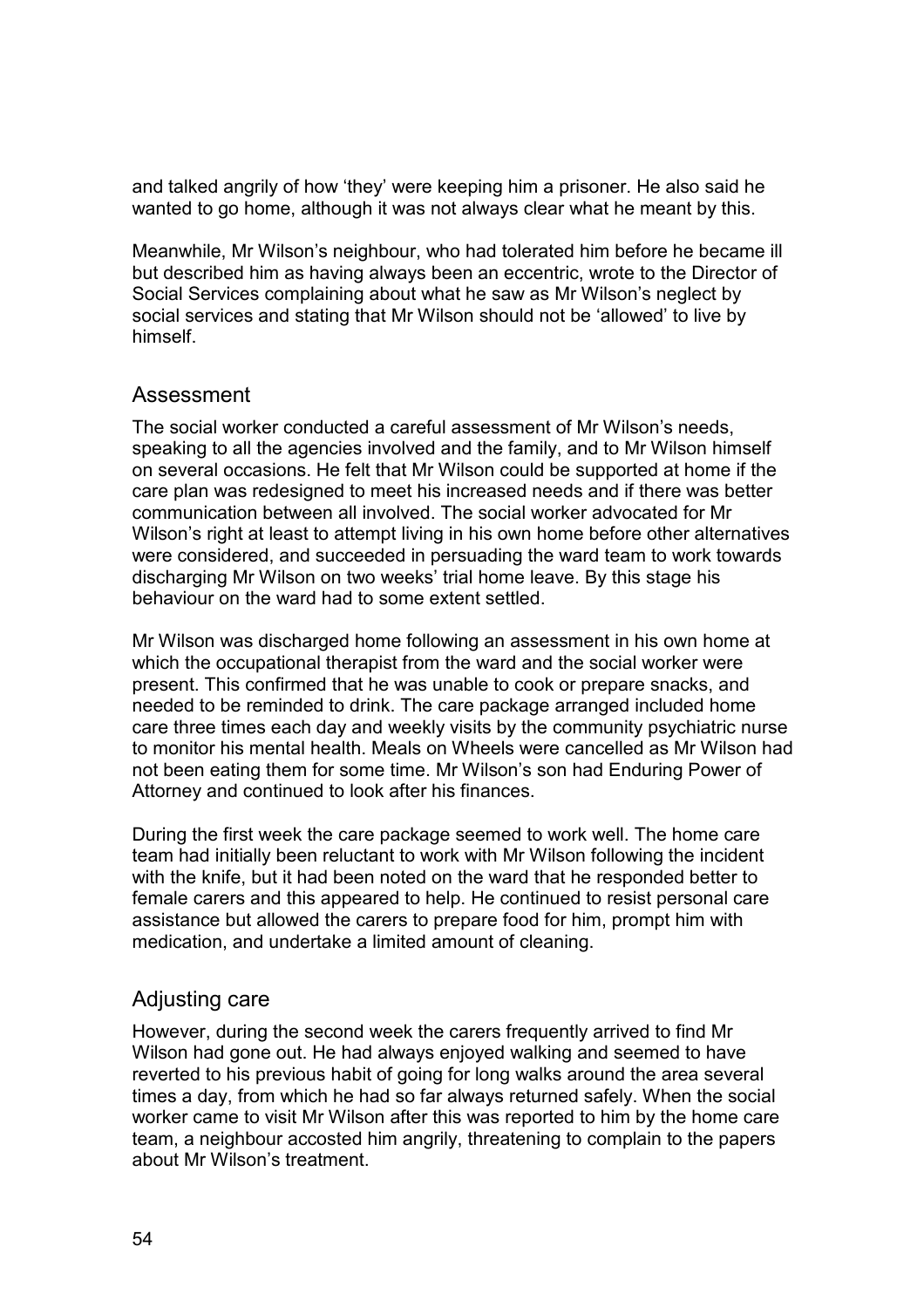Meanwhile, Mr Wilson's family continued to want to support him at home and to play a part in his care. The social worker agreed a strategy with them to reduce Mr Wilson's level of risk, including obtaining an ID bracelet and making sure one of them visited him in the later part of each evening to check he was home and to orientate him. The social worker and Mr Wilson's son also spoke to the neighbour and kept him informed about the care package provided, which seemed to reduce some of his anger.

It became clear that Mr Wilson's daily walks meant he would not always be in when the carers came round, thus jeopardising their ability to provide the care he needed. The social worker and home care team manager agreed they would have to monitor this situation and that it might result in a breakdown of Mr Wilson's mental and physical health. However, despite these considerations and the potential risks involved, it was felt that walking was an important activity for Mr Wilson.

A review meeting between all involved at the end of the two-week trial led to an agreement to continue to support Mr Wilson at home. It was recognised that Mr Wilson's son and daughter were crucial to maintaining him at home, especially given his patchy receipt of the home care service, and they were both referred for Admiral nurse support. It was also agreed that regular review and communication would be essential.

Over the next year Mr Wilson continued to live at home, supported by this mixture of formal and informal care. The neighbour remained unhappy about the situation but the social worker continued to advocate for Mr Wilson's rights. As Mr Wilson became less orientated, however, he had more difficulty finding his way home and on one occasion was found by police in a very confused state next to a busy roundabout. He also became less aware of where he was. When a respite stay was tried he accepted it and made no attempts to leave. Eventually he moved permanently into the nursing home where he had had the respite stay. His family were able to come to terms with this, knowing they had done as much as possible to maintain him at home.

### Key messages

The initial care package was completely inadequate to meet Mr Wilson's needs and needed to be redesigned. It may have contributed to his mental deterioration and admission to hospital.

The social worker was initially the only professional who supported Mr Wilson's wish to return home, and had to work hard to persuade the rest of the ward team. He avoided being rushed into a decision and took time to assess Mr Wilson's needs and discuss care options with his family. The use of a two-week trial period was an essential part of this strategy. It provided an opportunity both to assess Mr Wilson in his own home and to try out a care package. Constant communication during this period was vital to ensure that all elements were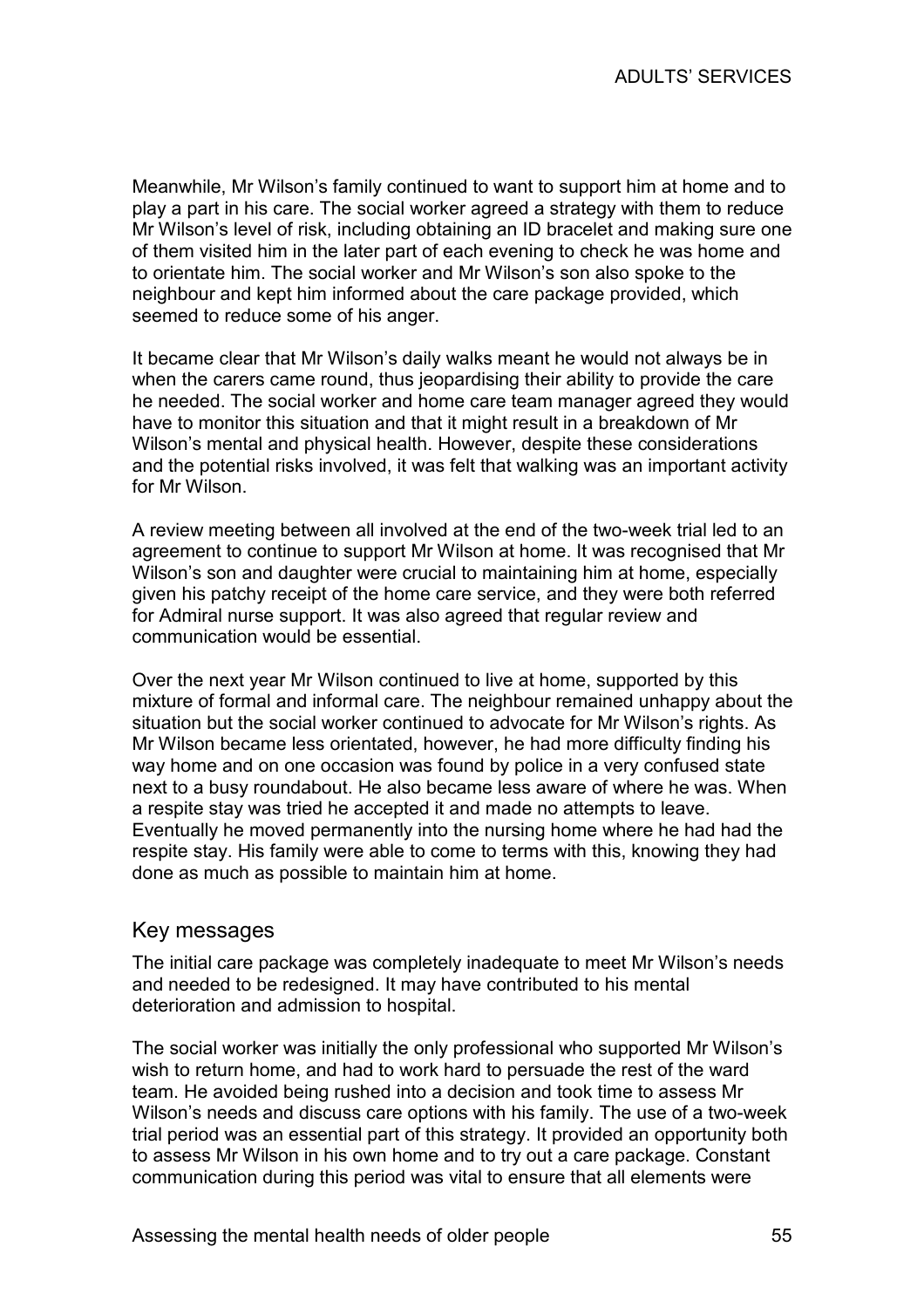working together and to establish trust. The meeting towards the end of the two weeks was also an important forum for outlining difficulties and reaching agreements about the way forward.

Mr Wilson was not able to discuss his wishes for the future, but he communicated his needs and preferences very clearly in a number of ways, for instance in his reactions to the hospital ward and the home carers. Similarly, Mr Wilson's activity of walking could have been stereotyped as 'wandering' by a less skilled social worker, but the social worker talked to Mr Wilson's family and found that it was an habitual behaviour that he seemed to enjoy. But the social worker was not blind to the risks involved and took a number of practical steps to minimise them. A more flexible home care service would have helped reduce some of the risks, for instance if carers were able to return at intervals to fit around Mr Wilson's unpredictable absences. This was not available, however.

Over the months the situation was kept under very close review, involving regular, sometimes daily communication between the agencies and family members involved. As Mr Wilson's needs changed, the care plan was amended accordingly.

The support provided to Mr Wilson's son and daughter was essential. They both benefited from talking to the Admiral nurse about their father's condition and from being taught strategies for how to respond to his behaviour. They also benefited from feeling part of a team of people working together to support their father.

The neighbour remained sceptical about Mr Wilson's continued residence at home. The social worker tried to keep the neighbour informed without breaking confidentiality but did not give in to pressure. Fortunately the social worker's manager supported his handling of the case when the neighbour complained to the director.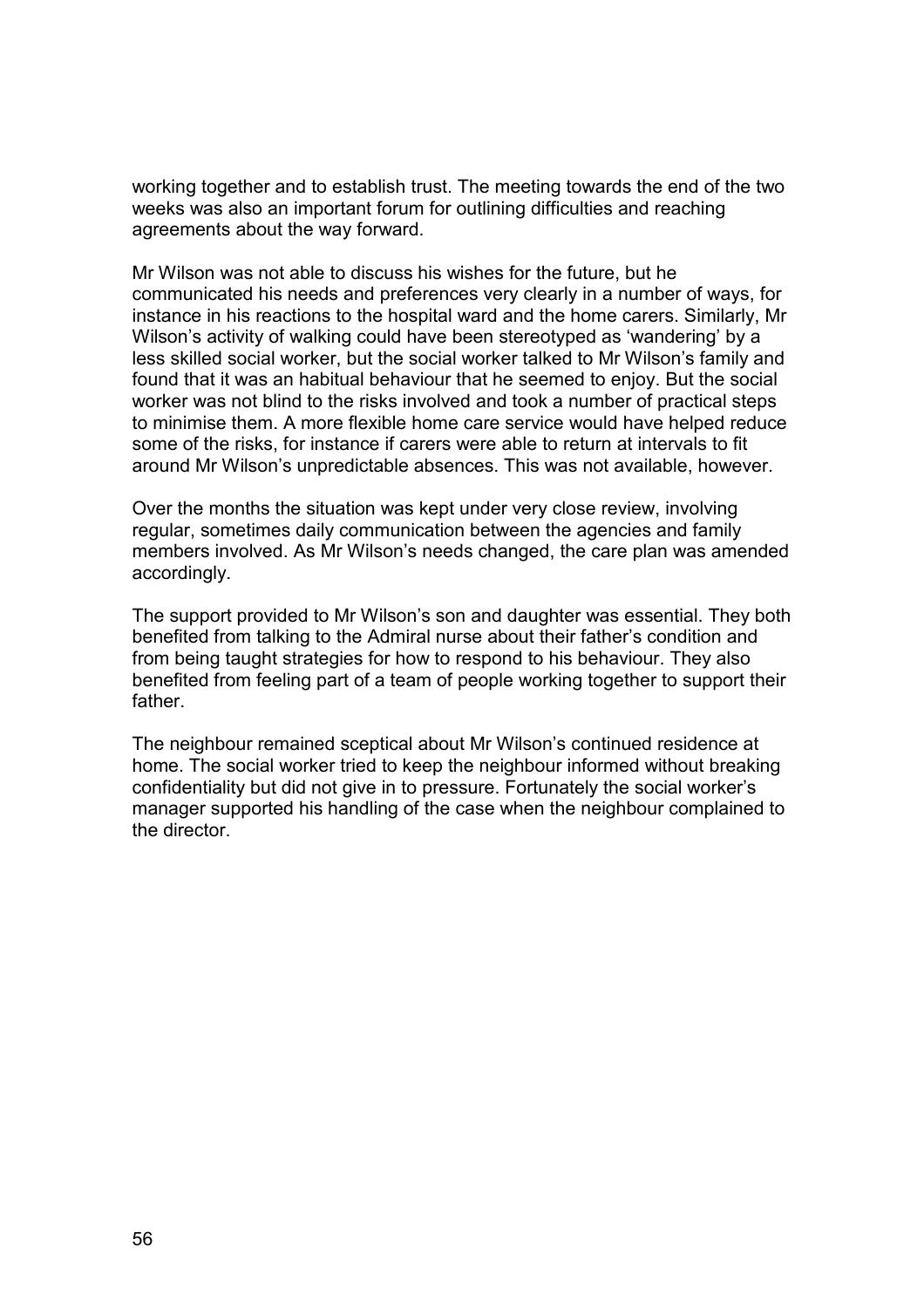# Section 5: Carers

Many older people with mental health needs receive help from a family member or friend. It is estimated that three quarters of older people with moderate to severe dementia living in the community have a family carer. Looking after another person affects people's lives in many and various ways. Support to carers needs to reflect individual differences.

## Key research findings

- For a more detailed account, see Research Summary 5.
- The impact of caring may have a detrimental effect on the carer's life in many different ways.
- Carers at particular risk are:
	- > spouse carers
	- > live-in carers
	- > those caring for someone with a mental health problem
	- > those caring for someone whose behaviour is changing
	- > those caring for someone who cannot be left alone
	- > those who have a poor relationship with the cared-for person > those who do not have someone in whom to confide.
- Many carers report difficulties in having their needs met.
- Practical help with day-to-day situations makes a positive difference to carers' lives.
- Individuals respond to caring in different ways, so help needs to vary accordingly.
- A single service is unlikely to meet carers' ongoing needs fully; diverse preferences require a wide range of services.
- Carers appreciate assessments that result in: > access to information
	- > access to a new or additional service
	- > the opportunity to discuss their circumstances in an objective way.
- Carers feel it is important to:
	- > be included in decision making
	- > have their expertise valued
	- > know whom to contact if needed
	- > have a service that is responsive to their needs.
- Remember that not all carers identify themselves as such, and may not realise that anyone is interested in them or that there are services intended for them. Be proactive in seeking out carers and informing them what help is available.
- Recognise that careers identify themselves as such, and may not realise that anyone is interested in them or that there are services intended for them. Be proactive in seeking out careers and informing them what help is available.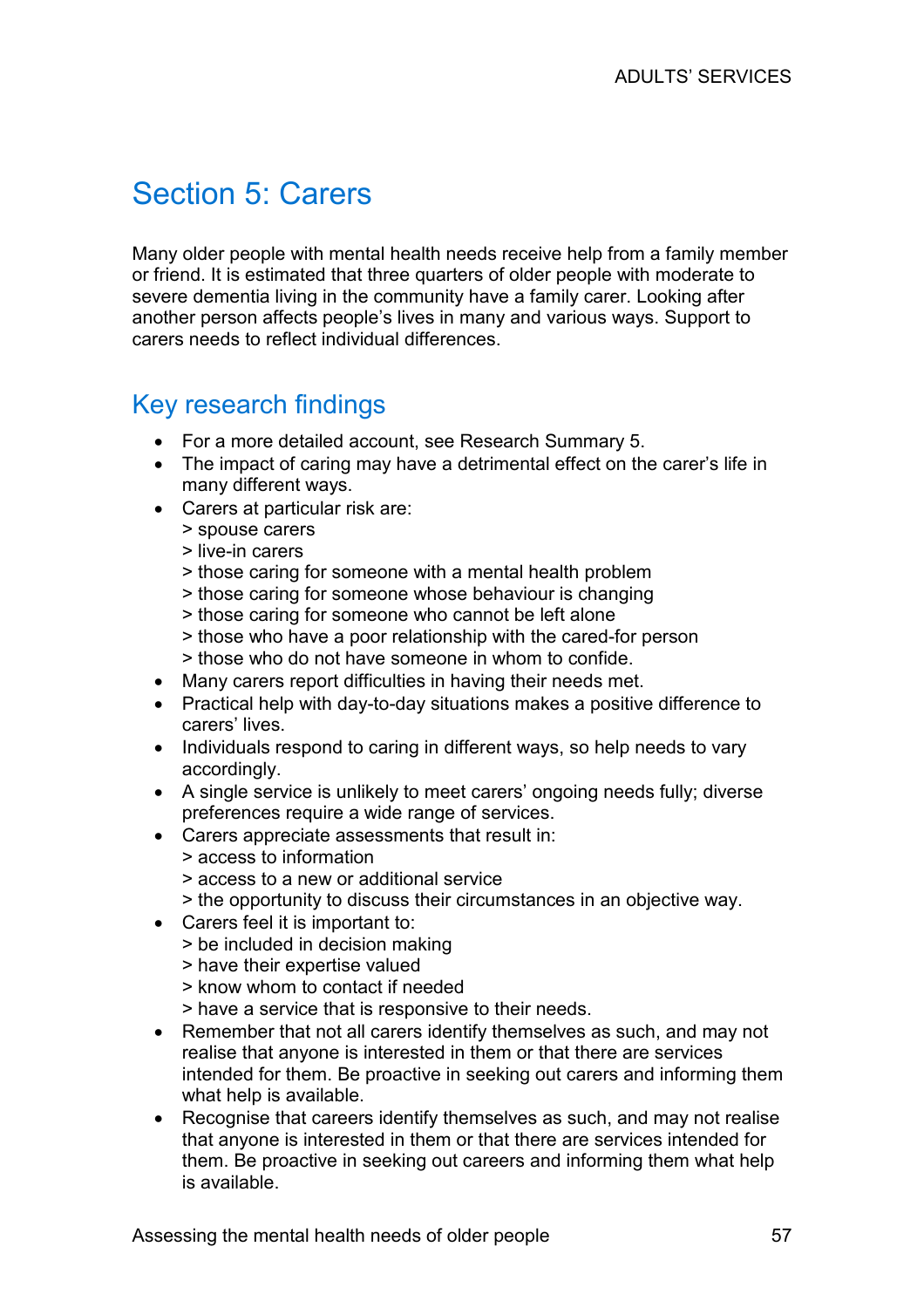## What you can do

- Recognise that carers may have difficulty recognising or pinpointing what is wrong with their relative, particularly if the onset of the problem has been gradual. Make sure they understand what is wrong with the person they are caring for: check that they have understood the diagnosis and its implications.
- Put carers in touch with any specialist organisations, for instance the Alzheimer's Society, which may be able help them with support, information and advice.
- Make sure you are well informed about what is available for carers in your area, and able to give them information about any local carers' services that may be relevant.
- Keep copies of a range of relevant information leaflets on specific problems that you can give out, for instance the Alzheimer's Society advice sheet on coping with walking about or 'wandering' or the Institute of Alcohol Studies leaflet about alcohol and older people.
- Help carers to focus on the person's strengths and abilities, and to maintain the skills that remain.
- Recognise the carer's unique relationship with the older person. With the older person's agreement, use carers as a source of information about the older person, for instance about their likes and wishes, or what they were like when younger.
- Unless the older person does not wish them to be, keep carers informed and involved at all times. Some carers are reluctant to accept help because they fear that they will be excluded and that services will 'take over'.
- If you feel that a carer's involvement is not helping the older person, be honest, but be sensitive about how you address this. Be clear that your priority is the older person, but remember that the carer may have been struggling alone with this situation long before you became involved. Make sure you:
- Always offer the carer a separate assessment of their needs. Even if they do not take up the offer, remember they are likely to have their own needs and take these into account as far as possible;
- Encourage carers to think about their own needs, and find ways to help them to maintain their own quality of life. Short breaks or day care for the older person are an obvious way of helping carers have some time for themselves. Encourage them to use these services;
- Make sure that the services on offer to support carers are appropriate for the person they are caring for. For instance, short stays with strangers in an unfamiliar environment are likely to be very disorienting and frightening for an older person with dementia. A preferable option might be respite care in the person's own home.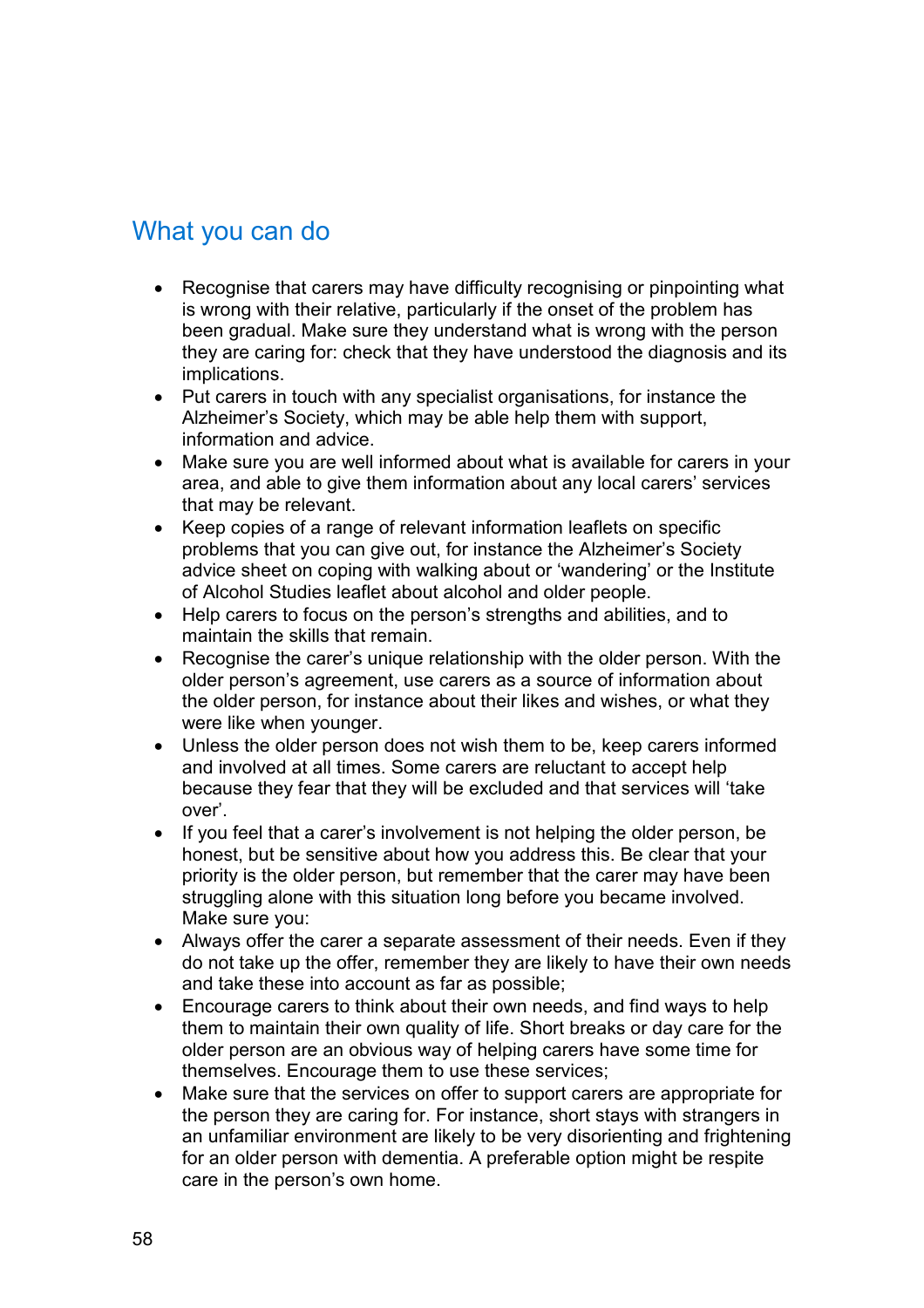• Carers of older people from black and minority ethnic communities are unlikely to be happy with services that are not sensitive to cultural, religious and dietary needs or that cannot communicate with the older person in their own first language. Make sure this is acknowledged and addressed by the services you arrange. (See also 'Further information' below, and Section 6 on the needs of older people from black and minority ethnic communities.)

## Further information

For more information on policy and legislation relating to carers, see Section 8.

Organisations working with carers include:

- Carers UK
- The Princess Royal Trust for Carers
- Alzheimer's Society.

# Special problems

Leeds City Council Social Services Department have produced a video portraying the types of community-based and statutory services that can be accessed by carers and service users from black and minority ethnic communities.

Carers are often in an invidious position: families are assumed to be the people in the best position to protect an older person's interests, but they do not often have a clear legal mandate to act on behalf of the older person. At present, Enduring Power of Attorney only covers financial and property matters, not decisions about health, care and wellbeing, although this will change with the implementation of the Mental Capacity Act 2005. Some carers are powerful advocates for their relative's right to live independently in their own homes; others do not want to see their relative exposed to risk and feel they should persuade the older person to accept the 'safe' option of residential care. Relationships between older people and their carers are not always positive, and occasionally there are conflicts of interest between the carer's wishes and the older person's best interests. Some older people are abused by their carers.

Relationships between carers and professionals are not always straightforward, either. Sometimes professionals take a negative view of carers, seeing them as putting their own interests before that of their relatives. At other times professionals may get drawn into acting on behalf of the carers rather than the older person, ignoring the older person and communicating directly with carers. This is more likely to happen where there are communication difficulties with the older person.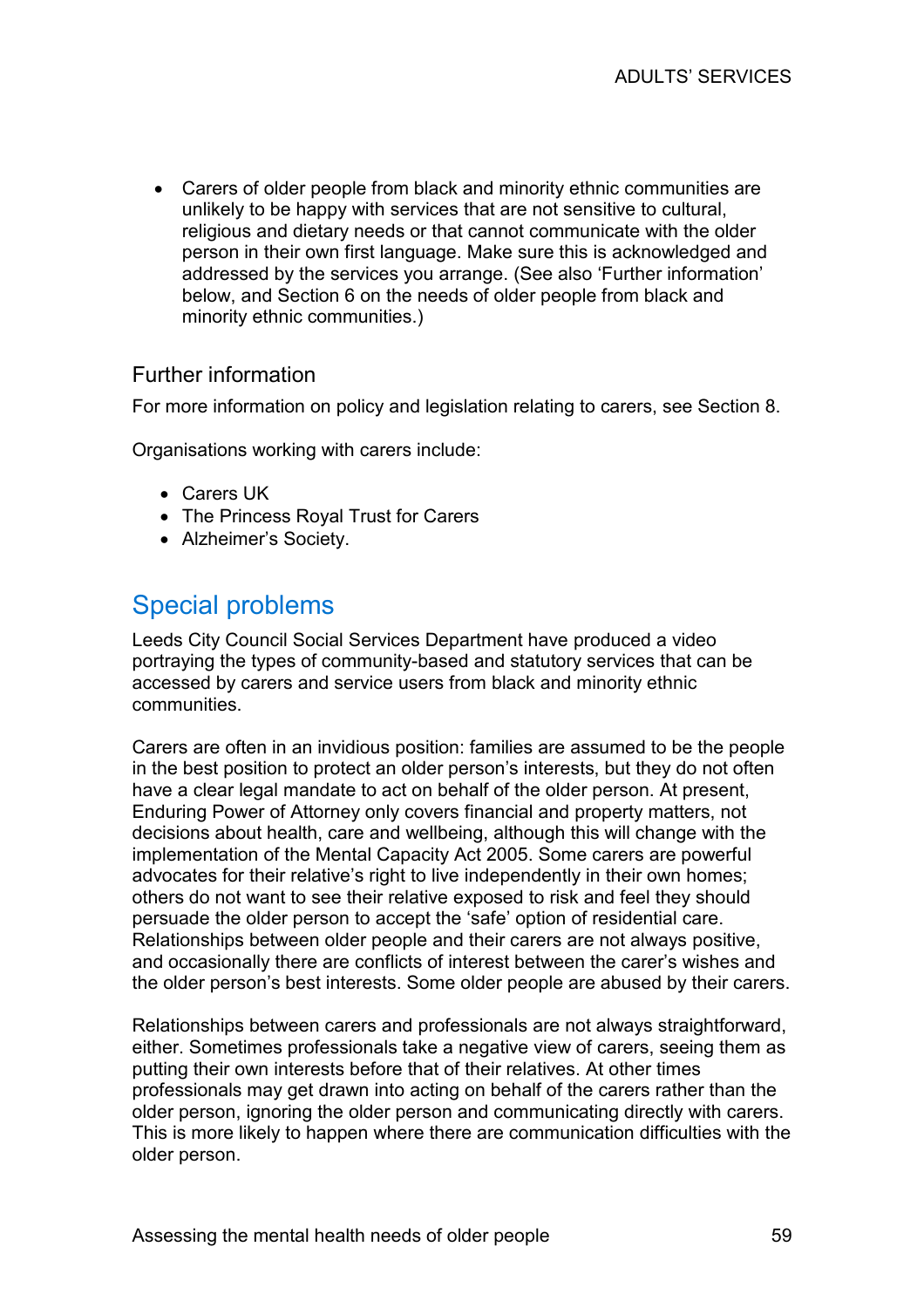Practitioners' responsibilities will be primarily to the older person with mental health needs, but it is in the interests of the older person that the enormous contribution made by carers, often at considerable cost to themselves, should be acknowledged and supported.

There may be particular stresses associated with caring for someone with mental health needs, for example:

- Mental illness and emotional problems can alter behaviour in ways that relatives find distressing. For instance, an older person with dementia may not recognise family members, or the long-term effects of some medication may lead to a loss of sexual inhibitions. The older person may no longer seem to be the same person – no longer the person the relative had known and loved.
- Mental illness and emotional problems can alter relationships. The hopelessness, despair and apathy of a severely depressed person can be very hard to live with, for example. And forgetting that you are married or have a daughter can make it hard to maintain meaningful family relationships.
- The stigma of mental illness remains powerful in our society. It is not unusual for carers to feel ashamed or embarrassed that their relative has mental health problems, or guilty that this is the way they feel.
- The carer's own social life may be affected. Social occasions may become difficult or embarrassing, and so social gatherings or going out may be avoided.
- Changes in behaviour may mean that the older person cannot be left on their own safely, so that even a quick dash to the shops becomes fraught with anxiety.
- Day-to-day frustrations, such as endless repetition, being continually followed around, or being unable to encourage the older person to complete the simplest task, may have a serious cumulative effect on the carer's ability to cope.

## Case study

An older man with dementia being cared for at home by his wife would regularly climb out of the windows or call out to passers by that his wife was keeping him prisoner in the house. This caused his wife extreme distress. Not only did she have to deal with the impact of her husband's lack of trust and the practicalities of making sure he came to no harm, she was also afraid that her neighbours might think she was mistreating him.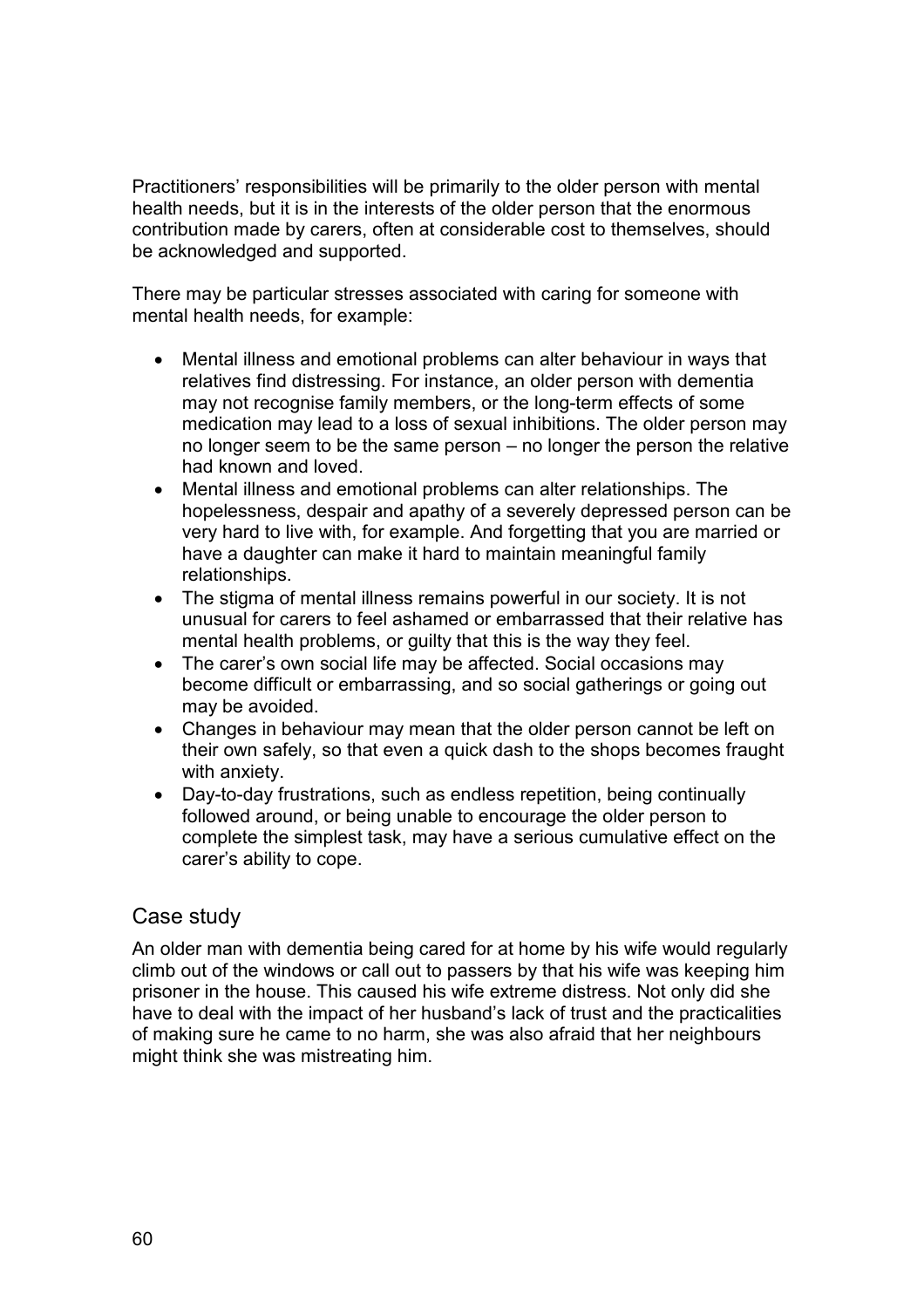# Section 6: Black and minority ethnic communities

The proportion of people aged 65 and over among Britain's minority ethnic population is growing, and as a result their specific needs are increasingly being identified. Minority ethnic communities may have higher rates of poor health than the host community, and poorer people and those less well placed to access health and social care will be more vulnerable.

## Key research findings

For a more detailed account, see Research summary 6.

- The mental health needs of older people from black and minority ethnic communities have been particularly neglected.
- There are small but significant differences in the incidence of particular health problems among different ethnic groups.
- There are lower levels of awareness of problems such as depression and dementia within black and minority ethnic communities.
- Older people and their families from black and minority ethnic communities have problems accessing help from services.
- There is insufficient evidence to date on whether integrated or separate services are more effective, but there is a need for more culturally appropriate and sensitive services.

## What you can do

- Find out the older person's preferred language, and arrange for a professional interpreter to be present. Families and friends are essential sources of information about the older person, and will have many valuable insights, but they should not be put in the position of interpreting for the older person's assessment.
- Make sure that the older person and their family has all the information they need in an appropriate format. If printed material in the right language is not available, or the older person would have difficulty reading it, consider making an audio tape of essential information in the person's own language.
- Find out as much as you can about the culture and religious beliefs of the older person you are assessing. Make links with people from their local community who can help you by explaining things and who can tell you about local sources of support within the community. Remember to maintain confidentiality.
- Get information about your services and how to access help out into the local community through the services and points of contact that are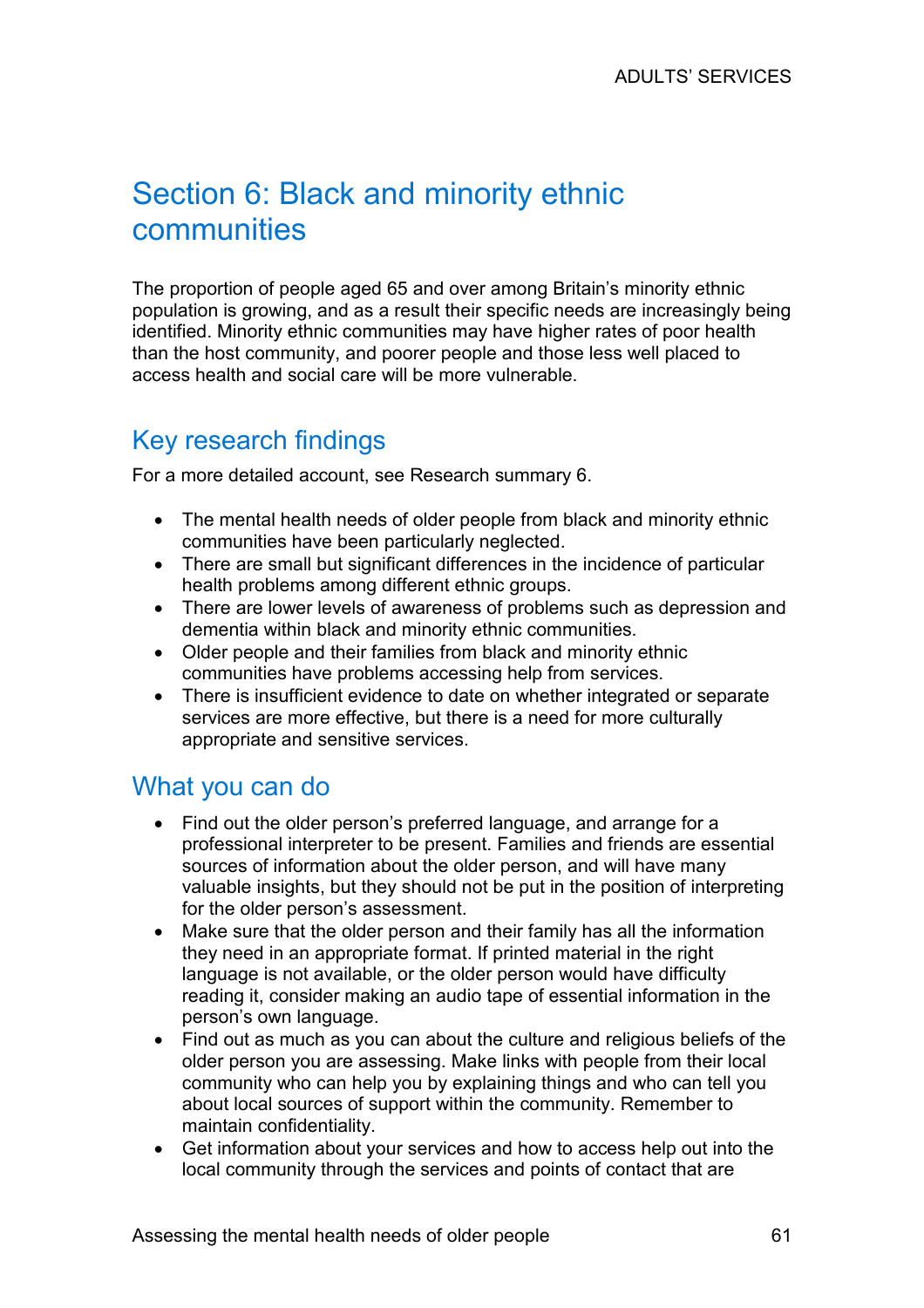trusted and used by people from minority ethnic communities, for instance GPs and places of worship.

- In your assessment, check that the older person's health needs have been fully assessed, and that they and their family have understood the diagnosis and any information they have been given. Don't assume that the older person and their family understand what you mean when you talk about services that may be offered, for instance home care services.
- If there is a charge for a service, explain why that is, and how it will be calculated.
- Don't assume that mainstream services will not be acceptable to older people from minority ethnic communities. Offer them, and discuss what might need to be done to ensure they are culturally acceptable.
- Talk to service providers about what they can do to make their services more culturally sensitive and acceptable. Make sure that specific requirements are detailed in the care plan and any contract, so that they can be monitored and reviewed.

### Ideas from practice

- Warwick District Council produced a video (Service information video for Asian elders, 2002)-(37) for Asian elders about local services, in Punjabi with English subtitles. It explained what services did, where they were based and how to access them.
- The manager of a Midlands residential care home with a single Asian resident was proud of the efforts they had made to meet her needs, arranging for meals to be brought in for her from the local Asian day centre, and for festivals to be celebrated. As part of a plan to attract more Asian residents, the home recruited a number of Punjabi-speaking staff, and arranged the rotas so that there was always at least one Punjabi speaker on duty. They were astonished to see the transformation in their existing resident, who had been regarded as successfully settled in, but who was now talking and laughing with staff, joining in activities and demonstrating a lively personality that had had no opportunity for expression before.

### Further information

The Race Relations (Amendment) Act 2000 places a general duty on all public authorities to promote 'race' equality and to make this aim explicit in their policies, practices and procedures. For more information on the legal and policy context, see Section 8.

The Department of Health has produced practice guidance for councils with social services' responsibilities to help them develop services for minority ethnic older people. (DH, 2002)-(38)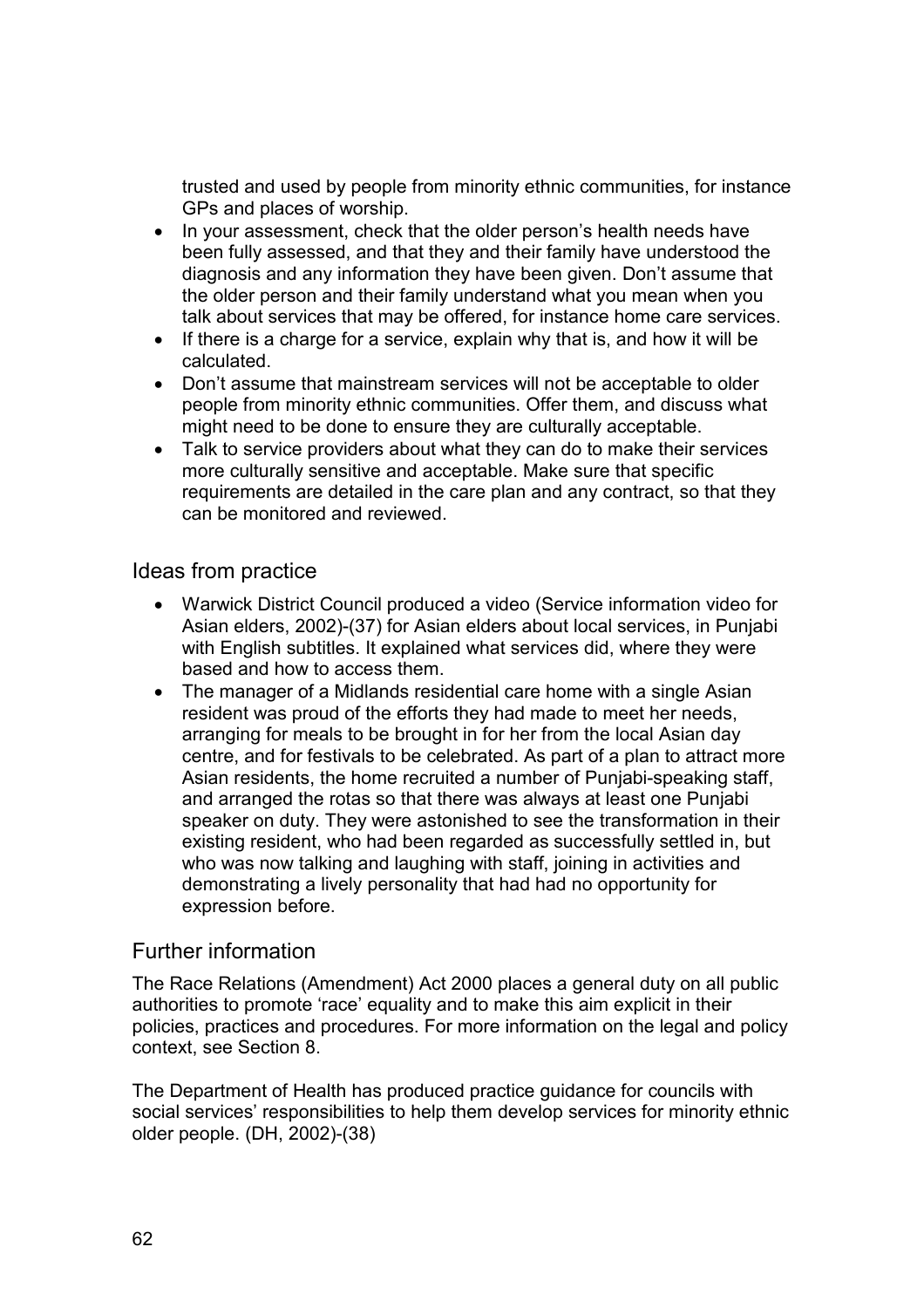A report by The Royal College of Psychiatrists (Royal College of Psychiatrists, 2001)

(39) suggests that a key method of improving access to services for minority ethnic elders is through their GPs, and recommends joint meetings between GPs and voluntary groups to achieve this.

Age Concern England hosts a Black and Minority Ethnic Elders Forum promoting the interests of black and minority ethnic elders, and produces a regular newsletter.

# Needs and barriers

Different communities may have specific difficulties. For instance, higher rates of high blood pressure and diabetes among African, Caribbean and Asian people increase the risk of vascular dementia in later life, while some ethnic groups appear particularly prone to depression in older age.

A recent study of the Asian community in north west Kent by Alzheimer's and Dementia Support Services and the Mental Health Foundation (Seabrooke and Milne, 2004)-(40) researched the service-related needs of Asian older people with dementia, and the needs of their carers, and the understanding and awareness of dementia within the community.

Older people with mental health needs from black and minority ethnic communities face a number of potential barriers to effective assessment of their needs:

- There may be little awareness of older people's mental health issues within black and minority ethnic communities, for instance, Asian languages do not have an equivalent word for dementia (Seabrooke and Milne, 2004)-(41). Symptoms may therefore be unrecognised or misunderstood.
- In some communities a lack of understanding and the stigma attached to mental illness may prevent families from seeking help. This may particularly be the case where the community culture places great emphasis on self-reliance.
- Language barriers may prevent people from receiving information about what is available and how to access help. Even where printed information in minority languages is available, this may not help those older people who have a limited level of literacy in their own language.
- Unfamiliarity with social care services, which may not exist in minority cultures, may prevent people from requesting services or lead to misunderstandings about their role. Medical services, which are better understood, and free from stigma, are often considered more acceptable than social care services. Low uptake of social care services by older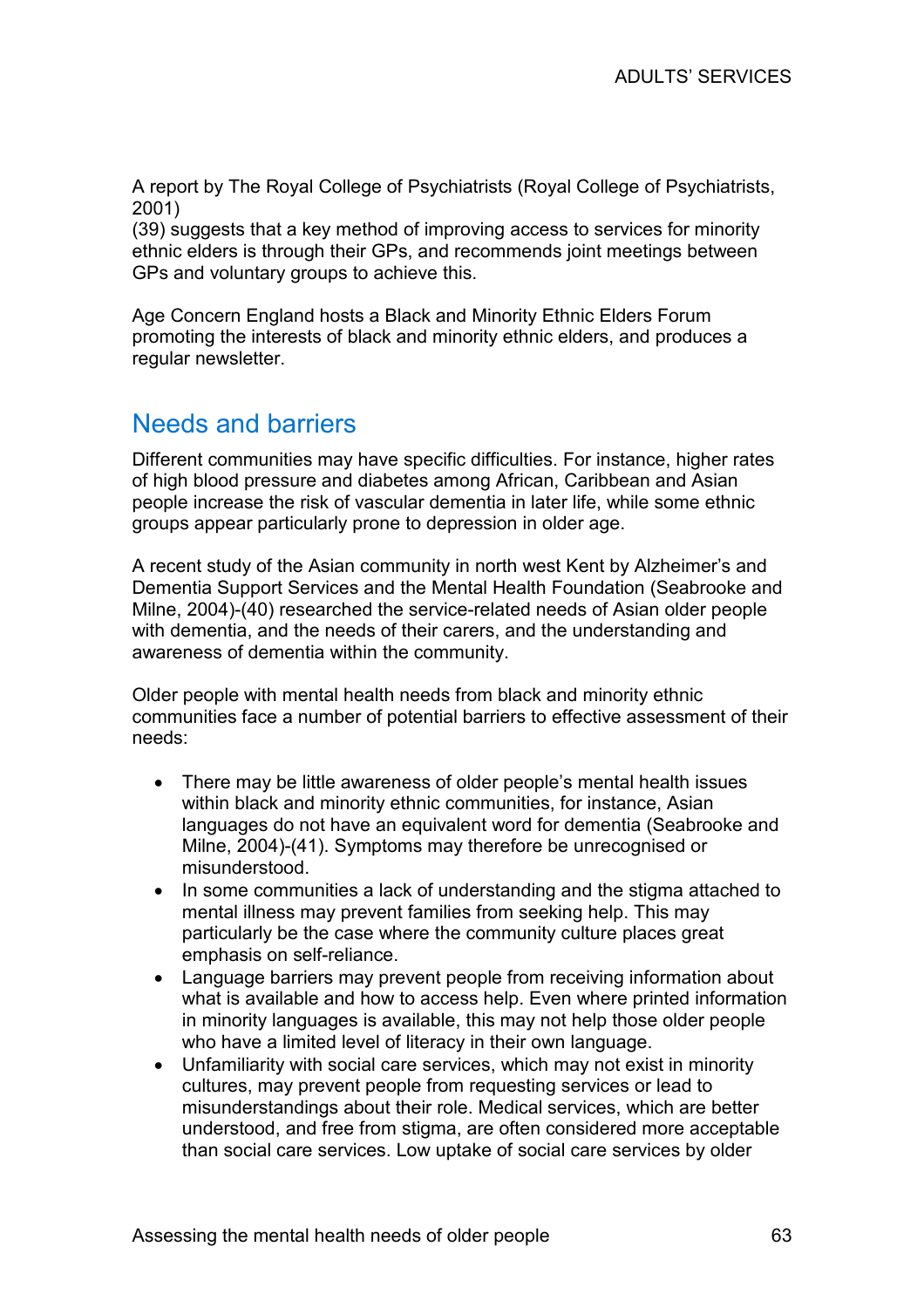people from minority ethnic communities may lead to demand being overlooked or underestimated by commissioners.

- The lack of a professional interpreting service may make it difficult for assessors who do not speak the older person's preferred language to conduct an effective assessment. The use of friends or family members as interpreters may compromise confidentiality or influence the assessment. Older people affected by dementia, who were once able to speak English as a second language, may lose the skill as their memory deteriorates. Even with good language skills, cultural differences may result in meaning and nuance being lost.
- Standard diagnostic tests for dementia, or depression, may not be culturally appropriate and may lead to inaccurate diagnosis.
- Assessors may not be able to offer a sensitive and effective assessment because they are not sufficiently familiar with the lifestyles, health, religious and cultural needs of older people and their carers from minority ethnic communities.
- No suitable services may be available where the older person's language is spoken and their cultural, religious and dietary needs met.
- Conversely, assessors may make assumptions about the lack of acceptability of mainstream services to older people and their families, and not offer them.

### Case study

Mrs K, an Armenian who had met her husband in Paris, spoke fluent French and English until the last years of her life, when advancing dementia and progressive memory loss took away her acquired languages and left her unable to converse with her husband and children. This was devastating for her and her family.

An inspection of community care services for black and minority ethnic older people carried out by the Social Services Inspectorate in 1998 (Department of Health Social Services Inspectorate, 1998)-(42) found that although procedures existed for involving black elders in their assessments and developing their care plans, this practice was dependent on the knowledge and skill of individual workers. Without appropriate training, knowledge and skills, some white staff did not have the confidence to make judgements about the contribution of religion and culture in the assessment of older people. In some cases staff still took the view that black and minority ethnic families 'look after their own', and there was a danger that white ethnocentric values resulted in inappropriate assessments.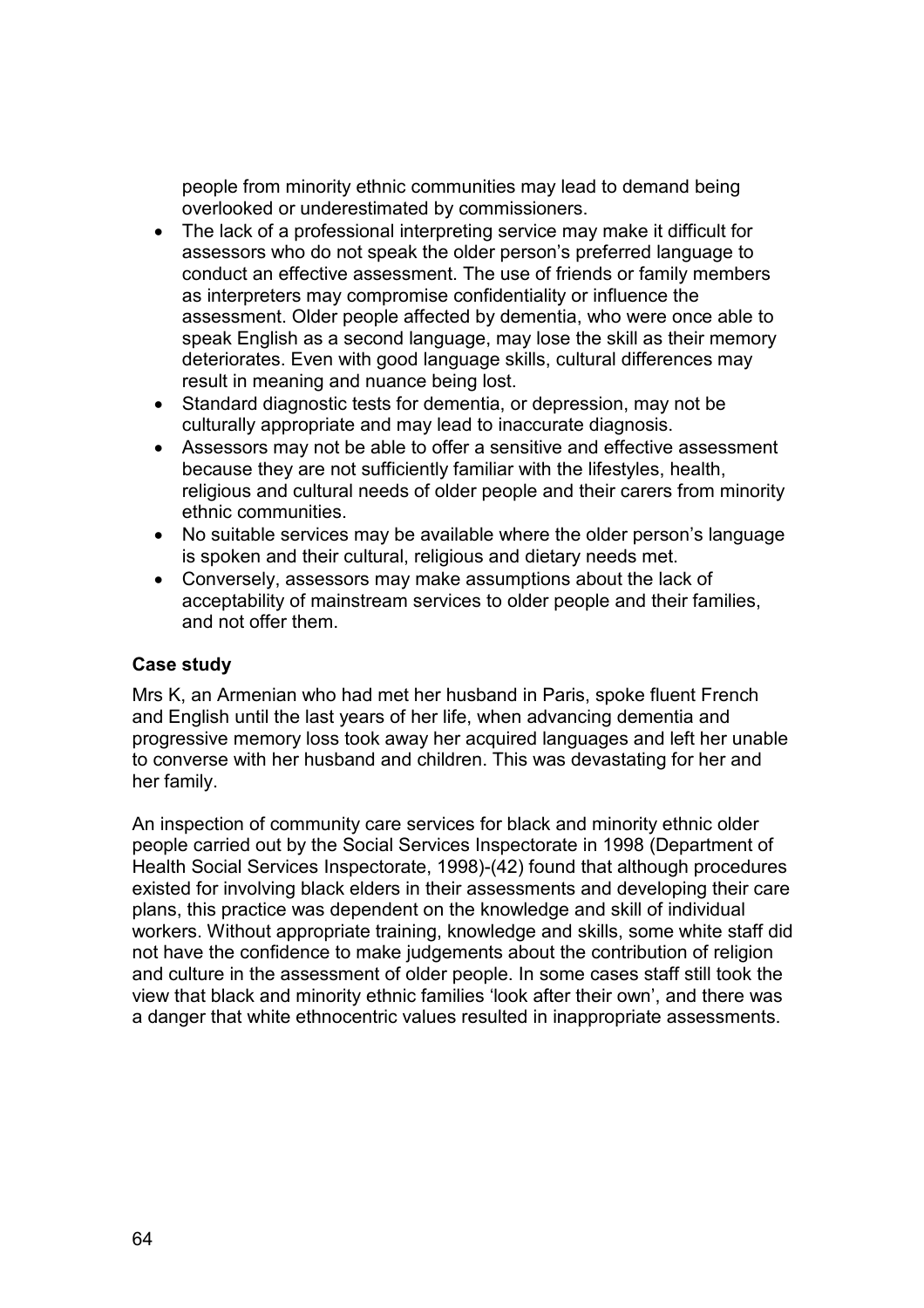# Section 7: Abuse

The Department of Health guidance on policies to protect vulnerable adults, No Secrets (Department of Health and Home Office, 2000)-(43), defines a vulnerable adult as a person over the age of 18 who 'is or may be in need of community care services by reason of mental or other disability, age or illness; and who is or may be unable to take care of him or herself, or unable to protect him or herself against significant harm or exploitation'. In 2004 the Secretary of State for Health announced the government's intention of extending this definition by removing the criterion of need for community care services.

Older people with mental health needs are some of the most vulnerable members of society, and there is increasing recognition that they may be subject to abuse or neglect by their families or paid carers or in hospitals and care homes. Much of this abuse goes unreported.

## Key research findings

For a more detailed account, see Research Summary 7.

- Older people with mental health needs are at greater risk of abuse than other groups of older people.
- The risk of abuse is greater in the following circumstances:
	- > when older people have cognitive impairment
	- > when older people are depressed
	- > when a person with caring responsibilities is drinking heavily
	- > where household relationships have always been poor
	- > when the older person is physically or verbally abusive
	- > when the older person has behaviour problems.
- Training can improve staff recognition of abuse.
- Little information is available on what help people who have been abused would value. Individuals need to be asked.

## What you can do

Abuse is defined as 'a single or repeated act, or lack of appropriate action occurring within any relationship where there is an expectation of trust which causes harm or distress to the older person' (Action on Elder Abuse, 1995). It can take many forms: physical, sexual, psychological, financial and discriminatory abuse, and neglect and acts of omission. See 'Further information' for a full list of types of abuse and their indicators.

The following advice on what you should do if you suspect abuse is taken from Kent and Medway's multi-agency adult protection policy.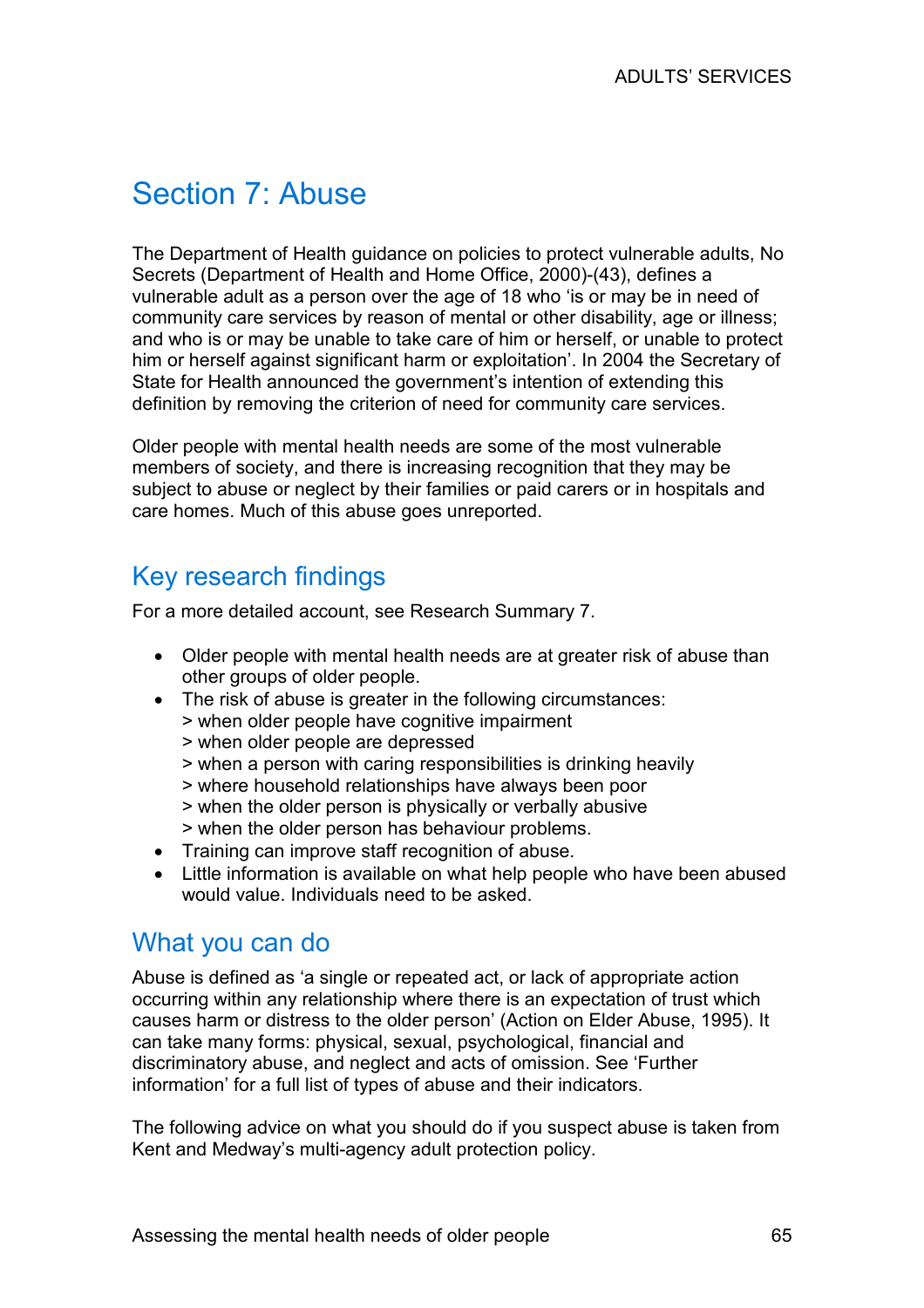In all cases priority must be given to ensuring the safety and care of the vulnerable adult(s).

Remember: Every staff member has a professional and moral duty to report any witnessed or suspected abuse to their line manager. This information should be referred to Social Services and every reported case must be assessed as a matter of urgency to determine an appropriate course of action. This assessment will take place, either during telephoned consultations with other professionals or during a formal planning meeting.

It is the function of the planning process to consider the issues as widely as possible and to plan any agreed intervention. Factors that will be considered include:

- The possibility that the alleged abuse is a criminal offence
- The impact of the alleged abuse on the vulnerable person
- The need for any emergency or other protective action
- The capacity of the vulnerable adult for self-determination
- The vulnerability of the individual
- The extent of the abuse to this or other vulnerable adults
- The length of time it has been occurring
- The risk of repeated or escalating acts involving this or other vulnerable adults
- The reliability/credibility of the information received
- The need for investigative action
- The terms of reference for the investigation
- Who will be involved in the investigation.

## Disclosures of abuse

It is possible that an older person with mental health needs may directly disclose to you that they have been abused. Even if the older person is considered to be confused, such disclosures should be taken seriously. Listen carefully to what you are being told, and even if it sounds fanciful do not dismiss it. Although some older people with mental health needs may experience memory loss, cognitive impairment or delusional thoughts, it is also possible that they have been abused in the way they describe, or that something else distressing has occurred. Be reassuring, try to understand what may have happened, but do not interrogate the person or suggest you do not believe them.

### Case study

A manager investigating possible abuse in a care home was trying to interview Mrs S, a resident who was said to be confused. In the course of the interview Mrs S asked whether her mother knew she was in the care home. The manager gently asked Mrs S the year she was born, how old her mother had been at the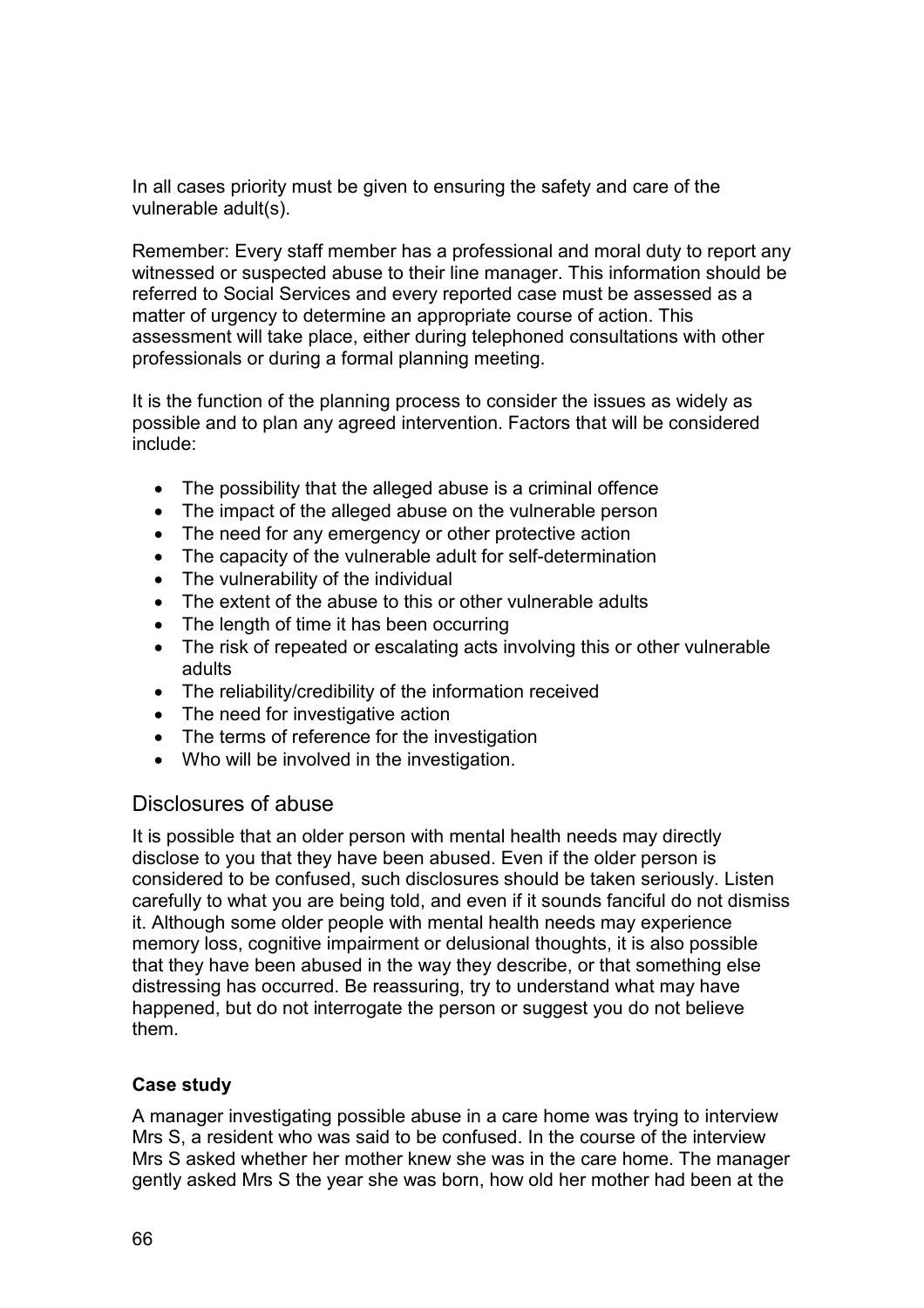time, reminded her what year it was now and helped Mrs S to work out that her mother could no longer be alive. Mrs S then reflected, 'I thought that must be the case. If my mother had known I was here, I know she would have written to me.' Although unable to provide confirmation of abuse, there could be no mistaking Mrs S's sense of abandonment and unhappiness.

Kent and Medway's multi-agency adult protection policy offers the following suggestions in the event that someone discloses abuse to a practitioner:

#### Do …

- Stay calm and try not to show shock or disbelief.
- Listen carefully to what they are saying.
- Be sympathetic ('I am sorry that this has happened to you').
- Be aware of the possibility that medical evidence might be needed.
- Tell the person that:
	- > they did the right thing to tell you
	- > you are treating the information seriously
	- > it was not their fault
	- > you are going to inform the appropriate person
	- > you/the service will take steps to protect and support them.
- Report to your line manager, senior manager, or to social services or the police.
- At the first opportunity make a note of the disclosure and date and sign your record. You should aim to:
	- > note what the people actually said, using their own words and phrases
	- > describe the circumstances in which the disclosure came about
	- > note the setting and anyone else who was there at the time
	- > separate factual information from your own opinions.
- Use a pen or biro with black ink, so that the report can be photocopied, and be aware that your report may be required later as part of a legal action or disciplinary procedure.

Do not …

- Press the person for more details, this will be done at a later date.
- Stop someone who is freely recalling significant events, as they may not tell you again.
- Promise to keep secrets: you cannot keep this kind of information confidential.
- Make promises you cannot keep.
- Contact the alleged abuser.
- Be judgemental.
- Pass on the information to anyone other than those with a legitimate 'need to know', such as your line manager or other appropriate person.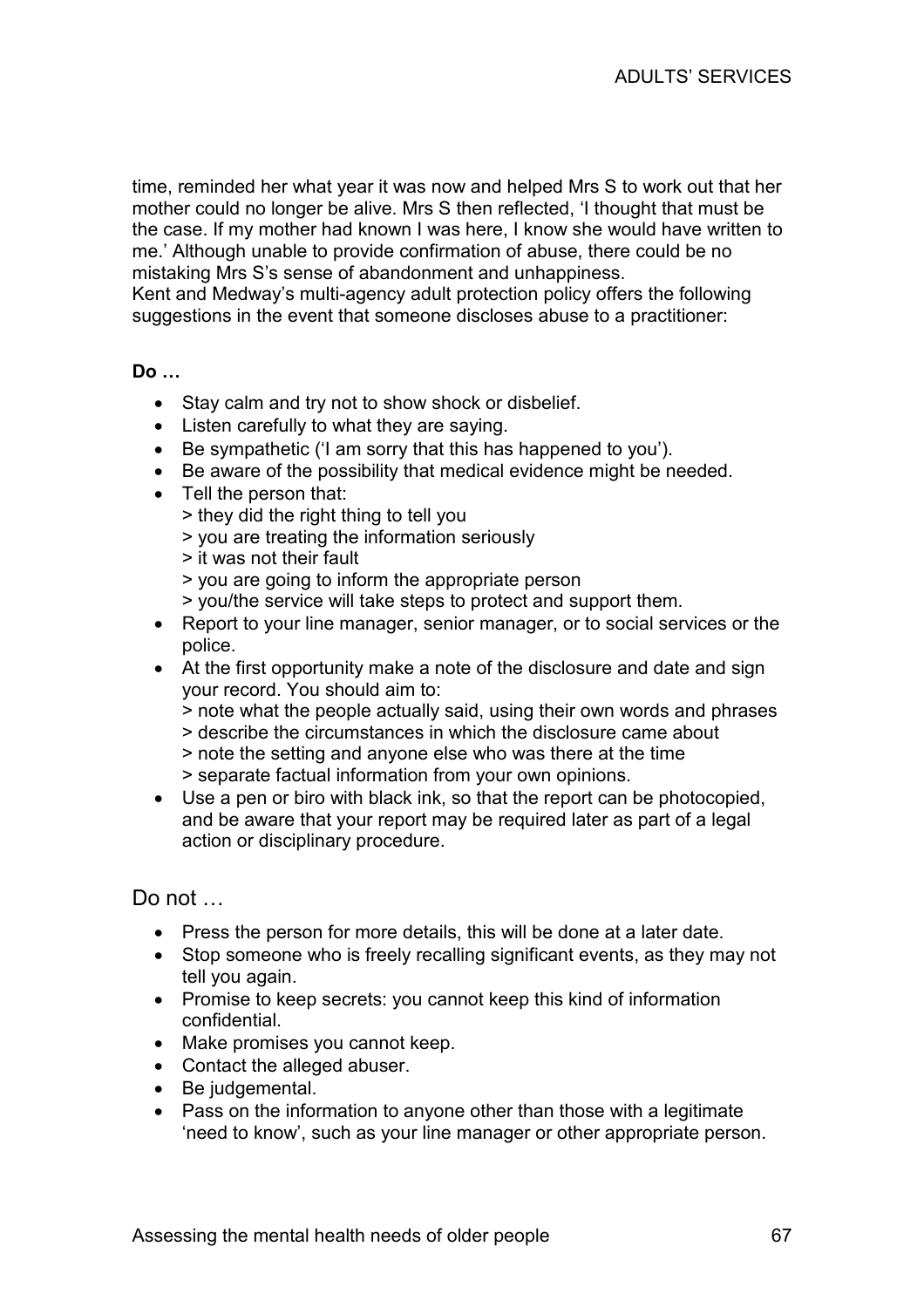#### Further information

See Types and indicators of abuse for a list based on work by the Multi-agency adult protection policy for Kent and Medway.

At present there is no adult protection legislation in England and Wales, as there is for child protection, although the Scottish Executive is consulting on the possibility of introducing such legislation in Scotland. For more information on the legal and policy context, see Section 8.

The Department of Health, in conjunction with the Home Office, has issued guidance to local authority social services departments on developing and implementing multi-agency policies and procedures to protect vulnerable adults from abuse (Department of Health and Home Office, 2000)-(44).

# Institutional abuse

Sometimes older people are abused by paid carers, and all practitioners in whatever setting need to be aware of this possibility. It is a practitioner's responsibility to report abuse wherever or however it occurs. The Public Interest Disclosure Act 1998 protects workers who 'blow the whistle' about wrongdoing in their organisation.

Abuse of vulnerable adults can take place in hospitals and care homes as well as in domestic settings. In September 2003 the Commission for Health Improvement published a report on Rowan Ward in Manchester, an inpatient unit for older people with mental health needs, concerning allegations of physical and emotional abuse of vulnerable older people by staff. Issues identified as contributory factors included:

- Geographical isolation of the ward
- Low staffing levels
- Lack of training
- Lack of nursing leadership
- Lack of clinical governance.

As a result of this report a much greater priority has been given to older people's mental health services within the Department of Health, and in 2004 all strategic health authorities were obliged to review older people's mental health services in their area. The Department of Health Care Services Improvement Partnership published the findings of these reviews in Moving on: Key learning from Rowan Ward (Health and Social Care Agent Team, 2005)-(45) in April 2005. The recommendations include involving older people and their carers in the day-to-day running of services, to combat isolation and improve service quality.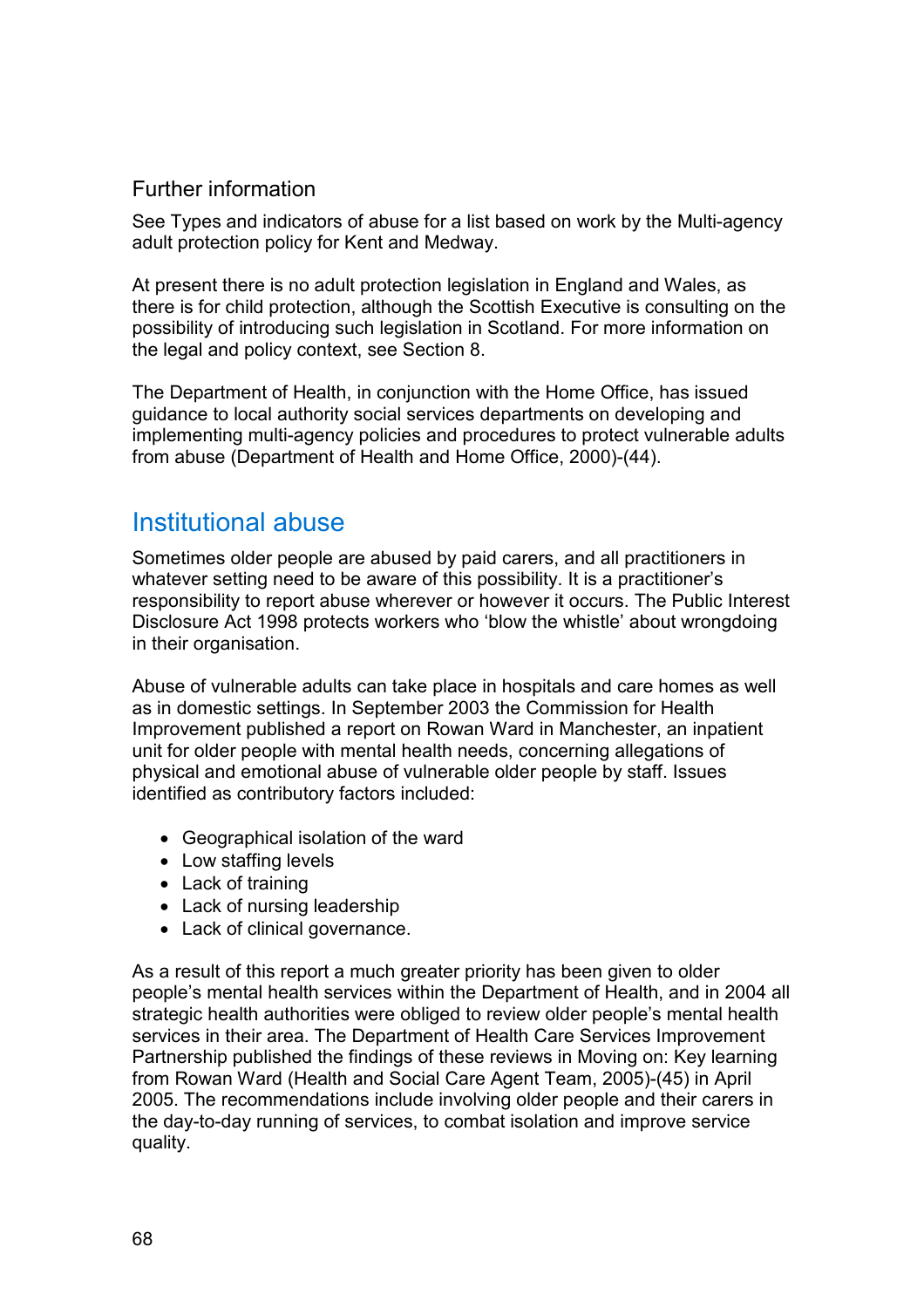The Commission for Social Care Inspection is responsible for setting standards and inspecting care homes and care agencies, and any concerns about abuse in care homes or by social care agencies should be reported to them.

The General Social Care Council is the regulatory body for the social care workforce in England. Under the Protection of Vulnerable Adults scheme, social care staff who have abused or neglected vulnerable adults or placed them at risk of harm are prohibited from working in care positions.

#### Further information

For more information on care standards and the protection of vulnerable adults, see Section 8.

For Department of Health recommendations on protecting vulnerable older people in care homes, see Moving on: Key learning from Rowan Ward.

The Royal College of Psychiatrists' Faculty for the Psychiatry of Old Age has also produced a guidance note for members: The Rowan Report: Implications and advice.

Action for Elder Abuse provides information about the abuse of older people and offers information and support.

See the websites of the Commission for Social Care Inspection and the General Social Care Council for more information and for contact details.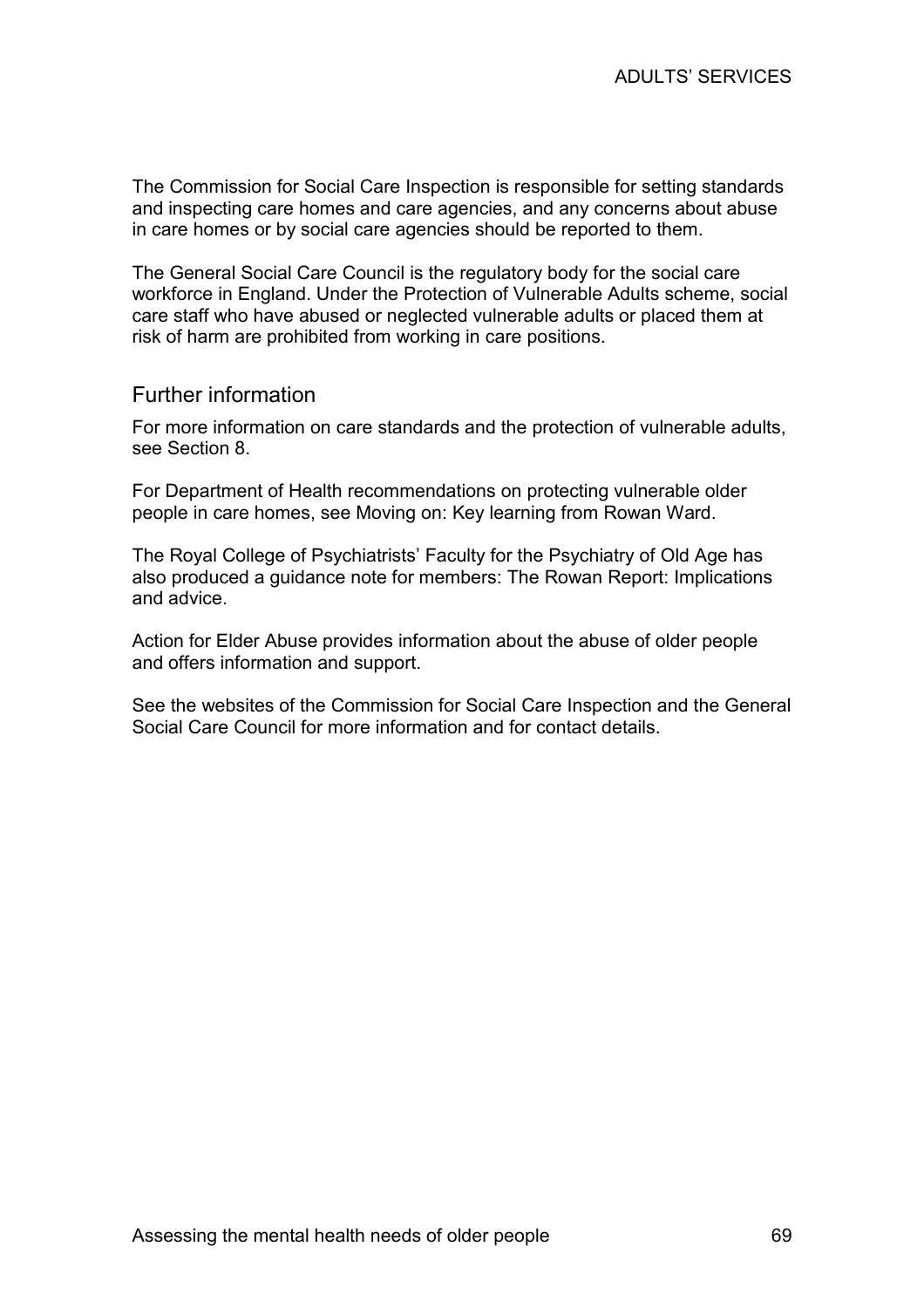# Section 8: Law and policy

This section focuses on areas of law and policy that primarily affect the treatment and care of older people with a mental illness. It is particularly targeted at nonspecialist workers who want to know more about the legal framework, including the circumstances under which a person can be detained in a psychiatric setting and what the law says about helping an older person who lacks capacity to make their own decisions.

# The broader context

#### **Summary**

- Most relevant legislation currently targets those in greatest need, and service provision is mainly based on assessments of need.
- Current policy trends for older people focus on:
	- > age discrimination
		- > 'person-centred' care
		- > integrating services
		- > early diagnosis and treatment, and access to specialist care
		- > conditions that particularly affect older people
		- > promoting independence and a healthy and active lifestyle
	- > effective management of medicines.
- Relatively little legislation is directly concerned with older people with a mental health problem, and although there are positive moves in this area, much remains to be done.
- Relevant legislation not specifically aimed at older people with a mental health problem includes:
- The NHS and Community Care Act 1990, which requires local authorities to help vulnerable adults and their carers remain in the community.
- The Disabled Persons (Services, Consultation and Representation) Act 1986, which strengthens the provisions of existing legislation and requires local authorities to meet the needs of disabled people.
- The NSF for older people 2001, which represents a major shift in recognition of the needs of older people for health and social care services and offers a framework for the delivery of care and treatment. It is based on eight standards, one of which relates to mental health.
- The Human Rights Act 1998, which introduces a number of basic civil and human rights for all citizens, and the Freedom of Information Act 2000, which gives people a general right of access to information held by, or on behalf of, public authorities.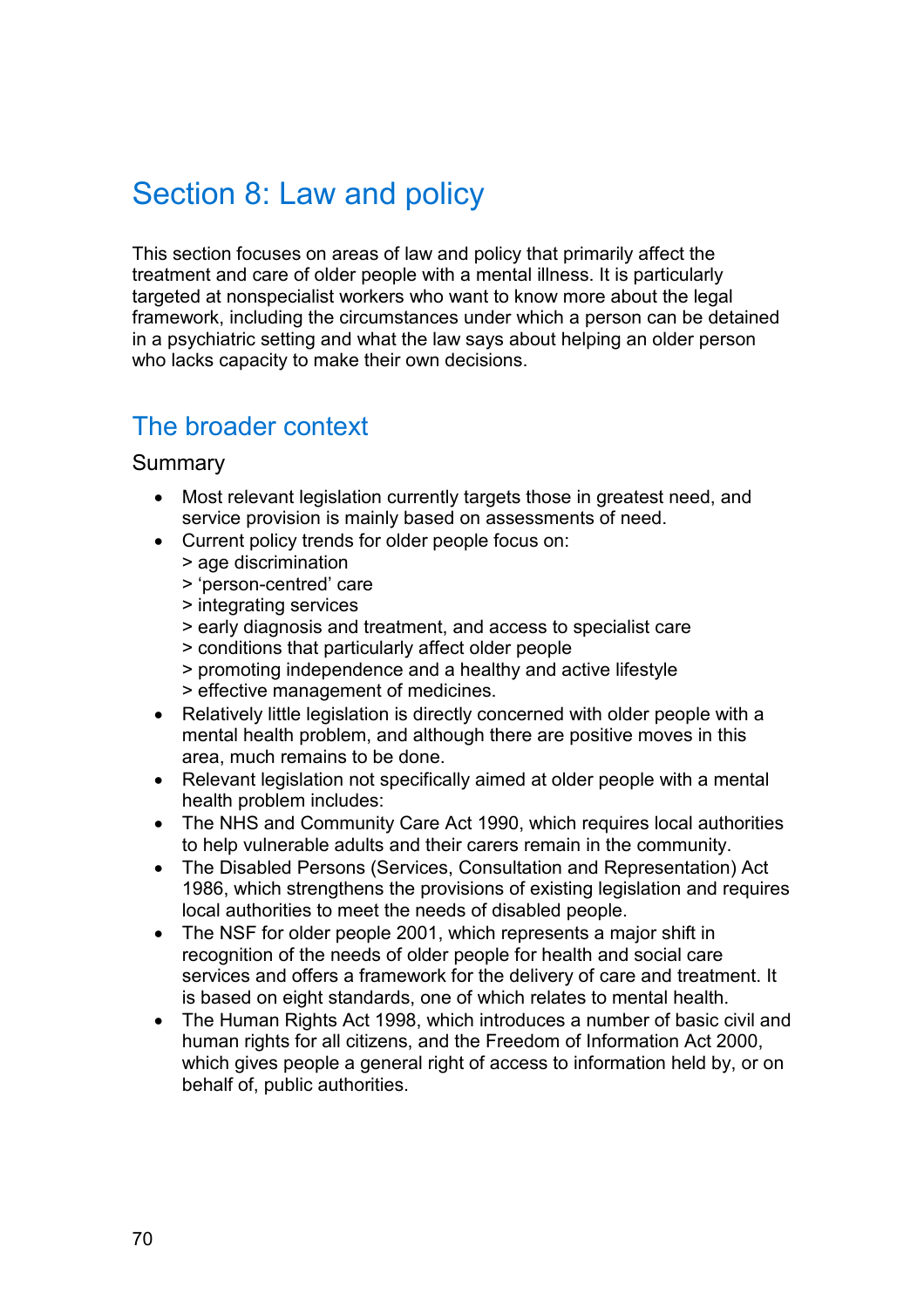# Policy trends

Broadly there are two types of legal provision for social care: permissive, where the law states that agencies 'may' or 'could' provide support, and obligatory, where the law 'requires' or lays down a 'duty' for a statutory agency. The vast majority of legislation relating to older people's welfare is permissive, and access to services is largely restricted to those 'in greatest need'. Most older people who need support from the NHS or local authority, and particularly 'long-term support, have to fulfil the agency's 'eligibility criteria' before they can be allocated a service, and most agencies must first carry out an 'assessment of need' prior to allocating a service (see 'Assessments of need' section later).

Since New Labour came into power, a number of policy trends can be discerned:

- Rooting out age discrimination: ensuring that health and social services are provided regardless of age and on the basis of need alone.
- 'Person-centred' care: ensuring that older people are treated on the basis of their individual needs, circumstances and priorities, and that they and their carers are fully involved in decisions about care and services.
- Integrating services: older people's needs often include physical, mental and social dimensions and require responses that cut across organisational and professional boundaries.
- Early detection and treatment of health problems and timely access to specialist care: like the rest of the population, older people benefit from preventive early detection of ill health as well as high quality specialist care.
- Addressing conditions that are particularly significant for older people, such as strokes, falls and a number of mental health problems.
- Promoting a healthy and active lifestyle and independence.
- Ensuring effective management of medicines so as to improve health (Baldock et al, 1999)-(46).

While much legislation is relevant to enhancing the lives and wellbeing of older people, relatively little is directly relevant to supporting protecting older people with a diagnosed mental health problem. Although there has been a positive policy shift towards the promotion of mental health and the prevention of mental ill health in later life, there is still much to do to integrate older people's services and mental health services. The government's vision for older people's mental health services is set out in Securing better mental health for older adults (DH, 2005)-(47).

The following legislation, while not specifically aimed at older people with a mental health problem, is nevertheless relevant.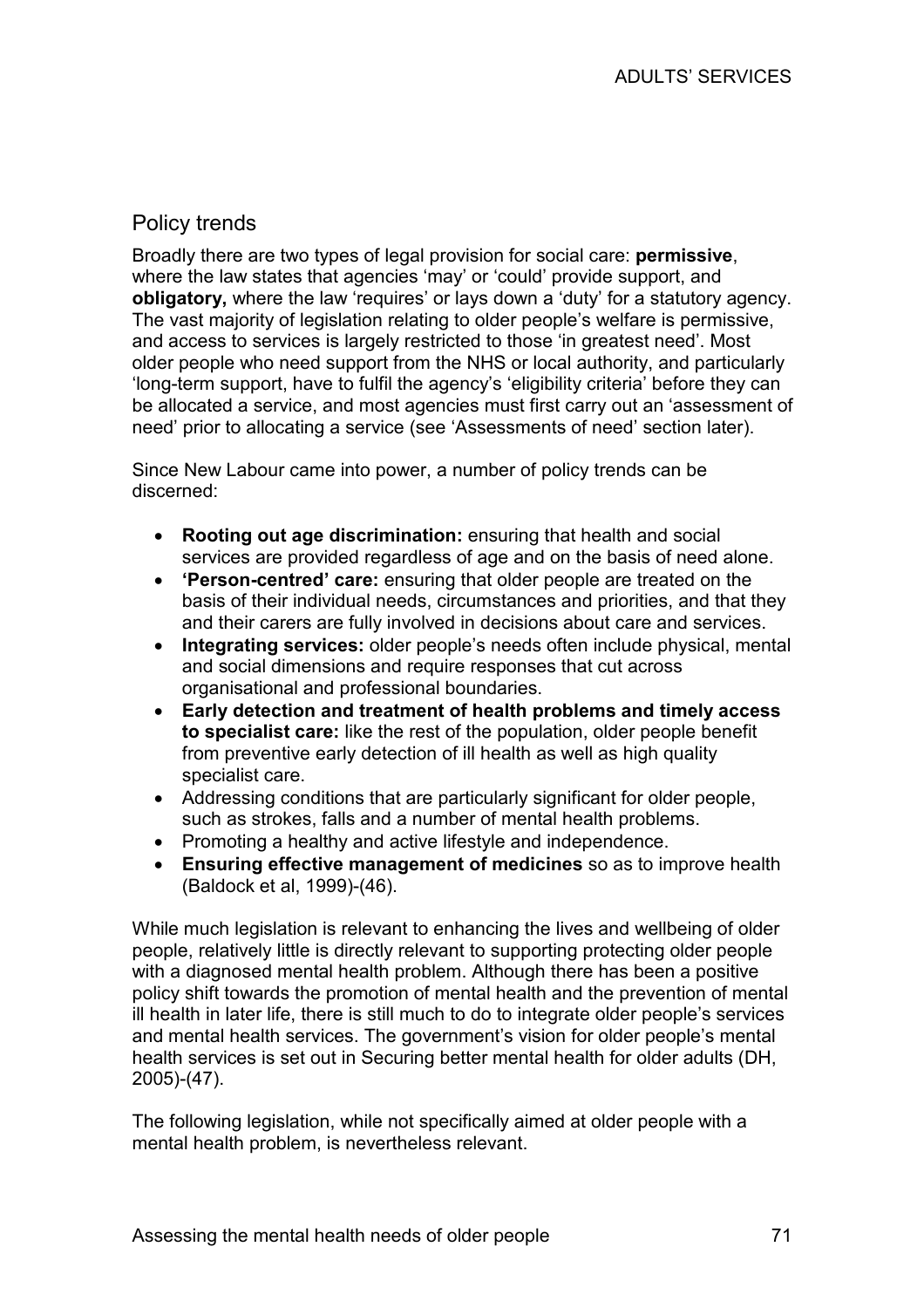# NHS and Community Care Act 1990

This Act introduced a broad requirement for local authorities to help vulnerable adults remain in the community, preventing or delaying admission to institutional care. The Act requires local authorities to carry out assessments of people who 'appear to be in need' of community care services and to arrange packages of care. Most social services departments operate a set of 'eligibility criteria' that define who is eligible for an assessment of need as well as support from services. The assessment process has largely been subsumed under the Single Assessment Process, which is outlined below.

#### Disabled Persons (Services, Consultation and Representation) Act 1986

This Act strengthens the provisions of existing legislation (Chronically Sick and Disabled Persons Act 1970) and requires local authorities to meet the needs of disabled people. Services covered include: help in the home; recreational facilities outside the home; assistance with transport; provision of aids and adaptations; holidays; meals; and telephones. The NHS and Community Care Act 1990 (see above) reinforces this by stating that when local authorities are assessing someone's needs for community care services, and it become clear that the person is disabled, the local authority must also consider their need for the services outlined above.

## NSF for older people 2001

The National Service Framework (NSF) for Older People (DH, 2001)-(48) represents a major shift in recognising the needs of older people for health and social care services, and offers a framework of standards for the delivery of care and treatment. The NSF states that older people who have mental health problems will have access to integrated mental health services, provided by the NHS and councils to ensure effective diagnosis, treatment and support for them and their carers. The core elements of a high quality mental health service are defined as:

- Health promotion and prevention
- Early detection, intervention and comprehensive assessment
- Access to specialist services, advice and skills, treatment and rehabilitation
- Integrated care management, including the provision of a community psychiatric nurse for older people with severe and enduring mental illness
- The organisation of specialist services and teams with emphasis on provision at home and support for carers
- Continuous development from sharing good practice and learning from experience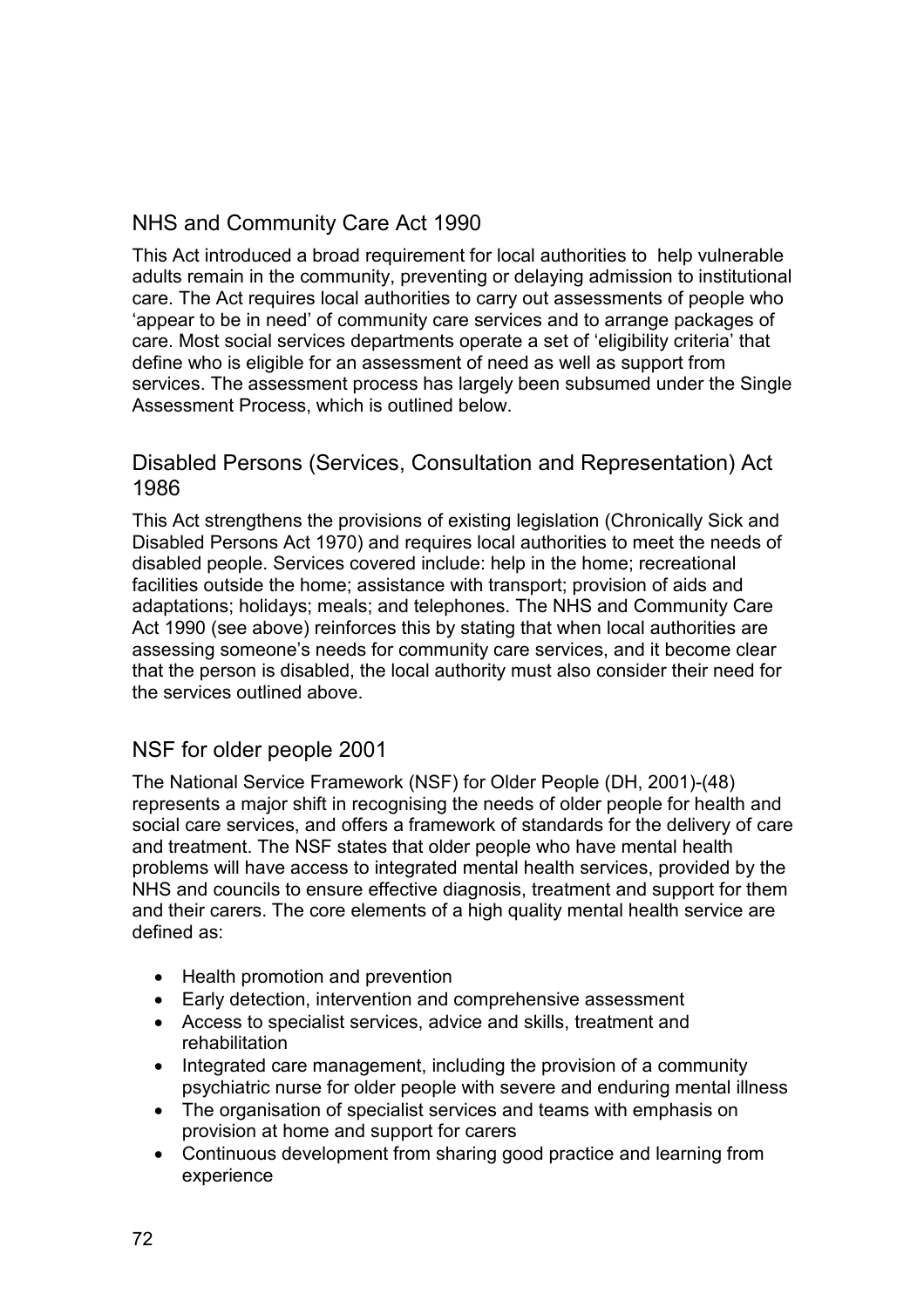• Organisation of specialist services and teams with emphasis on provision at home.

### Other relevant legislation

The Human Rights Act 1998 introduces a number of basic civil and human rights for all citizens. Article 5, 'The right to liberty and security of person', is the article that may be most likely to apply to the detention of people with mental illness or with reduced capacity. Article 8, 'The right to respect for private and family life, home and confidentiality', is also relevant and may be used to stop the removal of a frail older person from one care home to another due to closure. (It should be noted that this statutory responsibility is not shared by the independent sector, which provides most of this type of care.) The Freedom of Information Act 2000 gives people a general right of access to information held by, or on behalf of, public authorities, and promotes a culture of openness and accountability in public sector bodies. In January 2005 members of the public gained the right to make a request for any information held by a public authority, to which the authority must respond. The authority is obliged to release such information unless it is not in the public interest to do so, it would costs a lot of money to seek it, or doing so would damage an individual's commercial interests. The Act does not provide right of access to personal information, but this may be accessed under the Data Protection Act 1998, subject to certain exemptions. Service users can ask for access to their case records under this Act.

#### Further information

A useful summary of the key aims and implementation of the NHS and Community Care Act 1990 can be found in Lorna Easterbrook's Moving on from community care (Easterbrook, 2003)-(49). For more about the Human Rights Act, see the Liberty website.

The NSF for older people is available on the Department of Health website. More about the Freedom of Information Act 2000 and the Data Protection Act 1998 can be found at the website of the Information Commissioner's Office.

Help the Aged and Age Concern both provide general information on a wide range of policies of relevance to older people.

# Assessments of need

#### Summary

• The NHS Plan 2000 and the NSF for older people introduced the Single Assessment Process, which aims to ensure that older people receive appropriate, effective and timely responses to their health and social care needs, and that professional resources are used effectively, minimising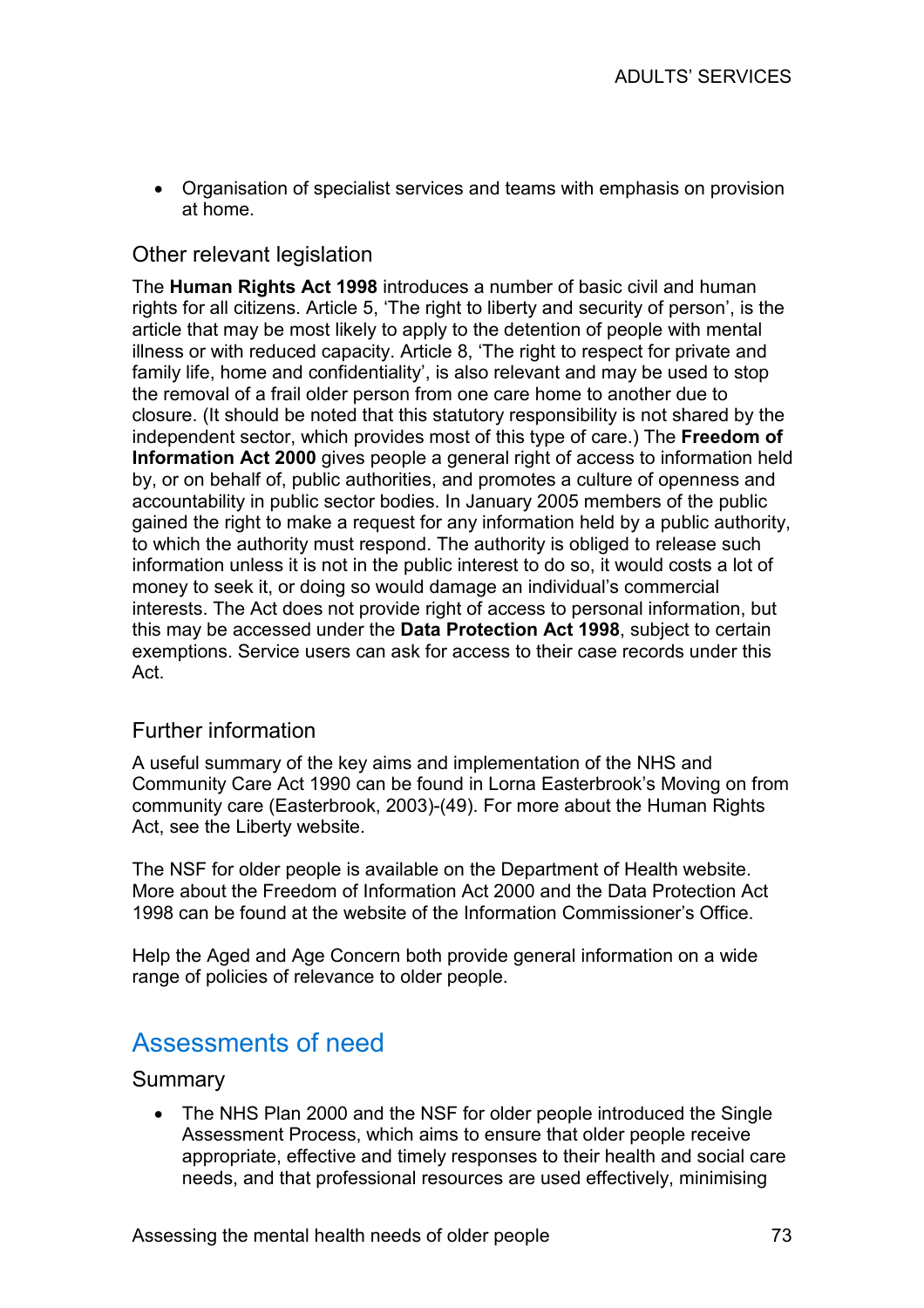duplication. There are four types of Single Assessment Process depending on level and type of need: contact assessment, overview assessment, specialist assessment and comprehensive assessment.

- The process is viewed as part of the wider process of care management, which also includes the stages of: deciding what help should be offered and what services a person is eligible for; care planning; and reviewing the care package.
- People with severe and enduring mental health problems are subject to the Care Programme Approach, which aims to provide a framework for the delivery of effective care.
- It is expected that the Single Assessment Process plus critical aspects of the Care Programme Approach will be applied to older people with severe functional or organic mental health problems.
- Carers who provide 'intensive and substantial' levels of care have a right to an assessment of their needs by their local authority under the Carers (Recognition and Services) Act 1995 and the Carers and Disabled Children Act 2000.

#### Introduction

Assessments of need for welfare services have been enshrined in 'good practice' for many years and identified as an expectation in law by:

- The NHS and Community Care Act 1990, which introduced the process of care management, incorporating assessments of need for community care services
- The NHS Plan 2000 and the NSF for older people 2001, Standard 2 of which defines the role of the Single Assessment Process in delivering person-centred care (see 'Law and policy for more about these pieces of legislation).

#### Single Assessment Process

The Single Assessment Process aims to ensure that older people receive appropriate, effective and timely responses to their health and social care needs, and that professional resources are used effectively, minimising duplication. It is a pivotal mechanism:

- For health and social services staff to use to identify individuals' needs for treatment, care and support
- As the basis for the development of a 'personal care plan' (statements of service delivery and intent) agreed with the older person and held by them.

There are four types of Single Assessment Process depending on the nature, severity and complexity of need: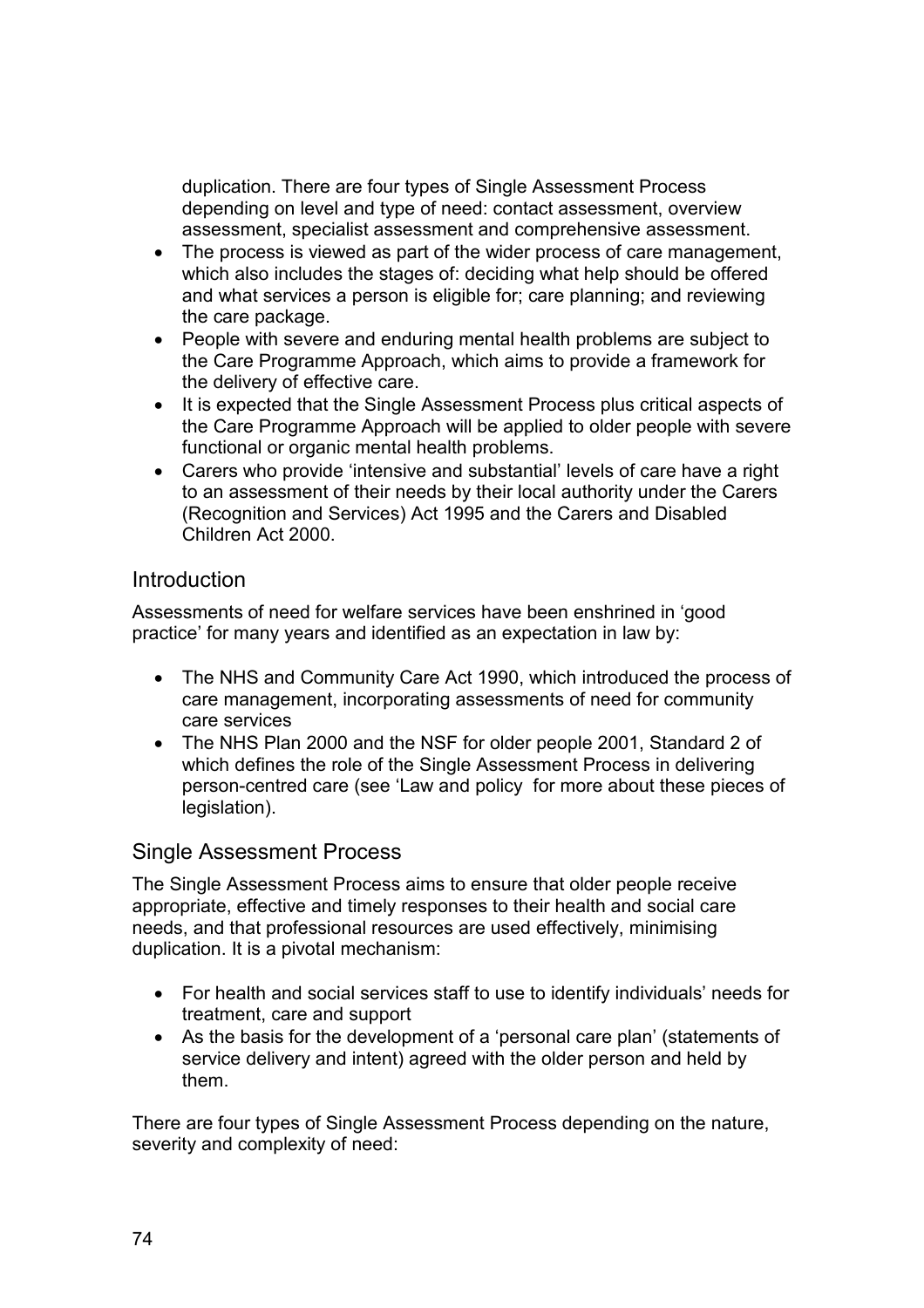- Contact assessment, including the collection of basic personal information
- Overview assessment
- Specialist assessment
- Comprehensive assessment.

The process is viewed as part of the wider process of care management, which also includes the stages of:

- Evaluating the assessment information
- Deciding what help should be offered, including eligibility decisions
- Care planning and a statement of service delivery
- Monitoring
- Reviewing.

It is also regarded as a mechanism that all statutory agencies and professionals in a single area 'sign up to', so that local care and assessment systems align with the Process.

### Care Programme Approach

People with severe and enduring mental health problems are subject to the Care Programme Approach. It was implemented at the same time as care management with the specific aim of providing a framework for the delivery of effective care of adults with mental health care problems. Its role has been reinforced by the NSF for Mental Health (DH, 1999)-(50).

Although not primarily associated with older people, the Care Programme Approach is relevant because one of the criteria for inclusion is a history of selfneglect, which is often a feature of older people with severe mental health problems. It is expected that the Single Assessment Process will work in an integrated way with the requirements of the Care Programme Approach and that the Single Assessment Process plus critical aspects of the Care Programme Approach will be applied to older people with severe functional or organic mental health problems (see 'Further information' for more on integrating the Care Programme Approach and the Single Assessment Process).

#### Carers' assessments

Carers who provide 'intensive and substantial' levels of care have a right to an assessment of their needs under the Carers (Recognition and Services) Act 1995 and the Carers and Disabled Children Act 2000. The former gave a carer the right to have their needs assessed at the same time as the person they care for. The latter Act gives carers a further right to an assessment even if the cared-for person refuses to be assessed. This Act also extended local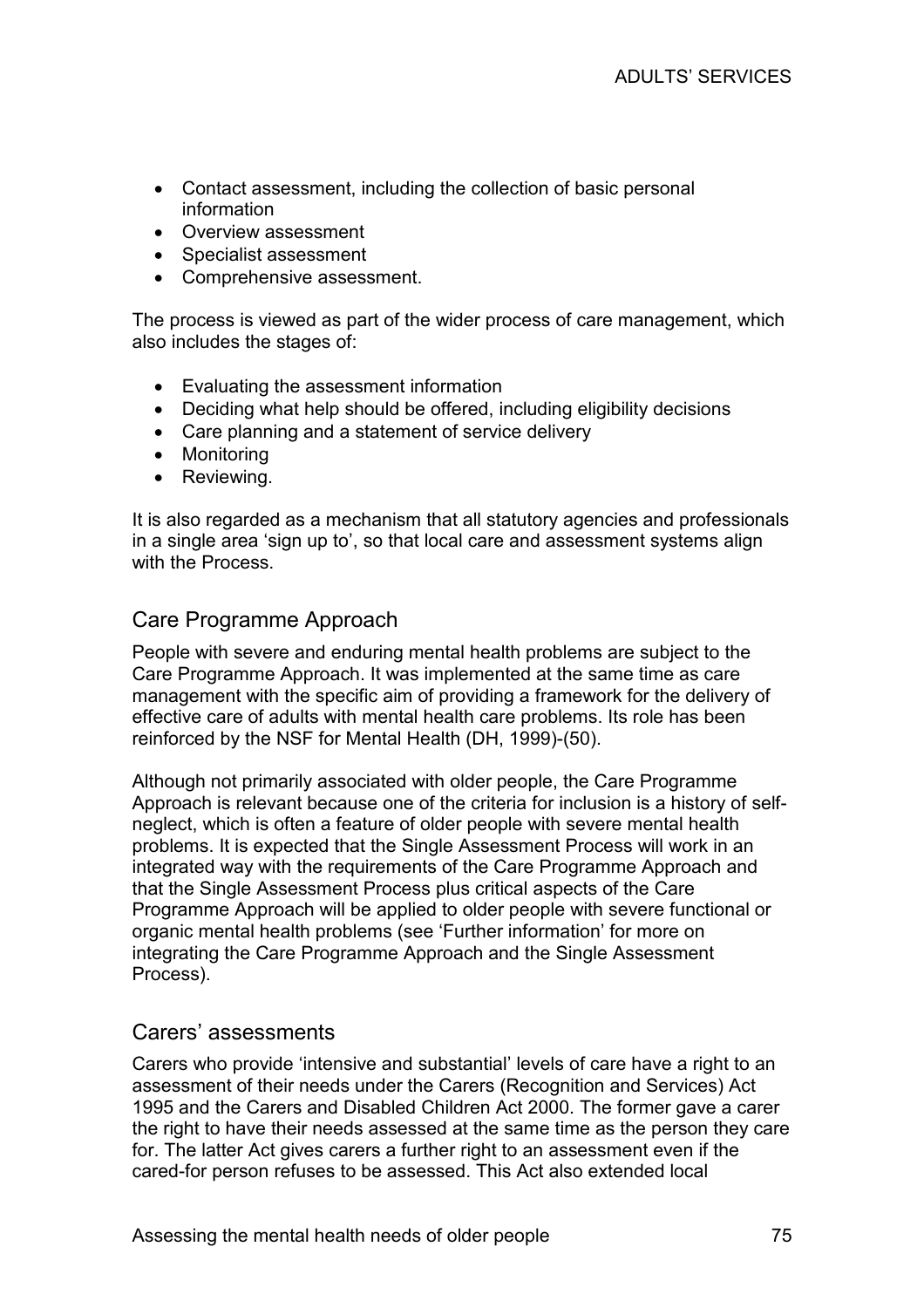authorities' powers to provide or arrange services that support carers in their caring role.

#### Further information

Further information about the Single Assessment Process can be found on the Department of Health website.

Department of Health guidance Care management for older people with severe mental health problems clarifies the relationship between the Care Programme Approach and the Single Assessment Process.

The report Integrating older people's mental health services: Community mental health teams for older people (Lingard and Milne, 2004)-(51) contains a review of recent evidence about the extent and efficacy of implementation of the Single Assessment Process alongside the Care Programme Approach.

For clear and accessible information on carers' assessments, see the Carers UK website.

# Mental health legislation

Summary Introduction Mental Health Act 1983 Reforming the Act Further information

This sub-section focuses on mental health legislation and older people. It will identify the main provisions of the Mental Health Act 1983 and highlight a number of issues of key relevance to older people with mental health problems.

#### Summary

- The Mental Health Act 1983 is relevant to relatively few older people; it applies only to people who are suffering from a known or established 'mental disorder'.
- The Act's main function is protective.
- Its power to enforce the compulsory detention of a person with a mental disorder is one of its best-known functions.
- Compulsory admission to hospital may take place when the patients is suffering from a mental disorder and detention is necessary in the interests of his or her own health or safety or for the protection of others.
- Only a small number of professionals are involved in applying the Act: an approved social worker and GP and/or other doctors with special training in mental health.
- The Act provides a number of safeguards for detained patients; these do not apply to informal (voluntary) patients.
- It is doubtful whether compulsory detention under the Mental Health Act should ever be used to protect an older person who is putting themselves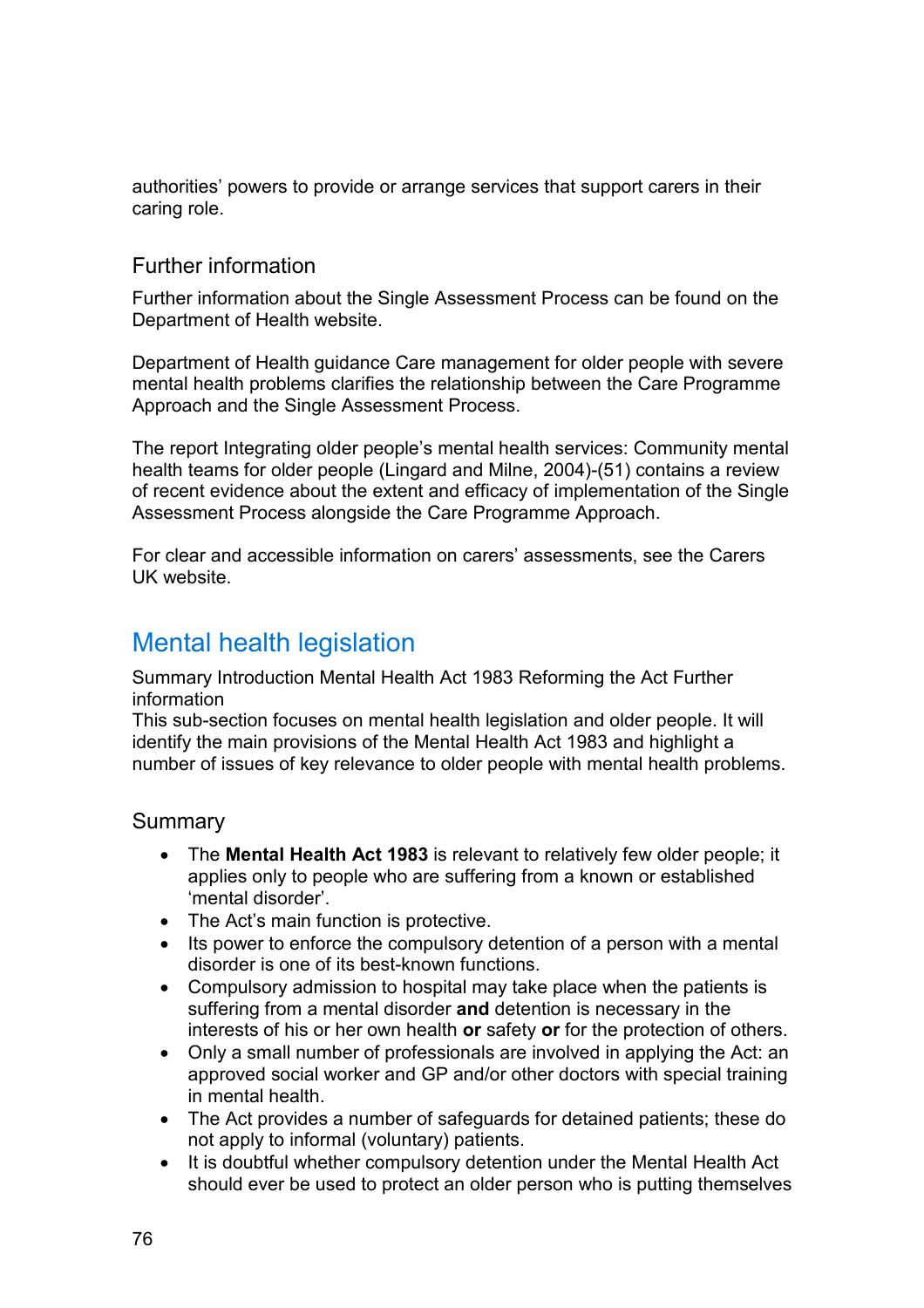at risk because of mild or moderate dementia – employing other legislation designed to protect 'vulnerable people' may be far more appropriate.

- Although most older patients with dementia enter psychiatric hospital on an informal basis, as a consequence of being considered 'at risk', they may in reality be 'detained'.
- The Mental Health Bill 2004 aims to make significant improvements to patient care and to enable patients to get the treatment they need more effectively.
- Its quiding principles include an emphasis on informal treatment, partnership with patients and their families and community-based care.
- Key changes the Bill proposes are:
	- > to refine, target and simplify the use of 'compulsory powers to detain'
	- > to improve patient safeguards including for those who lack capacity > patients may be subject to the use of formal powers in community **settings**

> patients and their representatives will have access to specialist independent advocacy

> patients with severe and enduring mental health problems will have enhanced rights to a care plan

> carers will have a right to be consulted about their relative's care and treatment.

There are a number of concerns about the Bill, including the use of treatment orders in the community and insufficient resources being invested in the training and provision of independent advocates.

Older people seem likely to benefit from: being able to be treated under formal powers in their own homes; clearer targeting of compulsory treatment; specialist independent advocacy; and safeguards against the risk of informal detention – an issue particularly affecting older people with dementia. A right to a care plan and the greater inclusion of carers is also positive.

#### Introduction

Broadly, there are two groups of older people to whom mental health legislation applies: those who develop dementia or depression in later life, and those with 'enduring mental health problems' (people with a life-long mental illness such as schizophrenia or manic depression).

There are also a significant number of older people who have alcohol problems. While 'substance misuse' does not in itself constitute mental disorder, an older person may be 'vulnerable' in ways that allow legal protection to be offered via routes other than the Mental Health Act 1983 (see 'Llaw and policy ) )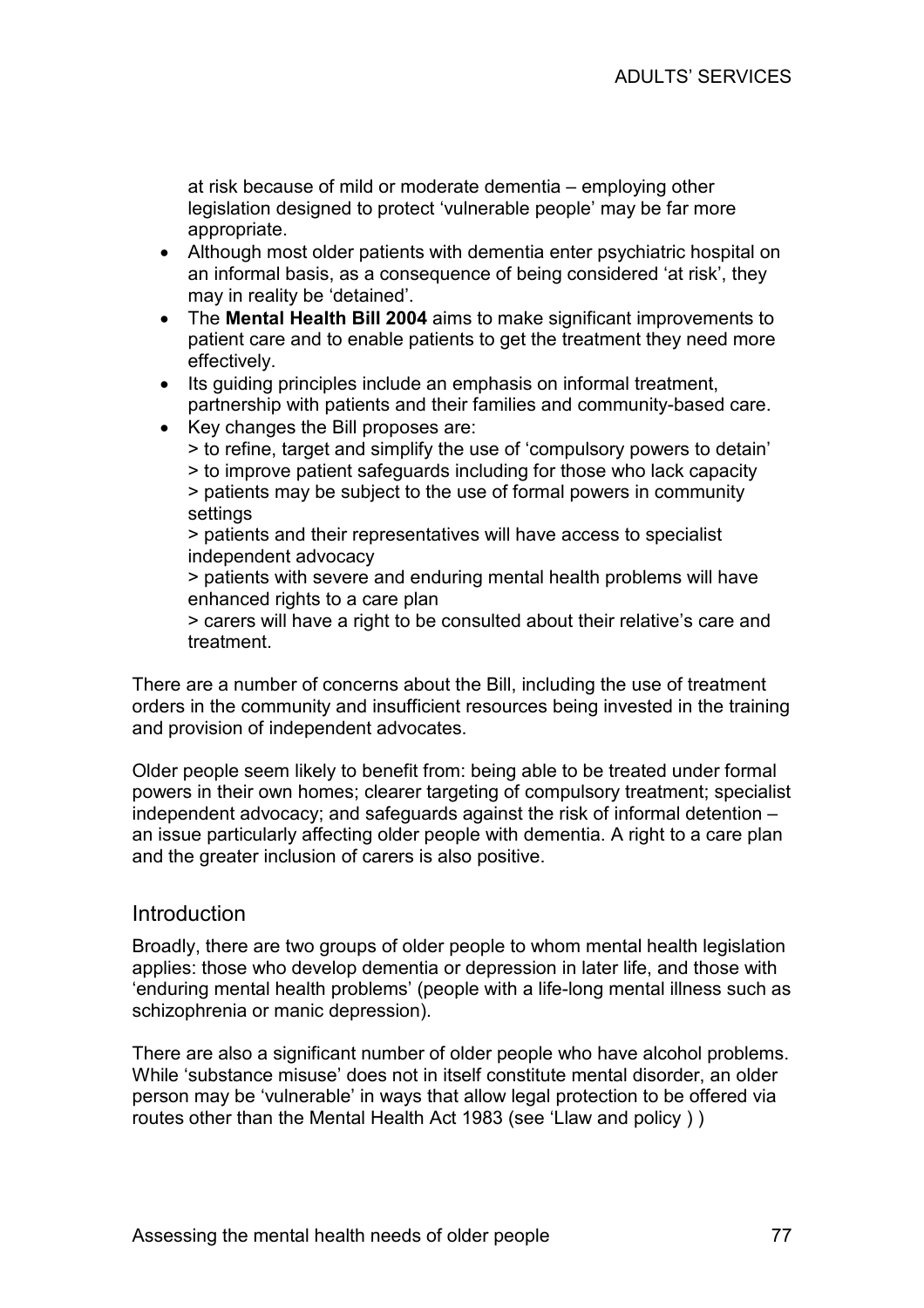## The Mental Health Act 1983

The 1983 Mental Health Act is the principal Act governing the treatment of people with mental health problems in England and Wales. Its primary role is protective. While the Act outlines a range of responsibilities and duties, its power to enforce the compulsory detention of a person with a mental disorder in a psychiatric hospital is one of its best known functions.

Compulsory admission under the Act may take place when the patient is:

- Suffering from mental disorder and
- Detention is necessary in the interests of his or her own health or safety or for the protection of others. Only one of these latter grounds needs to be met and a person need not be behaving dangerously to be compulsorily detained (Jones, 2004)-(52).

There are three admission procedures under the Act which result in compulsory detention:

- Emergency admission for assessment for up to 72 hours (Section 4)
- Admission for assessment with or without treatment for up to 28 days, which is not renewable (Section 2)
- Admission for treatment for up to six months, renewable for a further six months, and thereafter for periods of up to 12 months at a time (Section 3).

These procedures are called 'sections' as they refer to specific sections of the Act. A patient can only be admitted under Section 3 if the necessary treatment cannot be provided without detention in hospital. Patients who are discharged from a Section 3 are automatically the subject of Section 117, which requires health and local authorities to arrange a package of 'aftercare'. The purpose of this is to enable a patient to return home and re-engage with activities of daily living. It aims to minimise the risk of re-admission. (See 'Mental Health Act (1983): Key sections and grounds for detention' for further details of these orders and specific grounds for admission.)

An additional section of the Act, Section 7 (2), deals with 'guardianship'. It provides a mechanism whereby a person over 16 can have 'their interests protected and be under some control' of the local authority or a guardian appointed by the local authority. Its purpose is to ensure that a patient receives support and community care where it cannot be provided without the use of compulsory powers. It has rarely been applied to older people and its use widely varies between authorities. Last year, it was applied in 932 cases, ranging from 63 times in Lancashire to none at all in 12 London boroughs and 11 other councils.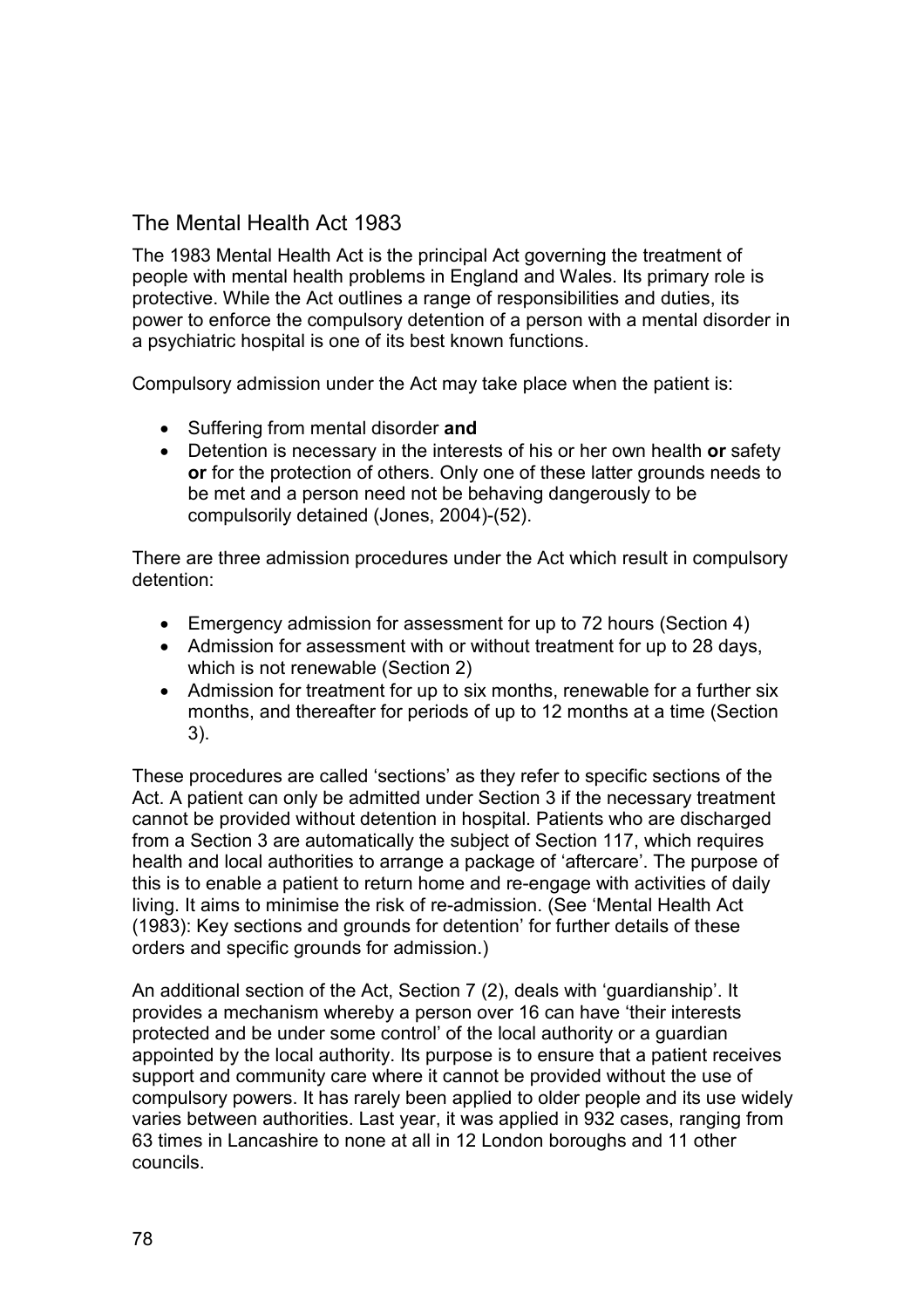Only a small number of professionals are involved in applying the Act. These are primarily approved social workers, GPs and doctors approved under Section 12 of the Act – either psychiatrists or others with specific training in mental health. Each professional performs an assessment of the patient's mental health and circumstances. If any one of them considers that there is insufficient evidence to warrant compulsory admission, the person cannot be detained under the Act.

The patient's 'next of kin' can also 'apply' for their relative to be detained under the Act and has the power to formally request an assessment under the Act in certain circumstances. For more about who qualifies as next of kin and what the duties and powers of a nearest relative are, see 'Further information'.

#### Patients' rights

The Act provides the following safeguards for those subject to detention:

- They have to be informed as soon as practicable after admission of the reasons for their detention and rights of appeal.
- People who have been detained for more than a few days have the right to appeal against their detention to a Mental Health Act review tribunal, an independent committee comprising medical, legal and lay people, which has the power to discharge patients in certain circumstances. Patients are entitled to free legal representation in such appeals.
- The Mental Health Act Commission is a government body established to monitor the care of people who are detained, and to ensure that their rights are upheld. The commissioners make regular visits to all hospitals, and will also respond to individual requests for visits. Most hospitals also have an independent hospital managers' committee to protect the rights of detained people (see 'Further information').

These safeguards are not available to informal patients.

#### Further information

For more about who qualifies as next of kin and what their duties and powers are, see Mind's leaflet Legal briefing: The rights and powers of the nearest relative.

For more about the Mental Health review tribunal, see MHRT's website.

#### Older people and the Mental Health Act 1983

It is important to note that the Mental Health Act 1983 is only appropriate in work with older people in limited and specific circumstances.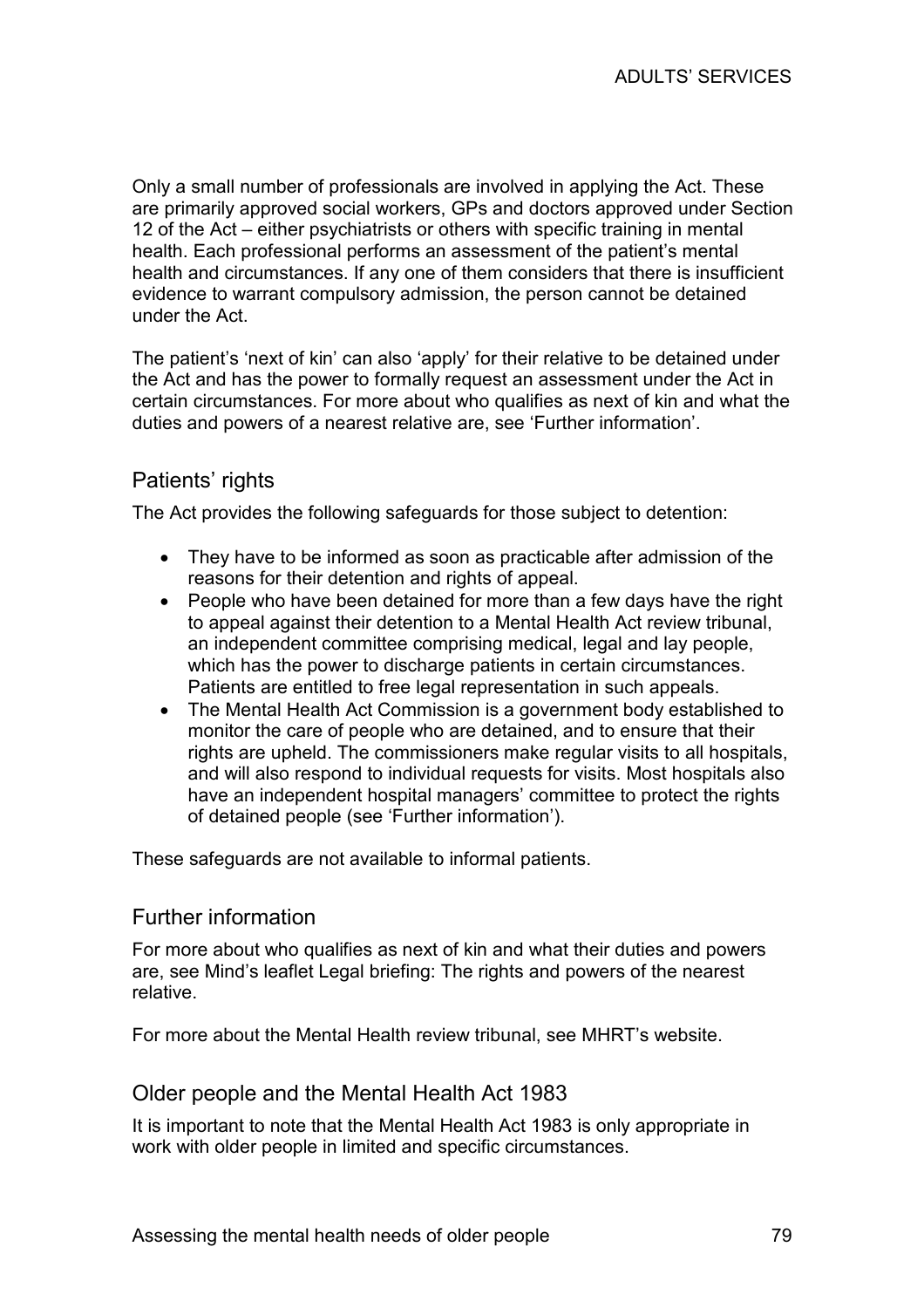Dementia is one of the main causes of vulnerability and dependency in later life. Late onset dementia typically progresses slowly and can take many years to develop fully. In its early stages sufferers may be forgetful and find it difficult to manage their own affairs effectively. But many older people with mild or moderate dementia continue to live in the community with appropriate help. There is also a 'grey area' when, for example, an older person has not been diagnosed as suffering from dementia but is confused and may be placing themselves at risk by leaving the gas on unlit occasionally or losing track of time (they may of course have a physical health problem that needs investigation; See Section 2: The main problems).

However, is questionable whether it is ever appropriate to employ the provisions of the Mental Health Act 1983 to protect older people in this situation and there is no protective legislation designed to meet their needs. They may, however, be eligible for support, care or treatment from either their local social services department or the NHS under other legislation.

As noted in the 'Mental capacity' section in Section 3, when working with an older person with a progressive mental illness such as dementia it is crucial to reassess their needs and capacity on a regular basis. Taking account of the views of the person and their family and carers about the nature and effects of future deterioration is a key part of this ongoing assessment process (see Section 3 for more about this).

Most older patients enter psychiatric hospital on an informal basis with detention being reserved for those who actively object to admission. However, as a consequence of advanced dementia, many older patients require constant supervision and may even need to be restrained from leaving hospital for their own safety. This is also the case for a significant number of older people with dementia in care homes. This status is described by the Mental Health Act Commission as 'de facto detention': the older person has no practical means of exercising his/her theoretical right to leave hospital, yet they have not been 'sectioned' under the Act and so do not have the rights of a detained patient (see above).

This issue raises a number of ethical and legal challenges that were highlighted by the 'Bournewood gap [OK?]', concerning a man with learning disabilities who was detained in a psychiatric hospital for a sustained period without being the subject of a Mental Health Act 'section'. (See also the information on mental capacity below and in Section 3.)

The draft Mental Health Bill recognises this gap in the legislation and proposes to introduce separate safeguards to ensure that people who lack capacity and who require long-term care should come under the remit of the Mental Health Act Commission. It also suggests that they (and their carers) should have the right to apply to the Mental Health Act tribunal to challenge any detention and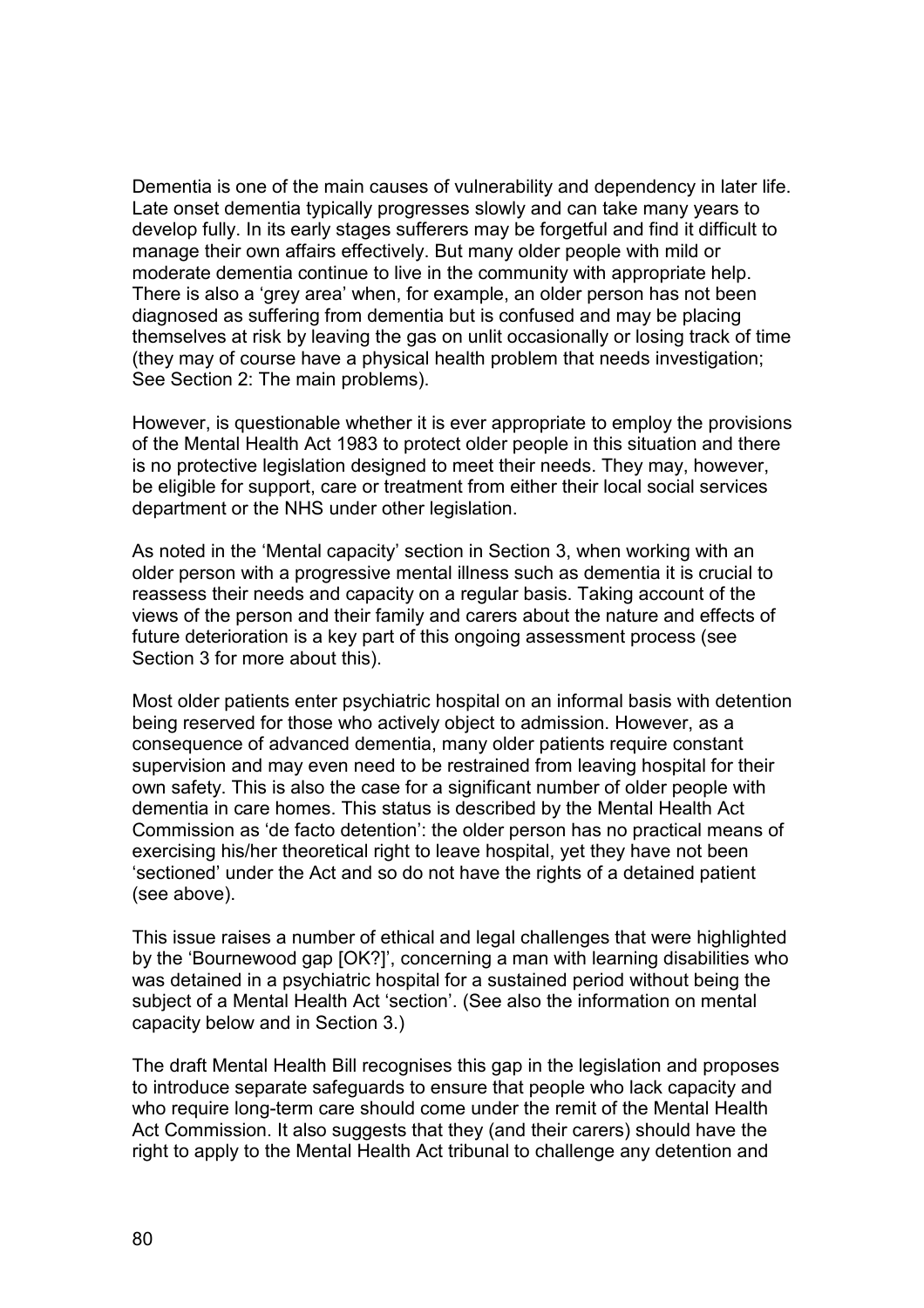request a review if there are concerns about the quality or nature of care or treatment.

#### Reforming the Act

The Mental Health Act 1983 is more than 20 years old. In November 1999 the government issued a White Paper, Reforming the Mental Health Act, which was intended to act as the basis for a new Act. In June 2002 this was superseded by a draft Mental Health Bill. A revised version of this Bill was published in September 2004 for pre-legislative scrutiny; the parliamentary committee will present its report by the end of March 2005. Following the Committee's report, the intention remains to introduce the Bill as soon as parliamentary time allows. It is unlikely to be implemented until 2007.

The Mental Health Bill 2004 aims to make significant improvements to patient safeguards, provide a legal framework that is more in line with modern patterns of care and treatment, and protect public safety by enabling patients to get the treatment they need. The fact that existing legislation does not recognise that the majority of people with mental illness are treated in the community, rather than in hospital, is also relevant.

The Bill sets out a new legal framework, including the application of compulsory powers for the care and treatment of people with mental health problems. It incorporates a number of guiding principles:

- Informal care and treatment should always be considered before recourse to compulsory powers.
- Patients should be involved as far as possible in developing and reviewing their own care and treatment plans.
- The safety of both the individual patient and the public are of key importance in determining the question of whether compulsory powers should be imposed.
- Where compulsory powers are used, care and treatment should be located in the least restrictive setting consistent with the patient's best interests and safety, and the safety of the public.

The key differences between the Mental Health Act 1983 and the Bill are:

- Where appropriate, there will be new scope for patients to be treated under formal powers in the community.
- The conditions for the use of formal powers have been refined in the light of consultation, to target more clearly those people for whom compulsory treatment is truly necessary. Changes include giving patients the right to refuse electro convulsive therapy (ECT), where the patient has the mental capacity to do so. The distinction between admission for assessment and admission for treatment has been replaced by a simpler,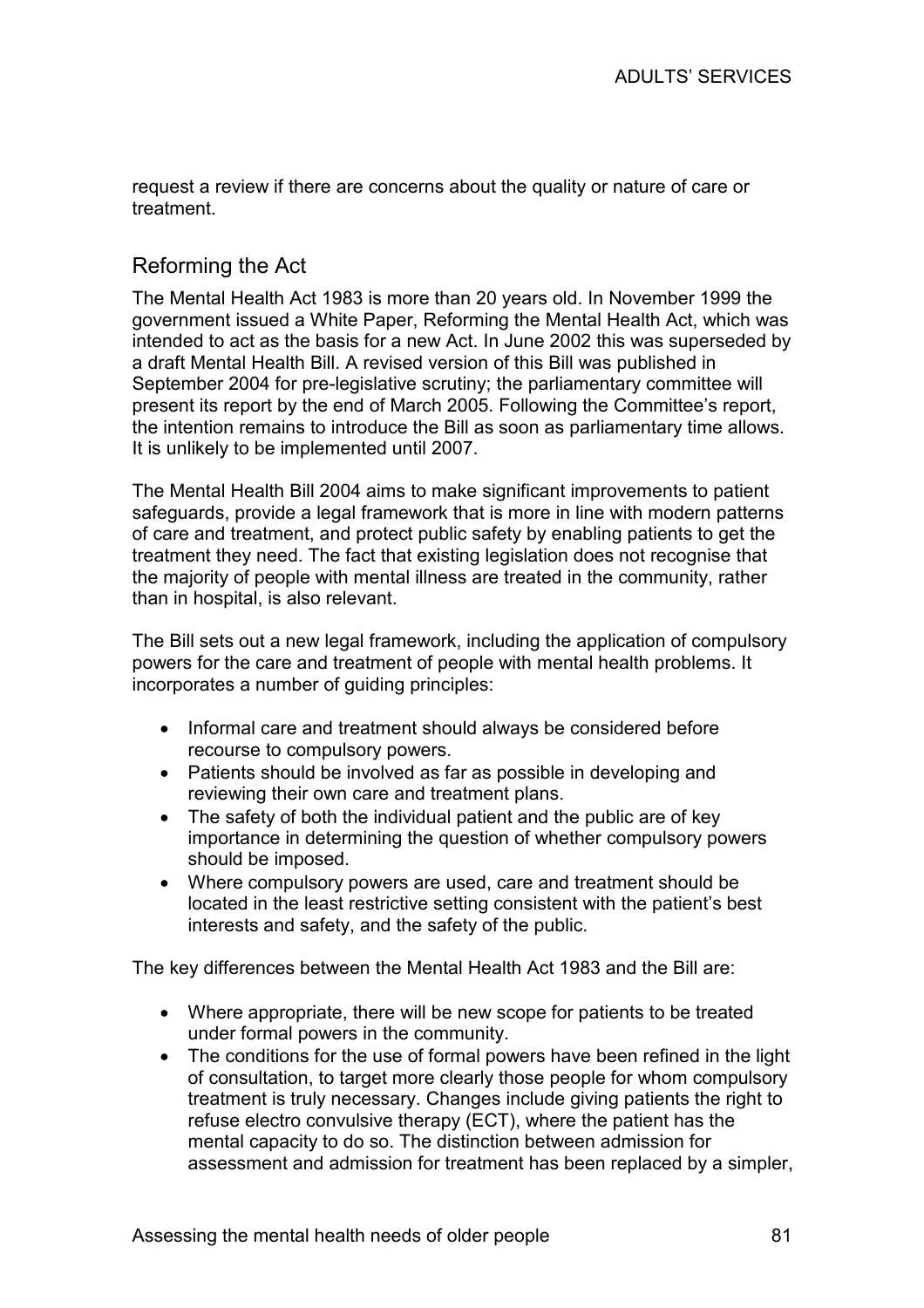single route into formal powers (new procedures for the use of compulsory powers).

Patient safeguards have been improved – for the first time, all use of compulsory powers beyond 28 days must be independently authorised by the new Mental Health Act tribunal or the courts. All patients should undergo a formal assessment before an order for continuing use of compulsory powers is considered.

There is a requirement that 'appropriate treatment' must be available for the individual patient before formal powers can be used.

Safeguards for people with mental health problems who also have long-term mental incapacity will include the establishment of a Mental Health Act Commission. Specialist advocacy and the appointment of a nominated person will also be of particular benefit to this group of patients.

For the first time, patients and their representatives will have access to specialist independent advocacy.

The outdated concept of 'nearest relative' will be abolished and replaced by a 'nominated person' whose role it is to help the patient represent their views and apply to a Mental Health Act tribunal on their behalf. There will also be help from independent Mental Health Act advocates for patients and their nominated person.

There is a greater focus on the needs of the patient: patients with severe and enduring mental health problems have a right to a care plan within five days.

For the first time, carers will have statutory rights to be consulted at different stages of decision making about care and treatment.

The Healthcare Commission will take over the role of the Mental Health Act Commission, ensuring integrated standards of inspection.

Rigid demarcation of professional roles will be removed, in favour of a competence-based approach to new roles, to allow better use of the skills and expertise of all professional groups working in the mental health sector.

#### New procedures for the use of compulsory powers

Where people with mental health problems may need compulsory care and/or treatment, a new three stage process will apply in all cases.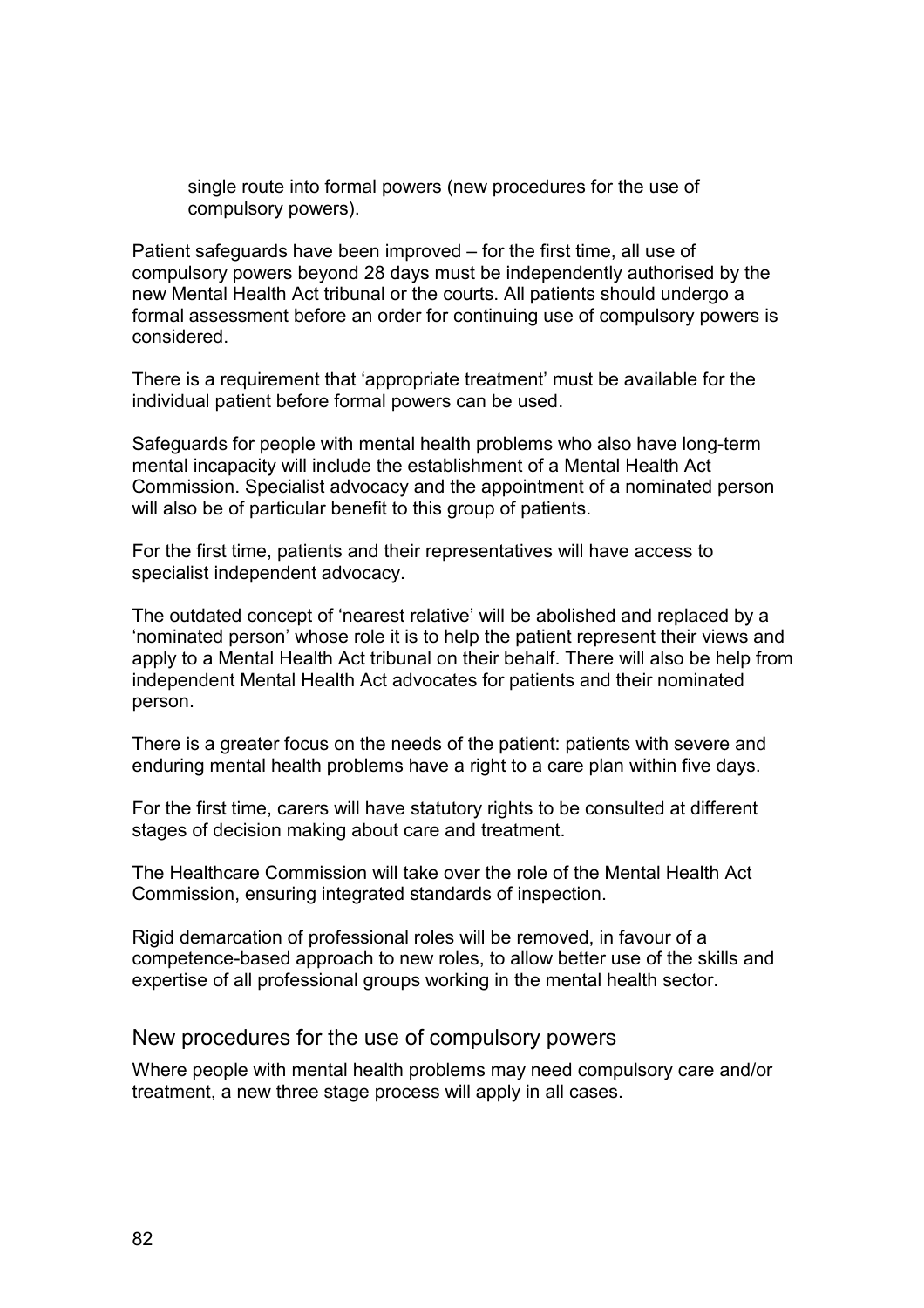#### Stage 1 – Preliminary examination

Assessment and initial treatment of a patient under compulsory powers will be based on a preliminary decision by two doctors and a social worker, or another suitably trained mental health professional, that a patient needs further assessment or urgent treatment by specialist mental health services and, without this, might be at risk of serious harm or pose a risk of serious harm to other people.

#### Stage 2 – Formal assessment and initial treatment under compulsory powers

A patient will be given a full assessment of his or her health and social care needs and receive treatment set out in a formal care plan. The initial period of assessment and treatment under compulsory powers will be limited to a maximum of 28 days.

After that continuing use of compulsory powers must be authorised by a new independent decision making body, the Mental Health Act review tribunal, which will obtain advice from independent experts as well as taking evidence from the clinical team, the patient and his or her representatives, and other agencies, where appropriate.

### Stage 3 – Care and treatment order

The Mental Health Act review tribunal will be able to make a care and treatment order that will authorise the care plan recommended by the clinical team. This must be designed to give therapeutic benefit to the patient or to manage behaviour associated with mental disorder that might lead to serious harm to other people. The first two orders will be for up to six months each; subsequent orders may be for periods of up to 12 months.

#### Concerns about the Mental Health Bill

There are a number of concerns about the Mental Health Bill that include:

- Objections to the use of compulsory treatment orders in the community
- Insufficient resources being invested in the training and provision of independent advocates
- No formal recognition of 'advance agreements' (directives) these are enshrined in the Mental Capacity Act, but only for future situations when the person loses capacity.

An enforceable right for individuals to have a comprehensive assessment of their needs and to have their identified needs met with good quality and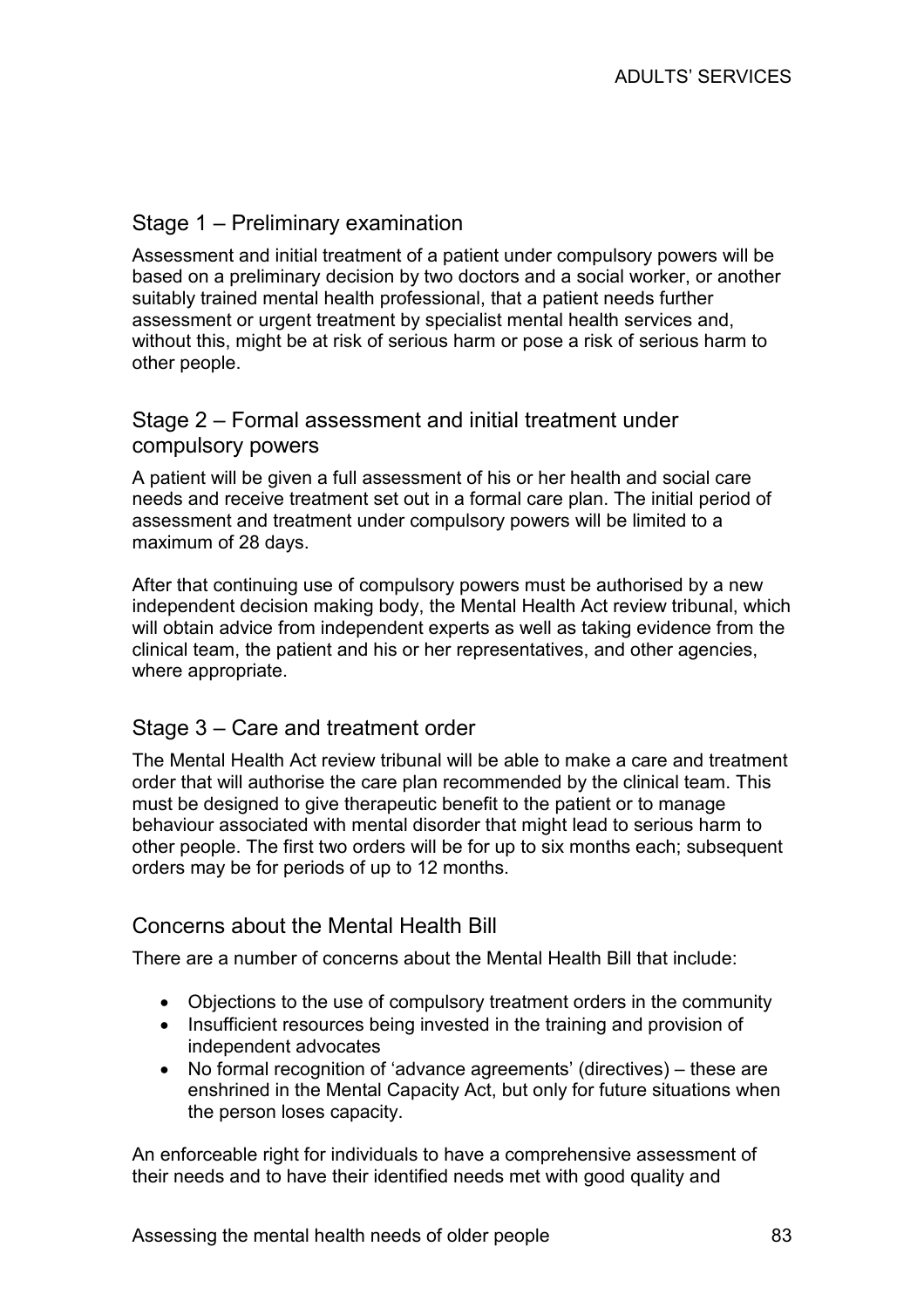effective services is also regarded as an essential prerequisite for improving mental healthcare.

#### Implications for older people

Although it is impossible to say precisely what the implications of the new Bill will be for older people, it seems likely that the following elements may be helpful:

- Capacity to treat an older person under formal powers without having to admit them to hospital
- Clearer targeting of those people for whom compulsory treatment is truly needed
- Having access to specialist independent advocacy.

Enhanced patient safeguards, in particular an independent review of the use of compulsory powers after 28 days, will reduce the risk of people being detained in hospital for sustained periods without being formally 'sectioned' – an issue that particularly affects older people with dementia detained in hospital.

A requirement to have a care plan in place after five days also enhances the likelihood of an older person being offered treatment and services quickly and at a point where they may be effective. As older people disproportionately receive

ECT without consent, an enhanced right to refuse it may be of direct benefit. The greater involvement of the carer in the whole process of assessment, treatment and the use of compulsory powers is of particular benefit to older patients, a significant proportion of whom have long-term carers.

Overall these changes appear likely to raise the profile of older people with mental health problems and reduce the risk of both informal detention and repeated readmissions to hospital. That the Bill does not cover those living in residential or nursing care homes will be detrimental. As the majority of care home residents (DH, 2005a)-(53) do experience mental ill health, particularly dementia and depression, this is a missed opportunity.

#### Further information

See their respective websites for more about the Mental Health Act Commission and the Healthcare Commission.

For more about the Bournewood judgment and its implications, see Bournewood patients: The common law is not enough (Hempsons Solicitors leaflet).

Towards a new mental health act is a summary of changes proposed in the Draft Mental Health Bill.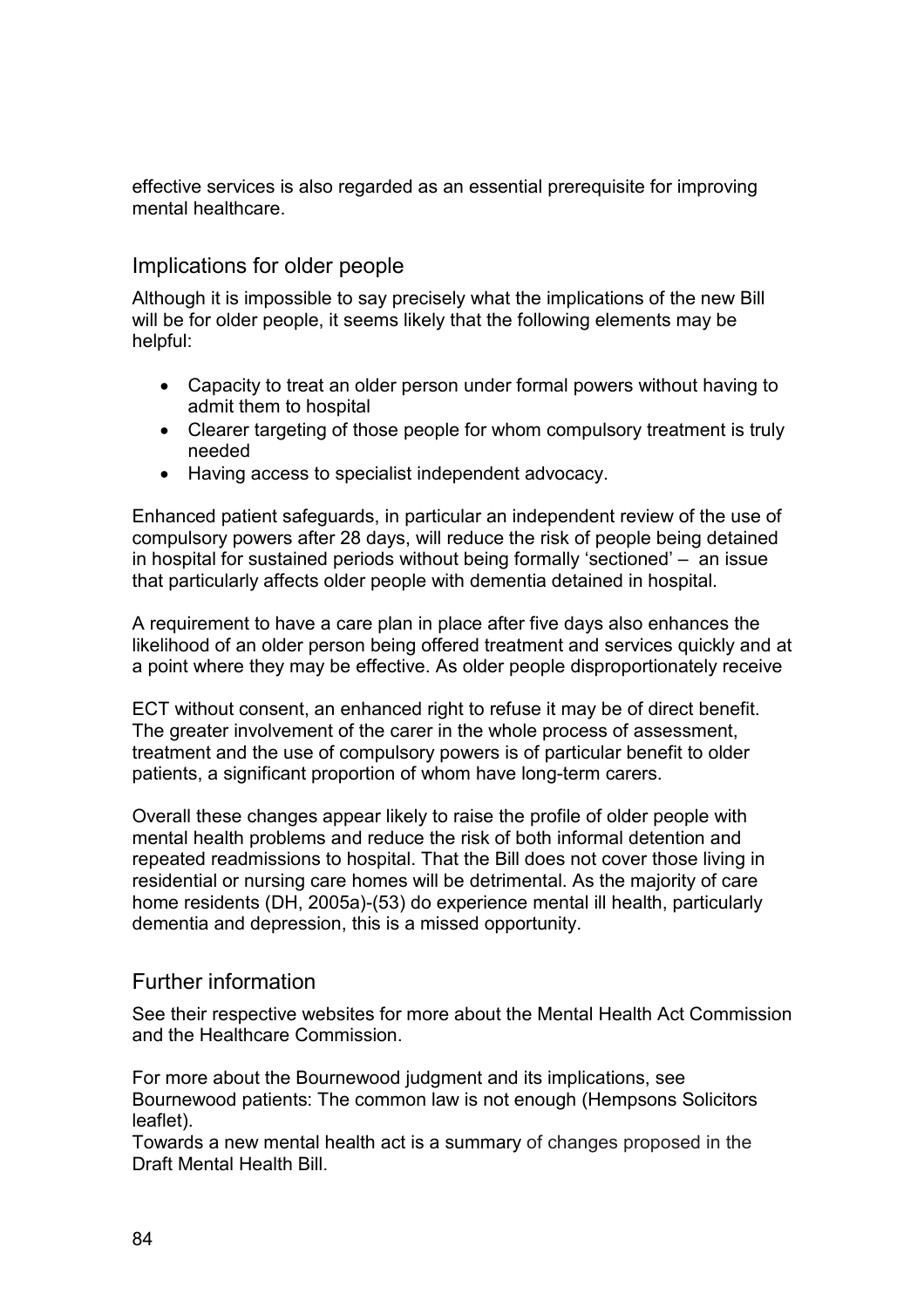The Mental Health Alliance is a coalition of 60 service user, professional, service provider, trade union and voluntary organisations set up in January 2000 to provide a focus for campaigning on reform of the Mental Health Act. The website contains briefings and policy papers.

A useful critical review of the issues can be found at the Mental Health Foundation website.

# Mental capacity

This section outlines the key dimensions of the Mental Capacity Act 2005. With reference to older people, the Act mainly applies to people with advanced dementia and their carers.

#### **Summary**

- An estimated two million people in the UK are unable to make decisions for themselves because of disability, mental illness, brain injury or dementia.
- With reference to older people, the Mental Capacity Act 2005 mainly applies to those with advanced dementia and their carers.
- The Act provides a statutory framework for people who may not be able to make their own decisions: it sets out who can take decisions, in which situations, and how they should go about this.
- The Act is underpinned by the following principles: > a person must be assumed to have capacity unless it is proved otherwise

> a person cannot be considered unable to make a decision unless all 'practicable steps' have been taken to help him or here do so > a decision made on behalf of a person who lacks capacity must be made in his or her 'best interests'.

- There is opposition to the Act as it stands: concerns focus on a lack of firm proposals for patient safeguards and no identified system of appeal by the person deemed to lack capacity.
- As dementia often increases the likelihood of things being done to the person rather than with or by them, the following aspects are likely to be beneficial: the emphasis that the Act places on 'decision-specific' assessment of capacity; engaging with approaches to communication that can support decision making; and maximising people's ability to make choices.
- Recognition of the need to assess an individual's capacity in a systematic way is also positive.

The key provisions of the Act are: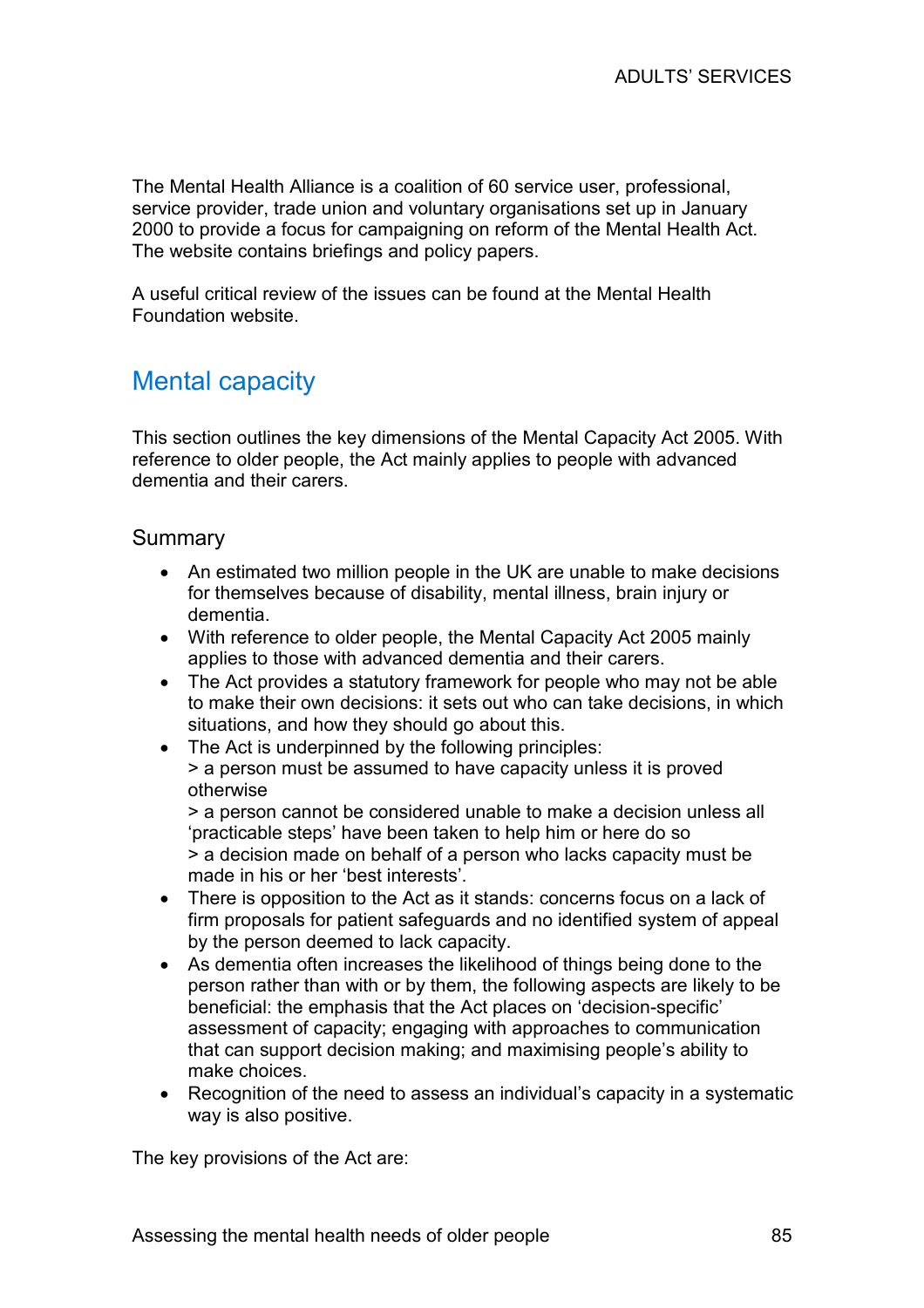- A 'best interests' checklist for people acting on behalf of those people who lack capacity, which includes consideration of the person's wishes, feelings, beliefs and values, and those of their friends and family
- People can appoint an attorney to act on their behalf if they should lose capacity in the future. This provision can cover health and welfare decisions as well as financial ones
- Deputies with similar powers can be appointed by the Court of Protection to make decisions on behalf of a person who lacks capacity
- Carers and professionals can lawfully care for someone who cannot consent without incurring liability
- The creation of two new public bodies: a new Court of Protection and a new Public Guardian
- The creation of an independent mental capacity advocate to support and represent people lacking capacity who have no one else to speak for them
- Statutory recognition of advance decisions ('living wills') that enable people to set out in advance how they wish to be treated should they lose capacity in the future
- Introduction of a new offence of ill treatment or neglect of a person who lacks capacity.

#### Introduction

The Act was introduced in response to widespread concerns about the limited account taken of the voices and rights of adults who may 'lack capacity' in decisions about their care and treatment. This particularly applies to decisions about psychiatric treatment and the support of people in long-term care. What has become known as the 'Bournewood judgment', dealing with the case of a man with learning difficulties detained in hospital without resort to a 'section', was a key driver to developing legislation as it highlighted the lack of safeguards for patients who have limited long-term capacity.

The Mental Capacity Act 2005 is an important piece of legislation, clarifying, strengthening and protecting the rights of people who wish to plan for their future in the event of becoming incapacitated, as well as the rights of those who currently lack capacity. It also clarifies the rights and duties of the carers and professionals who assist such people.

There are an estimated two million people in the UK who are unable to make decisions for themselves due to disability, mental illness, brain injury or dementia.

#### Mental Capacity Act 2005

The Mental Capacity Act 2005, covering England and Wales, provides a statutory framework for people who may not be able to make their own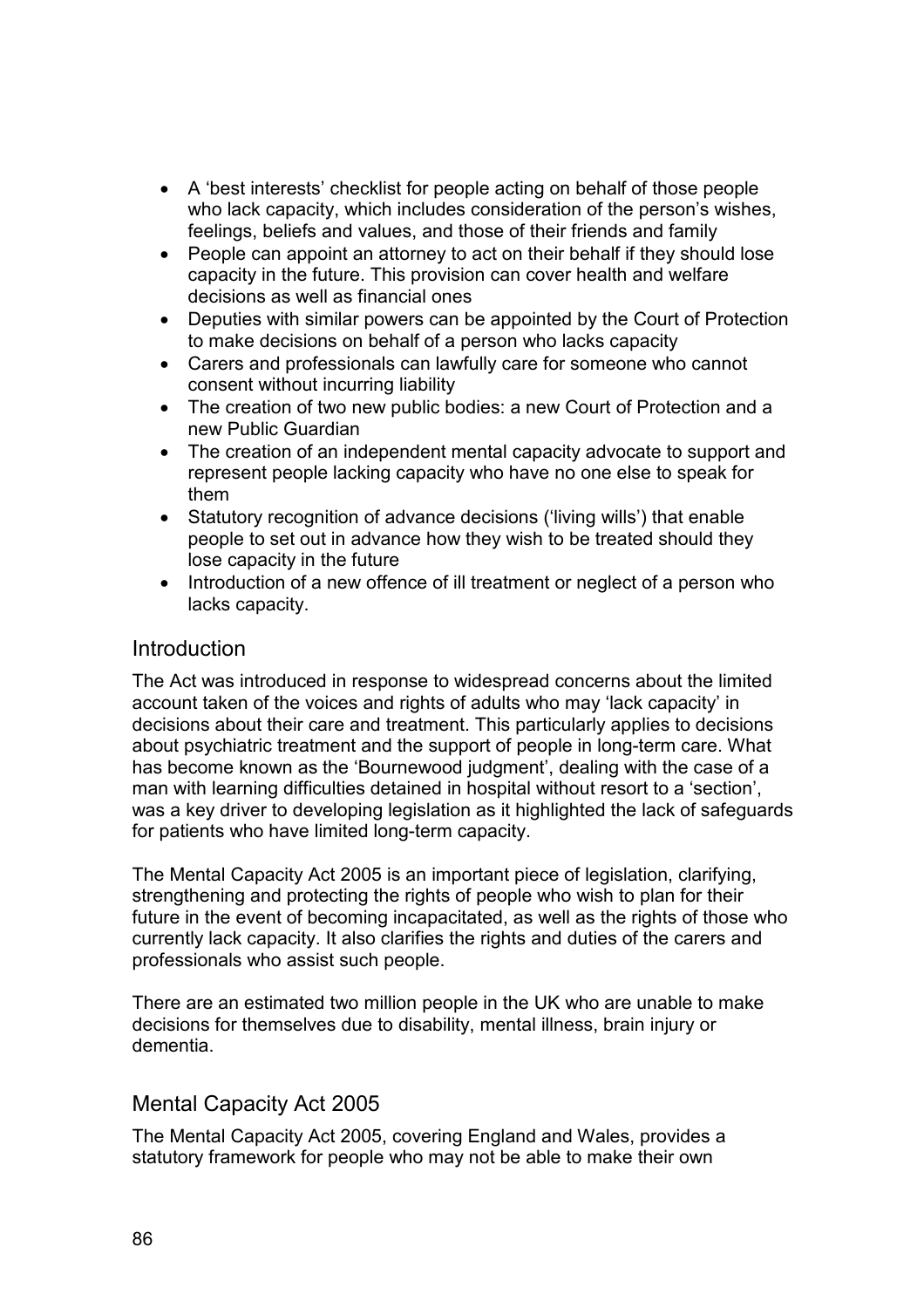decisions. It deals with who can take decisions, in which situations, and how they should go about this.

Four principles are set out at the beginning of the Act:

- A person must be assumed to have capacity unless it is established that he lacks capacity.
- A person is not to be treated as unable to make a decision unless all practicable steps to help him to do so have been taken without success.
- A person is not to be treated as unable to make a decision merely because he makes an unwise decision.
- An act done, or decision made, under this Act for, or on behalf of, a person who lacks capacity must be done, or made, in his best interests. Before the act is done, or the decision is made, regard must be had to whether the purpose for which it is needed can be as effectively achieved in a way that is less restrictive of the person's rights and freedom of action. (Department for Constitutional Affairs, 2005)-(54)

The Act includes provisions for people to act on behalf of someone who cannot make decisions for themselves:

- Best interests: the Act has a 'best interests' checklist for people acting on behalf of others. This includes consideration of the person's wishes, feelings, beliefs and values (including any written advance statement they made when they had capacity) and taking account of the views of their friends and family. When considering what would be in someone's best interests in relation to life-sustaining treatment, the decision maker must not be motivated by a desire to bring about the person's death.
- Lasting Powers of Attorney: people will be able to appoint an attorney to act on their behalf if they should lose capacity in the future. This is like the current Enduring Power of Attorney, which covers financial decision making, but the Act also allows people to choose an attorney to make health and welfare decisions.
- Court-appointed deputies: deputies can be appointed by the Court of Protection to make decisions on behalf of a person about matters in relation to which that person lacks capacity. This replaces the current system of receivership covering financial decision making and extends it to include health and welfare.
- Acts in connection with care or treatment: under the Act, carers and professionals, subject to rules and limitations, can lawfully care for someone who cannot consent without incurring liability, for example by giving an injection or by using the person's money to buy essentials for them.

#### Assessing capacity

The Act defines 'lack of capacity' as inability to make a decision in relation to a specific matter. This means that an individual should be assessed on their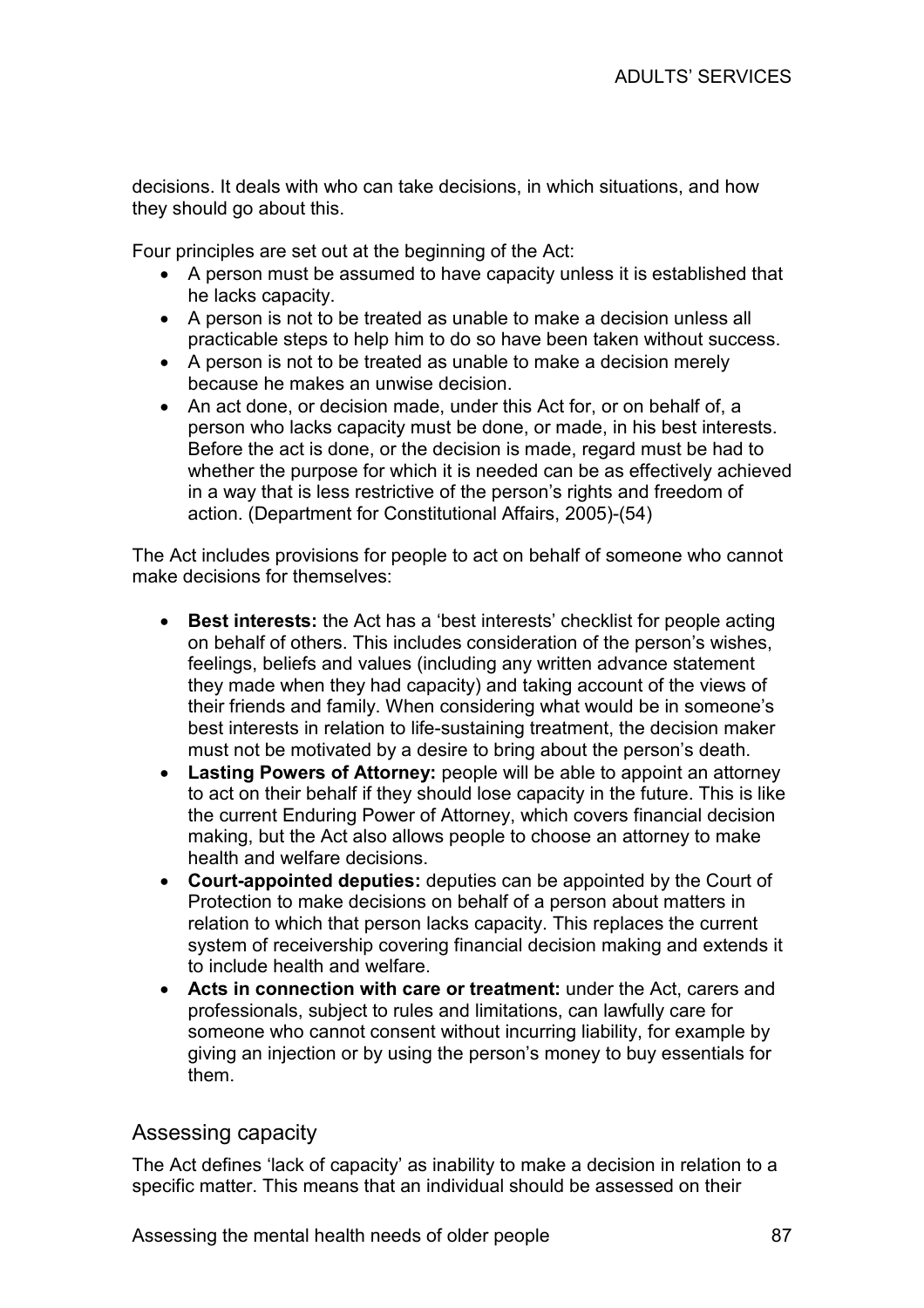capacity to make each decision. A person who is considered to lack capacity for a particular decision therefore may not necessarily lack capacity to make other decisions. So no one can be labelled 'incapable' as a result of a particular medical condition or diagnosis (such as dementia). It is recognised that most people – however limited their overall capacity is – are able to make many of their own day-to-day and care-related decisions, even if they may lack capacity in relation to more complex decisions in areas such as finances. Every effort must be made to communicate using whatever means necessary – to engage the person in decision making and maximise their engagement.

The Act sets out a clear test for assessing whether a person lacks capacity to take a particular decision at a particular time. It is for the person making the assertion of incapacity to prove that the patient lacks capacity. The test is 'on the balance of probabilities'.

The Act also creates two new public bodies:

- A new Court of Protection: the new Court will have jurisdiction in relation to the Mental Capacity Act. It will have special procedures and judges.
- A new Public Guardian: this new public official will take over from the current Public Guardianship Office. The Public Guardian will be the registering authority for Lasting Powers of Attorney and deputies appointed by the Court of Protection to make decisions on behalf of a person who lacks capacity, and will work with other agencies such as the police and social services to respond to any concerns.

Other provisions in the Act are:

• Independent mental capacity advocates: the Act provides for an advocate to support and represent people lacking capacity who have no one else to speak for them. This will apply in relation to serious medical treatment and long-term residential care and a regulation-making power allows this to be extended to other people and circumstances.

• Advance decisions to refuse treatment ('living wills'): advance decisions to refuse treatment enable people to set out in advance how they wish to be treated should they lose capacity. They are already legally binding under common law. The Act puts the process on a statutory basis and introduces provisions that set out exactly when an advance decision applies, and to which treatments. If a doctor has any doubt about the advance decision, he or she can provide treatment without fear of liability.

• Criminal offence: the Act introduces a new offence of ill treatment or neglect of a person who lacks capacity, which carries a maximum sentence of five years (55)-

The Act also has specific relevance for older people using services including care home residents. The Commission for Social Care Inspection welcomes the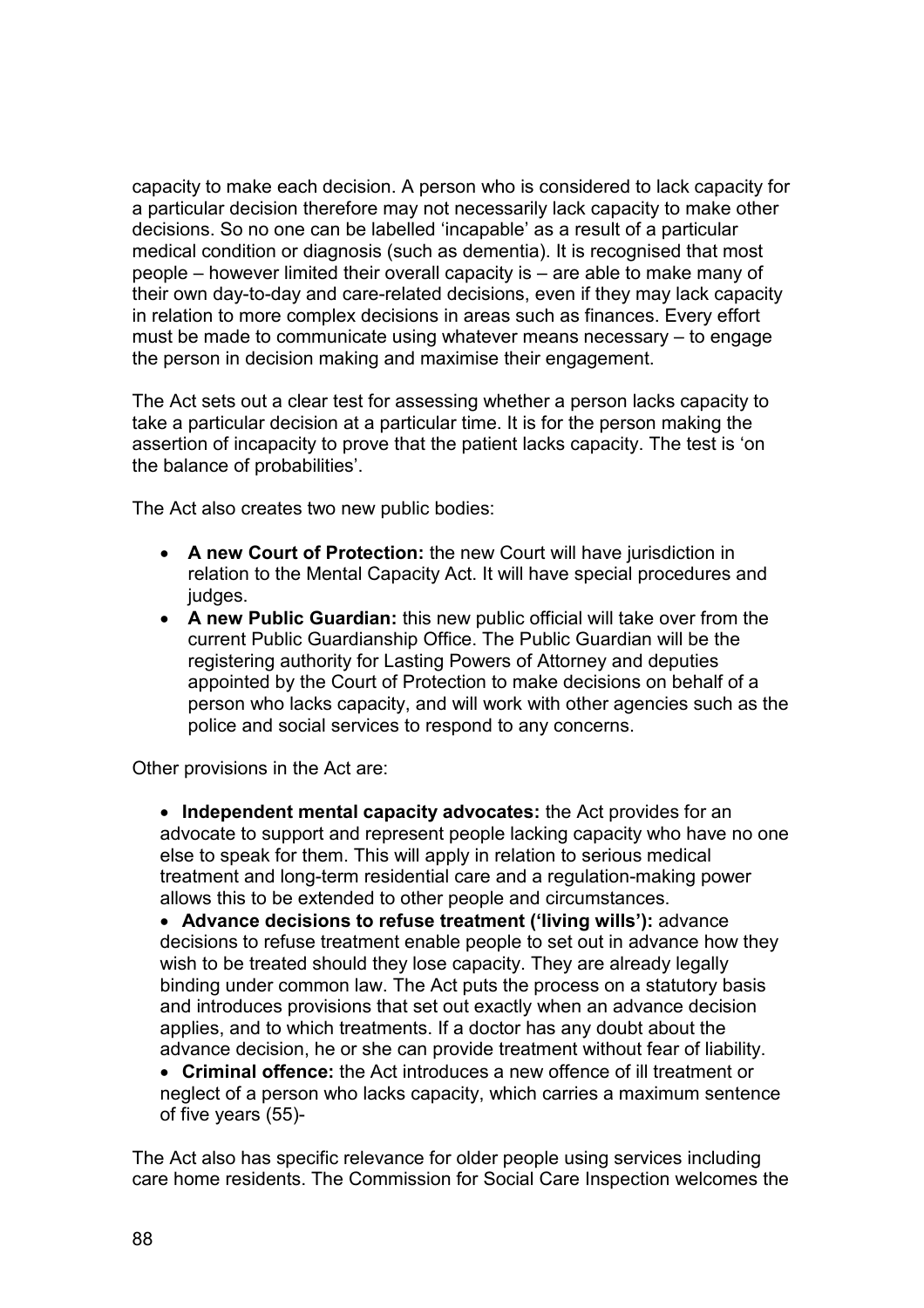intention of the Act to protect the financial and legal rights of people using services. Protection of rights is also reflected in Commission policy on national minimum standards for services; this is discussed in the later section on 'Care standards'.

#### Implications of the Act for older people

A number of the key features of the Mental Capacity Act 2005 are likely to be of benefit to older people with long-term mental health problems – particularly dementia – and their carers.

The emphasis on assumption of capacity, unless proven otherwise, and on the rights for individuals to be supported to make their own decisions, are of pivotal importance. Mental vulnerability often increases the likelihood of things being done to the person rather than with or by them. The focus on 'decision-specific' assessment of capacity and the principle that no one should be labelled 'incapable' as a result of a particular medical condition such as dementia is also a crucial policy shift. The combined impact of these principles make it more likely that older people with impaired or fluctuating capacity will be involved in decisions about their care and treatment, even if more complex decisions relating to finances are managed by a third party. Such involvement should include decisions about medication, an issue about which there is widespread concern in the care home sector, where drugs can be inappropriately used as a method of control or 'chemical restraint'. Greater expectation of involvement by people with dementia also places greater emphasis on practitioners' engagement with approaches to communication that can support decision making and maximise people's ability to make choices.

Recognition of the need to assess an individual's capacity in a systematic way is also positive, as up until now there has been considerable variation both in methods of assessment and in whether capacity is routinely assessed at all. Carers should play a more significant role: their views should be taken account of in the assessment of capacity and they gain a right to be consulted about related care and treatment decisions.

The appointment of independent mental capacity advocates (IMCA) will be of particular benefit to older people with mental health problems who have no relatives or friends to act on their behalf. For older people with advanced dementia who have no relatives and live alone, an associate may perform a useful role in ensuring that decisions about care home placement is in the person's 'best interests' – another guiding principle of the Act. The Act provides a checklist of factors that decision makers must work through in deciding the 'best interests' of the person without capacity. This includes consideration of the person's wishes, feelings, beliefs and values (including any written advance statement made by them when they had capacity) and taking account of the views of family and friends.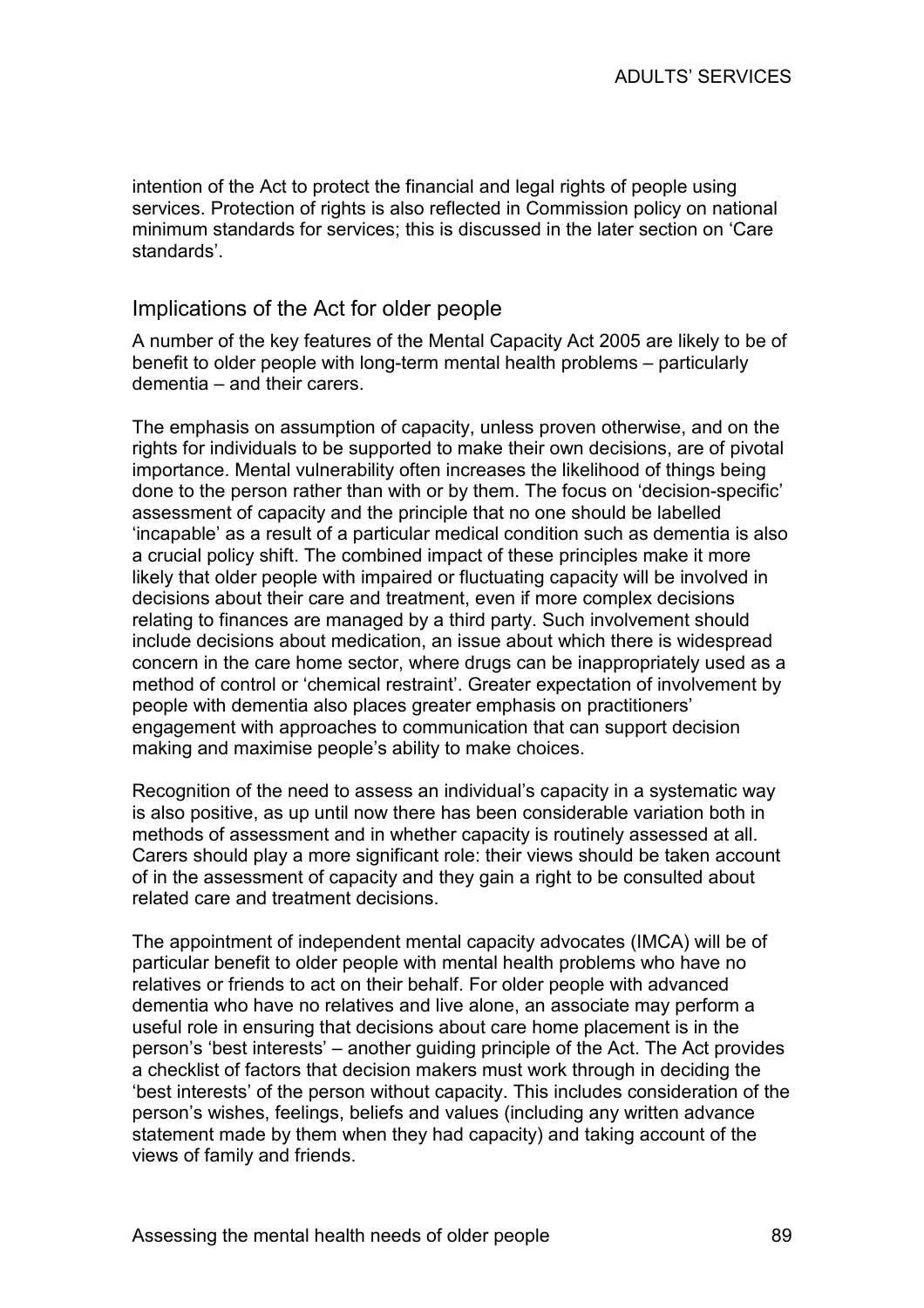For some older people without dementia, and those in the early stages, 'advance decisions to refuse treatment' may be a useful mechanism to ensure their wishes are recorded and taken account of in the event of loss of capacity in the future. The

provision for people to appoint an attorney (Lasting Power of Attorney) to make health and welfare decisions as well as managing financial matters if they should lose capacity in the future is another useful feature of the Act. The appointed attorney will have the ultimate say in what should be done for the individual, including making medical decisions. Present law does not allow for proxy decision makers in medical matters.

The Act also introduces a new criminal offence of ill treatment or neglect of a person who lacks capacity. As dementia is a known risk factor for abuse, this is to be welcomed. There is, however, a recognition that where a person is providing care for someone who lacks capacity, they will not incur legal liability in the ordinary course of caring, for example, for bathing them or giving them prescribed medication, as long as it is in the person's 'best interests'. (See also 'Protecting vulnerable adults'.)

#### Further information

For more about the 'Bournewood judgment' and its implications, see Bournewood patients: The common law is not enough (Hempsons Solicitors leaflet).

An online version of the Mental Capacity Act is available at the website of the Public Office of Information.

The Change Agent Team website lists a range of useful documents on the Mental Capacity Act, including a summary and an overview of key points.

A 'customer guide' to the Act is available on the Mencap website.

A draft code of practice is currently available from the Department for Constitutional Affairs. More detailed guidance on the implementation of the Act will soon be available to families, professionals and carers.

The Association of Directors of Social Services' website provides a 'Response' to the Bill.

The Royal College of Psychiatrists offers a briefing on the Bill.

The Making Decisions Alliance brings together a wide range of organisations and groups working with people who may, for a range of different reasons, have difficulty in making or communicating decisions. The Alliance's website contains a statement on the Mental Capacity Act.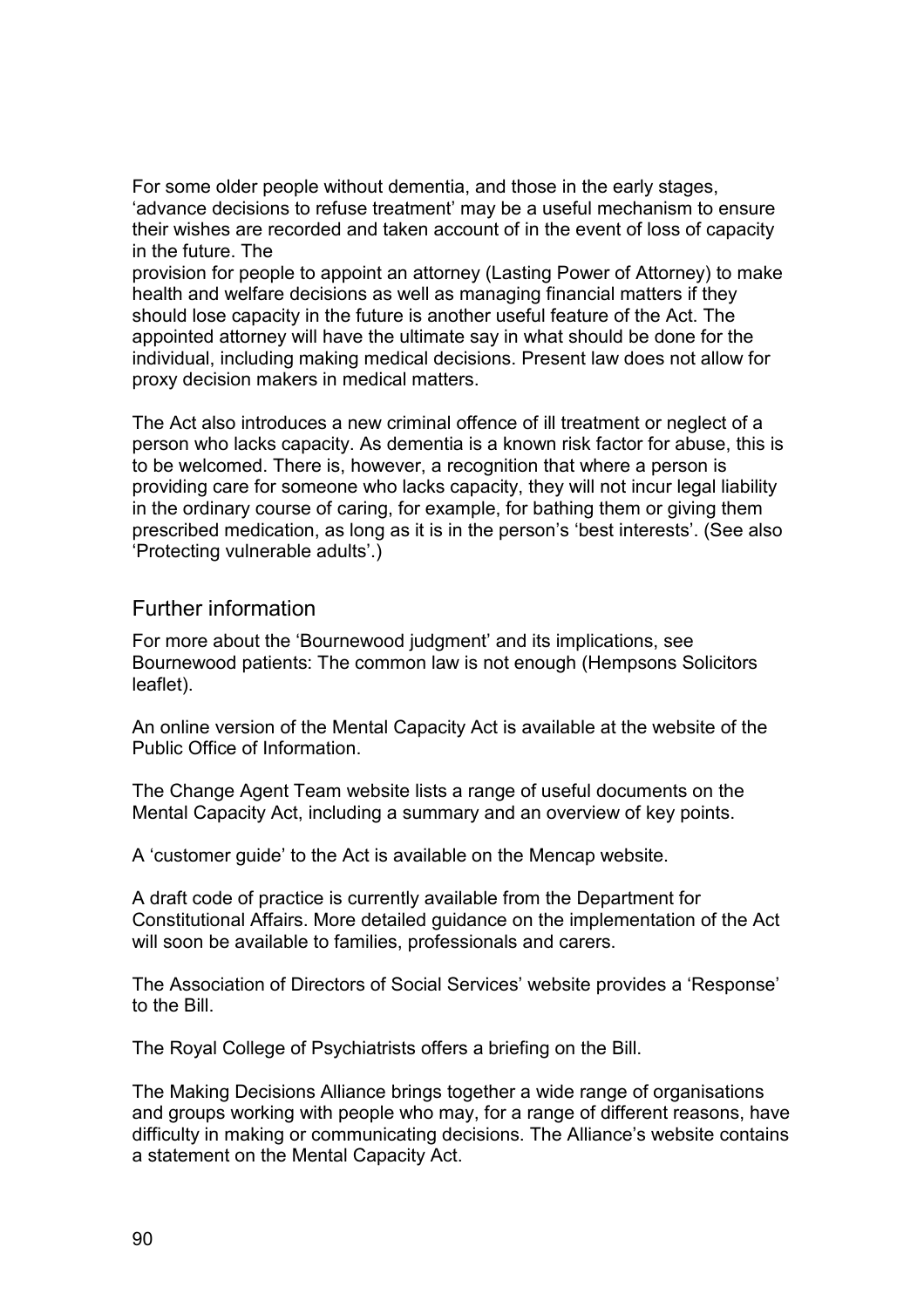# Protecting vulnerable adults

This section focuses on the legal and policy framework for protecting vulnerable adults (see Section 7: Abuse).

### **Summary**

- At present there is no adult protection legislation in the UK although the Department of Health policy document No secrets (DH, 2000)-(56) offers guidance to social services departments to help protect 'vulnerable adults' at risk of abuse by developing multiagency policies and procedures.
- Research identifies physical abuse, psychological abuse and neglect as the most common types of abuse in care homes. The misuse of medication – 'chemical restraint' – is also a recognised feature of institutional abuse.
- The Commission for Social Care Inspection has a role in ensuring abuse does not take place in service settings; abuse issues are also highlighted in the Mental Capacity Act 2005.
- The Protection of Vulnerable Adults scheme was introduced by the Care Standards Act 2000. It aims to ensure that no one is allowed to work in the care sector if they have ever abused, neglected or otherwise harmed vulnerable adults in their care or placed them at risk.
- The Sexual Offences Act 2003 makes it an offence for those engaged in providing care, assistance or services to someone with a learning disability or mental disorder to engage in sexual activity with that person whether or not that person has the capacity to consent, although this does not apply if the sexual relationship pre-dates the relationship of care, which would often be the case with dementia.

## Adult protection policy

At present there is no adult protection legislation in the UK, although the policy document No secrets (DH, 2000)-(57) offers direction and guidance to social services departments to help protect 'vulnerable adults' at risk of abuse. However, this is not, like child protection legislation, in statute.

The aim of No secrets is to ensure that key local agencies – particularly but not solely social services, health authorities and the police – work together to protect vulnerable adults from abuse, by developing local multiagency policies and procedures. The document provides guidance on how strategies for preventing and dealing with the abuse of vulnerable adults should be developed locally. The policy also describes principles around which agencies should develop their work. A key principle is that agencies should support individuals to live independently and make their own choices.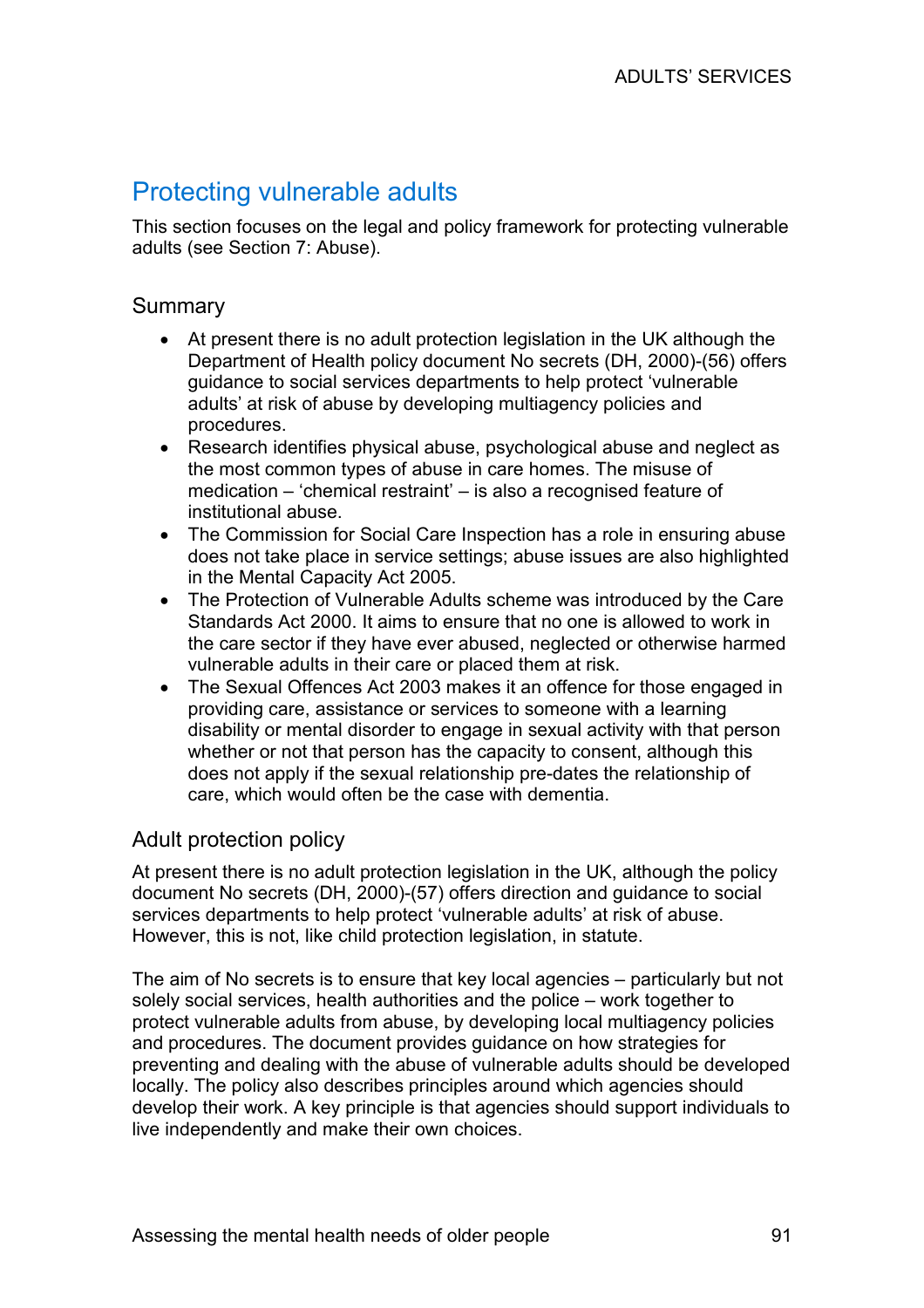Many local authorities now have 'adult protection' policies, and when abuse is of a serious nature, 'case conferences' may be held to decide what needs to be done to ensure the protection of the vulnerable adult. (See, for example, extracts from the Kent and Medway multi-agency adult protection policy in Section 7.)

#### Abuse in service settings

There is no specific data on the extent of abuse or neglect in service settings, although there have been a number of high profile cases of abuses of older people with mental health problems in hospital wards and care homes. Research identifies the most common problems as physical abuse (for example, beatings, restraint); psychological abuse (for example, withdrawal of care or food); and neglect (for example, leaving residents in soiled incontinence pads). The misuse of medication - 'chemical restraint' – is a recognised feature of institutional abuse, and this is being tackled via staff training, improvements in the quality of care, closer monitoring of the prescribing and giving of medication and enhanced rights for users and carers.

The raising of care standards and the role of the Commission for Social Care Inspection in monitoring these standards play a key role in identifying abusive regimes and practices and in reducing the risk of abuse in services (see 'Further information').

The Mental Capacity Act also has a number of powers that relate directly to protecting older people who lack capacity in both domestic and service settings (see above, 'Mental Capacity Act').

#### Protection of Vulnerable Adults scheme

Provision for the Protection of Vulnerable Adults scheme is made in Part 7 of the Care Standards Act 2000. (DH, 2000)-(58) At the heart of the scheme is the Protection of Vulnerable Adults list. The scheme will act like a workforce ban. From 26 July 2004, individuals should be referred to, and included on, the list if they have abused, neglected or otherwise harmed vulnerable adults in their care or placed vulnerable adults in their care at risk of harm. By making statutory checks against the list, providers of care must ensure they do not offer such individuals employment in care positions. Protection of Vulnerable Adults checks are requested as part of disclosures from the Criminal Records Bureau.

The scheme will add significantly to current pre-employment checks – including confirming identity, requesting disclosures and obtaining references – that providers of care should carry out before offering individuals employment in care positions.

From its inception, the scheme applied to registered care homes and registered domiciliary care agencies only. It will be extended to adult placement schemes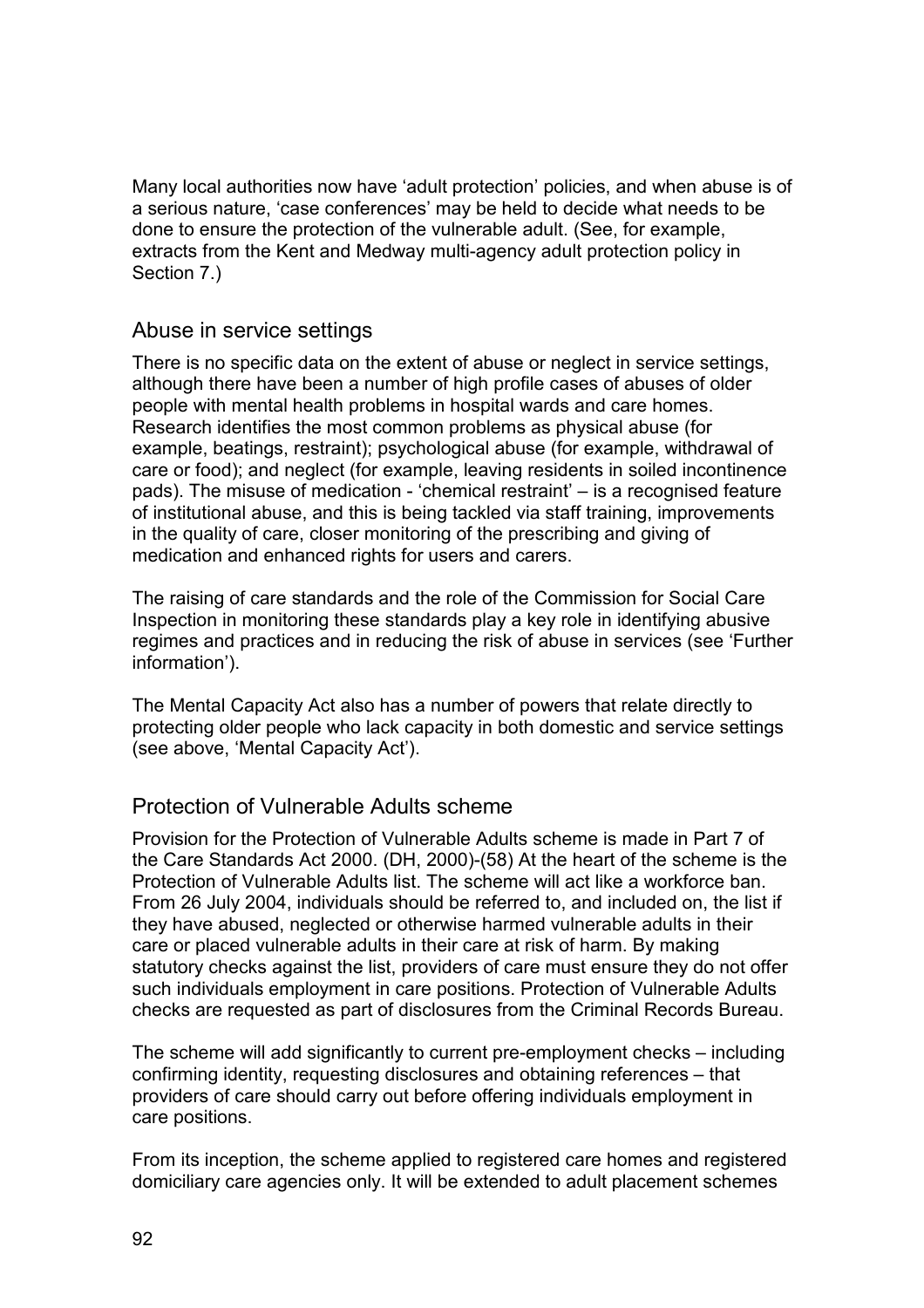shortly, once such schemes come within the regulatory framework of the Care Standards Act 2000. At the present time the scheme does not apply to the NHS and independent healthcare sector.

These regulations will help ensure that older people with mental health problems, particularly those in long-term care, are protected from abuse and harm.

### Sexual Offences Act 2003

The Sexual Offences Act 2003 was passed with the aim of protecting vulnerable adults and children from sexual abuse and exploitation.

A number of the Act's provisions may be relevant to older people with mental health problems, including:

- The introduction of a number of new offences to protect 'at risk' groups such as people with learning disabilities and other groups with reduced capacity such as people with advanced dementia
- Strengthening the Sex Offenders Register to ensure that the location of people who have committed serious sex-related crimes are known to the police
- Addressing the fear of sexual crime
- Strengthening and clarifying the meaning of 'non-consensual' sex and overhauling the law on consent: the Act introduces a test of 'reasonableness' on consent and a list of circumstances in which it can be presumed that consent was very unlikely to have been given, for example, when the victim was asleep.

The sections of the Act covering offences committed against those who, because of a very profound mental disorder, lack the capacity to consent to sexual activity may be relevant to older people with a 'mental disorder' who are service users. The Act specifically recognises that while the vast majority of people working in the care professions act compassionately, it is clear that some unscrupulous individuals have taken advantage of their position to commit a 'breach of a relationship of care' by sexual abuse. It is now an offence for those engaged in providing care, assistance or services to someone with a learning disability or mental disorder to engage in sexual activity with that person whether or not that person has the capacity to consent. However, this does not apply if the sexual relationship pre-dates the relationship of care: for example, where a spouse (or long-term partner) is caring for their partner following the onset of a mental disorder, for example, dementia, and continues to have a consensual sexual relationship with that person.

#### Further information

For more about abuse in service settings, see the section on 'Institutional abuse' in Section 7.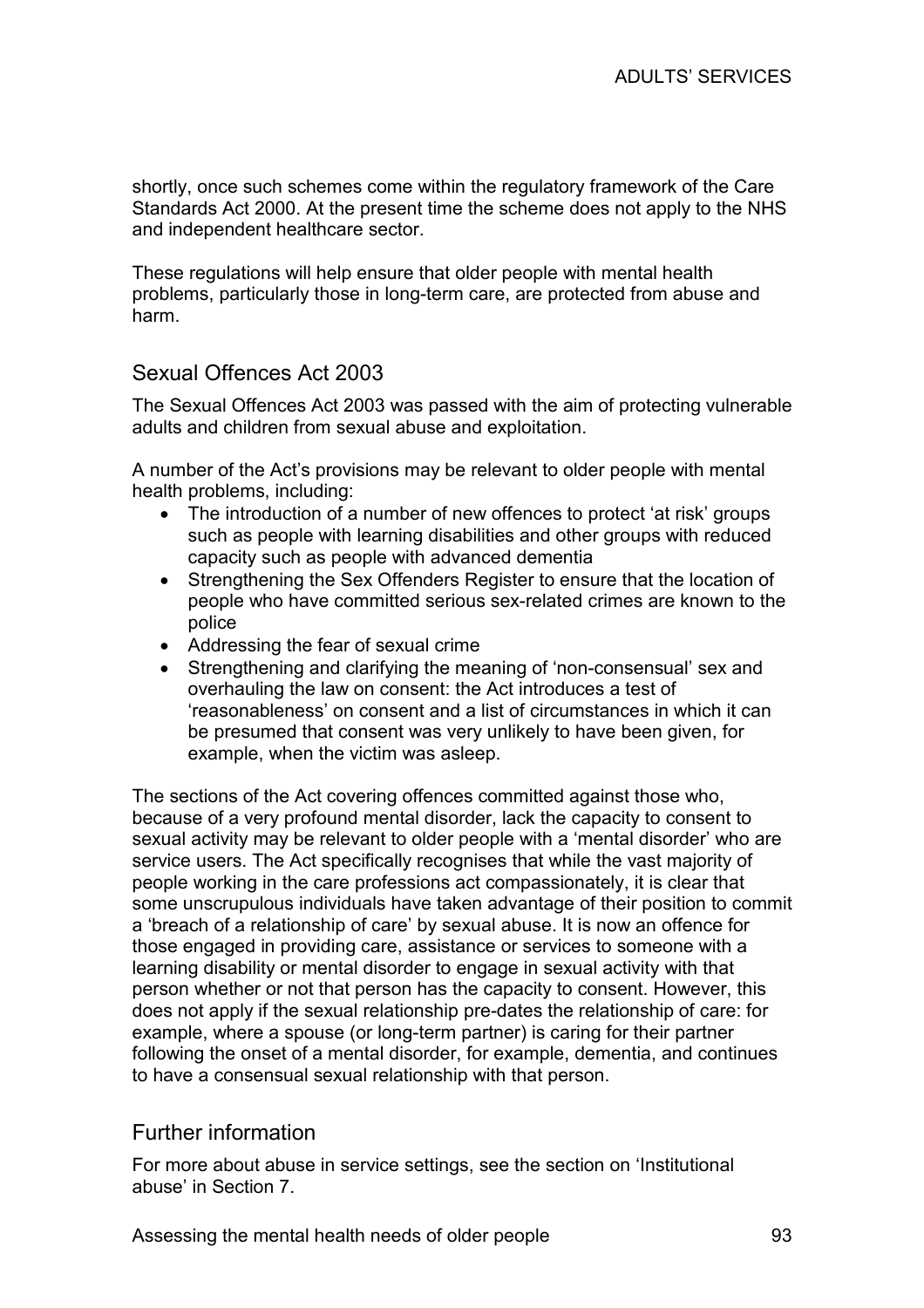The Department of Health publication No secrets offers direction and guidance to social services departments to help protect 'vulnerable adults' at risk of abuse.

The Department of Health also publishes a practical guide to the Protection of Vulnerable Adults scheme, which includes changes to the requirement for Criminal Records Bureau Disclosures.

The Commission for Social Care Inspection is responsible for setting standards and inspecting care homes and care agencies, and any concerns about abuse in care homes or by social care agencies should be reported to them.

An online version of the Sexual Offences Act is available on the Office of Public Sector Information website.

Action for Elder Abuse provides information about the abuse of older people and offers information and support.

# **Advocacy**

A number of separate pieces of recent legislation emphasise a need for advocacy for people with mental disorders and those who lack capacity, with the aim of supporting decision making and the process of informed consent. They include:

- The Mental Capacity Act 2005, which introduces independent mental capacity advocates
- The Mental Health Bill, which proposes the right to independent advocates for people with 'severe and enduring' mental health problems and anyone detained for more than 28 days
- The Disabled Persons Act 1986, which allows the local authority to recognise or appoint an advocate if someone has no relative or friend able to take on that role.

#### Legislation on advocacy

There is currently no systematic framework to ensure that all older people have access to advocates to support decision making and the process of informed consent, whether they have capacity or not. The Mental Health Bill proposes the right to independent advocates for people with 'severe and enduring' mental health problems and anyone detained for more than 28 days (see 'Mental Health Bill'). While this offers some protection to older people with mental ill health, it does not ensure support for all older people who are detained without consent and lack of capacity.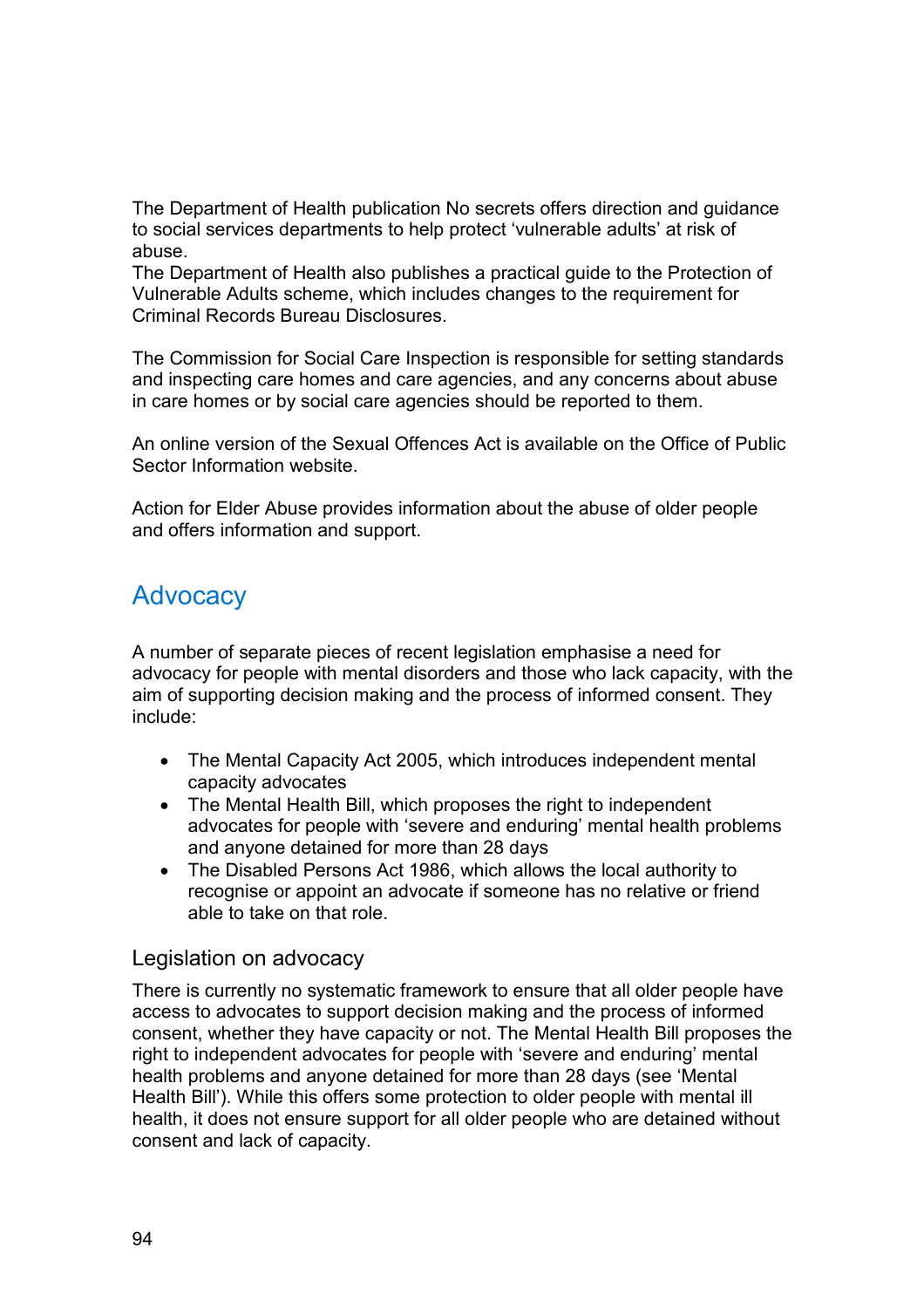The section on the Mental Capacity Act 2005 outlines the role of independent mental capacity advocate, who may be appointed to represent a person who lacks capacity but has no one to speak on their behalf when decisions need to be taken about serious medical treatment and long-term residential care. Sections 2 and 3 of the Disabled Persons (Services, Consultation and Representation) Act 1986 allow the recognition of advocates by the local authority and for the local authority to have the ability to appoint an advocate where the person has no relative or friend able to take on that role. However, these sections are rarely implemented.

In addition, the Health and Social Care Act 2001 provides the Secretary of State with powers to order the provision of independent advocates. However, the role of such advocates is limited to helping people through the NHS complaints procedure. They will not, for example, support people when making healthcare decisions.

See also the section on 'Involving advocates' in Section 3.

# Care standards

#### **Summary**

- Several studies (Audit Commission, 2002)-(59) show that over 50 per cent of care home residents have dementia; up to 40 per cent may have depression.
- Raising standards in care homes and in services more widely has been a key policy concern for some years.
- In 2000 the Care Standards Act 2000 set up the Commission for Social Care Inspection that established a new system of national minimum standards for all residential and nursing homes and domiciliary services. Its primary function is to promote improvements in social care.
- It established a General Social Care Council to regulate the quality and standards of staff working in social care.

#### Introduction

Services for older people, particularly long-term care, are increasingly focused on offering support to some of the oldest, frailest and most dependent people in UK society. In April 2003 there were 460,000 older people living in a total of 23,000 care homes in the UK. Several studies show that over 50 per cent per cent of care home residents have dementia; up to 40 per cent per cent may have depression.

Although it is not known how many older people with mental health problems use domiciliary health and social care services such as home care or community nursing, it is very likely that a significant number are at risk of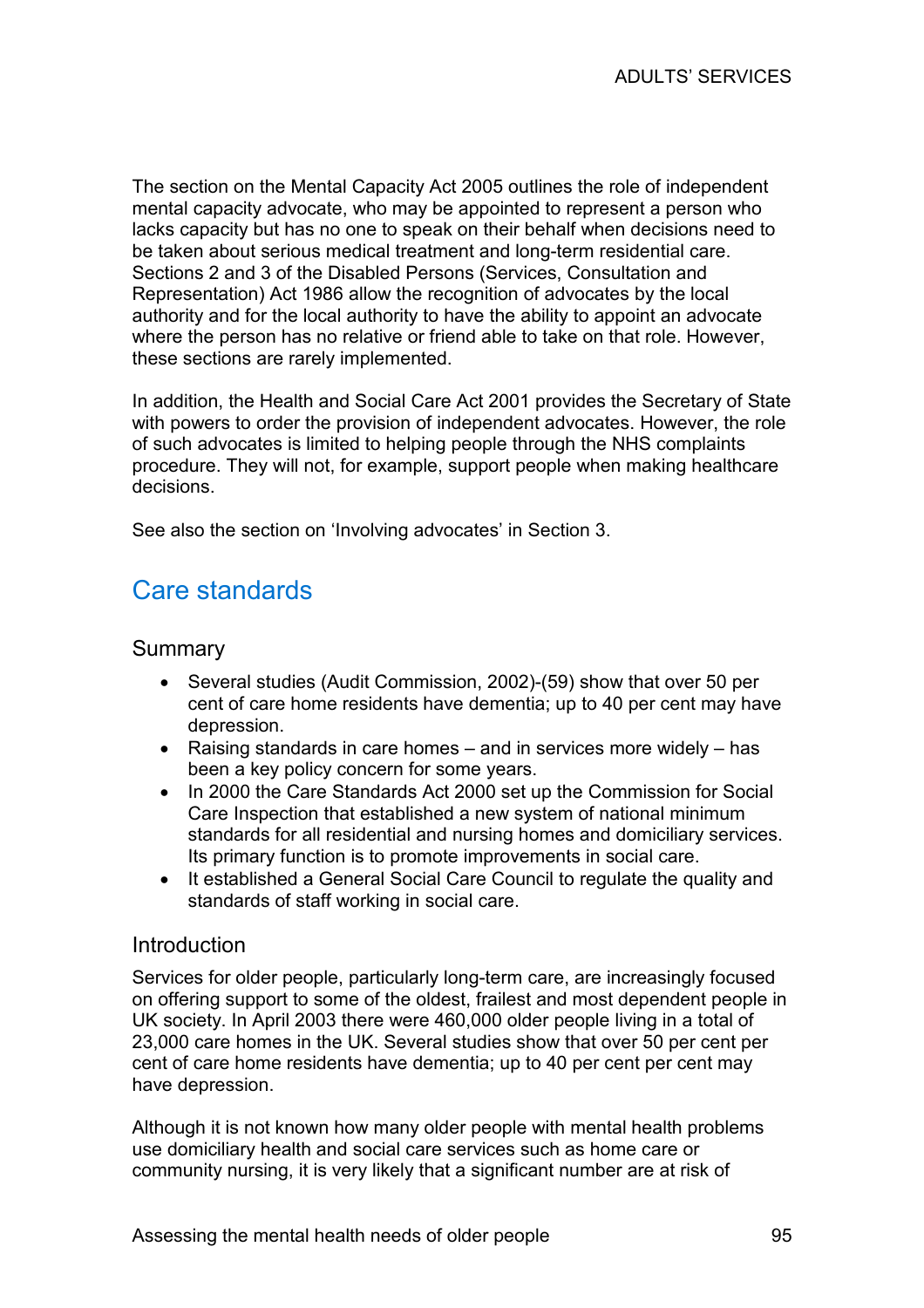developing dementia or depression, particularly if they are aged over 80. Care standards have a role in ensuring that care homes: promote the mental health of residents, provide appropriate care and treatment for residents with mental health problems, and access primary and secondary care health services regularly.

#### Care standards legislation

In the UK the quality of care for vulnerable adults, particularly in care homes, has been a key area of policy concern for some years.

The government has put a great deal of emphasis on improving standards, focusing particularly on:

- Standards of care in residential and nursing homes and other personal care services
- Standards of NHS care
- Standards of care from health and social care professionals.

The Care Standards Act 2000 came into effect in April 2002, replacing the Residential Homes Act 1984 and the Residential Homes Amendment Act 1991. The Act set up a new system of national minimum standards for services such as private and voluntary sector residential and nursing homes and, for the first time, extended the registration requirement to local authority care homes (commonly known as 'Part III accommodation'). The Act also covers regulation of personal domiciliary services, for example, helping someone wash or dress, and includes nursing agencies.

To achieve its aims, the Act set up the Commission for Social Care Inspection whose primary aim is to promote improvements in care via its triple functions of inspection, regulation and review of all social care services. It provides a comprehensive overview of social care in England and works at a local level, at a national level, and across all sectors.

The Commission for Social Care Inspection publishes regular reviews of social care provision structured around types of care and user groups. Of particular interest are inspection reports and publications reviewing national developments (see 'Further information').

The Act also established the General Social Care Council to regulate the quality and standards of staff working in social care. The General Social Care Council is the regulatory body for the social care workforce in England.

Although the General Social Care Council regulates independent sector hospital and clinics, it does not cover NHS provision. This is the responsibility of the Healthcare Commission, set up under the Health and Social Care (Community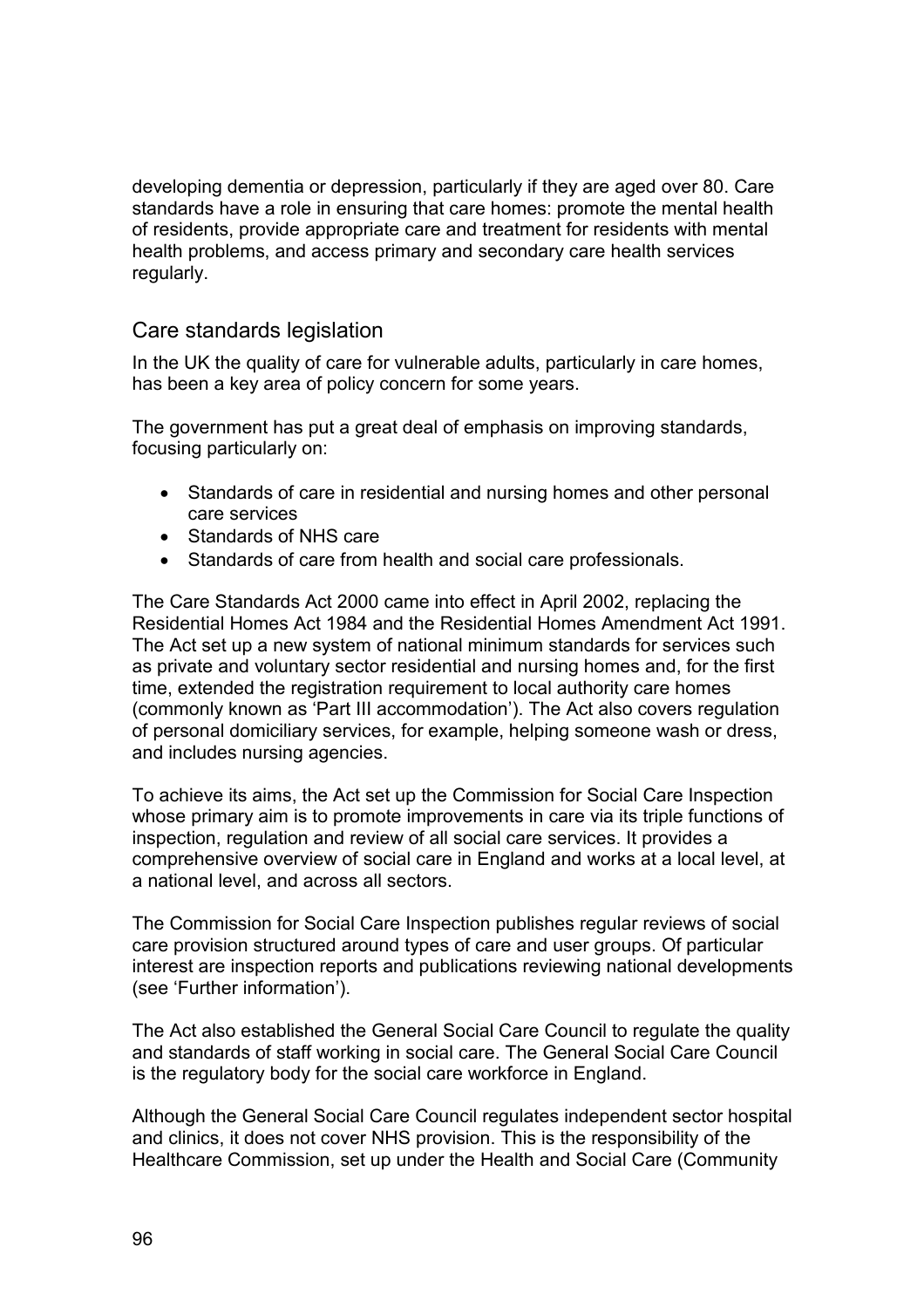Health and Standards) Act 2003. The commission's aim is to improve the quality of health and healthcare.

#### Further information

The Commission for Social Care Inspection publishes reviewing [OK or 'reviews of'] national developments.

The General Social Care Council website includes information about care standards and training.

The Department of Health website provides PDF documents of national minimum standards for care homes and national minimum standards for domiciliary care.

Useful background information is provided by the Royal Commission's report on long-term care, With respect to old age (Royal Commission on Long-Term Care, 1999)-(60).

# Policy about carers

#### **Summary**

- There are approximately six million family carers in the UK. Most support an older spouse or parent.
- Recent legislation has placed considerable emphasis on assessing the needs of, and providing support to, carers – particularly those looking after a relative with dementia. Specifically: > the Carers and Disabled Children Act 2000 gives local authorities discretion to meet carers needs with any service that will genuinely help them to continue to care and maintain their wellbeing. It also empowers local authorities to make direct payments to carers
- The Carers (Equal Opportunities) Act 2004 extends carers' rights to receive an assessment, access social care services and direct payments, and obtain support from health services if the carer's ability 'to provide care might be enhanced by such services'.

#### Introduction

There are approximately six million family carers in the UK. Most support an older spouse or parent. A quarter are older people themselves, primarily spouses. Since the NHS and Community Care Act 1990, the contribution that carers make to supporting elderly and disabled people in the community has been increasingly recognised and responded to. Even in policies that do not directly address the needs of carers, their role is identified as important. For example, the NSF for older people states that: 'carers needs should be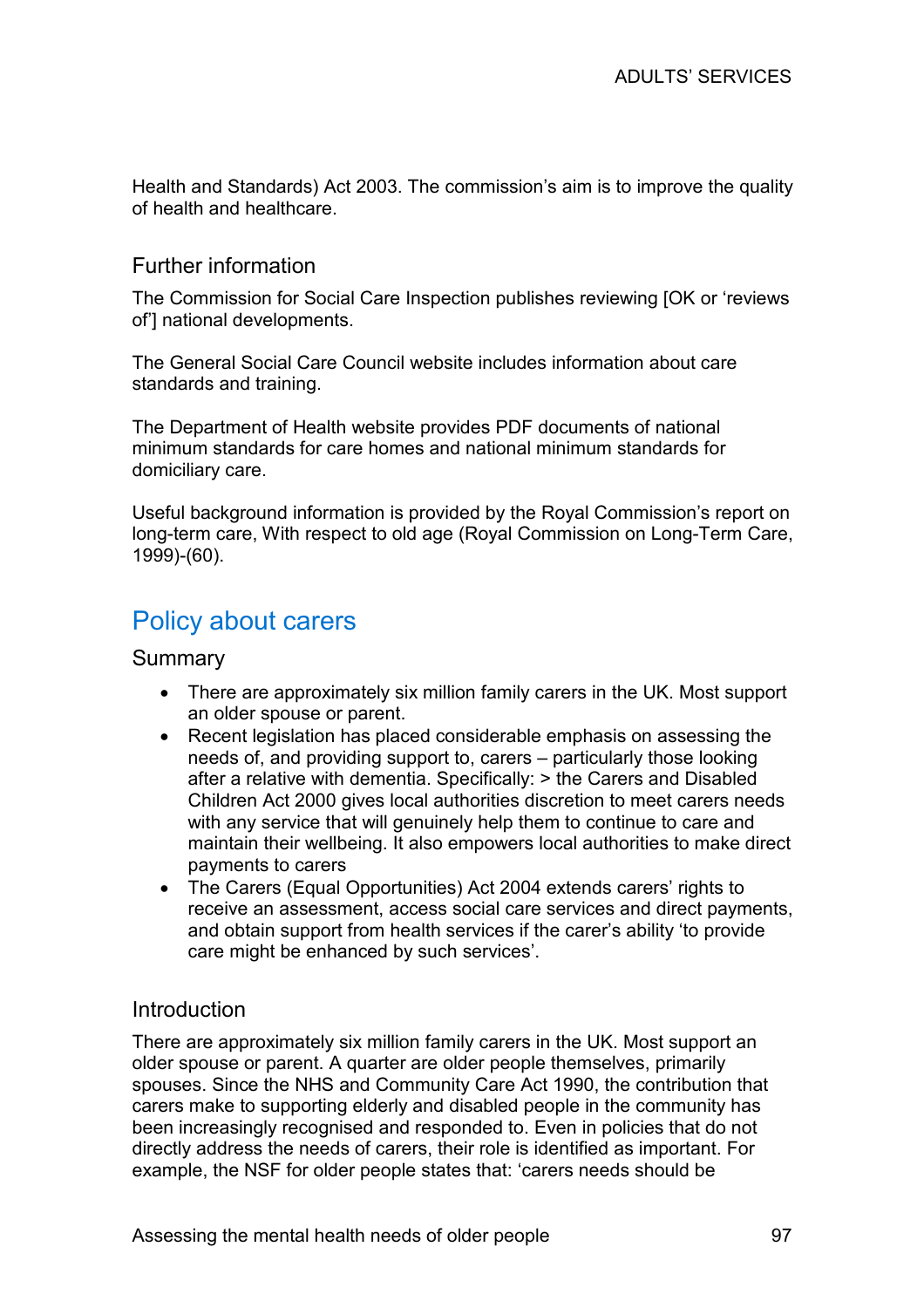considered as an integral part of the way in which services are provided for older people'(DH, 2002)-(61).

There is particular recognition of the needs of the significant number of carers of people with dementia; it has been estimated that 75 per cent of all those people with moderate to severe dementia living in the community have a family carer. Caring for a person with dementia is widely evidenced as highly physically and emotionally stressful, and for some it results in the development of mental ill health, particularly depression.

In addition to enhancement of the local authority's duty to assess the needs of carers (see Section 5), recent legislation enshrines the rights of carers to access services. The Carers and Disabled Children Act 2000 has given the local authority discretion to meet carers' needs with any service that will genuinely help them continue to care and maintain their health and wellbeing. This gives much greater scope to be flexible and innovative in the way that support is provided to carers. The Act also empowers local authorities to make direct payments to carers to meet their own needs and to provide voucher schemes for short-term breaks to allow carers the flexibility to manage their own package of support.

## Carers (Equal Opportunities) Act 2004

The Carers (Equal Opportunities) Act 2004 builds on existing rights. In summary these are:

- The right to an assessment carers who provide regular and substantial care are entitled to a carer's assessment, which will look at their needs as a carer.
- The right to services carers can also receive services in their own right under the Carers and Disabled Children Act 2000.
- The right to intermediate care carers can receive free intermediate care services, and equipment up to the value of £1,000, for up to eight weeks following the discharge of a patient.
- The right to request direct payments, cash payments in lieu of social care and vouchers in lieu of break services.

The Act aims to extend carers' rights by:

- Giving carers new rights to information Section 1 of the Act places a duty on local authorities to inform carers of their right to a carer's assessment when that authority is assessing the needs of a disabled adult.
- Ensuring that work, life-long learning and leisure are considered when a carer is assessed – Section 2 of the Act will mean that when a carer's assessment is being completed, it must take into account whether the carer works or wishes to work, any courses the carer is taking or wishes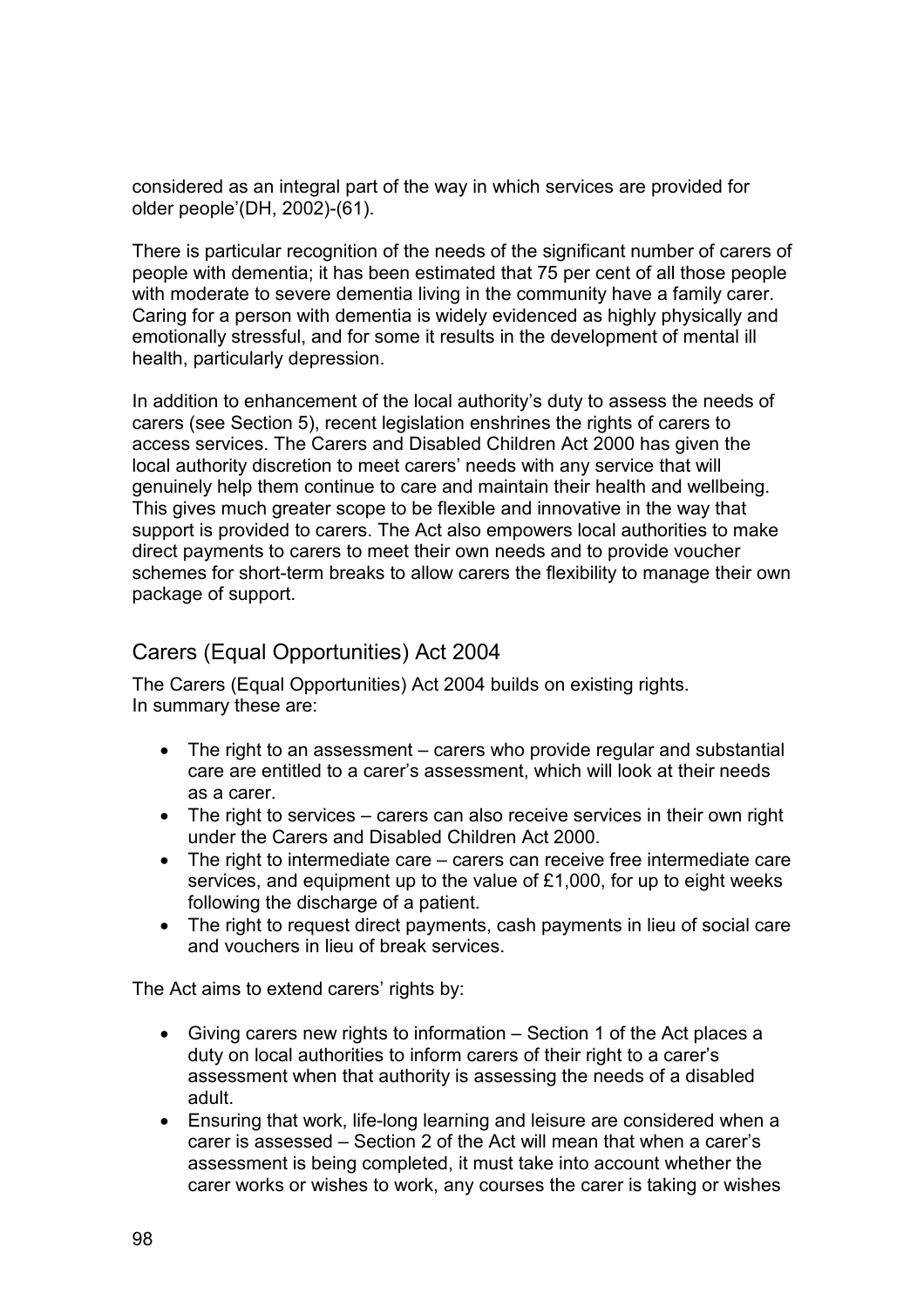to take, and any other leisure activities the carer undertakes or wishes to undertake.

• Giving local authorities new powers to enlist the help of housing, health, education and other local authorities in providing support to carers. Section 3 states that if a local authority requests another authority to plan services, that authority must give that request 'due consideration'. Of particular relevance to carers of older people with mental health problems is the potential for the local authority to request services to be provided by the local PCT or health trust if the carer's ability 'to provide care might be enhanced by such services'.

#### Further information

Carers UK provides clear and accessible information on legislation relating to carers and their rights, and services for carers.

The Department of Health booklet Who cares? Information and support for carers of people with dementia is also available online.

For information and advice for carers of people with dementia, see the Alzheimer's Society website.

The government has published on the Carers (Equal Opportunities) Act 2004.

Carers UK also provides an outline of the implications of the Act for the NHS.

# Equal opportunities

**Summary** 

- The Race Relations Act 1976 makes it unlawful to discriminate on grounds of 'race', colour, nationality (including citizenship), and national or ethnic origin. The Act covers employment, education, training, housing and the provision of goods, facilities and services.
- The Race Relations (Amendment) Act 2000 places a 'general duty' on all public authorities to promote 'race' equality, for instance by consulting with minority ethnic communities and considering and monitoring the impact of policies.
- The 2003 (Amendment) Regulations to the Race Relations Act 1976 strengthen the Act by, for example, amending the definition of indirect discrimination and changing the way in which the burden of proof applies.
- The Disability Discrimination Act 1999 makes it unlawful to discriminate against a disabled person. The Act principally covers employment, services, the use and management or premises.
- The Disability Discrimination Act 2005 strengthens the Act by, for example, obliging public authorities to promote equal opportunities,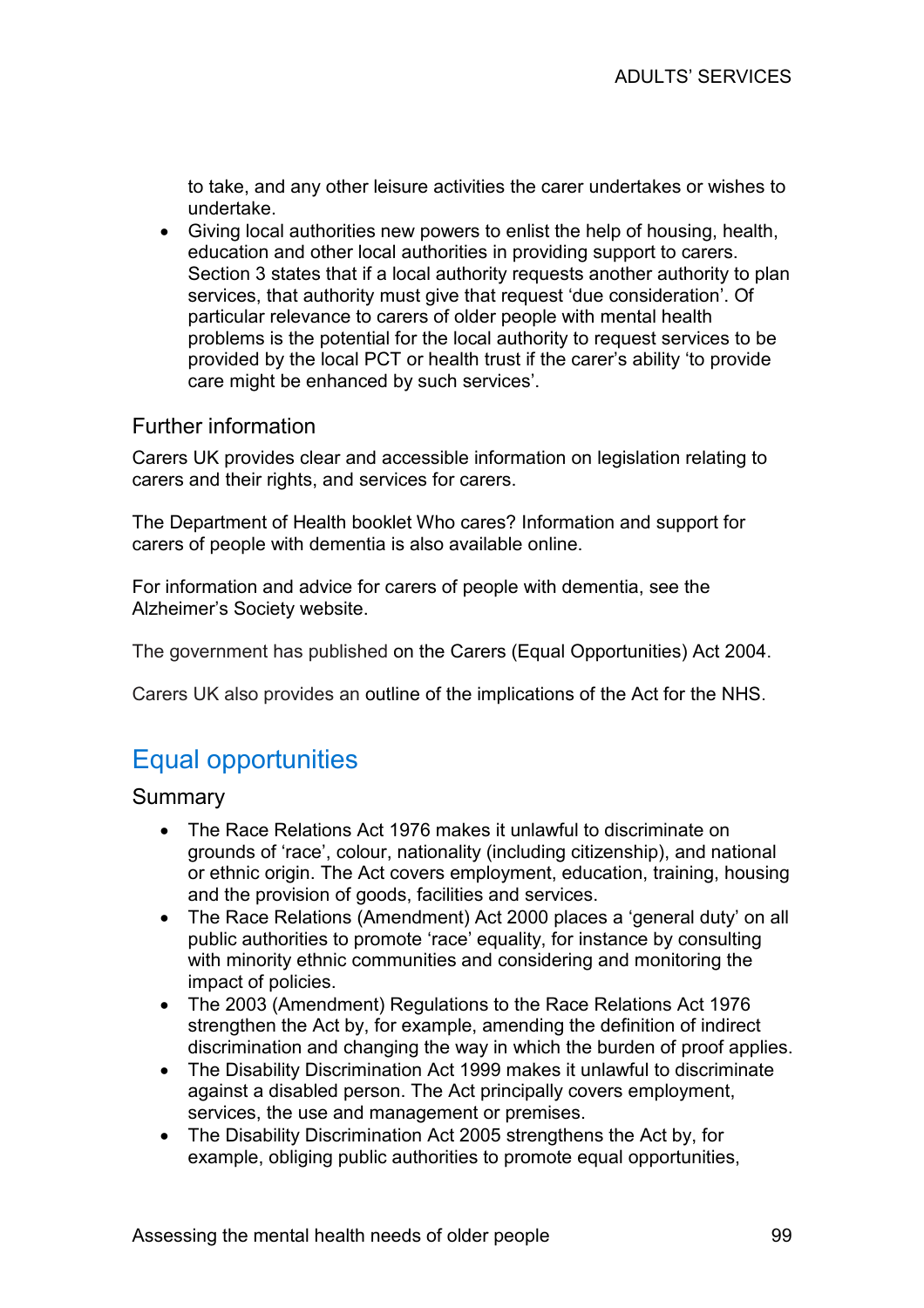extending requirements for accessible public transport, and bringing more people under the remit of the Act.

• There is no longer a requirement that a mental health problem be 'clinically recognised'.

#### Race relations

Every UK citizen has the right not to be discriminated against on racial grounds. The government wants the public sector to set the pace in the drive for equal opportunities – to lead by example.

The Race Relations Act 1976 makes it unlawful to treat a person less favourably than others on grounds of 'race', colour, nationality (including citizenship), and national or ethnic origin. In practice, most racial discrimination in Britain [or UK?] is against people from minority ethnic groups, but people of every background, 'race', colour and nationality are protected by the law. The Act provides protection from 'race' discrimination in the fields of employment, education, training, housing and the provision of goods, facilities and services.

Following the Inquiry into the murder of Stephen Lawrence, the government passed the Race Relations (Amendment) Act 2000. This legislation places a 'general duty' on all public authorities to promote 'race' equality and to make this aim explicit in their policies, practices and procedures. Public authorities – including social services departments, health agencies and housing departments – are expected to ensure that they promote racial equality in everything they do. They will need, for example, to ensure that they:

- Consult minority ethnic representatives when making significant changes to service provision in their area
- Take account of the potential impact of policies on minority ethnic groups
- Monitor the impact of policies and services on minorities and take remedial action when necessary to address any unexpected or unwarranted disparities
- Monitor their workforce and employment practices to ensure that their procedures and practices are fair and promote equality.

The 2003 (Amendment) Regulations to the Race Relations Act 1976 implemented the European Council Article 13 'Race Directive'. The regulations enhance the Race Relations Act by, for example, amending the definition of indirect discrimination and changing the way in which the burden of proof applies. There are also a number of exceptions from the legislation. (See 'Further information'.)

## **Disability**

The Disability Discrimination Act 1999 makes it unlawful to discriminate against a disabled person in relation to employment, the provision of goods, facilities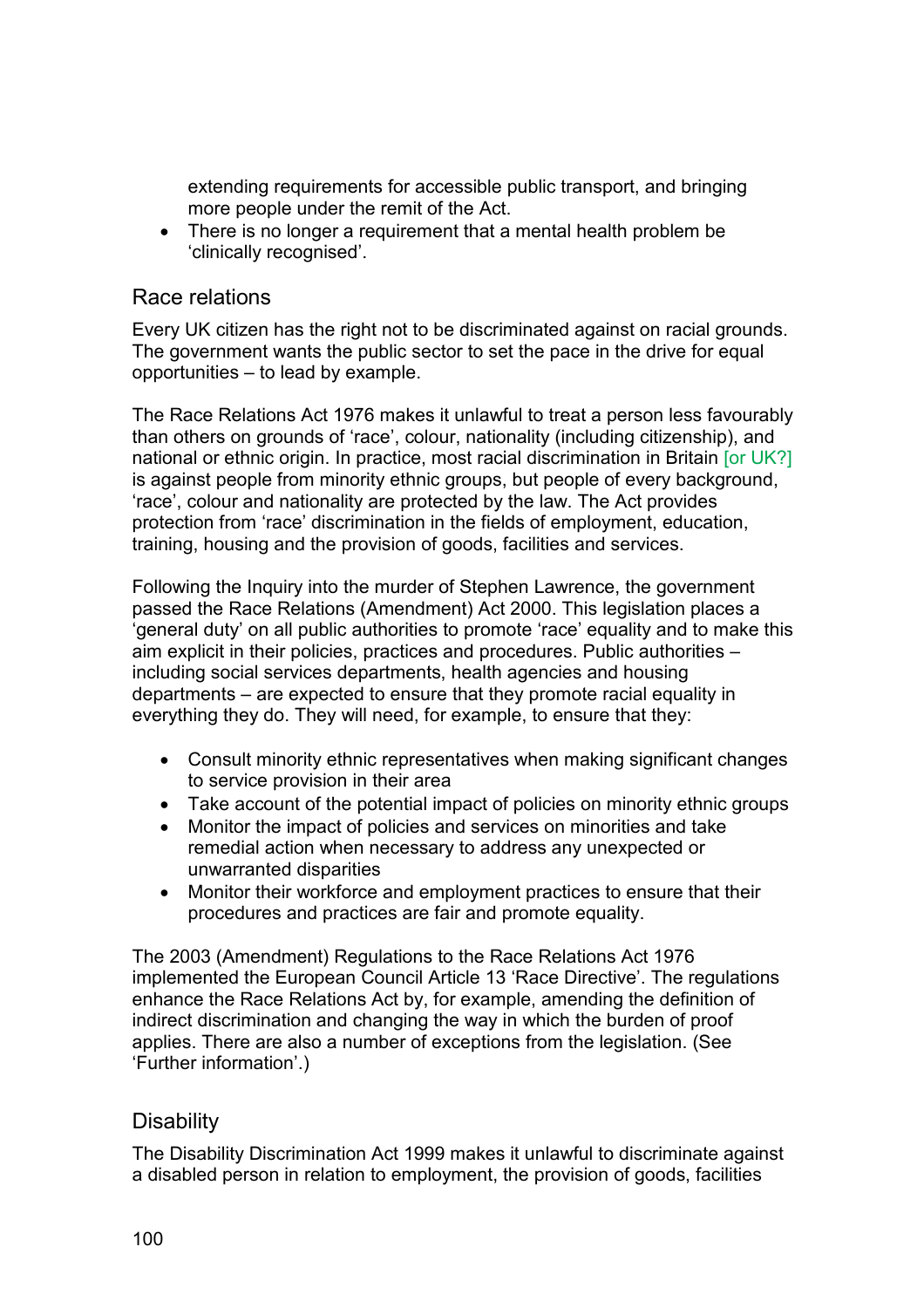and services, and the use and management of premises. It also contains some provisions relating to education.

The Disability Discrimination Act 2005 amends the 1999 Act and further extends rights and opportunities for disabled people. Key provisions include:

- A new duty on public authorities to have due regard for the need to eliminate harassment of and unlawful discrimination against disabled people, to promote positive attitudes towards disabled people, to encourage participation by disabled people in public life, and to promote equality of opportunity between disabled people and other people
- Extending the requirement for rail vehicles and other types of public transport to be made accessible to disabled people, including wheelchair users
- Extending duties for landlords and others who manage rented premises to make 'reasonable adjustments' to accommodate disabled occupants
- Bringing more people with HIV, cancer, multiple sclerosis and mental illness under the remit of the Act – there is no longer a requirement that a mental health problem be 'clinically recognised'
- Amending the Blue Badge Parking Scheme for disabled people to bring them in line with arrangements in other European states.

#### Further information

For more details of race relations legislation see the Home Office website and the website of the Commission for Racial Equality.

For more about disability discrimination legislation, see the Department for Work and Pensions Disability website and the site of the Disability Rights Commission.

# Further information Books and reports

Audit Commission (2000) Forget-me-not: Mental health services for older people, London: Audit Commission.

Easterbrook, L. (2003) Moving on from community care: The treatment, care and support of older people in England, London: Age Concern.

Jones, R.M. (2004) Mental Health Act manual (9<sup>th</sup> edn), London: Sweet & Maxwell.

Lingard, J. and Milne, A. (2004) Integrating older people's mental health services: Community mental health teams for older people, London: Department of Health.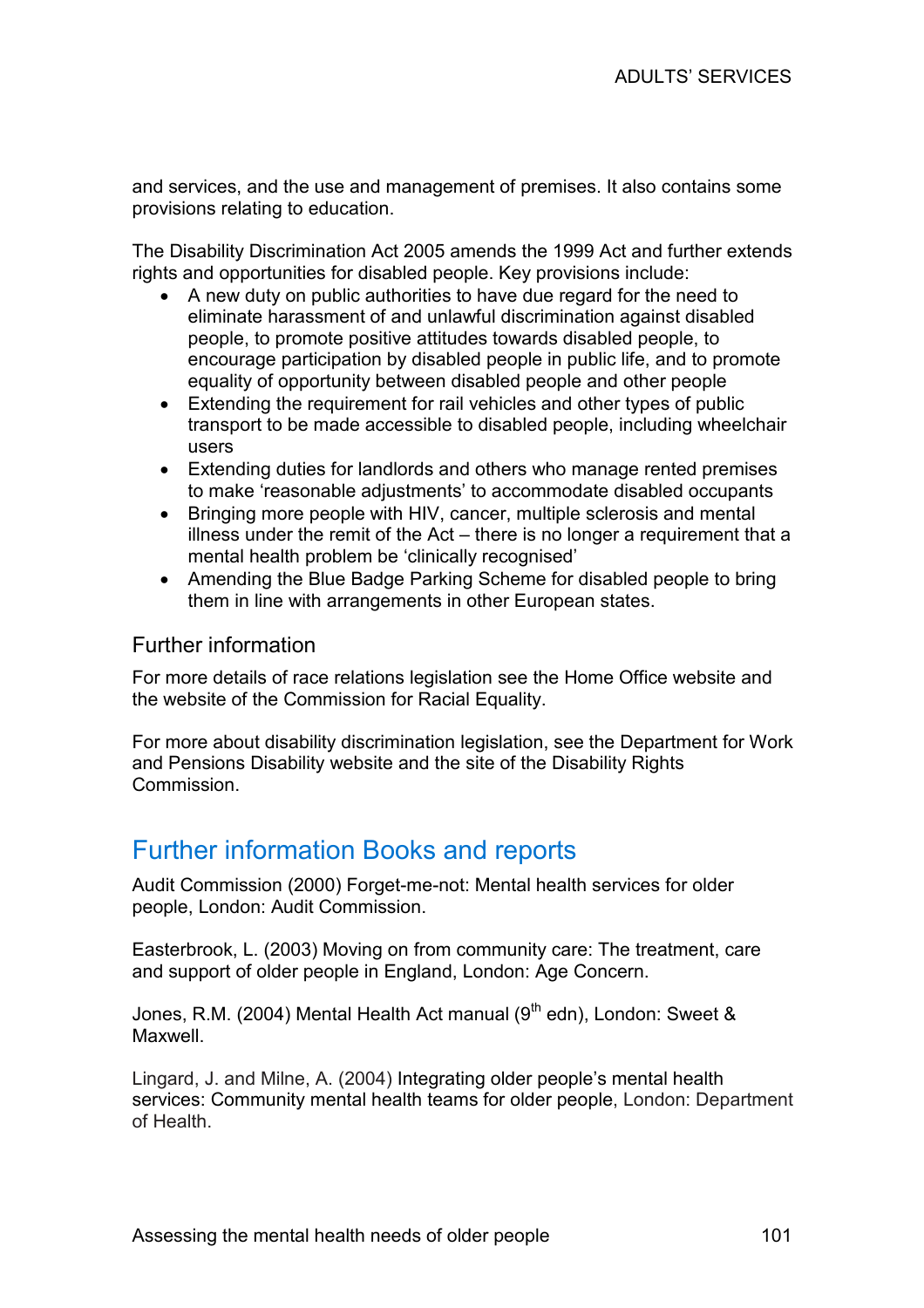Mental Health Act Commission (2003) Tenth biennial report 2001-2003: Placed among strangers – twenty years of the Mental Health Act 1983 and future prospects for psychiatric compulsion, London: The Stationery Office.

Moriarty, J. and Webb, S. (2000) Part of their lives: Community care for older people with dementia, Bristol: The Policy Press.

#### **Websites**

Alzheimer's Society: information about dementia, treatments and services Institute of Mental Health Act Practitioners: specialist website on the law run by a lawyer for information on law and policy issues

Mind: information on law and policy issues and campaigns (not specialists in older people)

The Mental Health Foundation: excellent, accessible information on services, policy and the law

Department of Health: for general information on policy, government reports and reviews of the impact of policy

For general information on a wide range of policies and services of relevance to older people, see the websites of Help the Aged and Age Concern

### Mental Health Act (1983) England and Wales: Key sections and grounds for detention

Major sections of the Mental Health Act (1983)

| Secti<br>on                 | Section 1 of the Act outlines its remit thus: 'the reception, care and<br>treatment of mentally disordered patients, the management of their<br>property and other related matters'. It also defines 'mental disorder' as:<br>'mental illness, arrested or incomplete development of mind,<br>psychopathic disorder and any other disorder or disability of mind'.<br>Most sections are applied for by an approved social worker or the<br>patient's nearest relative and are recommended by two doctors; only<br>one doctor is needed for Section 4. |
|-----------------------------|-------------------------------------------------------------------------------------------------------------------------------------------------------------------------------------------------------------------------------------------------------------------------------------------------------------------------------------------------------------------------------------------------------------------------------------------------------------------------------------------------------------------------------------------------------|
| Secti<br><sub>on</sub><br>2 | Allows compulsory admission and detention for up to 28 days for<br>assessment and necessary treatment. Grounds are: the patient must<br>be suffering from mental disorder of 'a nature or degree, which<br>warrants the detention of the patient in a hospital for assessment'. In<br>addition the patient may need to be detained to protect him/herself or<br>others.                                                                                                                                                                               |
| Secti<br>on                 | Allows compulsory detention for up to six months for treatment.<br>Grounds                                                                                                                                                                                                                                                                                                                                                                                                                                                                            |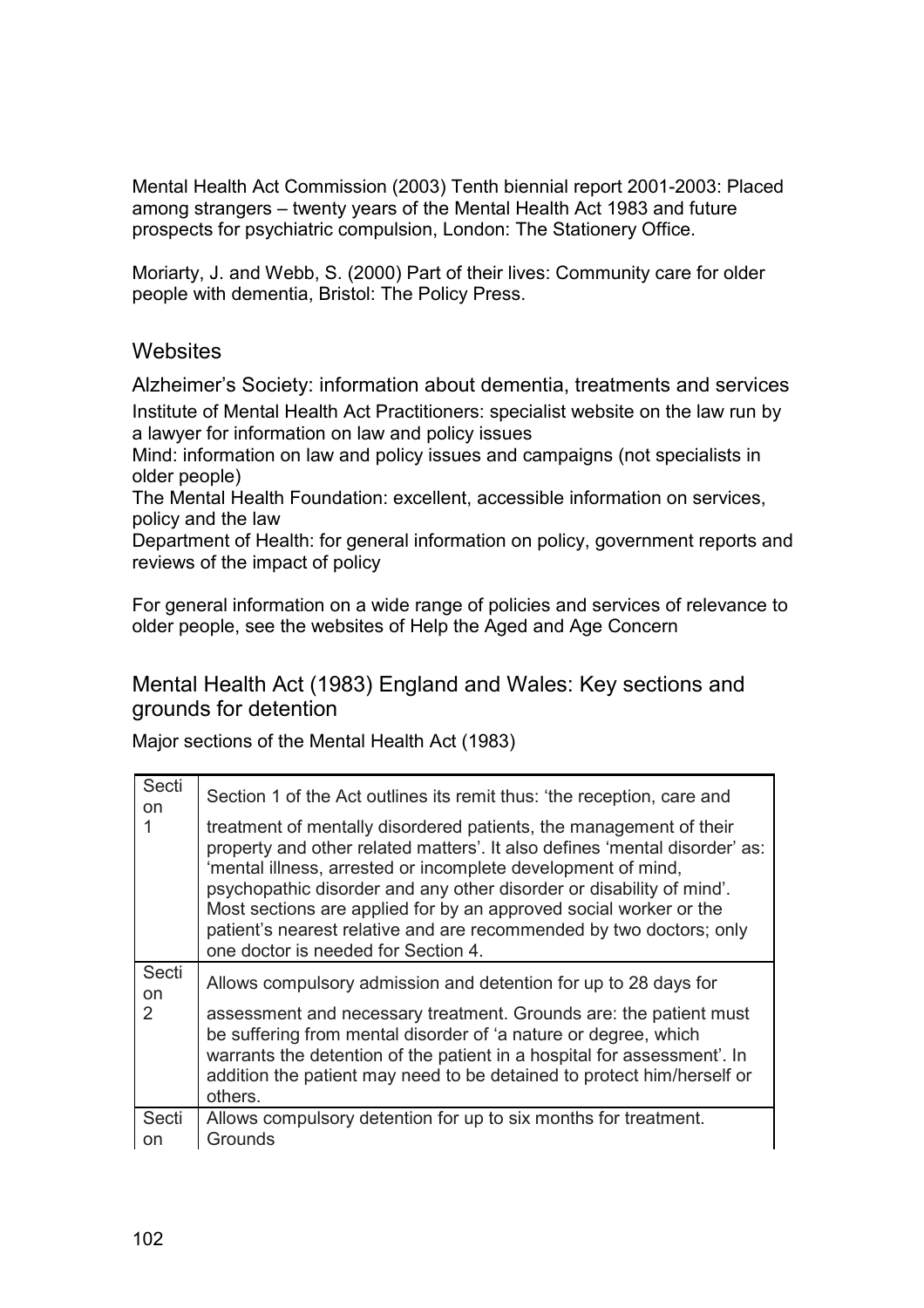| 3                        | are: to ensure that a severely mentally disordered person receives<br>treatment in a hospital setting; such treatment is likely to alleviate or<br>prevent a deterioration of the condition; it is necessary for the health<br>and safety of the patient or for the protection of other people.                                                                                                                    |
|--------------------------|--------------------------------------------------------------------------------------------------------------------------------------------------------------------------------------------------------------------------------------------------------------------------------------------------------------------------------------------------------------------------------------------------------------------|
| Secti<br>on              | Allows emergency admission for up to 72 hours for assessment. It has                                                                                                                                                                                                                                                                                                                                               |
| $\overline{4}$           | similar grounds to those pertaining to Section 2 although it only<br>requires one medical recommendation. It is not a short-cut to Section 2<br>and is only for use in urgent situations where any delay in seeking a<br>second medical recommendation could be harmful to the patient or<br>others.                                                                                                               |
| Secti<br>on <sub>5</sub> | Gives a doctor (under Section 5.2) or a nurse (under Section 5.4)<br>'holding power' to prevent a client from discharging themselves from<br>hospital if either think it is not in the client's best interests to leave                                                                                                                                                                                            |
| Secti<br>on              | Guardianship: a local authority or private individual can become the<br>guardian                                                                                                                                                                                                                                                                                                                                   |
| $7 - 10$                 | to a person who needs protection from themselves or others due to<br>mental incapacity. The guardian has the power to require the patient to<br>live in a specified place or to attend for medical treatment, occupation<br>or training.                                                                                                                                                                           |
| Secti<br>on              | This section requires health and local authorities to arrange a package<br><b>of</b>                                                                                                                                                                                                                                                                                                                               |
| 117                      | 'aftercare' for patients on a Section 3. The purpose of aftercare is to<br>enable patients to return home and to minimise the chances of their<br>needing any future inpatient care.                                                                                                                                                                                                                               |
| Secti<br>on<br>135       | Enables an approved social worker to obtain a magistrate's warrant<br>granting<br>permission to enter a person's home if it is felt that the person is a risk<br>or danger to themselves or others due to a mental disorder. Once<br>entry is made, the order allows compulsory detention for a period no<br>longer than 72 hours at a place of safety (hospital or police station) for<br>psychiatric assessment. |
| Secti<br>on<br>136       | Allows a police officer to remove someone who appears to have a<br>mental disorder and is a risk to themselves or others from a public<br>place to a place of safety for a psychiatric assessment. Detention must<br>not exceed 72 hours.                                                                                                                                                                          |

# Types and indicators of abuse

The following is based on a list developed by the multi-agency adult protection policy for Kent and Medway.

## Physical abuse: types

- Hitting, slapping, scratching
- Pushing or rough handling

Assessing the mental health needs of older people 103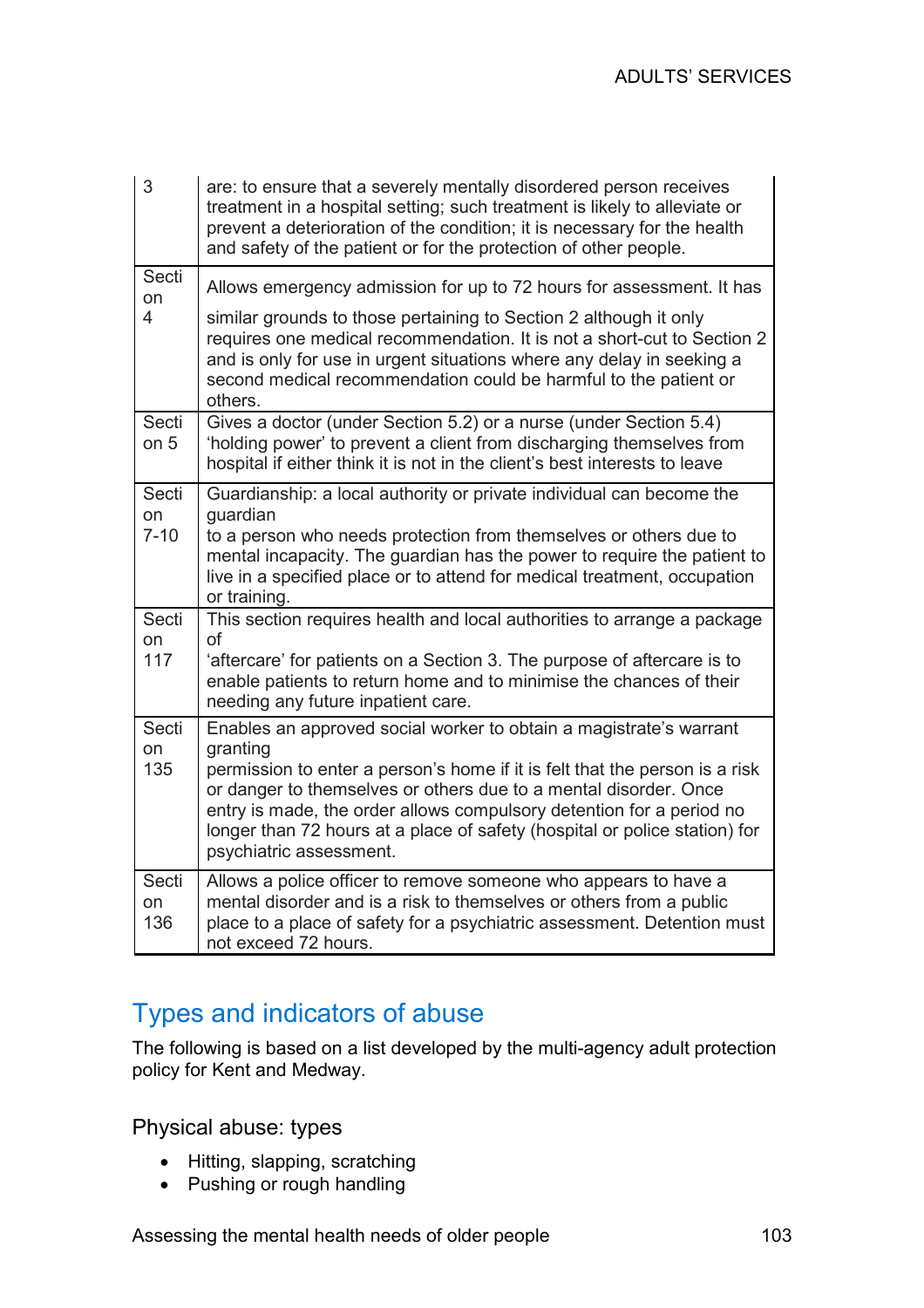- Assault and battery
- Restraining without justifiable reason
- Misuse of medication
- Inappropriate sanctions including deprivation of food, clothing, warmth and health care needs

#### Physical abuse: indicators

- A history of unexplained falls or minor injuries especially at different stages of healing
- Unexplained bruising in well-protected areas of body, for example, on the inside of thighs or upper arms etc
- Unexplained bruising or injuries of any sort
- Burn marks of unusual type, for example, burns caused by cigarettes and rope burns etc
- A history of frequent changes of GPs or reluctance in the family, carer or friend towards a GP consultation
- Accumulation of medicine that has been prescribed for a client but not administered
- Malnutrition, ulcers, bed sores and being left in wet clothing

### Sexual abuse: types

- Sexual activity that an adult client cannot or has not consented to or has been pressured into
- Sexual activity that takes place when the adult client is unaware of the consequences or the risks involved
- Rape or attempted rape
- Sexual assault and harassment
- Non contact abuse for example, voyeurism, pornography

### Sexual abuse: indicators

- Unexplained changes in the demeanour and behaviour of the vulnerable adult
- Tendency to withdraw and spend time in isolation
- Expression of explicit sexual behaviour and/or language by the vulnerable adult that is out of character
- Irregular and disturbed sleep pattern
- Bruising or bleeding in the rectal or genital areas
- Torn or stained underclothing especially with blood or semen
- Sexually transmitted disease or pregnancy where the individual cannot give consent to sexual acts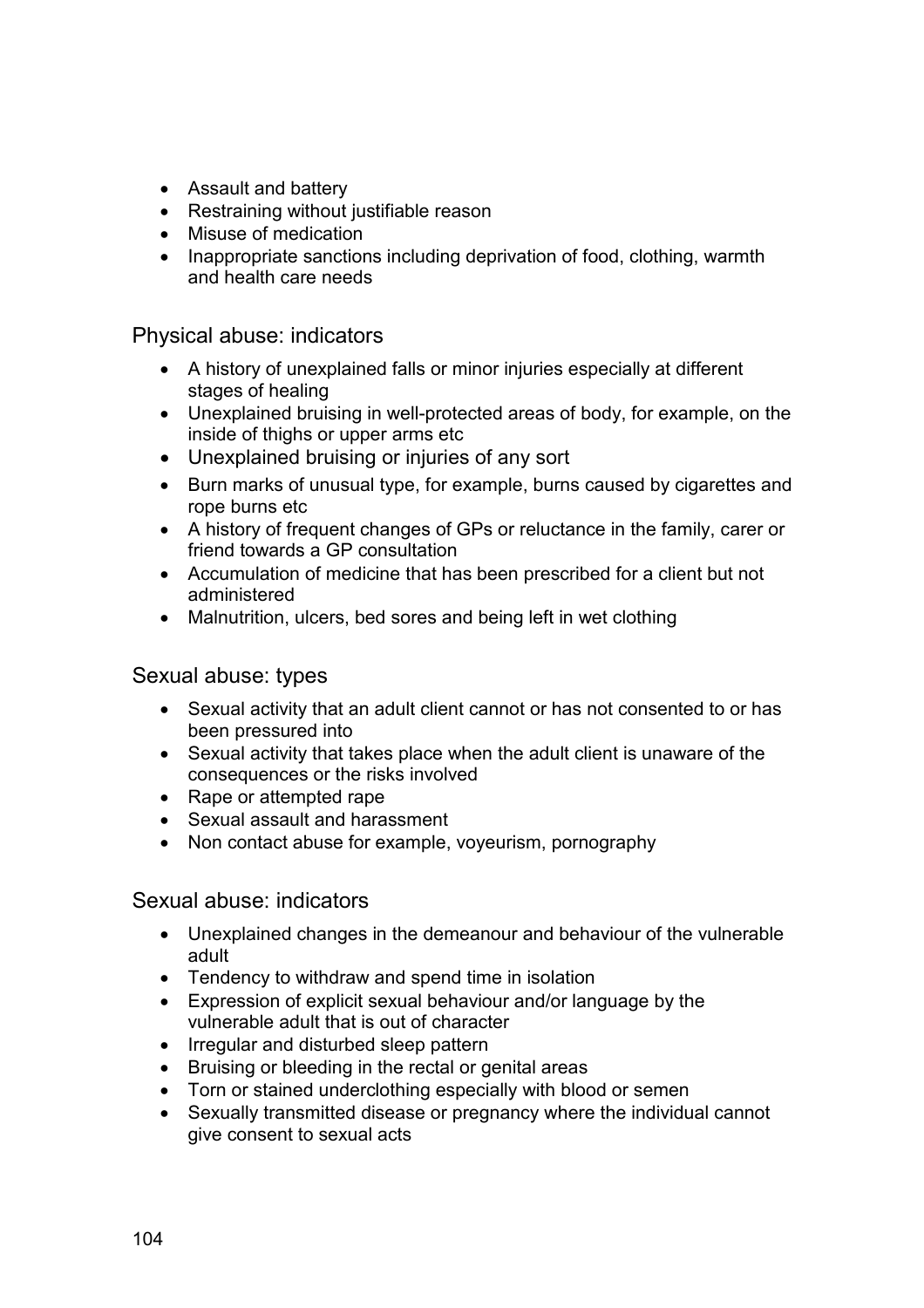### Psychological abuse: types

- Emotional abuse
- Verbal abuse
- Humiliation and ridicule
- Threats of punishment, abandonment, intimidation or exclusion from services
- Isolation or withdrawal from services or supportive networks
- Deliberate denial of religious or cultural needs
- Failure to provide access to appropriate social skills and educational development training

### Psychological abuse: indicators

- Inability of the vulnerable person to sleep or tendency to spend long periods in bed
- Loss of appetite or overeating at inappropriate times
- Anxiety, confusion or general resignation
- Tendency towards social withdrawal and isolation
- Fearfulness and signs of loss of self-esteem
- Uncharacteristic manipulative, uncooperative and aggressive behaviour

### Financial abuse: types

- Misuse or theft of money
- Fraud and extortion of material assets
- Misuse or misappropriation of property, possessions or benefits
- Exploitation or pressure in connection with wills, property or inheritance

#### Financial abuse: indicators

- Unexplained inability to pay for household shopping or bills etc
- Withdrawal of large sums of money which cannot be explained
- Missing personal possessions
- Disparity between the person's living conditions and their financial resources
- Unusual and extraordinary interest and involvement in the vulnerable adult's assets

#### Neglect and acts of omission: types

- Ignoring medical or physical care needs
- Failure to give prescribed medication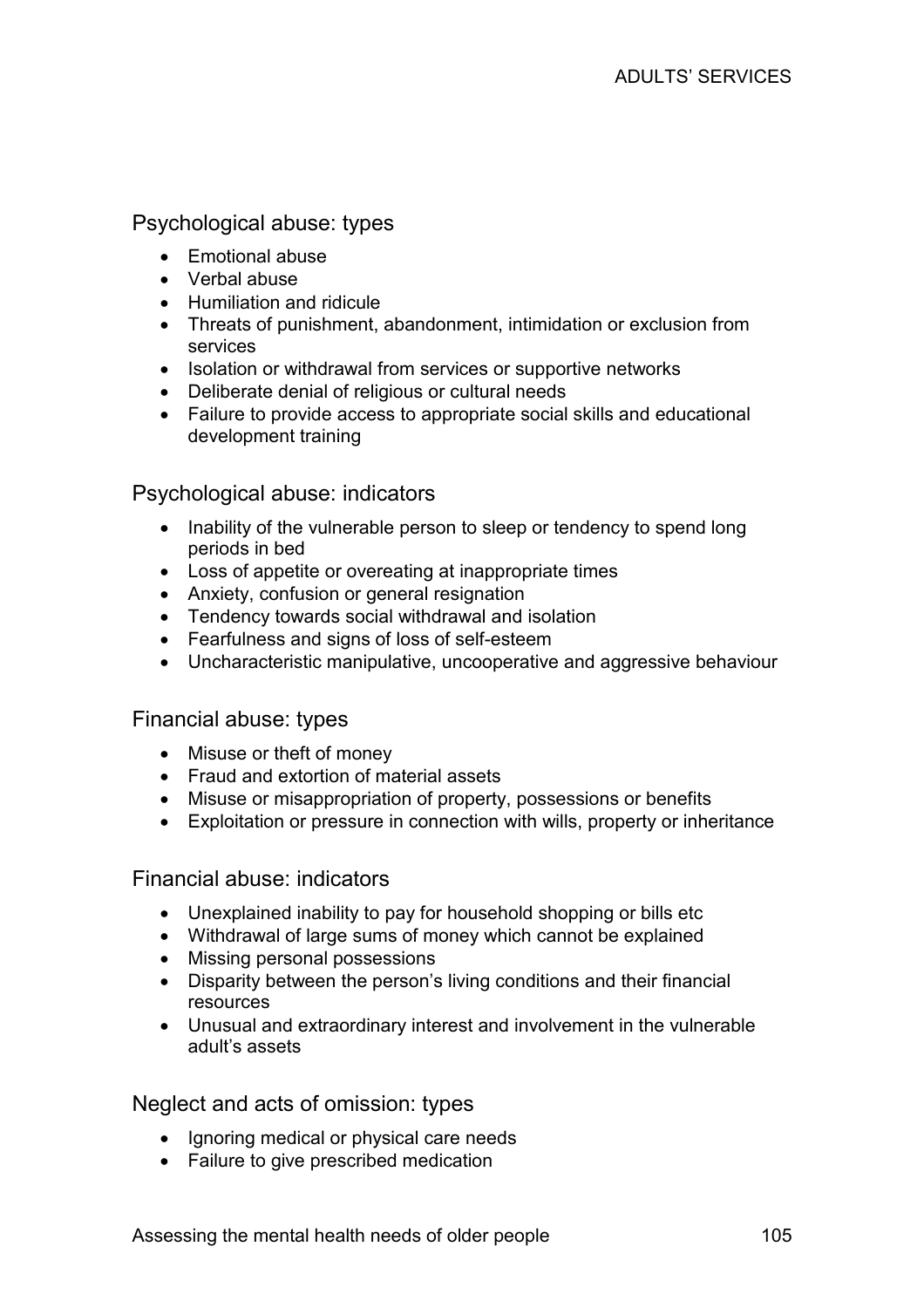- Failure to provide access to appropriate health, social care or educational services
- Neglect of accommodation, heating, lighting etc
- Failure to access care or equipment for functional independence
- Failure to give privacy and dignity
- Professional neglect

Neglect and acts of omission: indicators

- Inadequate heating, lighting, food or fluids
- Failure by carer to give prescribed medication or obtain appropriate medical care
- Carer's reluctant to accept contact from health or social care professionals
- Refusal to arrange access for visitors
- Poor physical condition in the vulnerable person for example, ulcers, bed sores
- Apparently unexplained weight loss
- Unkempt clothing and appearance Inappropriate or inadequate clothing, or nightclothes worn during the day
- Sensory deprivation lack of access to glasses, hearing aids etc
- Absence of appropriate privacy and dignity
- Absence of method of calling for assistance

### Discriminatory abuse: types

- Discrimination demonstrated on any grounds including sex, 'race', colour, language, culture, religion, politics or sexual orientation
- Discrimination that is based on a person's disability or age
- Harassment and slurs that are degrading
- Hate crime

### Discriminatory abuse: indicators

- Tendency to withdrawal and isolation
- Fearfulness and anxiety
- Being refused access to services or being excluded inappropriately
- Loss of self-esteem
- Resistance or refusal to access services that are required to meet need
- Expressions of anger or frustration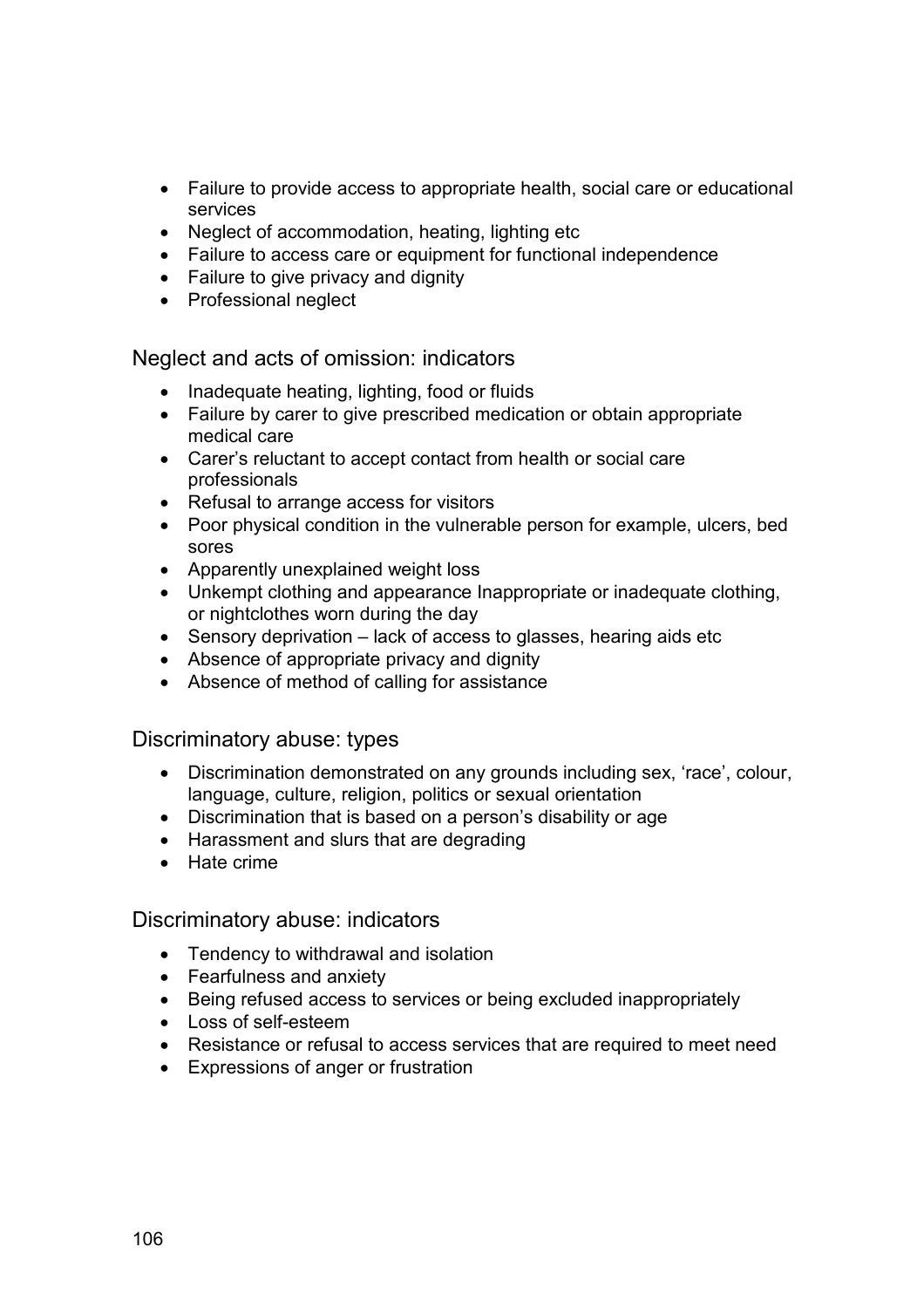#### ADULTS' SERVICES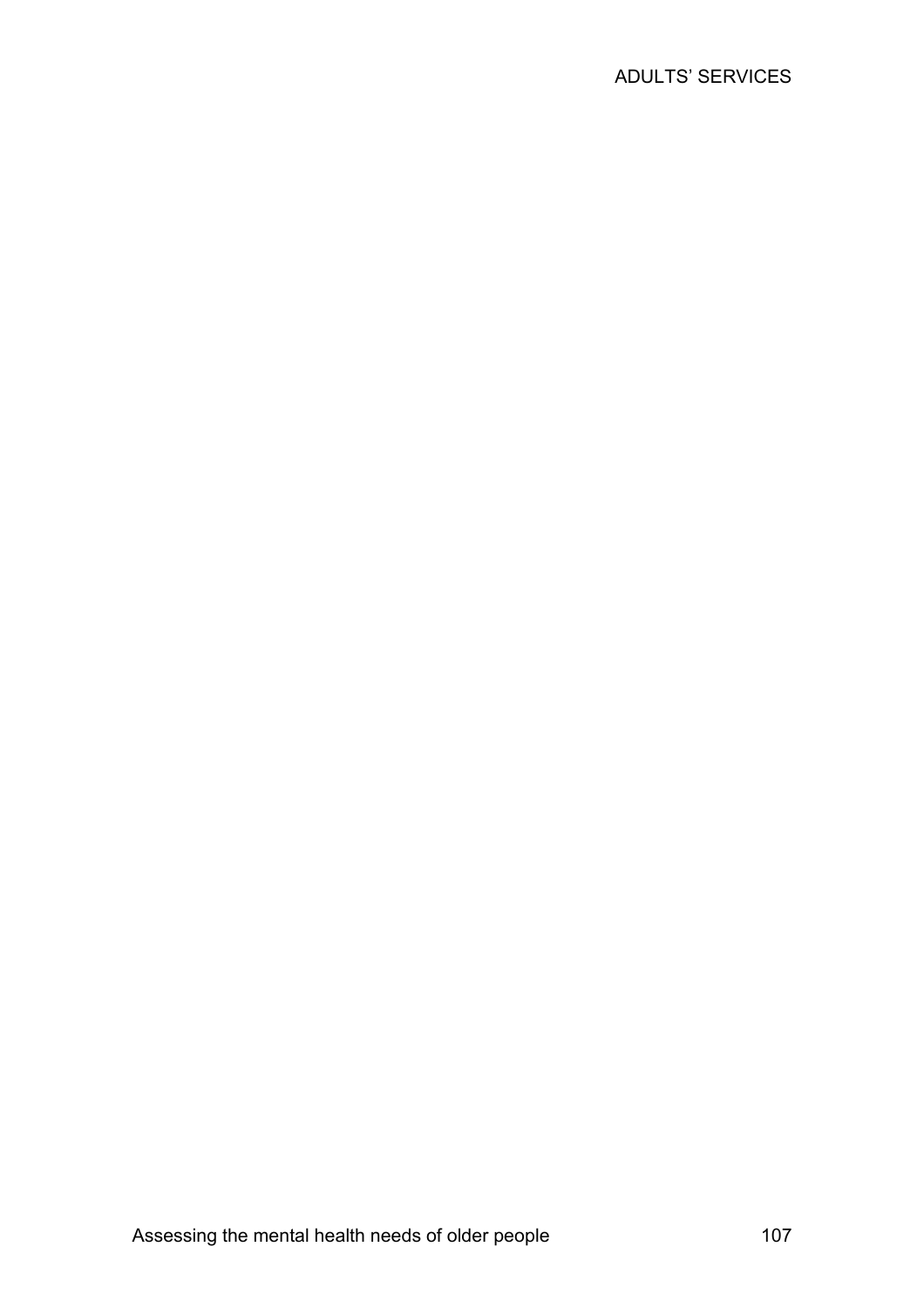# **References**

- 1. For information on services to younger people with dementia, older people with a learning disability and older prisoners with mental health needs, see Department of Health (2005) Everybody's business: Integrated mental health services for older adults – a service development guide, London: Department of Health.
- 2. Department of Health (2005) Securing better mental health for older adults, London, Department of Health.
- 3. National Institute for Mental Health in England (2005) Facts for champions, London: Department of Health, p 8.
- 4. Department of Health (2001) National service framework for older people, London: Department of Health.
- 5. Department of Health (1999) National service framework for mental health, London: Department of Health.
- 6. Department of Health (2005a?) Everybody's business: Integrated mental health services for older adults – a service development guide, London: Department of Health. A service users' and carers' edition (PDF) of the guide is also available.
- 7. Department of Health (2005) Securing better mental health for older adults, London, Department of Health.
- 8. World Health Organisation (2002) Strengthening active and healthy ageing, Geneva: World Health Organisation.
- 9. Department for Work and Pensions (2005) Opportunity age, London: Department for Work and Pensions.
- 10. Wistow, G., Waddington, E. and Godfrey, M. (2003) Living well in later life: From prevention to promotion, Leeds: Nuffield Institute for Health, University of Leeds.
- 11. Singleton, N. and Painter, A. (2003) All our tomorrows: Inverting the triangle of care, London: Association of Directors of Social Services and Local Government Association.
- 12. National Institute for Mental Health in England (2005) Facts for champions, London: Department of Health, p 11.
- 13. Godfrey, M. with Denby, T. (2004) Depression and older people: Towards securing well-being in later life, London: Help the Aged.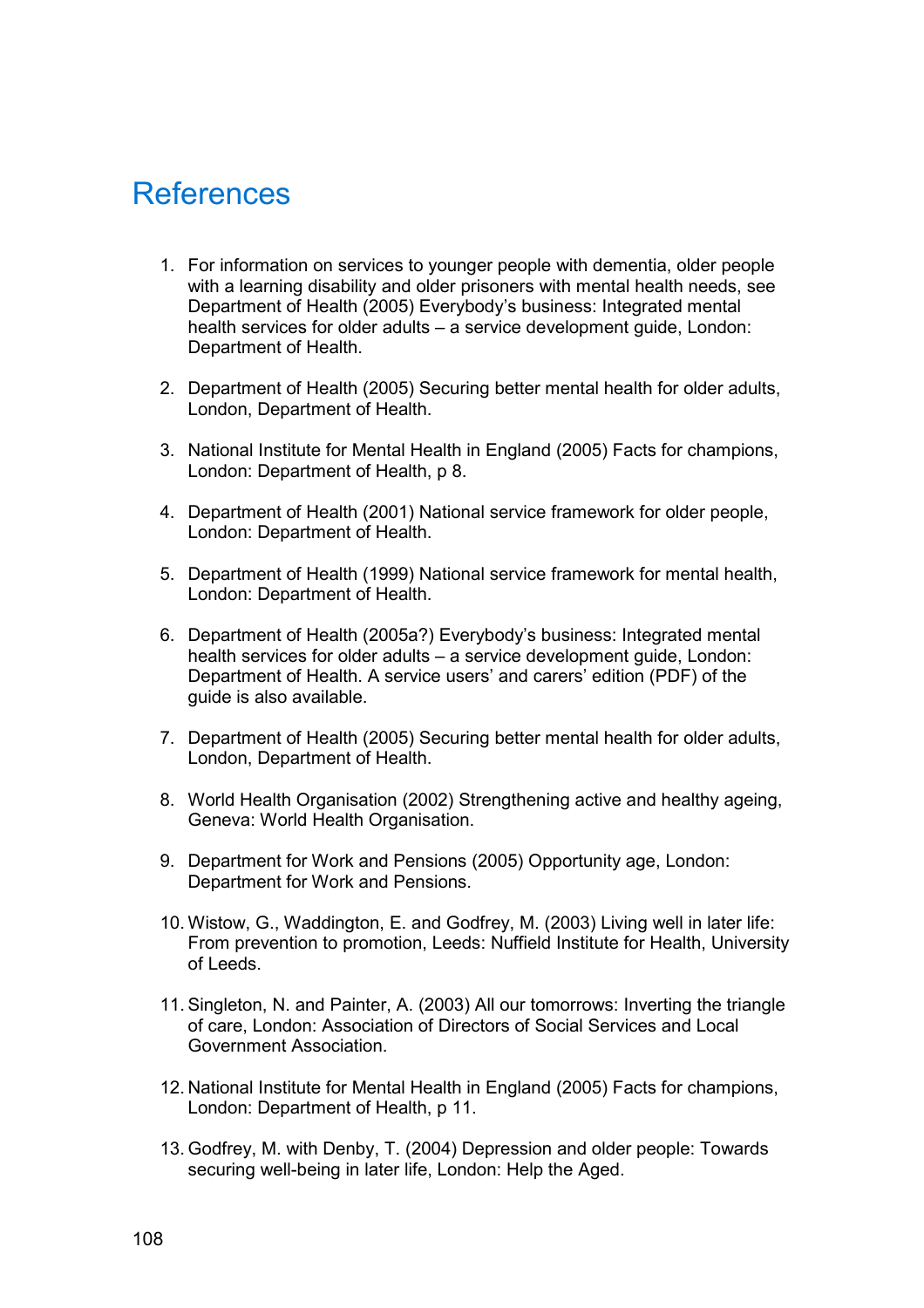- 14. National Institute for Mental Health in England (2005) Facts for champions, London: Department of Health, p 11.
- 15. Help the Aged (2004) Beating the blues, London: Help the Aged.
- 16. Department of Health (2002) National suicide prevention strategy for England, London: Department of Health.
- 17. National Institute for Mental Health in England (2003) Preventing suicide: A toolkit for mental health services, Leeds: National Institute for Mental Health in England.
- 18. Royal College of Psychiatrists (2005) Caring for people who enter old age with enduring or relapsing mental illness, Council Report CR110, London: Royal College of Psychiatrists.
- 19. National Institute for Mental Health in England (2005) Guiding statement on recovery, Leeds: National Institute for Mental Health in England.
- 20. Department of Health (2003) Guidance on the minimum contents for protocols for the care and management of older people with mental health problems, London: Department of Health.
- 21. Department of Health (2001) National service framework for older people, London: Department of Health.
- 22. Department of Health (2004) Care management for older people with serious mental health problems, London: Department of Health.
- 23. Department of Health (2002) National service framework for older people: Intermediate care – moving forward, London: Department of Health.
- 24. Health and Social Care Change Agent Team (2003) Discharge from hospital: Getting it right for people with dementia, London: Department of Health.
- 25. Health and Social Care Change Agent Team (2003a?) Moves in hospital: Getting it right for people with dementia, London: Department of Health.
- 26. Cantley, C., Steven, K. and Smith, M. (2003) Hear what I say: Developing dementia advocacy services, Newcastle upon Tyne: Dementia North, p 18.
- 27. Margiotta, P., Raynes, N., Pagidas, D., Lawson, J. and Temple, B. [OK to add rest of names?] (2003) Are you listening? – Current practice in information, advice and advocacy services for older people, York: Joseph Rowntree Foundation.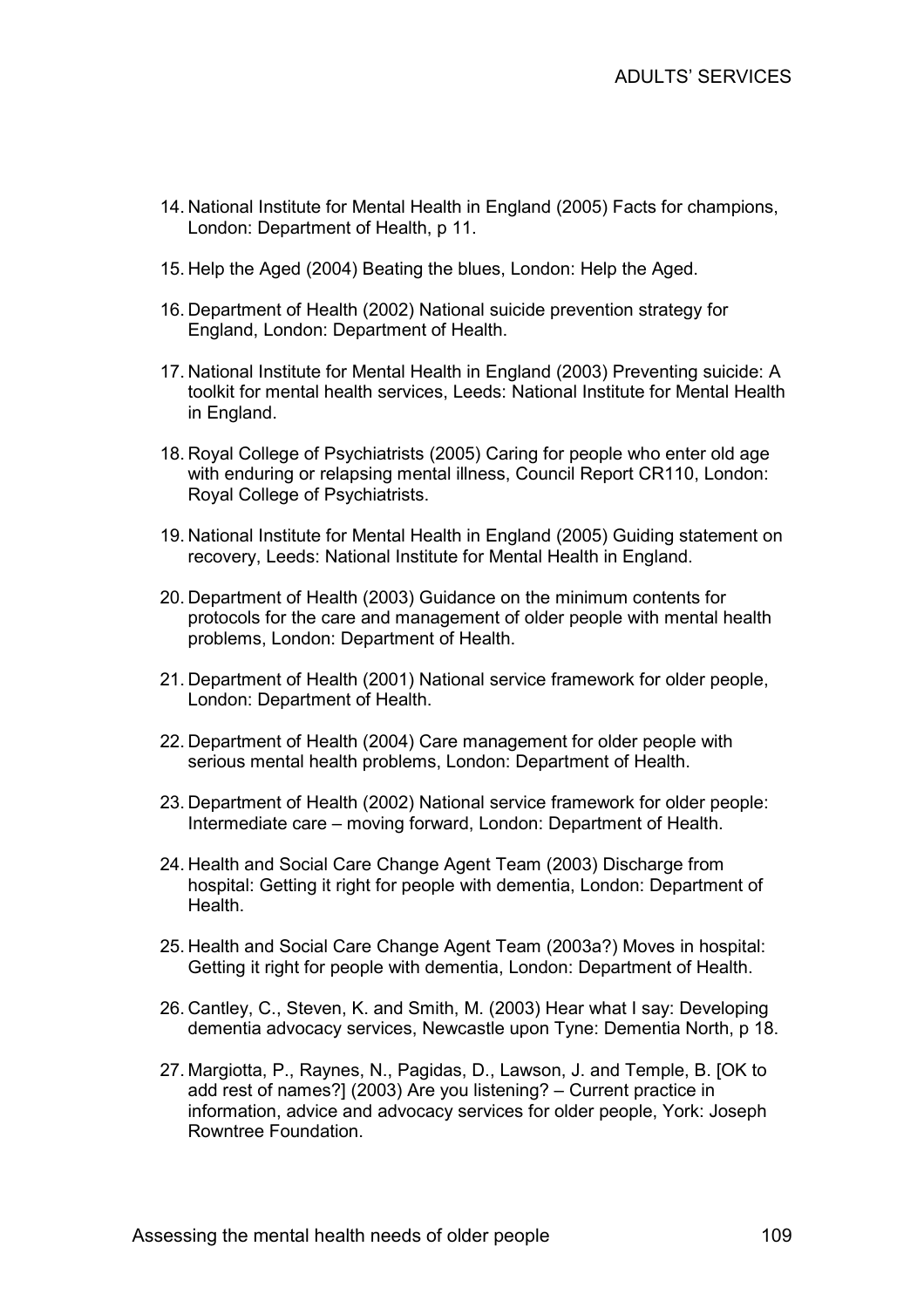- 28. Moriarty, J. (2002) Assessing the mental health needs of older people: Systematic review on the use of standardised measures to improve assessment practice, London: Social Care Workforce Research Unit.
- 29. Royal College of Physicians and the British Geriatric Society (1992) Standardised assessment scales for elderly people, London: Royal College of Physicians and British Geriatric Society.
- 30. Department of Health (2003) Guidance on the minimum contents for protocols for the care and management of older people with mental health problems, London: Department of Health.
- 31. Alzheimer's Scotland, Action on Dementia (2003) Making the journey brighter: Early diagnosis and support services for people with dementia and their carers, Edinburgh: Alzheimer's Scotland.
- 32. Pratt, R. and Wilkinson, H. (2001) Tell me the truth, London: Mental Health Foundation.
- 33. McClatchey, T., Means, R. and Morbey, H. (2001) Housing adaptations and improvements for people with dementia: Developing the role of home improvement agencies, Bristol: University of the West of England.
- 34. Garwood, S. (2004) The challenges of providing extra care housing to people with dementia, London: Department of Health, Housing Learning and Improving Network, Viewpoint No 1, August.
- 35. Department of Health (2005b) Building telecare in England, London: Department of Health.
- 36. Department of Health (2005c) Independence, well-being and choice, London: Department of Health, p 82.
- 37. Service information video for Asian elders (2002), produced by Kettell Video Productions for the 'Raise Your Voice' project team, Warwick District Council.
- 38. Department of Health (2002) Developing services for minority ethnic older people: The audit tool, London: Department of Health.
- 39. Royal College of Psychiatrists (2001) Psychiatric services for black and minority ethnic elders, Council Report CR103, London: Royal College of Psychiatrists.
- 40. Seabrooke, V. and Milne, A. (2004) Culture and care in dementia: A study of the Asian community in north west Kent, London: Mental Health Foundation.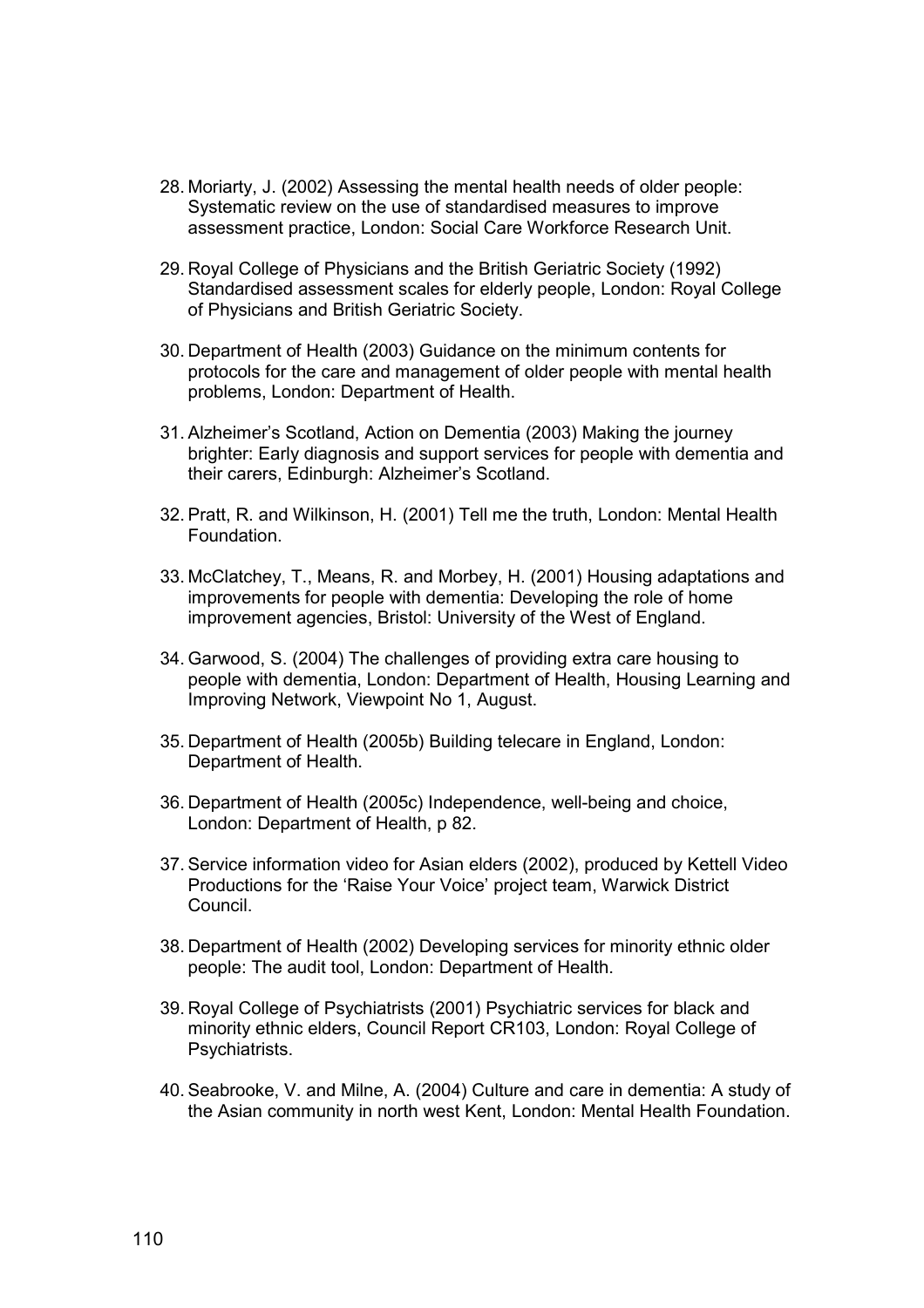- 41. Seabrooke, V. and Milne, A. (2004) Culture and care in dementia: A study of the Asian community in north west Kent, London: Mental Health Foundation, p 36. [as ref 41?]
- 42. Department of Health Social Services Inspectorate (1998) They look after their own, don't they?, London: Department of Health.
- 43. Department of Health and Home Office (2000) No secrets: Guidance on developing and implementing multi-agency policies and procedures to protect vulnerable adults from abuse, London: Department of Health.
- 44. Department of Health and Home Office (2000) No secrets: Guidance on developing and implementing multi-agency policies and procedures to protect vulnerable adults from abuse, London: Department of Health.
- 45. Health and Social Care Change Agent Team (2005) Moving on: Key learning from Rowan Ward, London: Department of Health.
- 46. Baldock, J., Manning, N., Miller, S. and Vickerstaff, S. (1999) Social policy, Oxford: Oxford University Press.
- 47. Department of Health (2005) Securing better mental health for older adults, London, Department of Health.
- 48. Department of Health (2001) National service framework for older people, London: Department of Health.
- 49. Easterbrook, L. (2003) Moving on from community care: The treatment, care and support of older people in England, London: Age Concern.
- 50. Department of Health (1999) National service framework for mental health, London: Department of Health.
- 51. J. Lingard, and A. Milne, (2004) Integrating older people's mental health services: Community mental health teams for older people (PDF), London: DH.
- 52. Jones, R.M. (2004) Mental health act manual (9th edn), London: Sweet & Maxwell.
- 53. Department of Health (2005a) Securing better mental health for older adults, London, Department of Health.
- 54. Department for Constitutional Affairs (2005) Mental Capacity Act, Draft Code of Practice, London: Department for Constitutional Affairs, p 9.
- 55. Key source: The Public Guardianship Office.
- 56. Department of Health (2000) No secrets, London: Department of Health.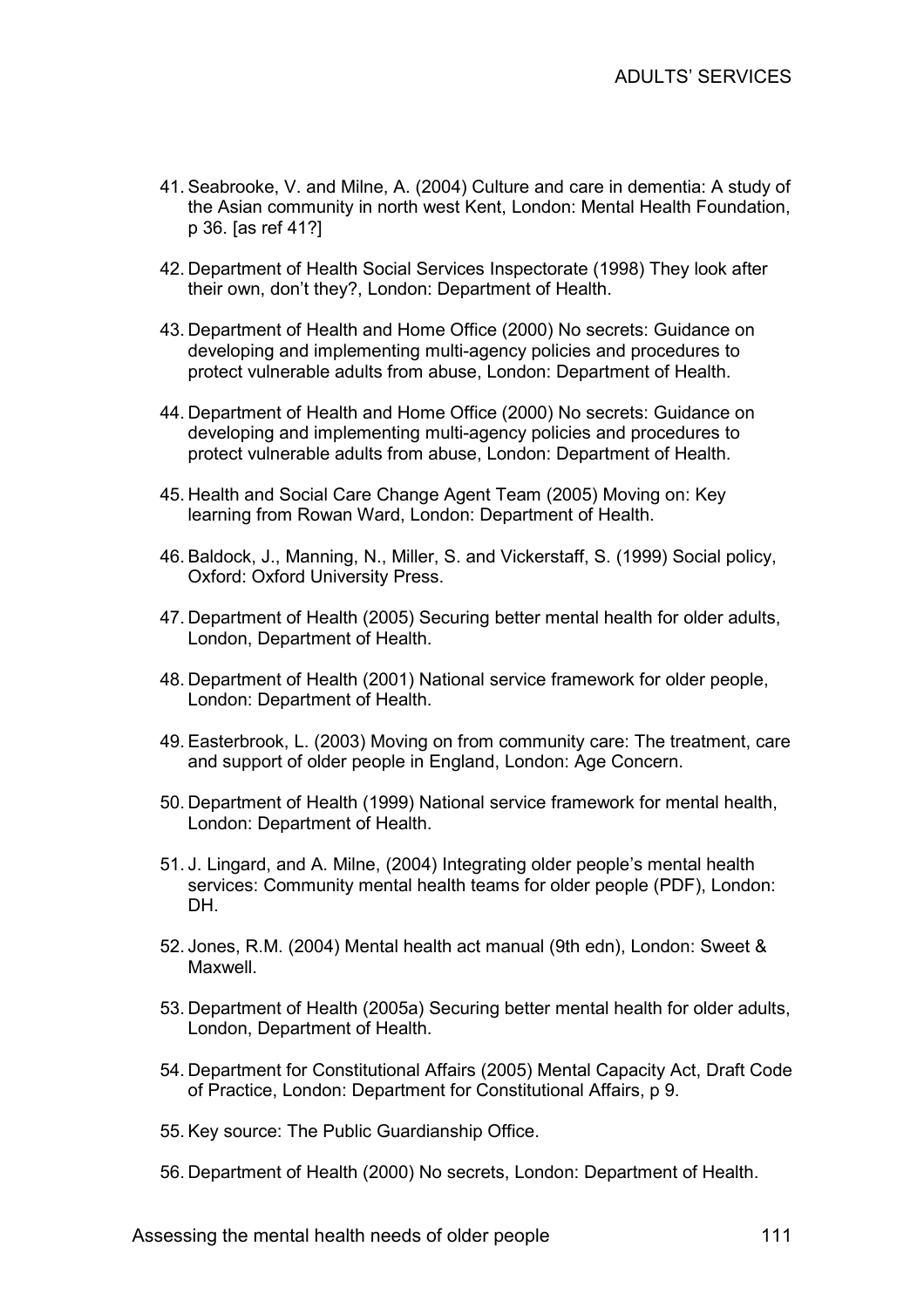- 57. Department of Health (2000) No secrets, London: Department of Health.
- 58. Department of Health (2000) Care Standards Act 2000, London: The Stationery Office.
- 59. Audit Commission (2002) Forget me not: Developing mental health services for older people in England, London: Audit Commission.
- 60. Dening, T. and Milne, A. (2005) 'Providing residential and nursing home care', in L. Keith, M. Rees and T. Mander, Menopause, post menopause and ageing, London: British Menopause Society and the Royal Society of Medicine Press.
- 61. Laing & Buisson (2003) Care of elderly people: Market survey 2003 (16th edn),
- 62. London: Laing & Buisson.
- 63. Royal College of Physicians, Royal College of Nursing and British Geriatrics Society (2000) The health care of older people in care homes, London: Royal College of Physicians.
- 64. Royal Commission on Long-term Care (1999) With respect to old age: Long term care rights and responsibilities, London: The Stationery Office.
- 65. Department of Health (2001) National service framework for older People, London: Department of Health, p 33.